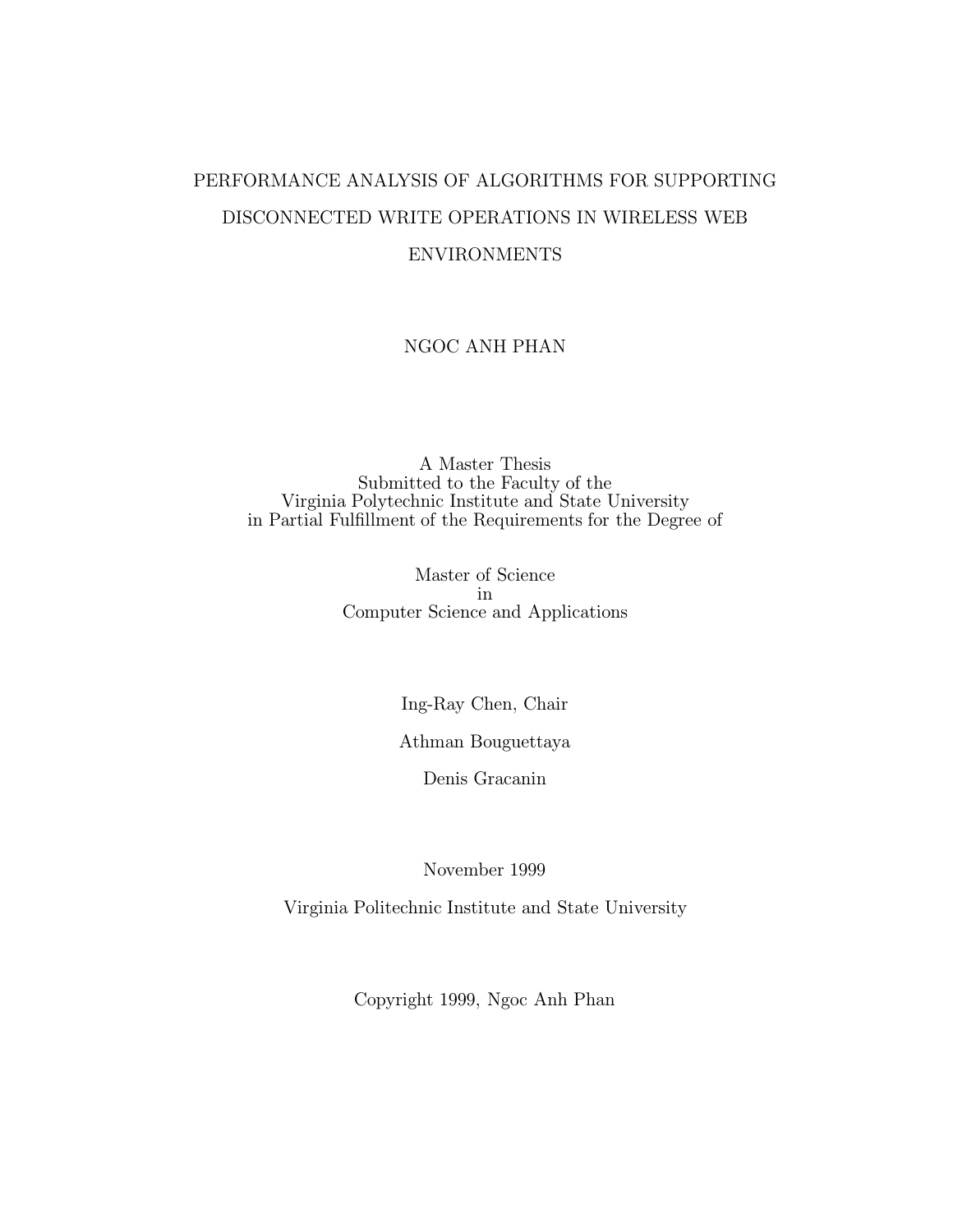#### ABSTRACT

## PERFORMANCE ANALYSIS OF ALGORITHMS FOR SUPPORTING DISCONNECTED WRITE OPERATIONS IN WIRELESS WEB ENVIRONMENTS

Ngoc Anh Phan

M.S. thesis directed by Dr. Ing-Ray Chen

A mobile user may voluntarily disconnect itself from the web server to save battery life and also to avoid the high communication price. To allow web pages to be updated while the mobile user is disconnected from the web server, updates can be staged in the mobile unit and propagated back to the web server upon reconnection. In this thesis, we investigate methods for supporting disconnected write operations and develop a performance model which helps identify the optimal length of the disconnection period under which the cost of update propagation is minimized. We validate the analytic model with simulation in the thesis. We also show how the result can be applied to real-time web applications with a deadline requirement to propagate updates of web pages. The analysis result is particularly applicable to web applications which allow wireless mobile users to modify web contents while on the go. The algorithms that we have developed can be generally applied to other data items such as files and databases.

Index Terms — Wireless mobile systems, web access, disconnected operations, performance analysis, coherency interval, hoarding, reintegration.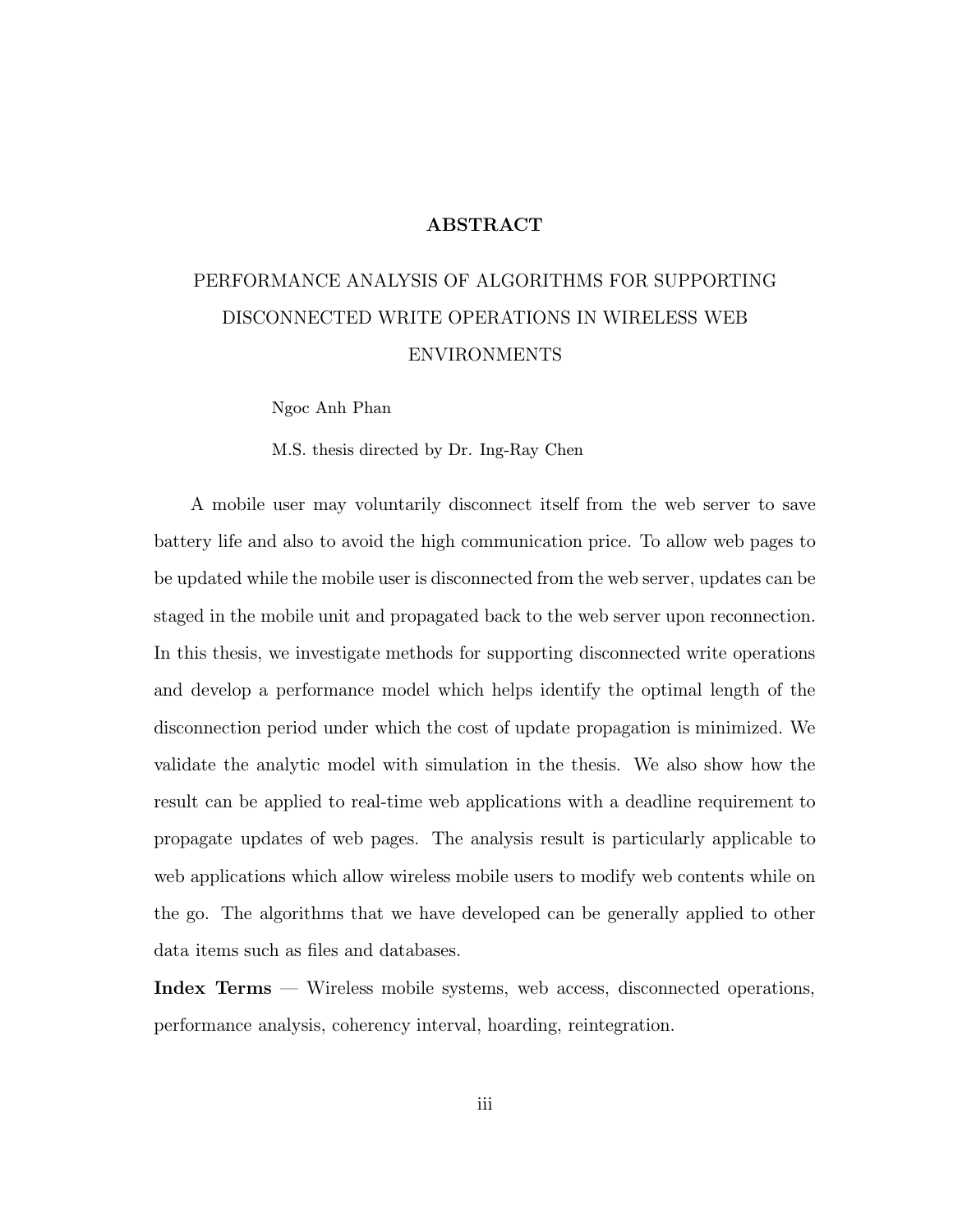#### ACKNOWLEDGMENTS

I would like to express my sincere appreciation to all those who helped and supported me throughout various phases of this thesis:

To Dr. Ing-Ray Chen, the thesis director, who provided me the opportunity to do research at Virginia Tech, suggested the topic for this thesis, and provided valuable ideas and assistance throughout my research work and the writing of this thesis. It was a great pleasure to work with him, and without his tremendous help this thesis would not be a reality.

To Dr. Athman Bouguettaya and Dr. Denis Gracanin for serving on my thesis committee and providing valuable suggestions to this thesis.

To Glenn Chinery for proof reading and providing useful advice to this thesis.

To Virginia Tech Computer Science Department faculty and staff members, my friends and my family who gave me a lot of encouragement to finish this thesis.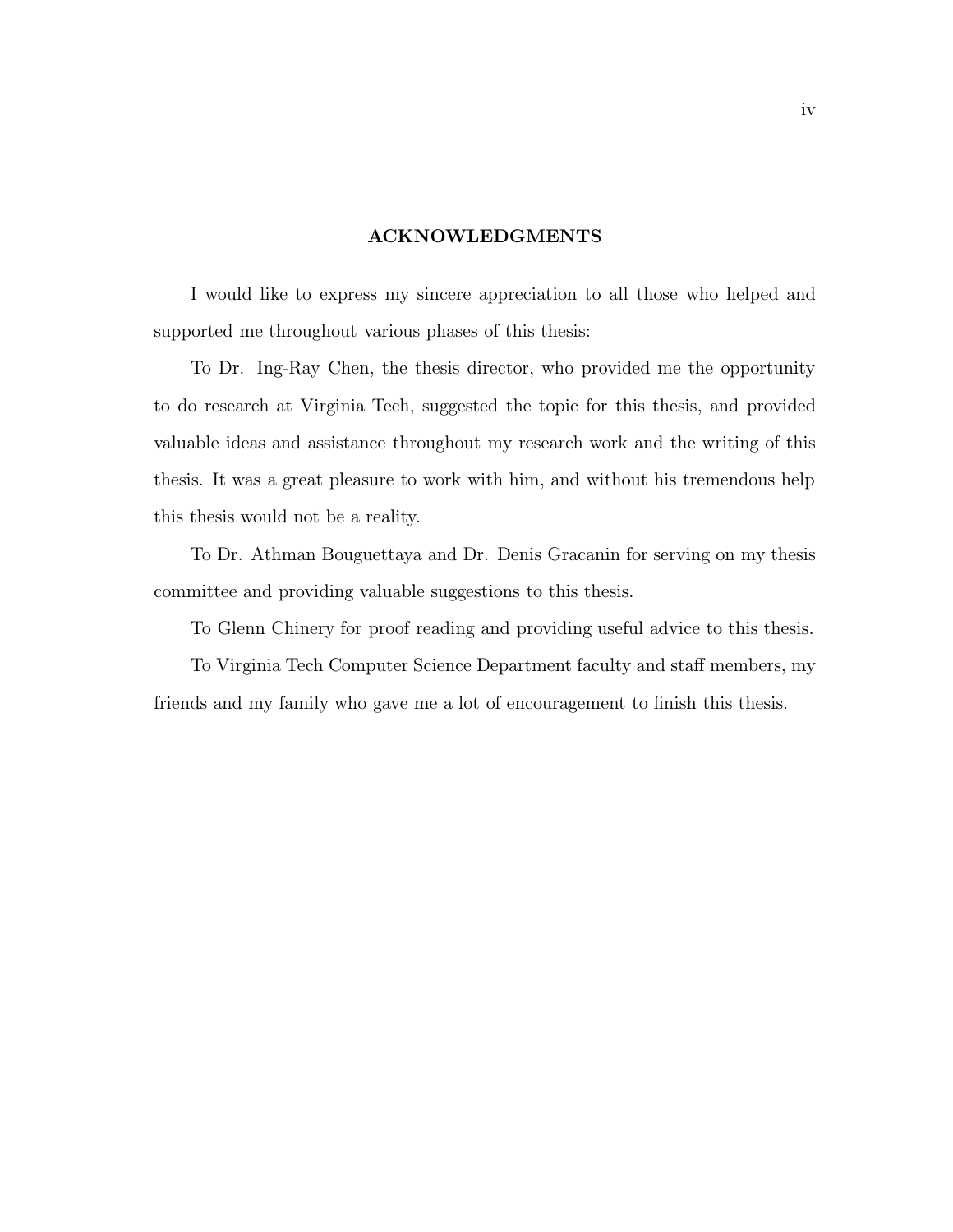## TABLE OF CONTENTS

## CHAPTER Page

|    | V1                                                                           |
|----|------------------------------------------------------------------------------|
|    | vii                                                                          |
| 1. | INTRODUCTION<br>$\mathbf{1}$                                                 |
|    | Disconnected Web Operations<br>$\mathbf{1}$                                  |
|    | $\overline{2}$                                                               |
|    | 6                                                                            |
|    | 12<br>Motivation.                                                            |
|    | Applicability of the Proposed Scheme<br>13                                   |
|    | WEBDAV Applications<br>13                                                    |
|    | Online Customer Support<br>15                                                |
|    | 16<br>Online Newspapers                                                      |
|    | Web Advisor for Software Engineers<br>17                                     |
|    | Database Applications<br>19                                                  |
|    | Contribution of the Thesis<br>19                                             |
|    | Organization of the Thesis $\ldots \ldots \ldots \ldots \ldots \ldots$<br>20 |
| 2. | ASSUMPTIONS AND SYSTEM MODEL<br>21                                           |
|    | 21                                                                           |
|    | Update Propagation Protocols<br>25                                           |
|    | Non-Forced Updates<br>25                                                     |
|    | 26                                                                           |
|    | Performance Metric<br>27                                                     |
| 3. | 30                                                                           |
|    | Single-Page Update Propagation<br>31                                         |
|    | Multiple-Page Update Propagation: Algorithm 1<br>33                          |
|    | Multiple-Page Update Propagation: Algorithm 2<br>34                          |
| 4. | 38                                                                           |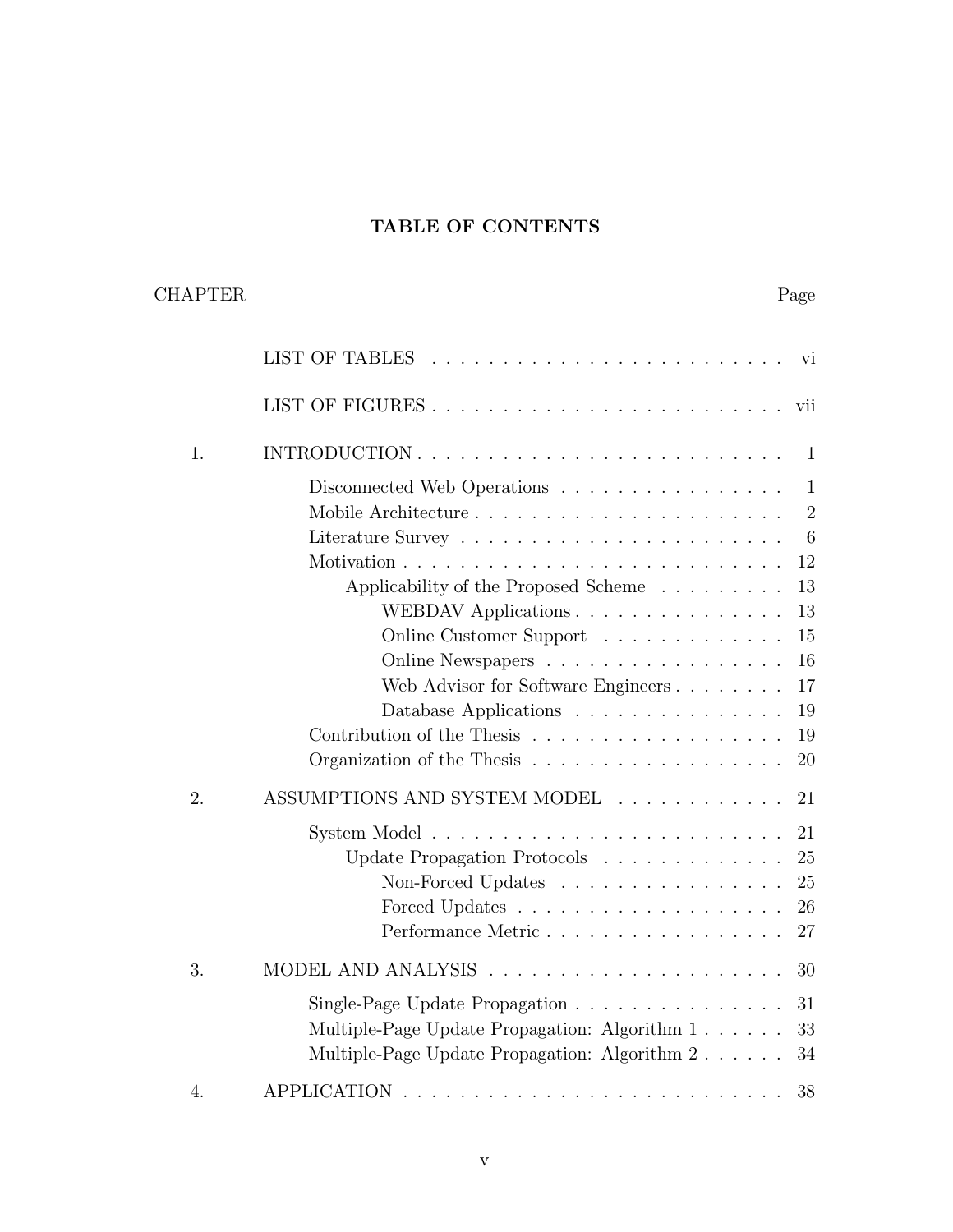| <b>CHAPTER</b>                                                                                      | Page |
|-----------------------------------------------------------------------------------------------------|------|
|                                                                                                     |      |
|                                                                                                     |      |
| Effect of the Time to Perform Merge Operations $\ldots$ 41                                          |      |
| Effect of the Size of Differences Between Two Versions 43                                           |      |
|                                                                                                     |      |
| Applications to Real-time Web Applications                                                          | 50   |
| CONCLUSIONS AND FUTURE WORK 55<br>5.                                                                |      |
|                                                                                                     |      |
| APPENDIX A $\ldots \ldots \ldots \ldots \ldots \ldots \ldots \ldots \ldots \ldots \ldots \ldots 61$ |      |
|                                                                                                     |      |
| BIOGRAPHICAL SKETCH OF THE AUTHOR 89                                                                |      |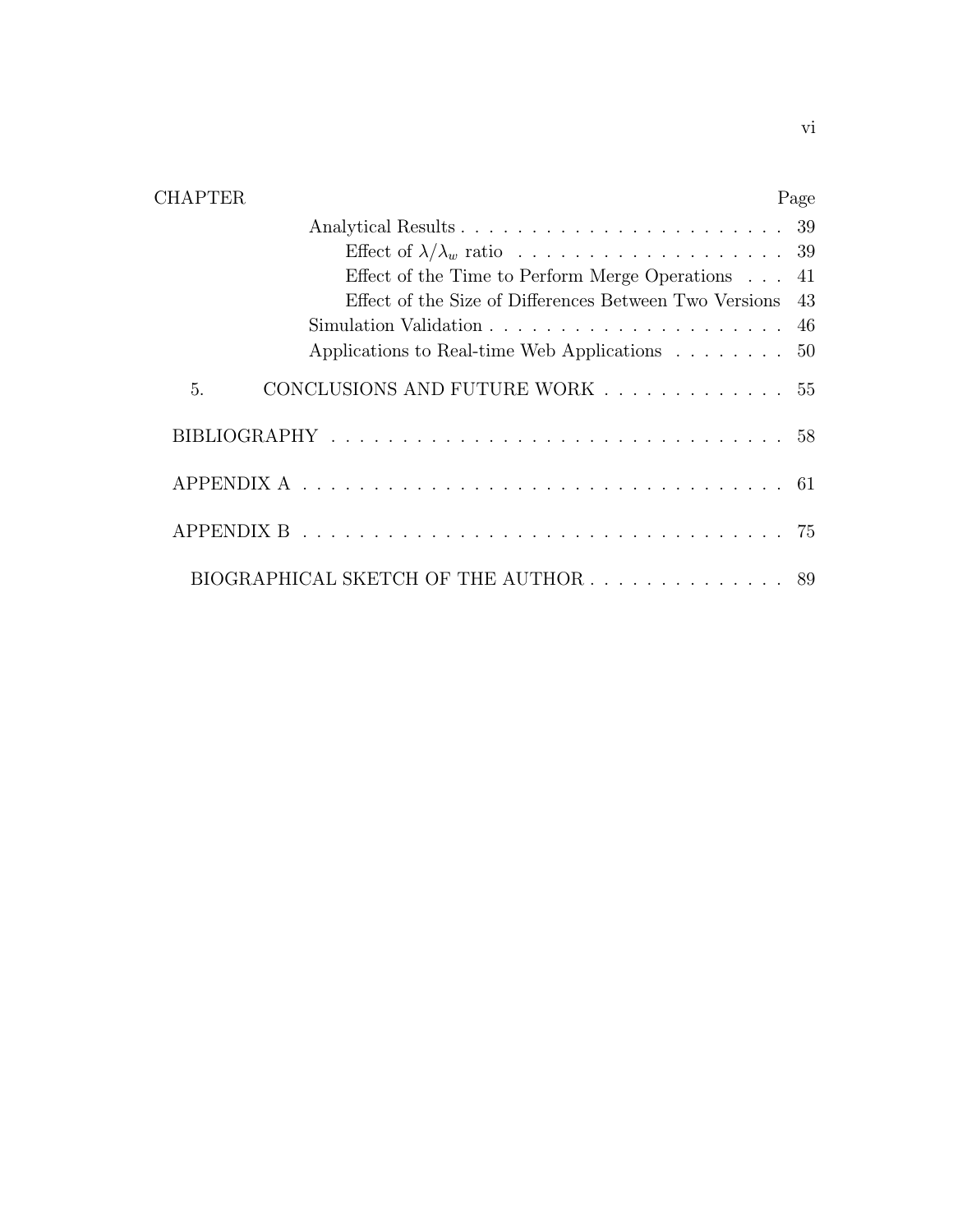## LIST OF TABLES

TABLE Page

| 2.1 |                                                                                                                                     |  |
|-----|-------------------------------------------------------------------------------------------------------------------------------------|--|
| 4.1 |                                                                                                                                     |  |
| 4.2 | Communication Costs under Single Page Update Propagation 48                                                                         |  |
| 4.3 | An Example of Calculating Communication Costs under Algo-<br>rithm 1 for a 5-Page Update Propagation Case 48                        |  |
| 4.4 | An Example of Calculating Communication Costs under Algo-<br>rithm 2 for a 5-Page Update Propagation Case $\dots \dots \dots \dots$ |  |
| 4.5 |                                                                                                                                     |  |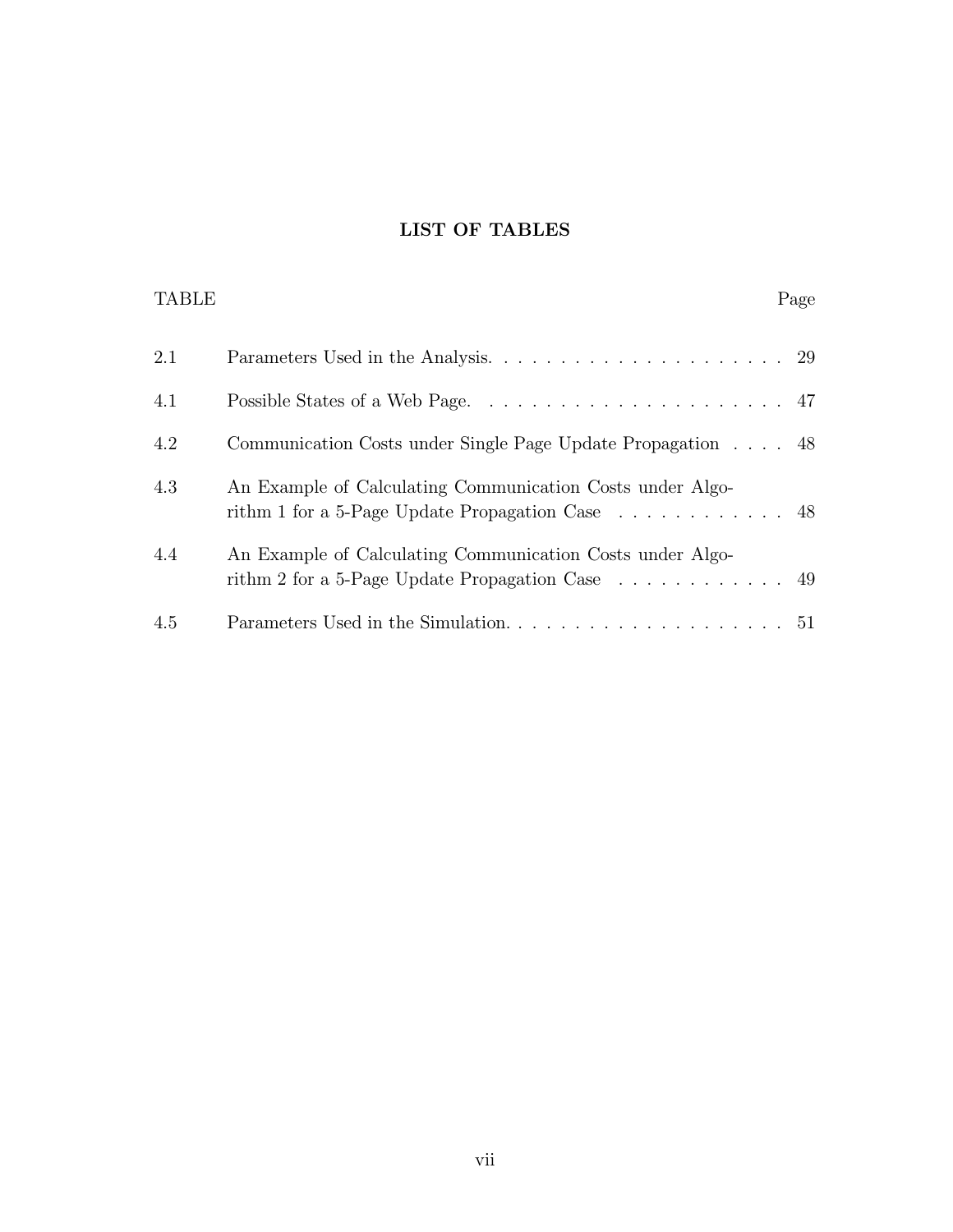## LIST OF FIGURES

FIGURE Page

| 1.1  | 3                                                                                                                                                                             |    |  |  |
|------|-------------------------------------------------------------------------------------------------------------------------------------------------------------------------------|----|--|--|
| 1.2  | Client-Server<br><b>Based</b><br>Models:<br>(a)<br>Three<br>Simple<br>Client/Server Model, (b) Client/Agent/Server Model, and (c)                                             | 5  |  |  |
| 4.1  | Effect of $\lambda/\lambda_w$ Ratio on Single-page Update Propagation Algorithm.<br>39                                                                                        |    |  |  |
| 4.2  | Effect of $\lambda/\lambda_w$ Ratio on Multiple-Page Update Propagation un-<br>der Algorithm 1. $\ldots \ldots \ldots \ldots \ldots \ldots \ldots \ldots \ldots \ldots$<br>40 |    |  |  |
| 4.3  | Effect of $\lambda/\lambda_w$ Ratio on Multiple-Page Update Propagation un-<br>41                                                                                             |    |  |  |
| 4.4  | Effect of $D_m$ on Single-page Update Propagation Algorithm.<br>42                                                                                                            |    |  |  |
| 4.5  | Effect of $D_m$ on Multiple-page Update Propagation under Algo-<br>42                                                                                                         |    |  |  |
| 4.6  | Effect of $D_m$ on Multiple-page Update Propagation under Algo-<br>43<br>rithm 2                                                                                              |    |  |  |
| 4.7  | Effect of $p_m s_o$ on Single-page Update Propagation.                                                                                                                        |    |  |  |
| 4.8  | Effect of $p_m s_o$ of Multiple-page Update Propagation under Al-<br>45                                                                                                       |    |  |  |
| 4.9  | Effect of $p_m s_o$ on Multiple-page Update Propagation under Al-<br>gorithm $2. \ldots \ldots \ldots \ldots \ldots \ldots \ldots \ldots \ldots \ldots \ldots \ldots$<br>45   |    |  |  |
| 4.10 | Simulation Data for the Effect of $\lambda/\lambda_w$ Ratio on Single-page                                                                                                    | 52 |  |  |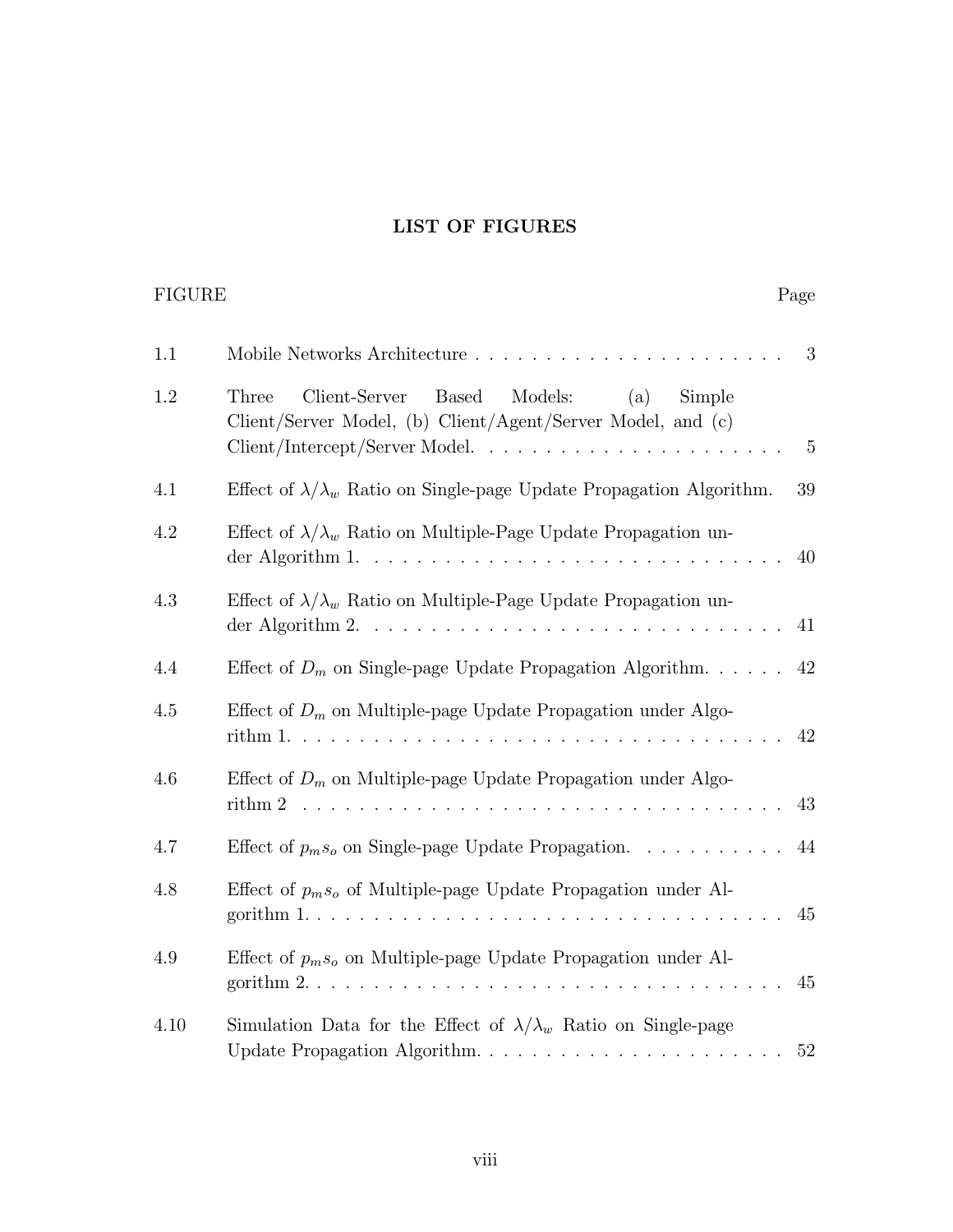## FIGURE Page

| 4.11 |  | Applying to Real-Time Web Applications with Deadline Requirements. 54 |
|------|--|-----------------------------------------------------------------------|
|      |  |                                                                       |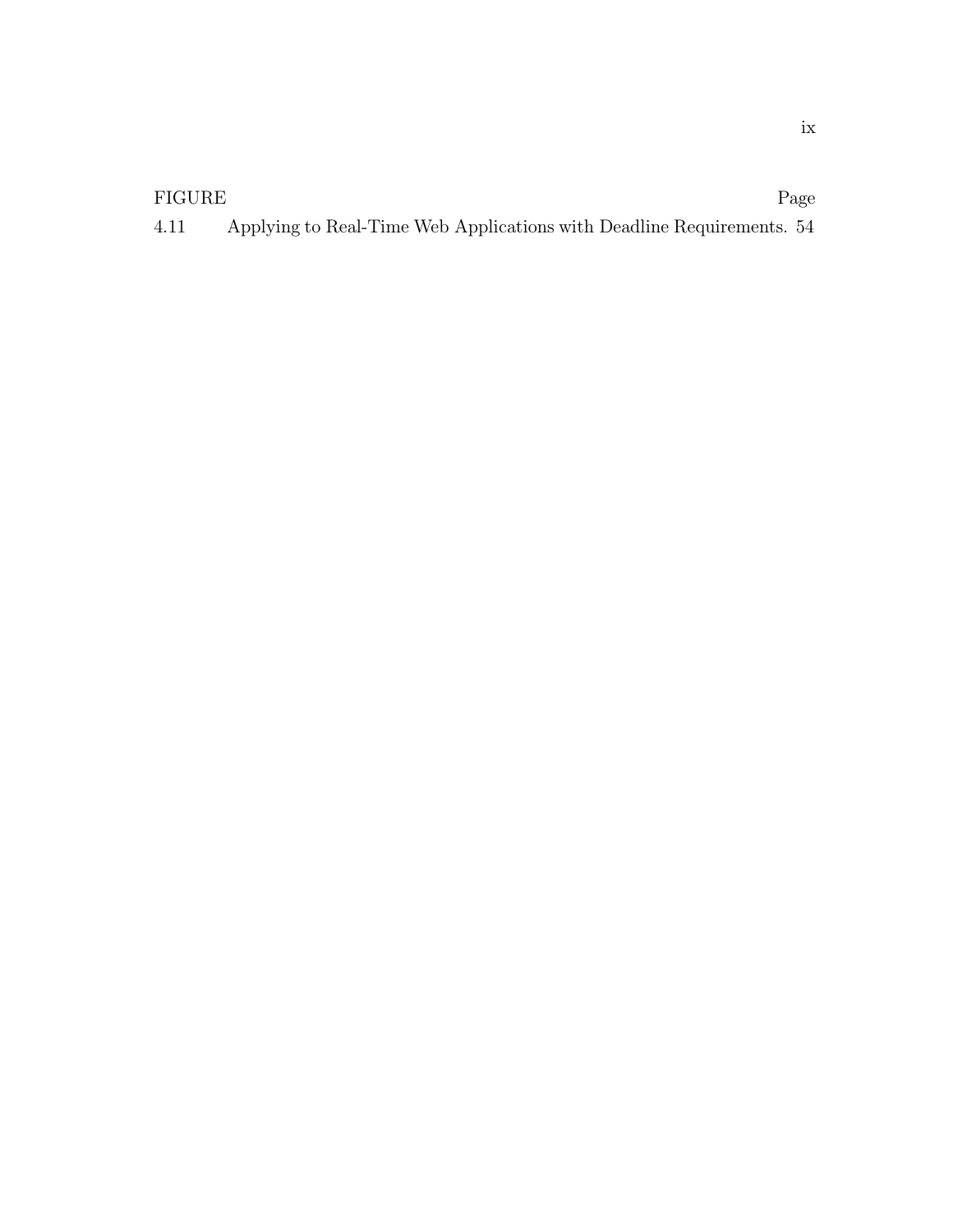# CHAPTER 1 INTRODUCTION

## 1.1. Disconnected Web Operations

The objective of this thesis is to investigate methods for supporting disconnected write operations in wireless web environments. We begin with developing a performance model which helps to identify the optimal length of the disconnection period under which the cost of update propagation is minimized, then we validate the analytic model with simulation. We show how the result can be applied to real-time web applications in wireless environments with a deadline requirement to propagate updates of web pages.

A mobile unit (MU) performing web access can voluntarily disconnect itself from the server to save its battery life and avoid high communication prices in wireless networks. Before disconnecting, the MU can prefetch into its local cache frequently used web pages (or resources) selected based on the MU's specification or the history of past web access operations. While disconnected, the MU accesses only these prefetched web pages. In addition to supporting read-only web browsing, write operations to these prefetched pages can also be performed by recording new values into a log. When the MU is reconnected to the system, the operational log entries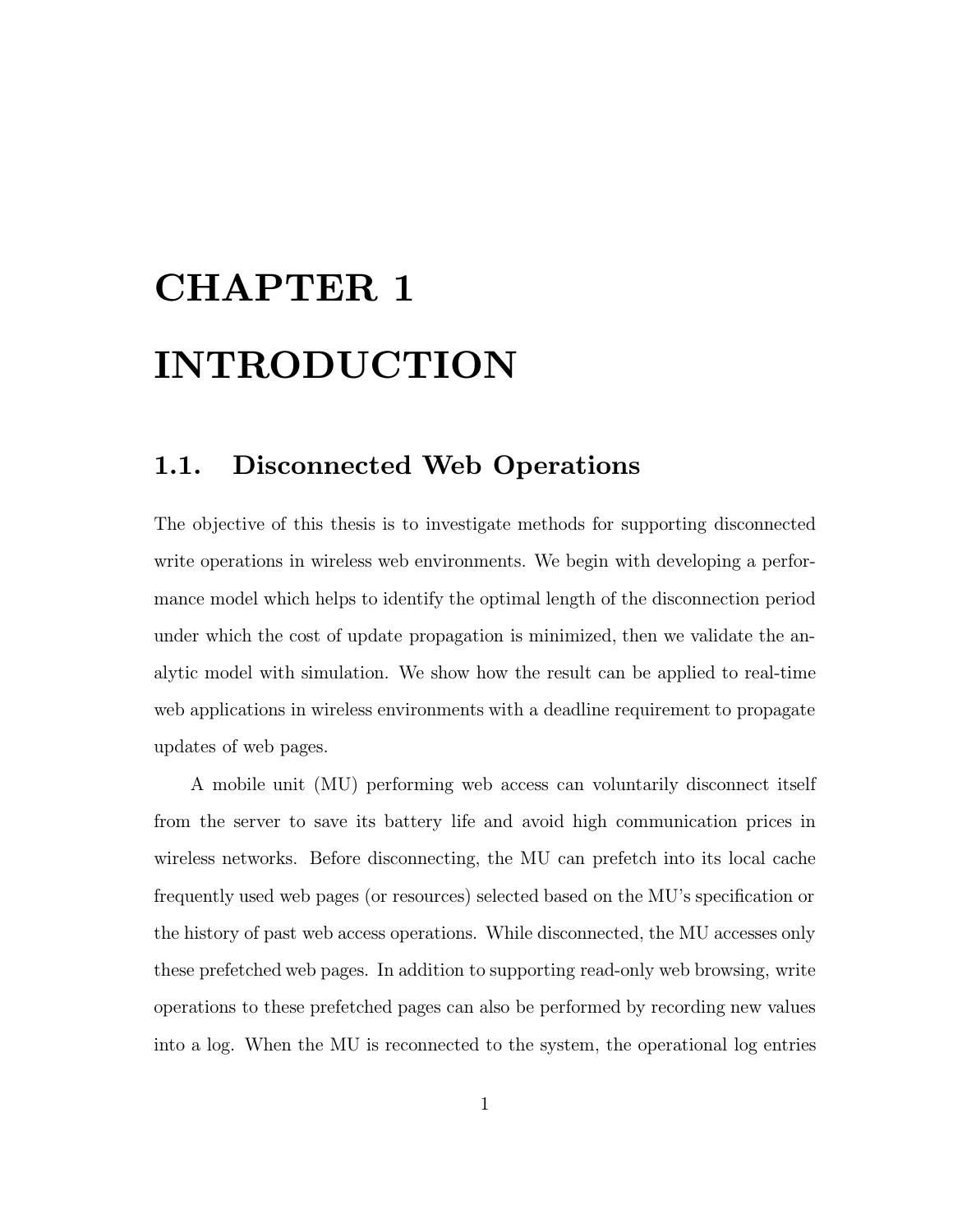can be reintegrated back to the server to resolve conflicts with updates performed at other sites. In the literature, the three phases of supporting disconnected operations are termed hoarding, disconnection and reintegration, respectively [2]. In this thesis we are concerned mainly with web pages. However, the algorithms developed can be generally applied to other data items such as files and database tables.

## 1.2. Mobile Architecture

The World Wide Web has become a global distributed information system with a rapidly increasing users community. Many predict a new emerging, gigantic market where millions of mobile users will carry mobile units such as small, battery powered, and handheld terminals, capable of communicating over a wireless connection (for example, Palm Pilot VII [1]). The advent of mobile computing, coupled with the recent developments in wireless communications and personal computer technology, has created a new challenging area of research in mobile information access. Accessing web based information sources is likely to be one of the most important applications of mobile computing. Providing system support to wireless information services is important for the design of wireless communication networks.

In general, the network configuration consists of fixed backbone networks that communicate with a number of MUs. To facilitate a continuous coverage for MUs, the backbone network will have to be augmented with mobile support stations (MSSs) that are capable of directly communicating with MUs within a limited geographical area or cell [2]. Figure 1.1 presents the corresponding architecture of a wireless environment. Each MSS is equipped with a transmitter and receiver and provides coverage in one wireless cell. Two basic communication channels are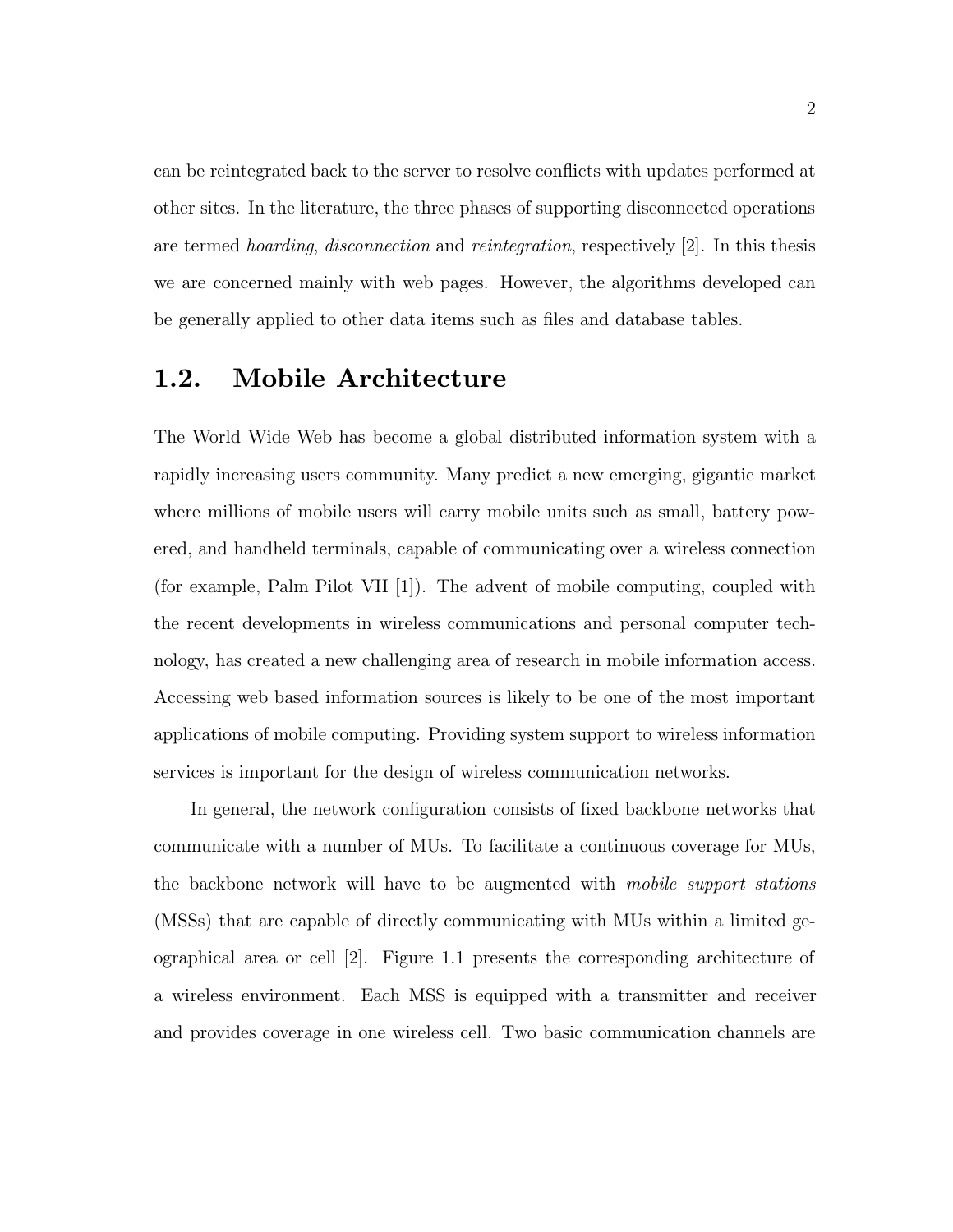provided: the uplink channel from the MU to the MSS and the downlink channel from MSS to the MU. The available bandwidth in each outdoor cell will be severely limited. For example, the bandwidth for wireless radio is only 9.6 Kbps. On the other hand, a wireless LAN designed for indoor use has a bandwidth of 2 Mbps and possibly more in the near future. Thus the wireless bandwidth outdoors is at least two orders of magnitude less than what is available indoors or fixed networks. The low bandwidth in outdoor wireless networks is one of the key constraints that has to be taken into consideration in the design of wireless information services.



Fig. 1.1. Mobile Networks Architecture

For portability reasons, mobile units run on small batteries. The lifetime of a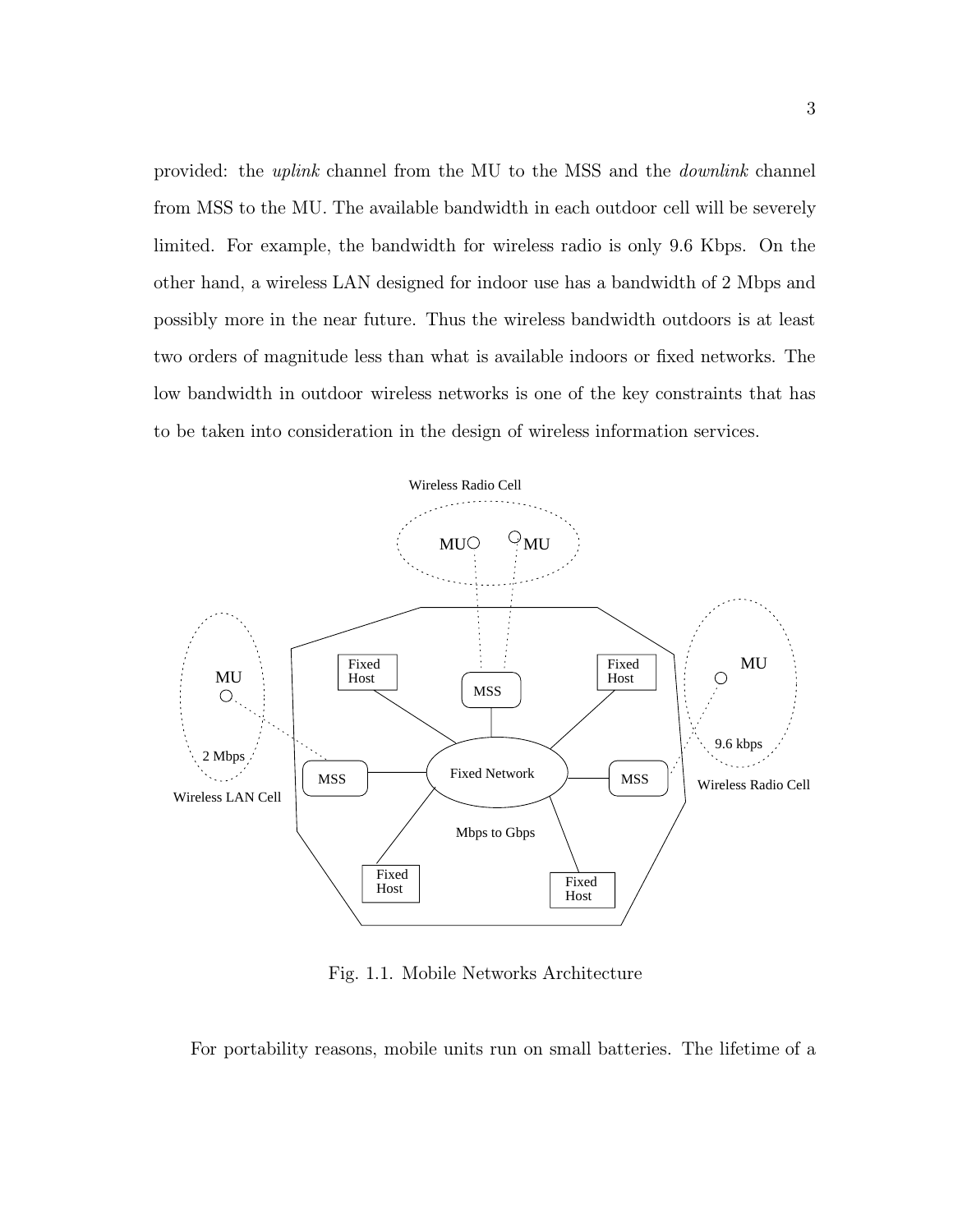battery is expected to increase only 20% over the next 10 years [5]. Thus power conservation is a key issue in designing access methods for wireless information services. Such battery power restrictions will cause MUs to be frequently disconnected, either voluntarily or forced. Mobile units can also reduce energy consumption by operating the hardware in doze mode, in which the clock speed is reduced and no user computation is performed. Mobile units return to normal operation upon receipt of a wakeup message. If a MU is totally disconnected, then any updates send by the server will not reach the MU during this period, and any update at the MU during this period is tentative. Hence, mechanisms are needed to allow MUs to propagate updates upon reconnection without any lost update. Also, mechanisms are needed to determine when MUs should reconnect to the server to save communication costs and reduce wireless channel contentions.

There are three models that are used currently in the design of a wireless web browsing system: client/server, peer-to-peer, and mobile-agent [2].

#### Client/Server Model

The simple client/server model (Figure 1.2a) only requires a web browser to be located at the MU and communicate directly with the web server located at the fixed network via wireless communications. Any browsing optimization requires changes to the client or server code.

The client/agent/server model (Figure 1.2b) implies that a *server proxy* (gateway) is created on the fixed network to communicate with the MU. The server proxy on the fixed network can serve multiple MUs, in which case each MU has to register with the proxy. All web related traffic flows to and from the MU go through the server proxy. The optimizations performed by the server proxy are mostly to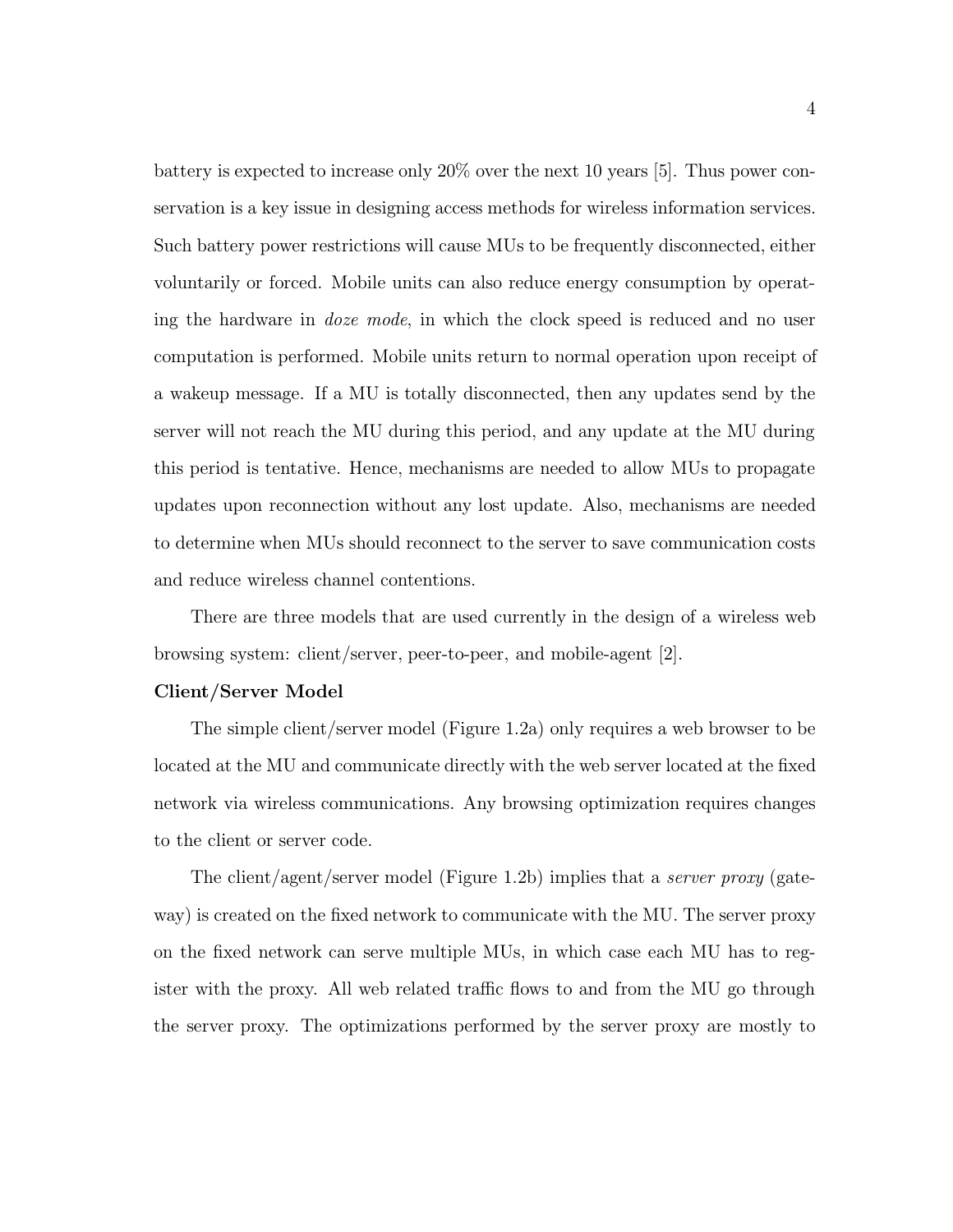

Fig. 1.2. Three Client-Server Based Models: (a) Simple Client/Server Model, (b) Client/Agent/Server Model, and (c) Client/Intercept/Server Model.

reduce the client or server computational load and to minimize the communication overhead from the server to the MU.

The client/intercept/server model (Figure 1.2c) introduces a web-specific clientside intercept agent residing at the MU, in addition to a web-specific server-side intercept agent at the fixed network. While the server-side agent at the fixed network serves multiple MUs, the client-side agent is unique to the MU. The agent pair cooperates to intercept and control communications over the wireless link for reducing the traffic volume. The pair also optimizes the communication protocol to reduce the latency.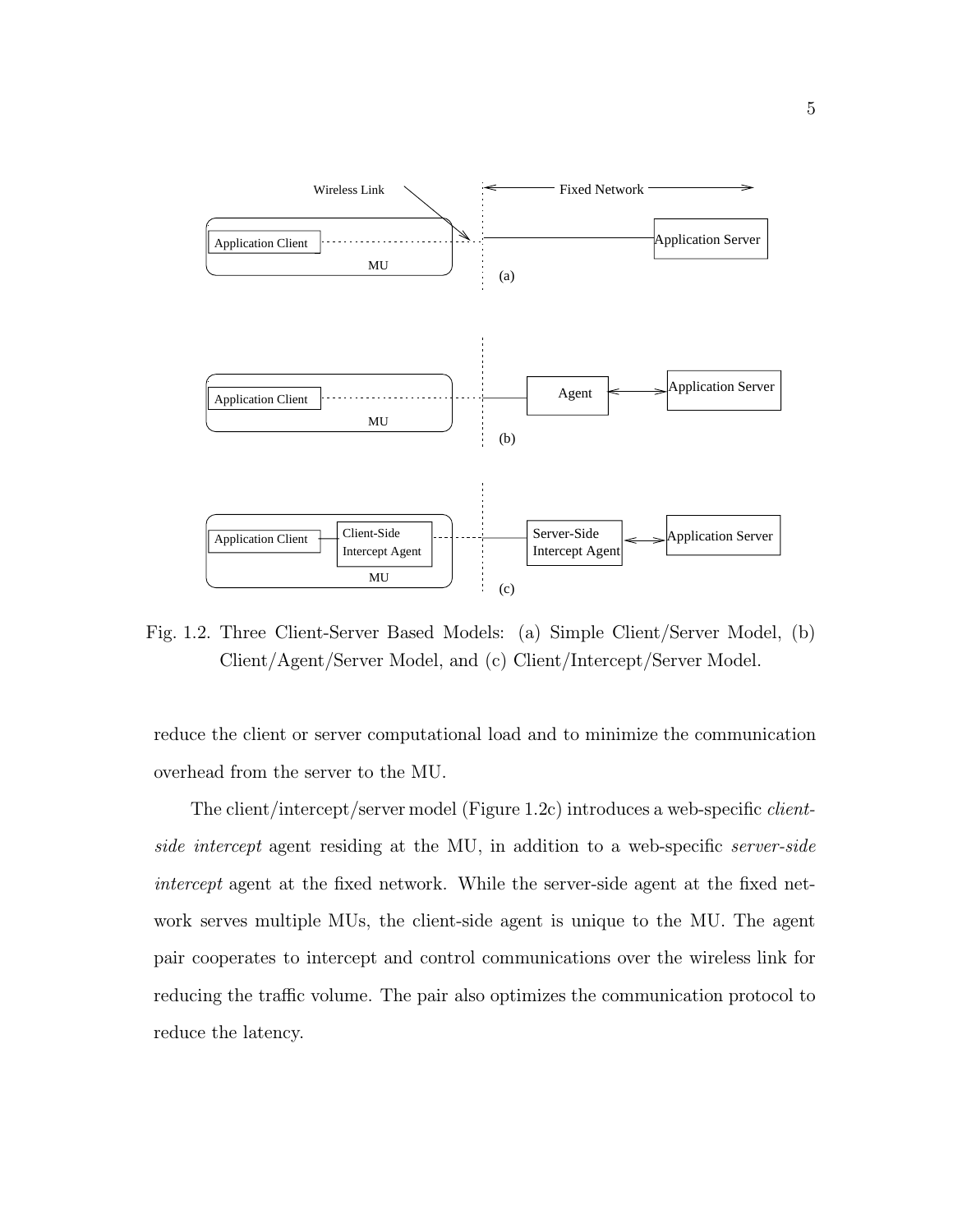## Peer-to-Peer Model

In a peer-to-peer model, MUs are considered equal to the fixed hosts and capable of supporting both web browsers and web servers with locally stored HTML pages. To support such a model, the MU must be heavyweight with enough resources and computational power. Requests submitted by local browsers for URLs locally available are serviced without any network interaction and thus cause no performance problems. However, remote requests to the local server originated from browsers located at other sites or local requests for URLs that do not reside at the MU involve the wireless link. In the first case a server-side intercept agent needs to be placed at the MU to service requests originated from remote browsers. In the second case, a client-side intercept agent is required to facilitate browsing.

#### Mobile Agent Model

Mobile agents can be used along with the previous models. The main flexibility of mobile agents is the ability given to web agents to create and send a mobile agent around the net to collect information. The mobile agent proceeds asynchronously with minimum interaction with the web agents. Another way that mobile agents can be used is by making the server-side web agent mobile so that it follows its roaming clients. However benefits of such an approach are not clear, since the agent serves many clients.

## 1.3. Literature Survey

Over the past few years, various schemes have been proposed to support disconnected web access in mobile wireless environments in the three phases mentioned earlier in Section 1.1 [3, 4, 5, 6, 7, 12, 13, 14, 16, 18]. A general assumption for those schemes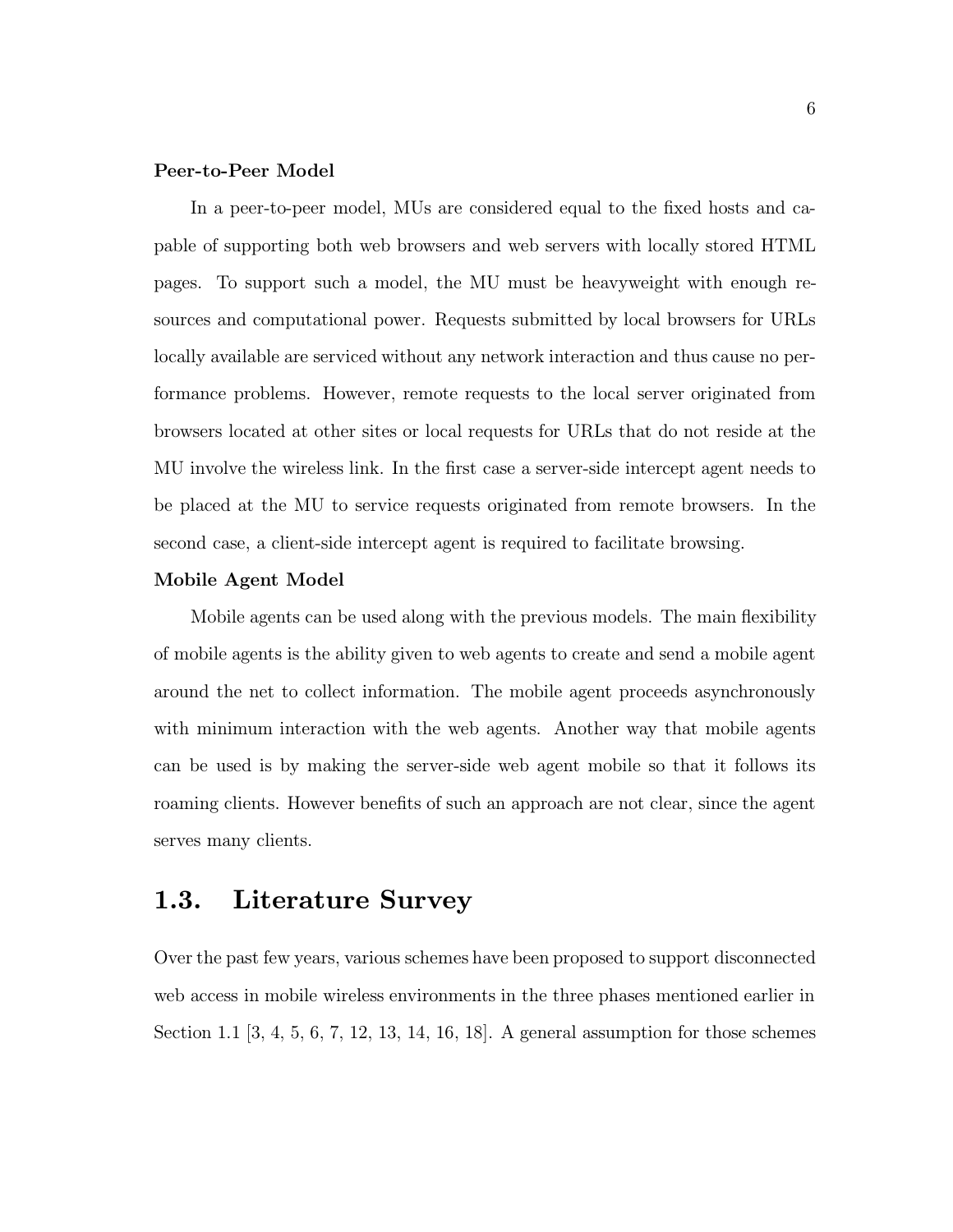is that web pages are updated relatively infrequently. Therefore, most existing schemes assume read-only data access during disconnection. However, with the rapidly increasing of distributed web authoring and form-based electronic commerce web applications [7], there is a need to support write operations. The rest of this section provides a survey of earlier work that has been done in the area of supporting mobile access to the web.

Liljeberg et al., in the Mowgli project [3], propose a proxy model to support disconnected web access. The model consists of two components, a Mowgli Agent and a Mowgli Proxy, located at the MU and the MSS, respectively. They communicate with each other through a private protocol that reduces the number of round-trip communications between the client and the server. A specialized transport service, the Mowgli Data Channel Service, is used to provide reliable communication between the MSS and the mobile host. The Mowgli architecture reduces the data transfer over the wireless link and the communication cost in three ways, i.e., data compression, caching, and intelligent filtering of the document, before sending it to the client. Disconnected mode for the web is supported by using a cache maintained by a Mowgli agent. The issue of cache coherency is discussed but no solution is provided. Also the Mowgli architecture supports read-only data during disconnection.

In [4], Joshi, Weerawarana and Houstis propose a system with two proxies – Moser and WebIQ – residing at the MSS to support disconnected browsing in a wireless environment. Moser is an active transcoding proxy that allows a mobile user to set his or her viewing preferences, based on the network connection and available resources, and performs active transcoding of data on both upstream and downstream traffic to present web information to the mobile user according to the QoS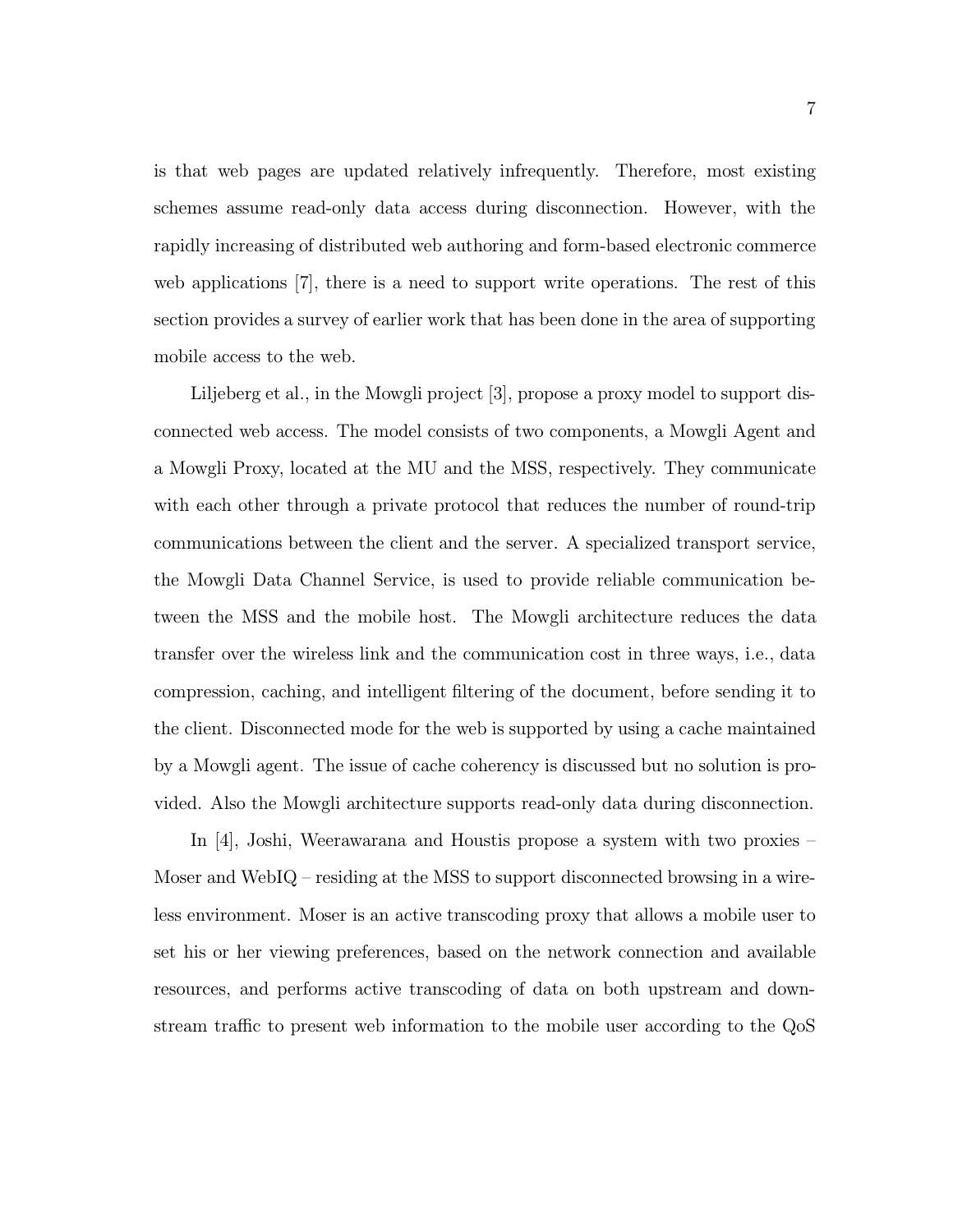parameters set by the user. Various transcoding approaches such as transcoding of HTTP requests, image files, video data, active contents, and HTML files are being used to save communication costs associated with retrieving web pages. WebIQ is a proxy that supports asynchronous operations. It manages disconnections and saves communication costs by providing the user the right information through information filtering and collaborative information retrieval techniques. WebIQ splits browsing into a set of asynchronous operations and maintains the state information while disconnections occur. These operations are requesting information, retrieving the results of the request and rating the URLs obtained as a result of the request. The rating information is the user feedback to the system which allows the system to infer a semantic match between the user's query and the information in the document. The state information consists of data about the user, the user's queries, the obtained URLs and the results of the queries not yet rated by the user. A connection is required only during the execution of these operations. Thus there are various points of disconnection in the system, which would allow the user to reconnect and proceed further. However, the issue of when the user can reconnect is not discussed. Also the system mainly deals with read-only data during disconnection. The issue of writing data during disconnection is not addressed.

Imielinski et al., in their Dataman project [5], discuss how a mobile user may access web servers and pages, whose contents depend on the user's location, such as yellow pages, traffic reports, shopping information, local advertising, directions, etc. The information service is organized as a collection of pages, with a hyperlink-based "Mosaic like" interface on the client. The set of locations in which the contents of a page are valid is termed its scope. The scope of a page can vary substantially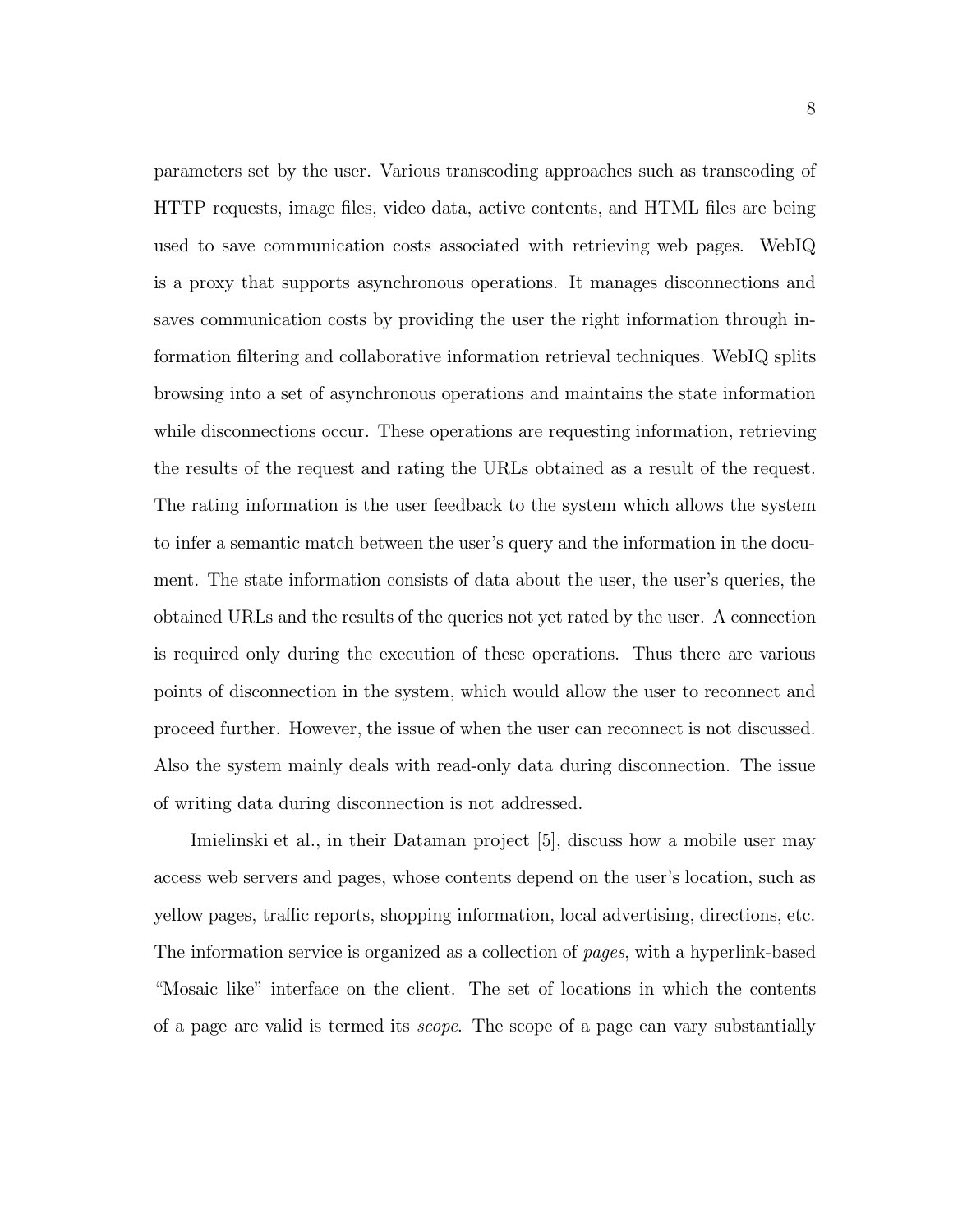depending on its contents, and in many cases mirrors the geographic region in which it is valid. A tool is designed to allow a user to create new scopes and associate documents with those scopes. The user interface located on the mobile client displays the location-dependent information to keep track of whether the information is valid for the current location or not. If a document is not valid, the user interface will query the server for a corresponding document which is valid for that location. To support disconnection, the project has advocated a stateless solution in which the server does not maintain any information about the state of the clients but rather periodically multicasts an invalidation report which provides the timestamp at which each data item was last changed. When a mobile user reconnects, at some points it will get an invalidation report and can check to see if a cached web page is still valid or a fresh copy must be retrieved. However, this depends on the frequency of the broadcasting message and could result in some idle periods during which the mobile user has to wait for an invalidation message. This scheme also supports read-only web pages.

The eNetwork Web Express described by Floyd, Housel and Tait [6] is a dualproxy architecture that supports disconnected wireless web browsing. It facilitates the use of web technology to run typical commercial transactions processing applications over wireless networks. The proxy model consists of two proxies: a client side interceptor that runs in the client's mobile device and a server side interceptor that runs within the wired network. While disconnected, the eNetwork Web Express relies solely on the cache at the mobile hosts. It uses a coherency interval (CI) associated with a web page to specify how often a cached page should be checked for changes, e.g., one day for text pages and no limit for graphics. The coherency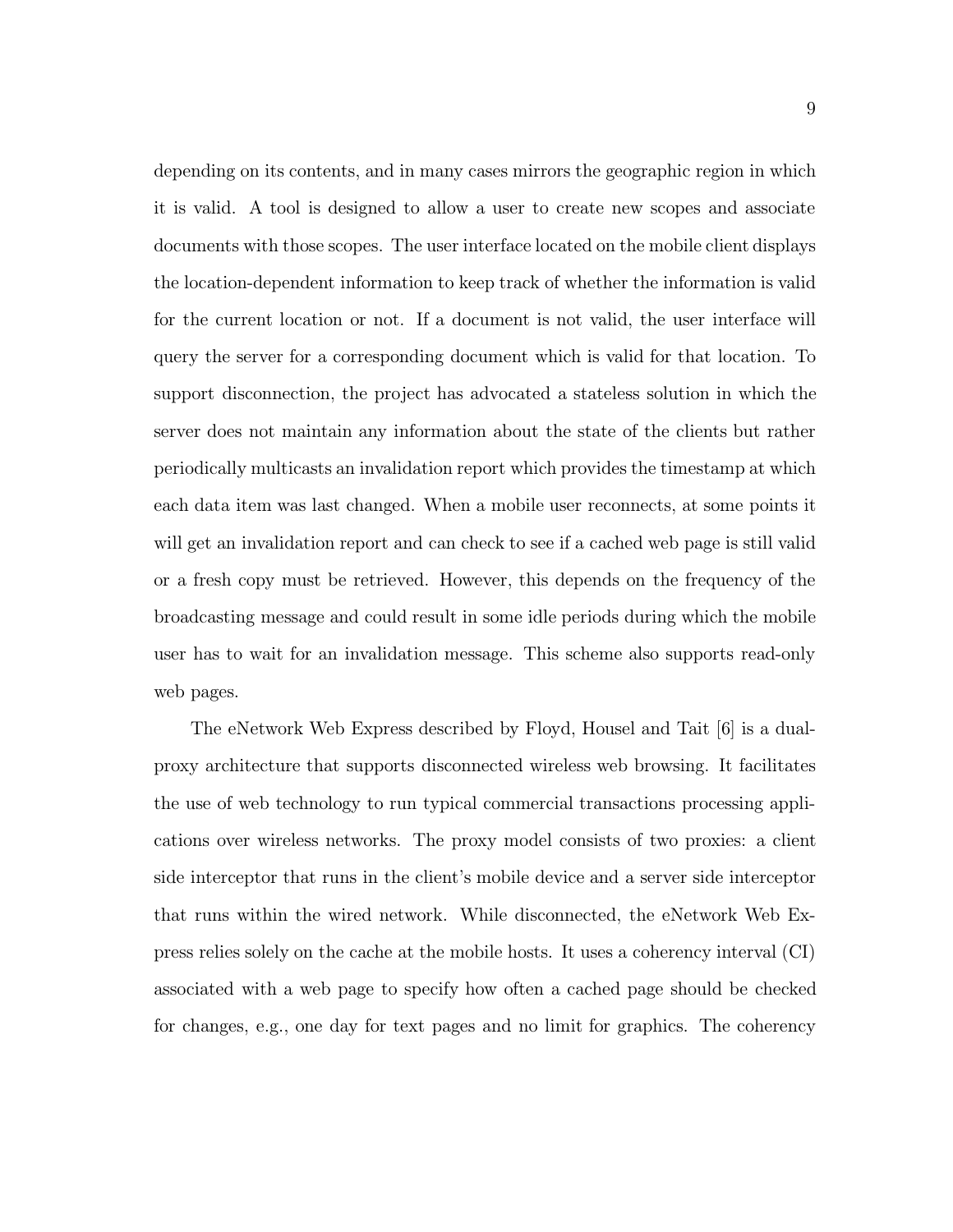interval of a cached page is checked at the access time to see if the cached page should be used, or a fresh page is to be fetched from the server. Various differencing and digital signatures, protocol reduction and header reduction techniques have been used to reduce the bandwidth requirement of supplying fresh pages to the MU. These optimization schemes, however, were mainly used for supporting read-only web access by the MU without considering the possibility of write operations. Also, the concept of coherency interval applies to individual cached items. Thus, when a cached page's lifetime exceeds its coherency interval, the MU must reconnect to the web server to fetch a new copy. Consequently, the MU may be connected and then disconnected while it accesses a set of prefetched cached pages. Hence, the relationship between the length of the disconnection period and the coherency intervals of individual cached pages does not exist.

With the proliferation of distributed web authoring and form-based electronic commerce web applications, a recent trend is to support web page write/create operations during disconnection. Mazer and Brooks in their Caubweb project [7] addressed how to modify contemporary web browers/servers to support disconnected updates to web pages. The basic idea is to support disconnected updates via a HTTP (Hypertext Transfer Protocol) client proxy running on the MU side to cache staging updates while disconnected, and a PUT script running on the HTTP server to accept PUT requests from the HTTP client proxy upon reconnection  $<sup>1</sup>$ . A MU</sup> can update a page into its cache at any time while keeping two versions of the page in the cache to facilitate differencing, i.e., each MU keeps in the cache the original

<sup>1</sup>The PUT method in HTTP was intended to permit content to be associated with a URL on its origin server. PUT is not natively implemented by many web servers, but the method may be added by a server-specific CGI script.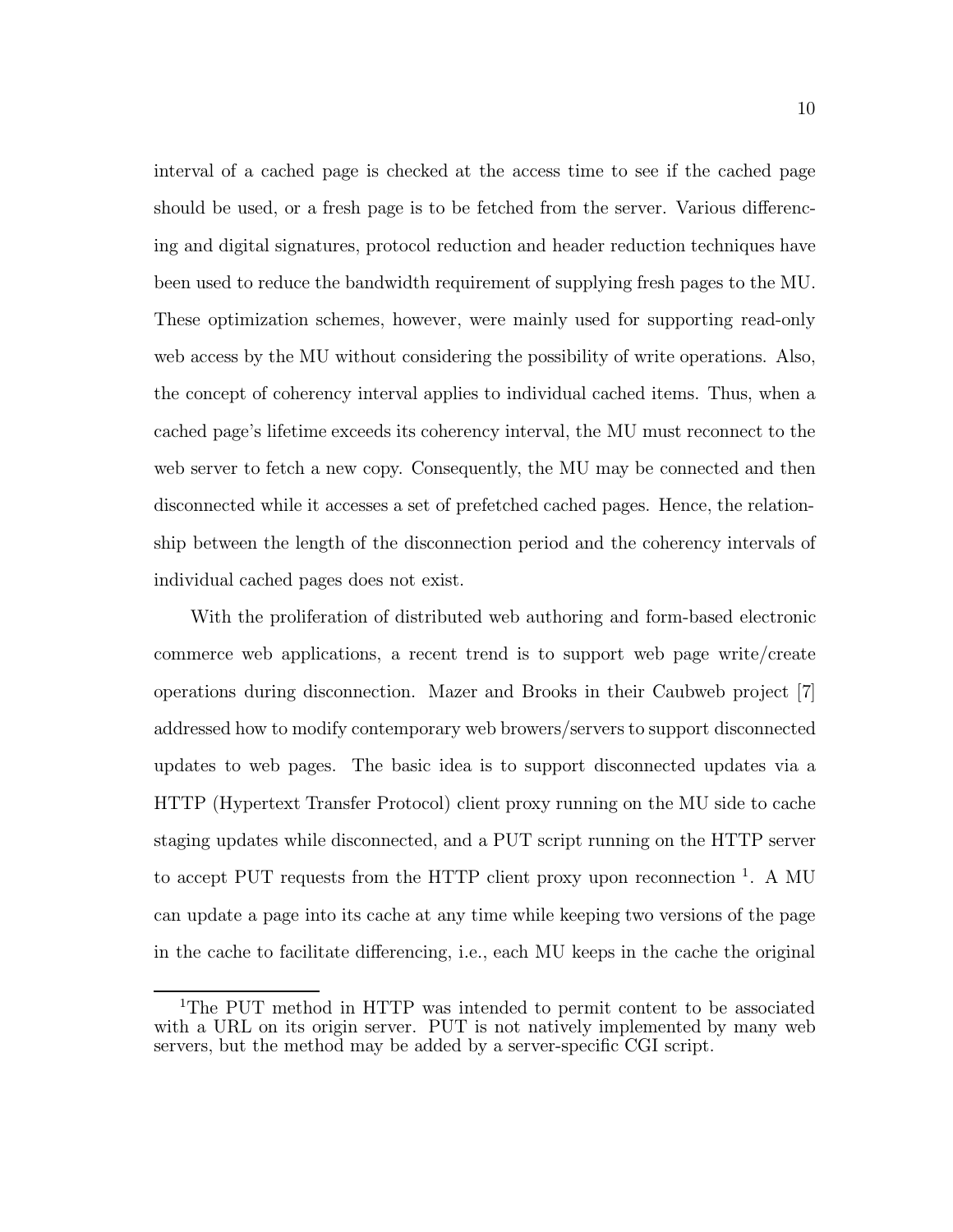version that is prefetched before disconnection and the latest modified version. Also, each modified page can be associated with an update policy to determine whether changes are propagated to the web server upon reconnection. Although the issue of conflict detection for avoiding parallel updates is noted in the Caubweb project, no solution is provided. Also, the assumption made in their work is that all updates will be reintegrated to the server upon reconnection. The issue of when the MU should be reconnected to the server is not addressed.

Recently, a web distributed authoring and versioning (WEBDAV) working group under the Internet Engineering Task Force (IETF) has been formed to specify HTTP enhancements to support collaborative authoring of web content [10]. Of particular interest in the context of supporting disconnected write operations is the notion of versioning through which each PUT request indicates the original version of the web page from which its new revision is derived. If the web page has been updated by the server, the update request is denied. The client can then retrieve a new page afresh and at the same time lock the web page to ensure no parallel updates. Locks can be issued for multiple web pages on the same web server to ensure an atomic update <sup>2</sup> be done on these web pages. Although WEBDAV provides a possible solution to prevent the lost update problem, it is not clear when update requests should be propagated to the web server in order to satisfy some design goals such as minimizing the bandwidth requirement for propagating updates, or maximizing the update acceptance ratio. This thesis specifically addresses the issue of when a mobile user should reconnect itself to the web server to propagate updates to minimize the communication cost.

<sup>2</sup>An atomic update is a unique update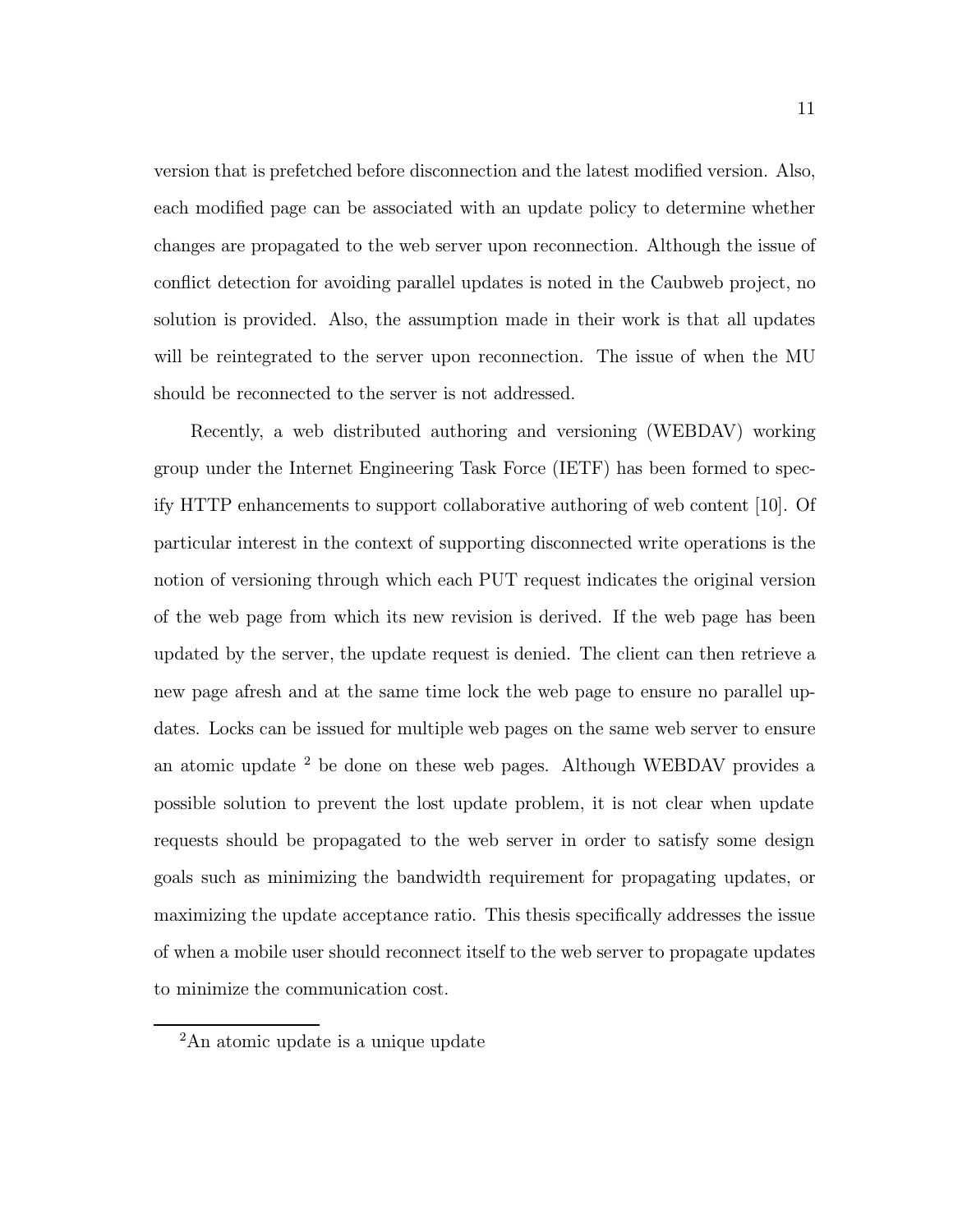The Coda file system [8] developed by Carnegie Mellon supports disconnected update operations. An important objective of Coda is to support mobility. Mobile users can run on Coda simply using the standard Unix file system interface. To support disconnected operations, Coda uses a cache manager called Venus that acts as a client-side agent. In the hoarding phase, Venus ensures that critical objects are cached. An optimistic replica control strategy is employed to allow updates to be done asynchronously. All updates made during the disconnection period are stored in an operation log implemented on top of a transactional facility. Upon reintegration, Venus resynchronizes its cache with the server. If Venus detects a divergence, an application specific resolver (ASR) is invoked to resolve the difference. If the ASR fails to resolve the difference, then a manual repair tool running on the client side is invoked. Our thesis also assumes optimistic replica control in that we allow mobile users to perform updates on the cached web pages during disconnection. Thus, our system model closely follows Coda. The goal of our thesis, however, is to address the issue of when the mobile unit should reconnect to the server so as to minimize the communication cost over the wireless link for update propagation.

## 1.4. Motivation

The recent trend in the mobile wireless environment is that the number of mobile users increases rapidly whereas the available bandwidth for wireless channels increases with a much lower speed and remains as a scarce resource. It is estimated that in 3-5 years, 20-50% of all Internet nodes may be wireless mobile terminals [20]. It is also anticipated that the future collaborative environment is characterized by mobility. A field study of a distributed product design team headed by Bellotti and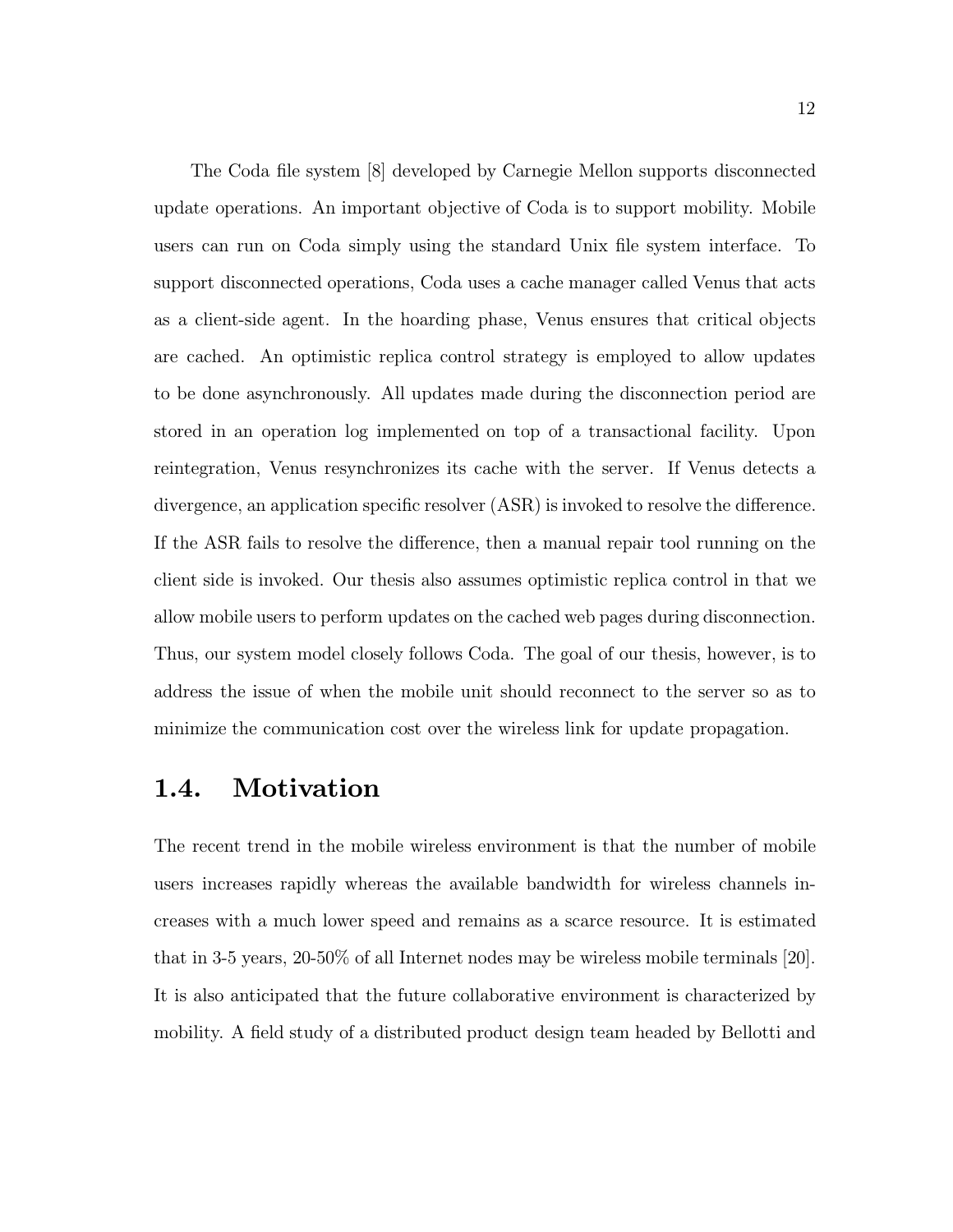Bly [21] shows that most team members are rarely found at their individual desks. This indicates that mobility must be considered in resource sharing and communication. One possible solution concluded from this study is to use portable mobile units with wireless communications capability to facilitate collaboration among team members. However, this solution was not implemented as it was not supported by the existing software architecture. Hence, the future mobile environment must shield any data processing complexity and channel contention from these mobile clients, thereby supporting the notion of distributed collaboration among mobile and fixed users. Our motivation from the user perspective is to provide multiple mobile users the ability to do cooperative creative works simultaneously with the least restriction and communication cost. From the network perspective, our motivation is to optimize the channel allocation to mobile users and thus optimize the use of wireless resources.

### 1.4.1. Applicability of the Proposed Scheme

Next we discuss some application scenarios that could benefit from our proposed scheme which will be describe in chapter 2.

### 1.4.1.1. WEBDAV Applications

The most common application scenario is the scenario of two people maintaining a web site. The following scenario is drawn from the distributed web authoring domain WEBDAV [22]. It motivates our work.

Scenario: Two People Trying to Change the Same Document A certain Web site is maintained by two people (we will call them "Jane" and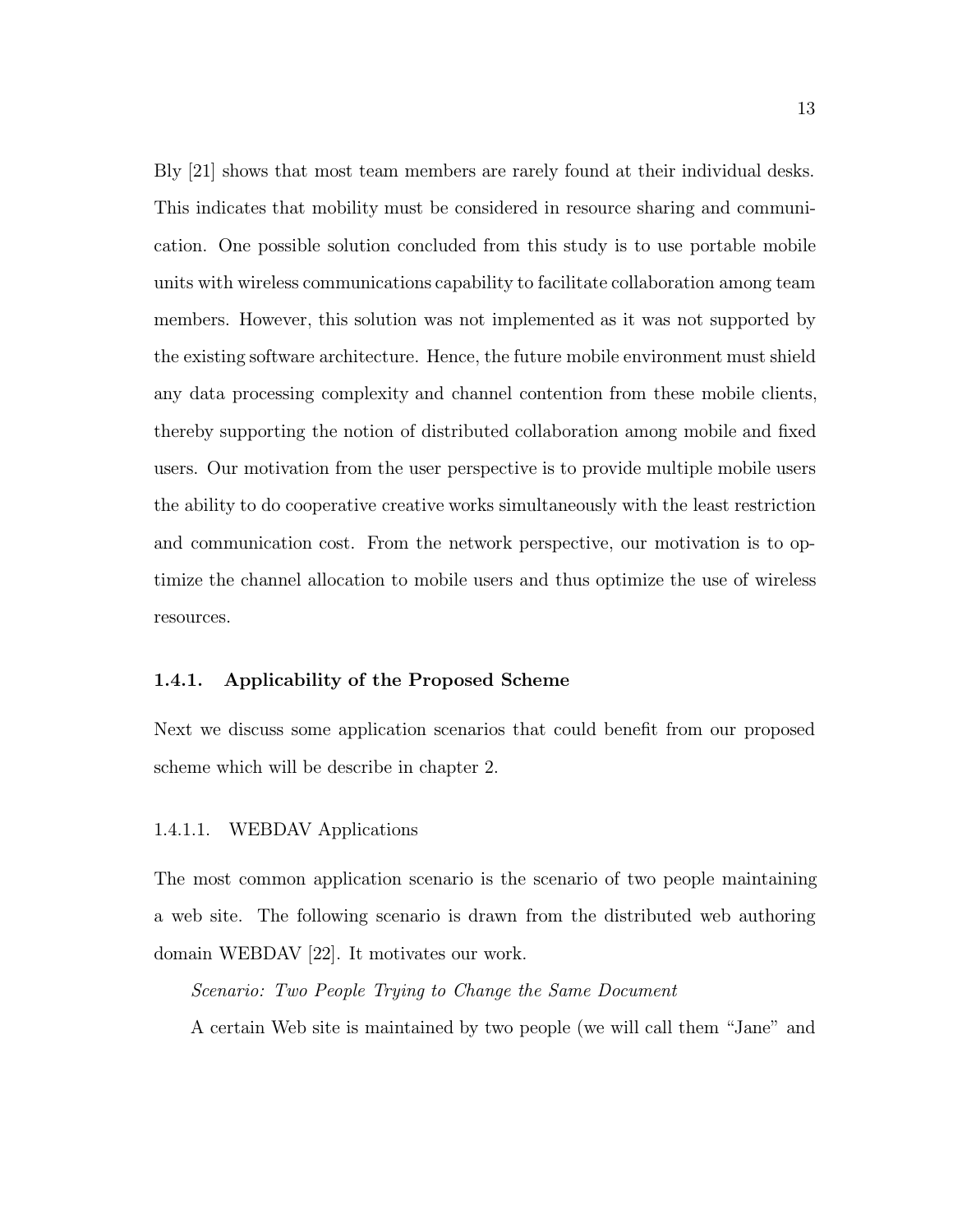"Joe"), both of whom make changes on an ad hoc basis. Both people are equipped with mobile units. As is frequently the case, there are a few web pages that are hot points of congestion, even between these two people. Both people have a versionaware web authoring tool that interacts with their web server. Joe fetches and starts to work on a web page. Since the web page is not edited by Jane at that moment, the browser/authoring tool reports that the web server has acknowledged his edit operation, and also the web page he will edit is identical to that which he is viewing. Joe disconnects while working on the web page to save the battery power. Jane meanwhile fetches and begins viewing the same web page and realizes that it has some typos. Jane and Joe are working in a disconnected mode and are not communicating with each other. Therefore, instead of waiting for Joe, Jane decides to fix his typos. When Jane starts to edit the web page, the authoring tool in addition to the acknowledgment of her edit operation also reports that Joe is working on the same web page. Jane makes her changes, reconnects to the server and propagates her updates. The server informs Jane that her changes have resulted in a new, named revision of the web page. Joe, however, has not finished editing the web page and a week later decides to finish it off. He makes his final edits and reconnects to propagate his updates. Joe gets a message indicating that what he edited is no longer the latest version and it needs merging. The authoring tool has the merge mechanisms based on actual differences that allow Joe to resolve Jane's work with his. Having done so, Joe saves the web page again, and this time the new version of the web page is saved.

The scenario described above is supported by the working protocol defined by WEBDAV. However, it lacks the control of when Joe should reconnect to the server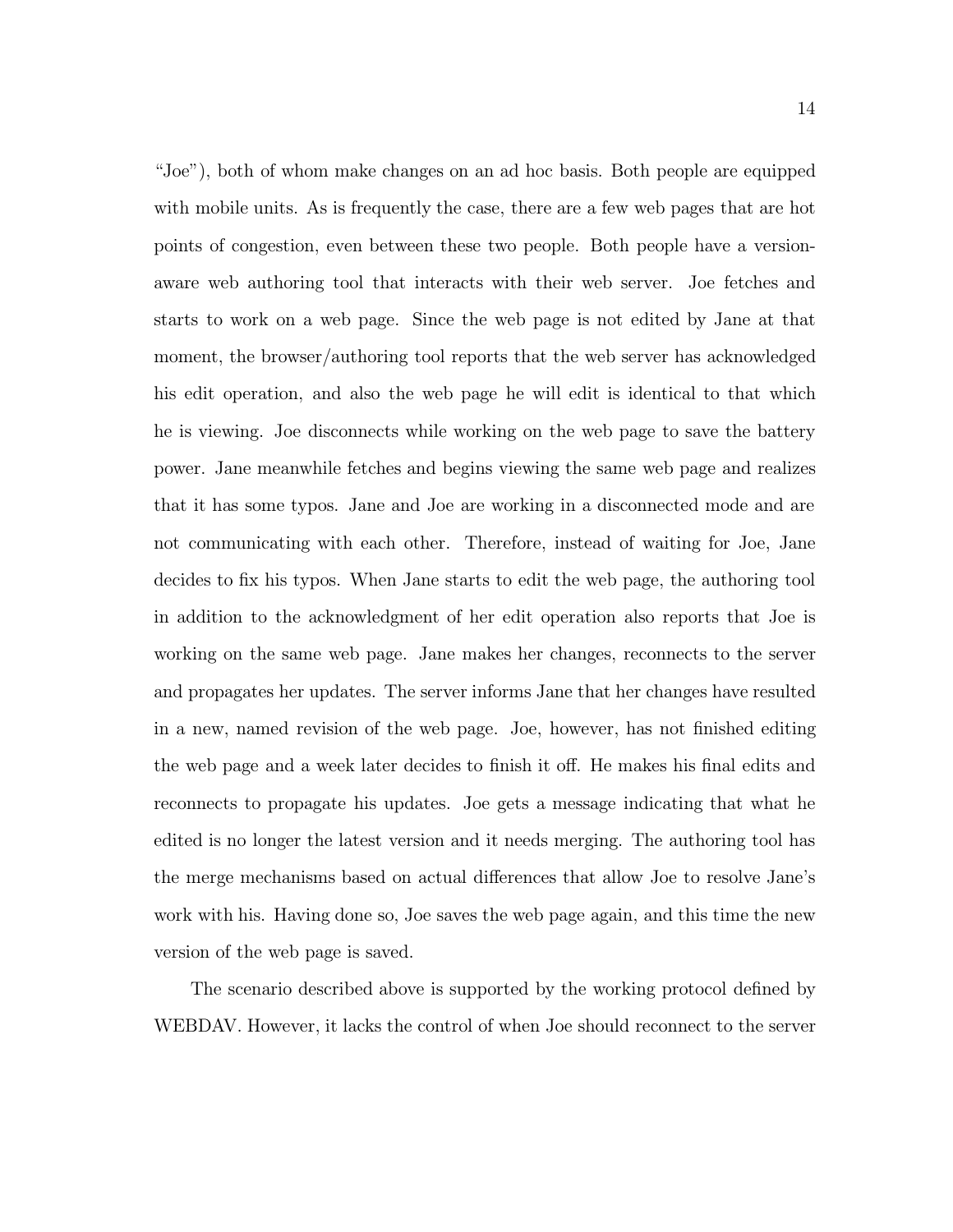to propagate his updates in order to minimize the bandwidth requirement. Also it does not consider a deadline when Joe should update his cached copies to reduce the rejection probability. This motivates us to develop a scheme which provides the same functionality for distributed web authoring with the goal of minimizing the communication costs or reducing the rejection probability.

Under our proposed algorithm in the thesis, we can determine an optimal disconnection period, after which Joe could reconnect to the server to propagate his updates with a minimal communication cost. This also reduces the chance that merging has to be done if Joe forgets what he was doing and a week later decides to finish the document when Jane during this time has propagated many changes to the web pages. In chapter 4 we will show the communication costs can be reduced by determining an optimal disconnection period in a case study.

#### 1.4.1.2. Online Customer Support

There are application scenarios in which a web site is maintained by several people. Such online customer support applications could benefit from using the scheme proposed in this thesis.

For example, currently many companies, especially nationwide companies, are doing businesses over the Internet and for this reason they maintain a technical document web page that contains information about their products and technical support information. An example of this is the Cisco technical documents web page [23]. The information in this page is divided into subcategories such as Security Advisories, Hardware Technical Tips, Software Technical Tips, Troubleshooting Internetworking Systems, etc. Each of these subcategories contains a set of web pages.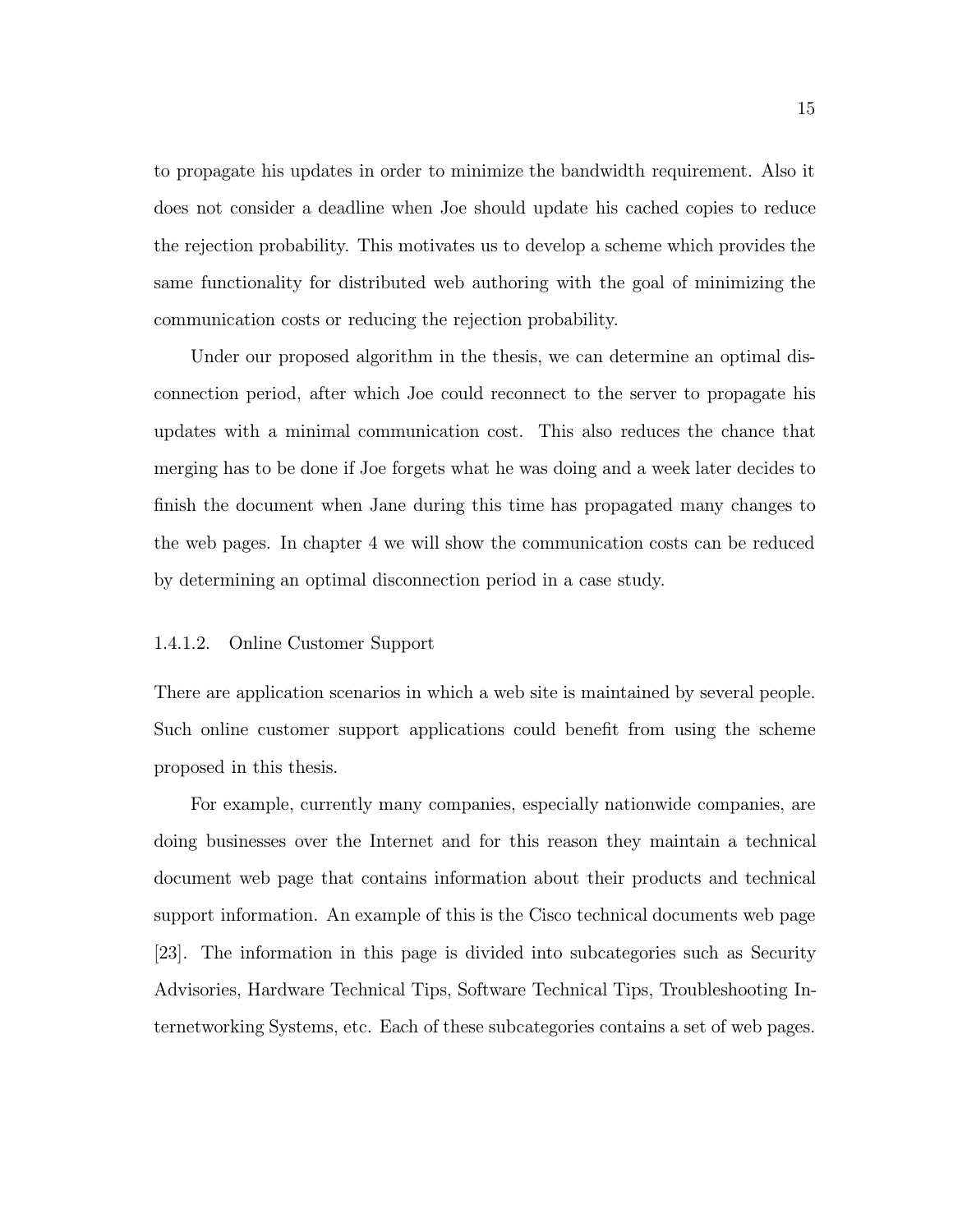A group of customer-support people are responsible for updating the pages of each subcategory. If a set of pages are maintained by multiple customer-support people and they often travel to different cities or countries they could prefetch these pages into their laptops to work in a disconnected mode when traveling. When sitting in the airplane, each customer support person could modify any subset of pages, and add his/her own tips or advice to solve a particular problem. We aim at determining an optimal disconnection period to minimize the communication cost for propagating such updates to the web server and also to reduce the rejection probability and channel contention.

#### 1.4.1.3. Online Newspapers

Another example of an application scenario for our scheme is a group of journalists updating news reports on an online newspaper web site. Online newspaper services have become very popular today. According to the statistical number provided by Media Metrix, [24] the number of visitors in July of 1999 to top newspaper web sites are 2.7 millions for the New York Times, 2.5 millions for USA Today, 1.7 millions for the Washington Post, 1.0 million for the Los Angeles Times, and 0.98 million for the Wall Street Journal. Each section in an online newspaper web site contains a set of web pages written and modified by a group of journalists to report real-time events. A conventional practice of online journalism is that reporters email their reports to the web page maintainer who will combine the reports of an event and post the final report on the web. This approach puts a lot of work on the web page maintainer and also increases the delay of news to appear on the web. Using our approach, a group of journalists could prefetch a set of web pages to their laptops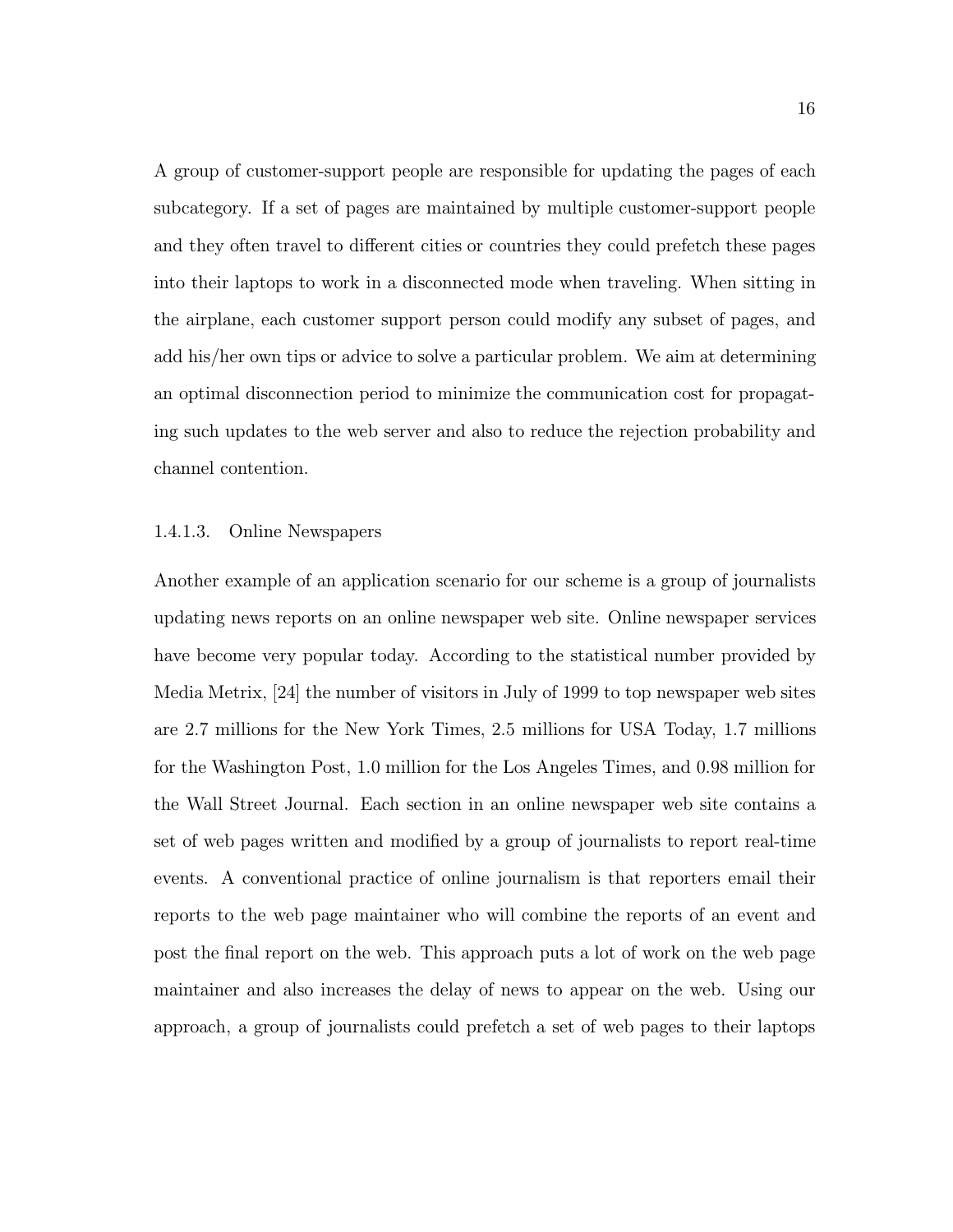and travel to the place where a newsworthy event occurs. At the place of the event, each journalist can work in a disconnected mode and modify a subset of web pages to report the latest news on the event. For example, a journalist could report his/her own observation from different corners of an event or add his/her own comments about some other events. After an optimal disconnection period determined by our algorithm, each journalist reconnects to the server to make the latest news available to the public. By doing this they can minimize the cost associated with using the wireless bandwidth. They also achieve the goal of collaborative authoring without causing too much contention to the wireless channel.

#### 1.4.1.4. Web Advisor for Software Engineers

In education environments multiple simultaneous editors could benefit from using our scheme. We use the software engineering class CS 5704 currently offered in the CS graduate program at Virginia Tech as an example. Students is this class are assigned a group project of creating a web advisor for software engineers in a large organization [25]. The software products being developed by this organization are very large (using 100 - 1000 programmers), technically complex (hard real-time missioncritical services with high reliability, reusability, and maintainability) and must be developed at various locations in the United States. To facilitate efficient software development in this environment, this organization must be able to effectively coordinate training, disseminate policy and standards to the development team, and rapidly and securely exchange information regarding progress of the project. The web advisor for software engineers will provide a readily available resource repository for individuals within the organization who are engaged in requirements generation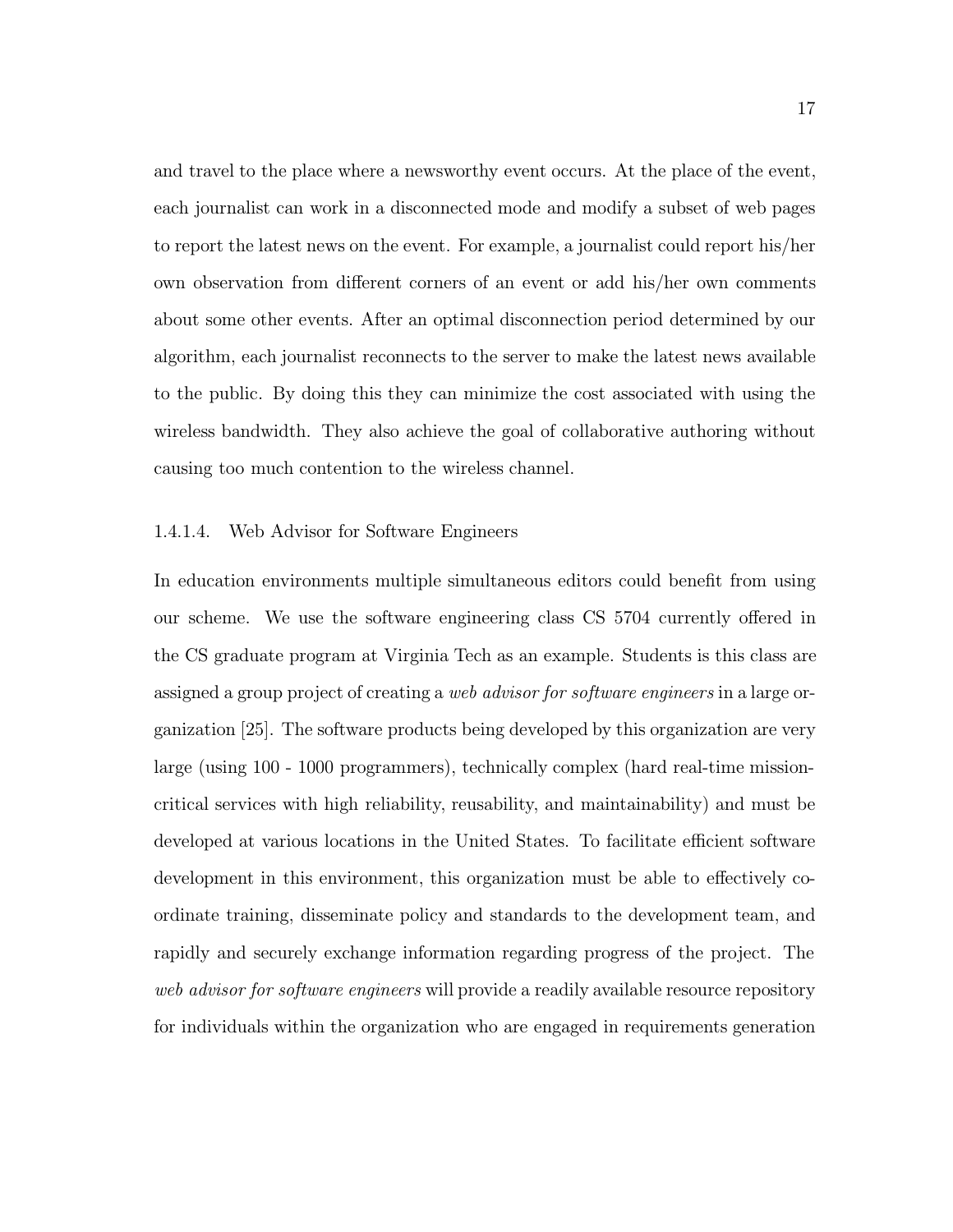and management, architectural definition, detailed design, design and execution of critical experiments, coding, testing, and verification/validation. It will support distributed engineering, development, testing, and fielding at each engineering site. An example system is as follows: Six software engineers are assigned to work in a team with a schedule limited to ten weeks, and team members are full-time working professionals at different organizations. To facilitate the developing of the system, some team members use mobile laptops to work when they are out of their office locations. The web site is set up with the main pages covering concept explorations, requirements, designs and implementations. Each member is assigned to write a portion of a page. However, each member should revise other people's work, and add or correct information if necessary. Under the traditional practice, information is exchanged by broadcasting email messages to team members. The system is maintained by one webmaster who posts the information on the web and updates the site any time an update message arrives. Obviously, this is not an efficient approach. Under our approach, each member is a webmaster himself. Mobile wireless members can disconnect while editing to save battery life. Desktop members can stay connected. After finishing editing a part of the web page or revising other parts, each member reconnects at the optimal reconnection time to propagate the update. The merge procedure is applied at the propagation time if there is an update conflict. Moreover, each member can be assigned a deadline for his part, before which he has to reconnect to the server to propagate updates. The approach proposed in this thesis can facilitate the efficient development of the web advisor system. Also, it supports the notion of collaborative work with least communication cost and contention.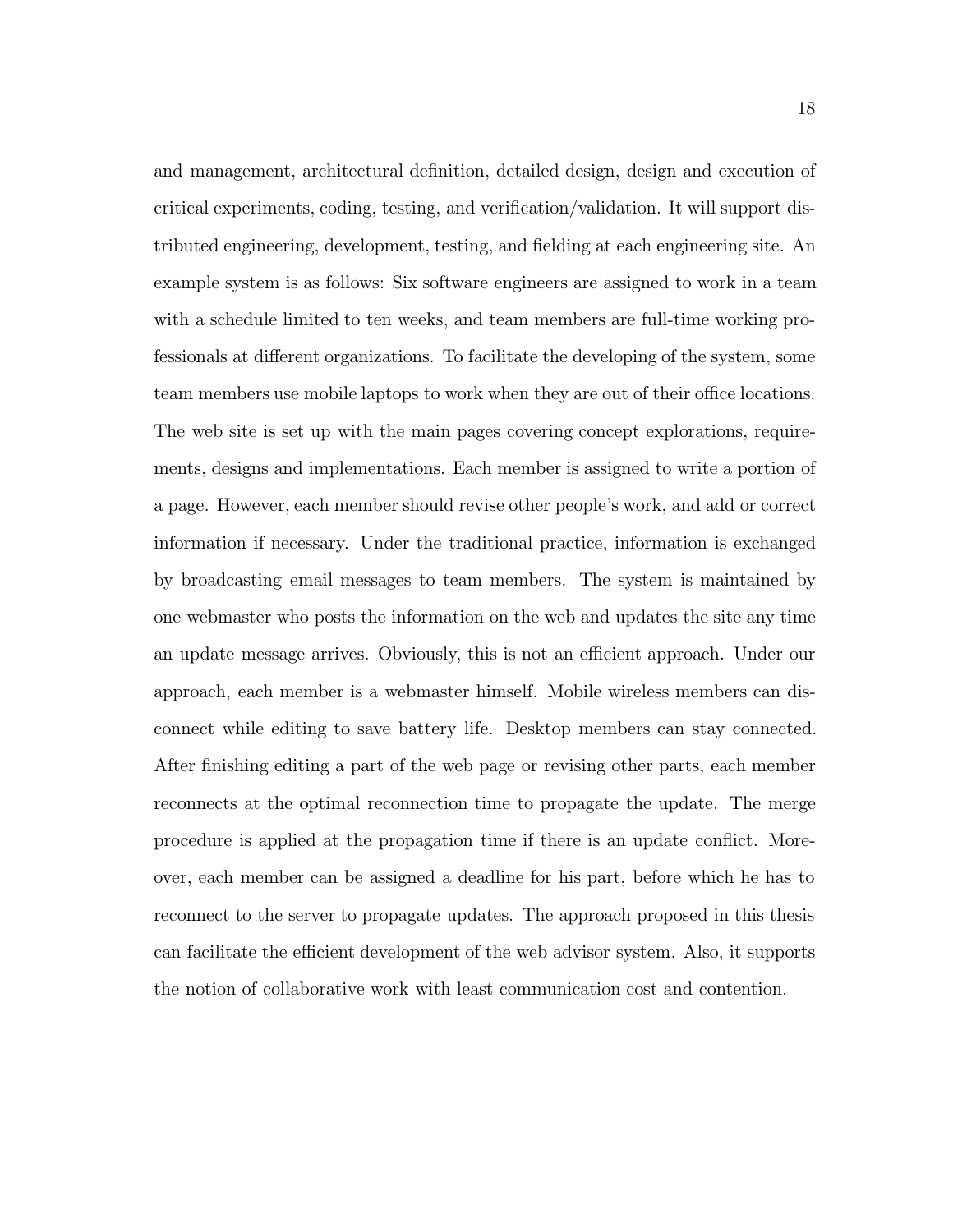#### 1.4.1.5. Database Applications

As we have mentioned before, our proposed scheme is applicable to web pages as well as to generic data items such as files and database tables. Next we provide an application scenario of a group of retailers maintaining a set of database.

Many nationwide companies have retailers to distribute their products. Their products are divided into different categories and subcategories. Each category of products is distributed by a group of retailers who often travel. We use Cisco as an example. Cisco has numerous retailers to distribute different models of routers, switches, and other products. Using our approach, each retailer could prefetch a database of available models of a product and their prices into the mobile unit. While traveling, each retailer could modify any subset of the database in a disconnected mode. For example, he/she could change the available number of a product after a customer has tentatively committed to buy it, or tentatively change the price of a product model after negotiating with customers. After an optimal disconnection period as determined by our algorithm, a retailer can reconnect to the server to propagate the update. The benefit from this is obvious – paying a minimum amount on using wireless channels while achieving the goal of collaborative work.

## 1.5. Contribution of the Thesis

In this thesis we develop and analyze update propagation algorithms that combine the concept of coherency interval for supporting disconnected web browsing and the concept of versioning and locking for supporting disconnected write operations. We develop analytical models together with simulation validation methods with the goal of identifying the length of the disconnection period (after the prefetch phase) so that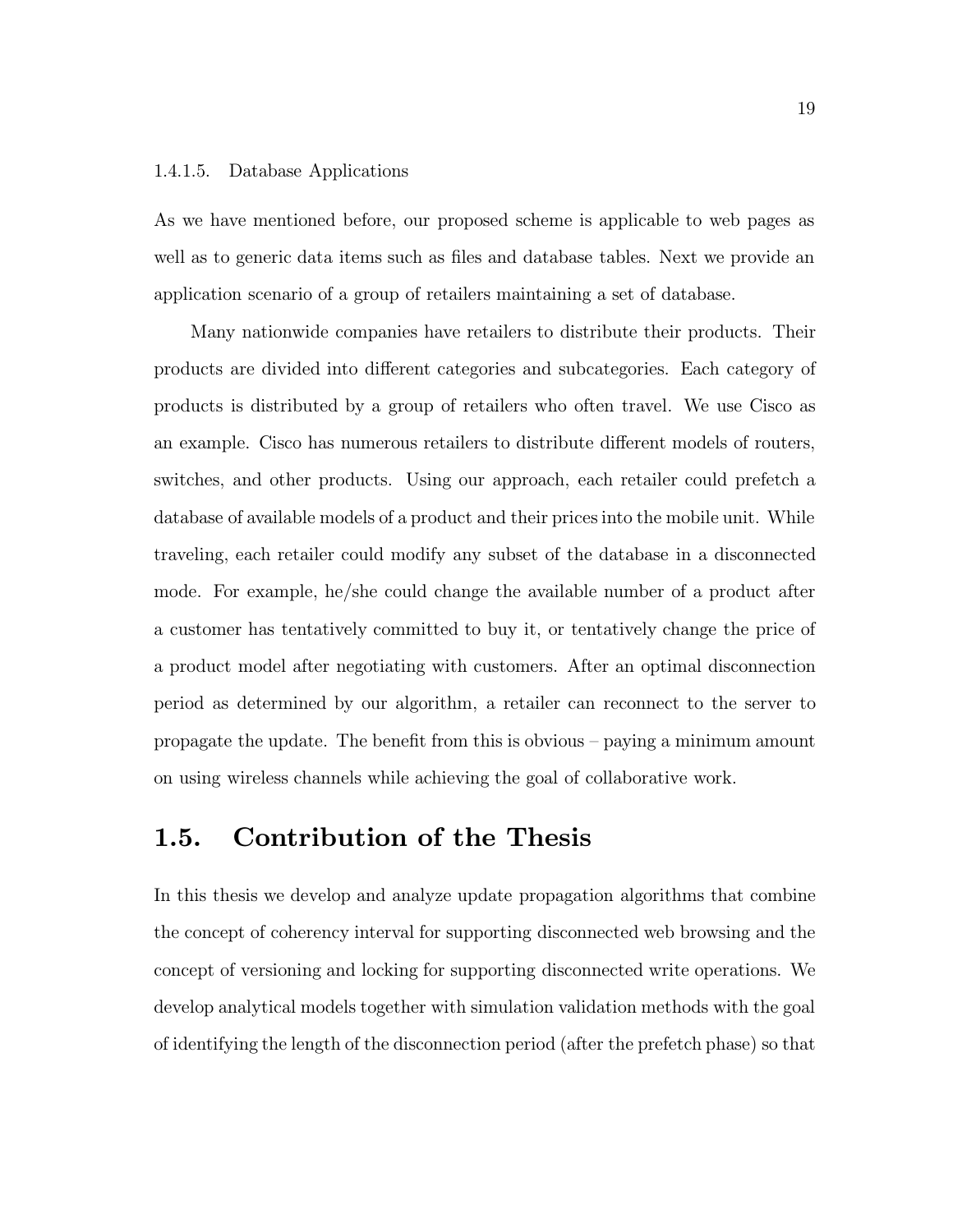the communication costs are minimized during the reintegration phase based on our algorithms. Our analysis method can be applied to a number of web applications, particularly those with real-time requirements.

From the network perspective, when using our algorithms a channel allocation manager could use this information to decide when a mobile user should be reconnected to the network so that the mobile user will stay connected the least amount of time to propagate updates, thus effectively maximizing the channel utilization as the system allocates channels to competing mobile users.

From the user perspective, the power saving achieved by shutting down the radio transceiver may be maximized by choosing the right disconnection interval.

## 1.6. Organization of the Thesis

The rest of the thesis is organized as follows. Chapter 2 states the system model. Chapter 3 first discusses several algorithms for supporting disconnected write operations in wireless mobile environments. Then it derives analytical expressions for the communication time required to propagate updates under these algorithms. Chapter 4 analyzes the effect of various model parameters. Numerical examples are given to illustrate the use of our analysis methods and a simulation study is used to validate the results. Some physical interpretations of the analysis results are also discussed in Chapter 4. Finally, Chapter 5 concludes the thesis and outlines possible future research areas derived from this work.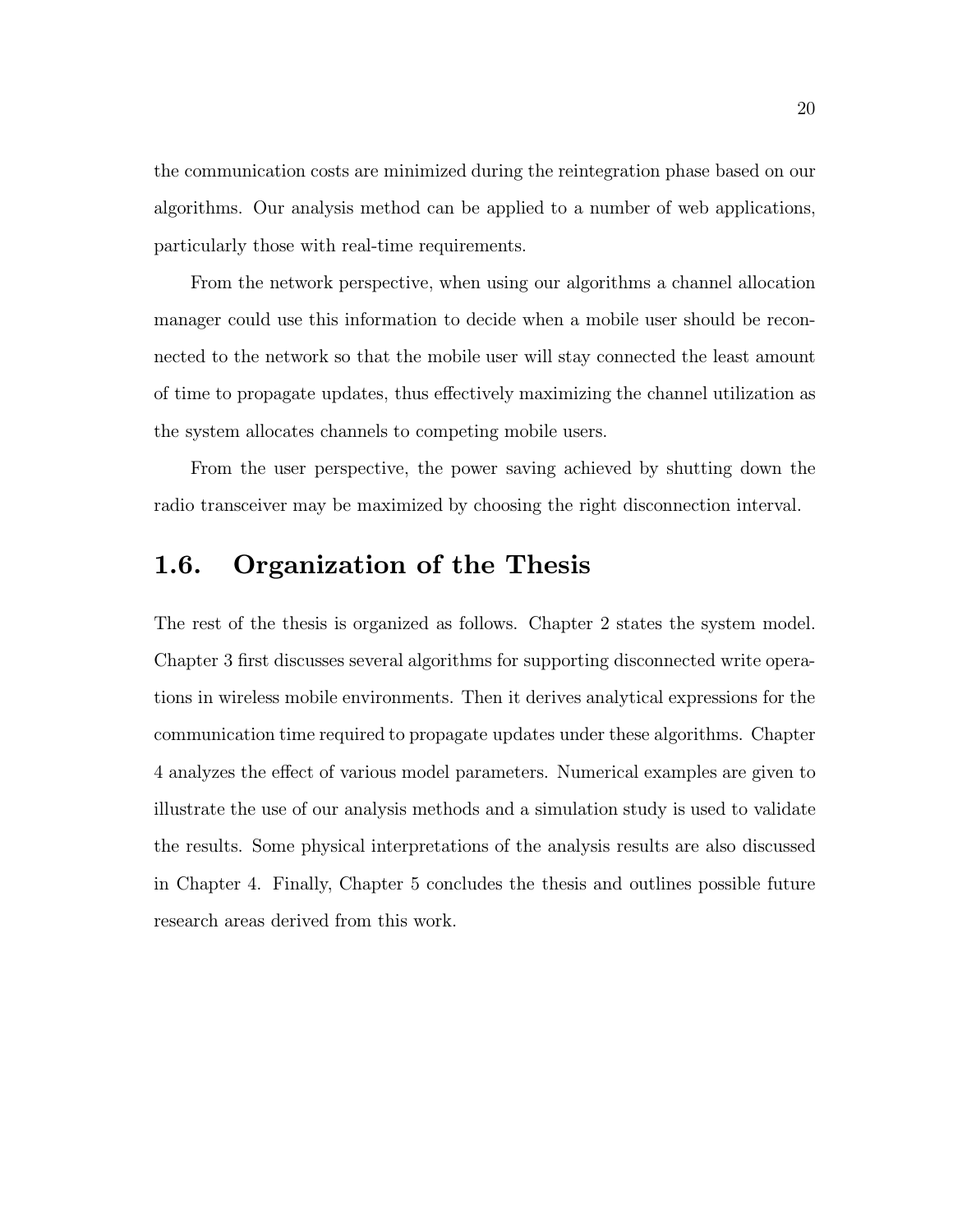## CHAPTER 2

# ASSUMPTIONS AND SYSTEM MODEL

## 2.1. System Model

We assume that a number of web pages will be prefetched and stored in the MU's cache during the prefetching phase. Some of these pages are read-only, while others may be updated by the MU during the disconnection phase if needed to facilitate distributed web content authoring. We assume that a prefetching policy exists to determine which pages are to be prefetched, e.g., based on a prediction algorithm, as proposed in [12].

We assume that at the same time of prefetching, for each web cached page the MU also obtains from the web server some update history information in terms of one general parameter, i.e., the update rate of that web page by all users of the system. This information can be collected by the web server by monitoring the update history of the web page. For a cached web page  $i$ , we denote this parameter as  $\lambda_i^w$ . In addition, we assume that the MU has some ideas of how often it is going to perform updates on each cached web page. This information depends on the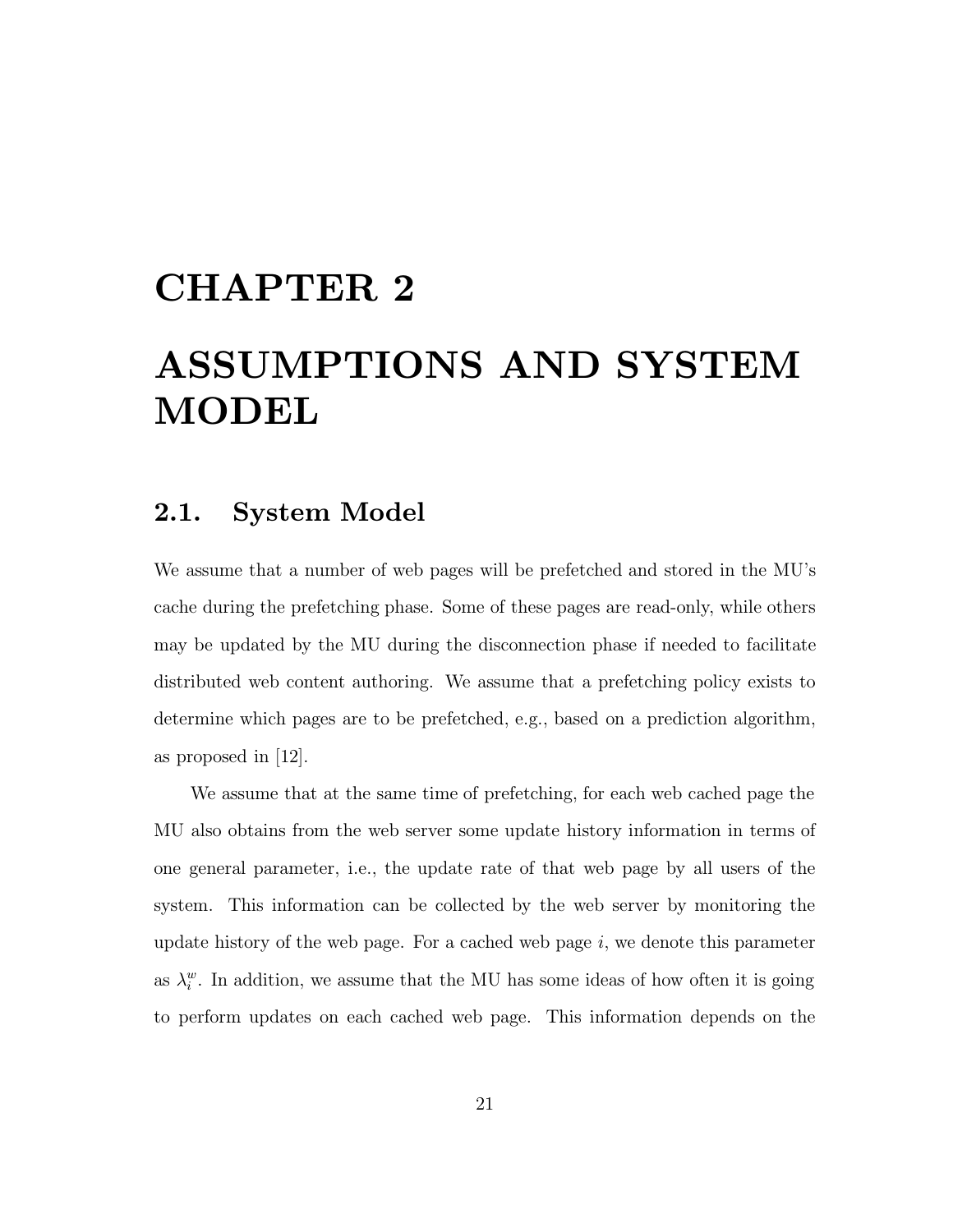urgency level associated with the web page and is largely application dependent, e.g., there could be a deadline by which the MU must update the web page. For each cached web page i, we call this parameter as  $\lambda_i$ . For read-only cached web pages,  $\lambda_i = 0$ . As  $\lambda_i$  is included in  $\lambda_i^w$ , the inequality  $\lambda_i^w \geq \lambda_i$  always holds.

We assume that the web server is located somewhere in the fixed network and is not moved during a web session. The MU communicates with the web server by using a client-side intercept agent via expensive wireless links (to the base station) and thus will voluntarily disconnect itself from the web server after the prefetch phase to avoid expensive communication costs and also to save battery power. When the MU reconnects to the web server, it enters into a reintegration phase during which it propagates all staging updates performed during the disconnection phase to the server. During the reintegration phase, we assume that for each modified page, the MU only submits the differences between the original web page prefetched from the server and the latest version which it modifies, as well as the version number associated with the original version, to the web server.

The web server checks to see if the page has been modified during the MU's disconnection period by comparing the version number of the web page it currently keeps with the version number submitted to it by the MU. If they are the same, the web server will accept the update request and modifies the web page accordingly based on the differences received from the MU; otherwise, the update request of the web page is rejected.

If an update request (by means of a PUT request) is rejected, we assume that the MU will stay connected and will issue a request to write lock the web page. A fresh web page will be retrieved from the web server and the MU will apply a merge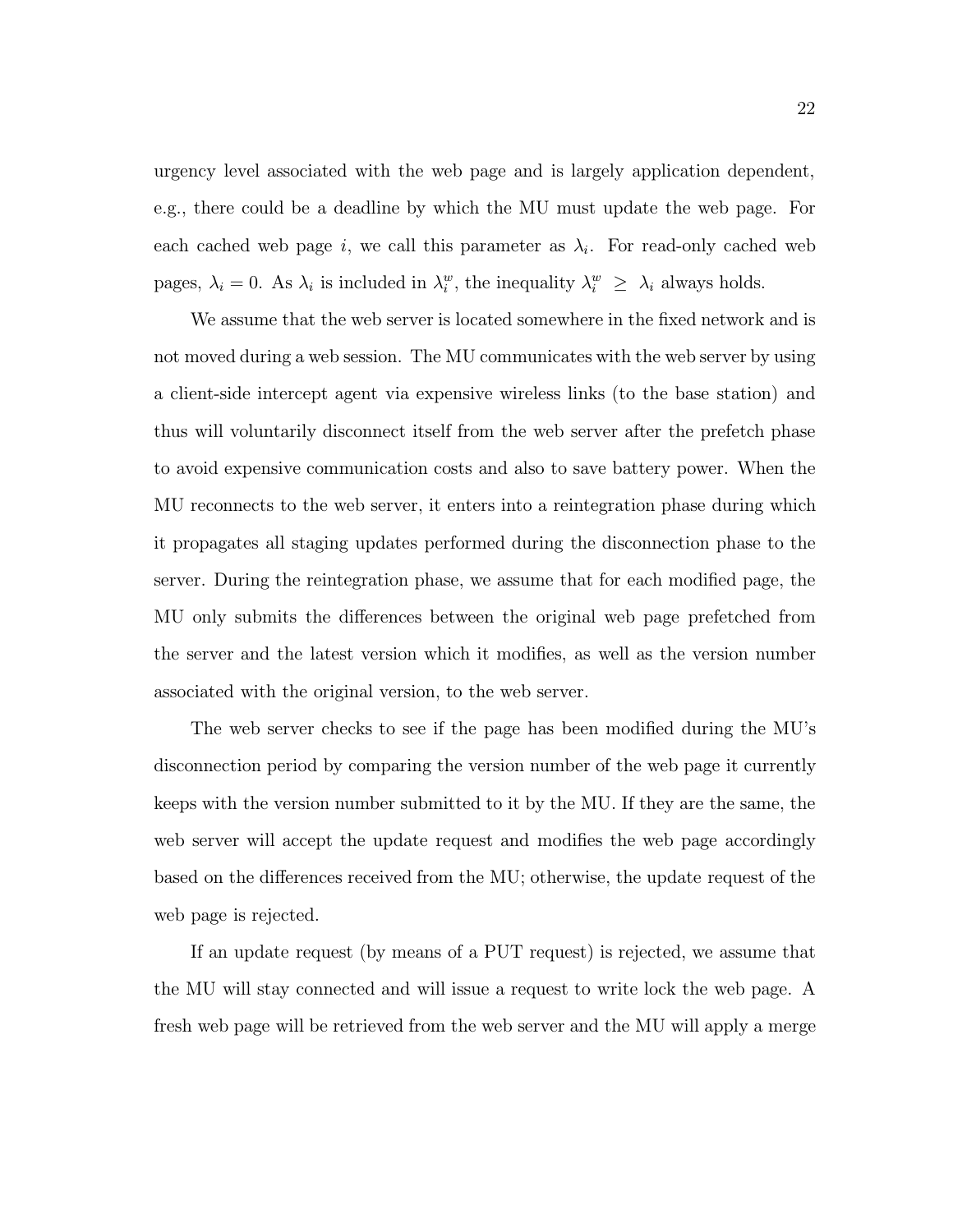program such as the UNIX diff3 tool [26] to resolve the update differences. After the update is done, the MU will propagate the changes to the web server by means of differencing again and will then release the lock. It is assumed that the MU will stay on-line performing the merge operation and the update propagation in this protocol, i.e., the case in which the MU locks the page and then goes away will not occur. If the MU is forced to be disconnected because of environment changes (e.g., due to roaming), we assume that the lock will be broken by the server after a timeout period. This can be implemented by the server by attaching a timestamp to the lock and releasing the lock after a timeout period expires. The MU upon reconnection will discover that it does not own the lock anymore and will retry again by repeating part of the update propagation protocol. This extra time overhead involved in this extreme case is not considered in this thesis due to its small probability.

If the MU creates a new web page, the new page will always be accepted by the server. Therefore, the MU can propagate the new page any time it likes with the same communication cost for that page. Since the update propagation cost for new pages is the same regardless of when the MU reconnects to the server, the effect it brings to our cost model is a constant. Therefore, in the thesis we need only consider update propagation protocols for the case when the MU modifies existing cached pages.

We assume that a MU communicates with the web server via an intelligent server gateway (the server-side intercept agent) located on the fixed network, e.g., it can be just the base station. Further, the communication time on the fixed network is negligibly small compared with that on the wireless link. This assumption is justified for future high-speed wirelined networks. While it is possible that optimization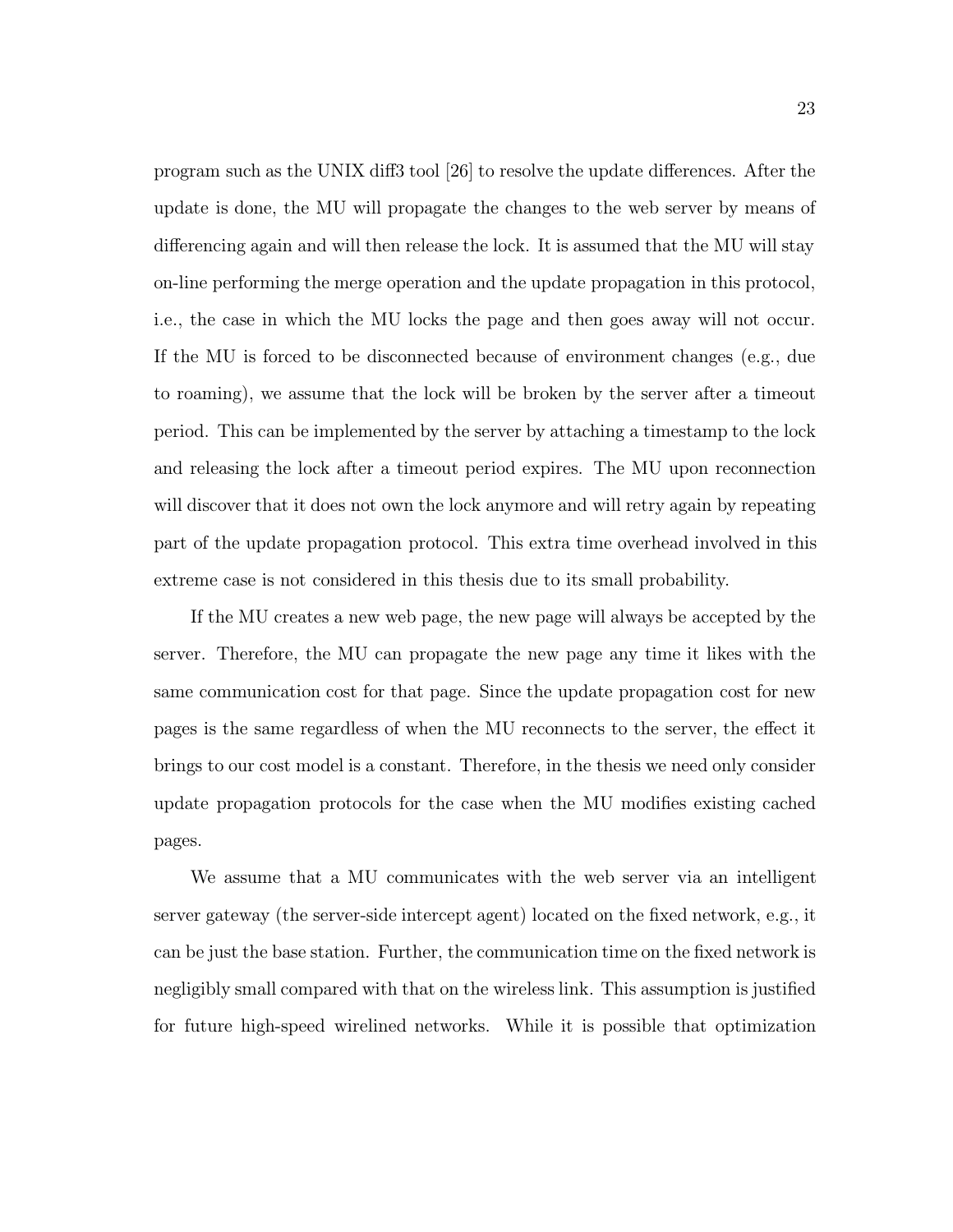schemes based on caching, transcoding and differencing may be used by the server gateway to minimize the volume of data sent over the wireless network, we will assume that two general cost parameters,  $T_1$  and  $T_2$ , suffice for our analysis:  $T_1$  is the one-way communication cost of transmitting a packet carrying the differences along the wireless link between the MU and the server gateway; and  $T_2$  is the oneway communication cost of transmitting a simple acknowledgement/reply packet. These two parameters can be estimated by knowing more specific parameter values of the wireless network under consideration. Let  $s_r$  be the average size of a simple acknowledgement/reply packet. Let  $s_o$  be the average size of a web page. Let  $p_m$ be the average fraction of any web page being modified. Let  $B$  be the bandwidth of the wireless channel through which the MU communicates with the fixed network. Assume that the bandwidth is the same for both up-link and down-link wireless channels. Assume that the communication time in the fixed network is relatively small compared with that in the wireless network. Then,  $T_1$  and  $T_2$  can be estimated as

$$
T_1 = \frac{p_m s_o}{B} \tag{2.1}
$$

$$
T_2 = \frac{s_r}{B} \tag{2.2}
$$

where  $T_1$  accounts for the time for transmitting the PUT update request that carries the version number of the original cached page and the differences between the latest version and the original prefetched version;  $T_2$  accounts for the time for transmitting a reply from the web server to the MU.

For notational conveniences, let  $T = T_1 + T_2$ , representing the round-trip communication cost for propagating a web page that has been updated by the MU but has not been updated by the server at the reconnection time. Normally,  $T_1 >> T_2$ ,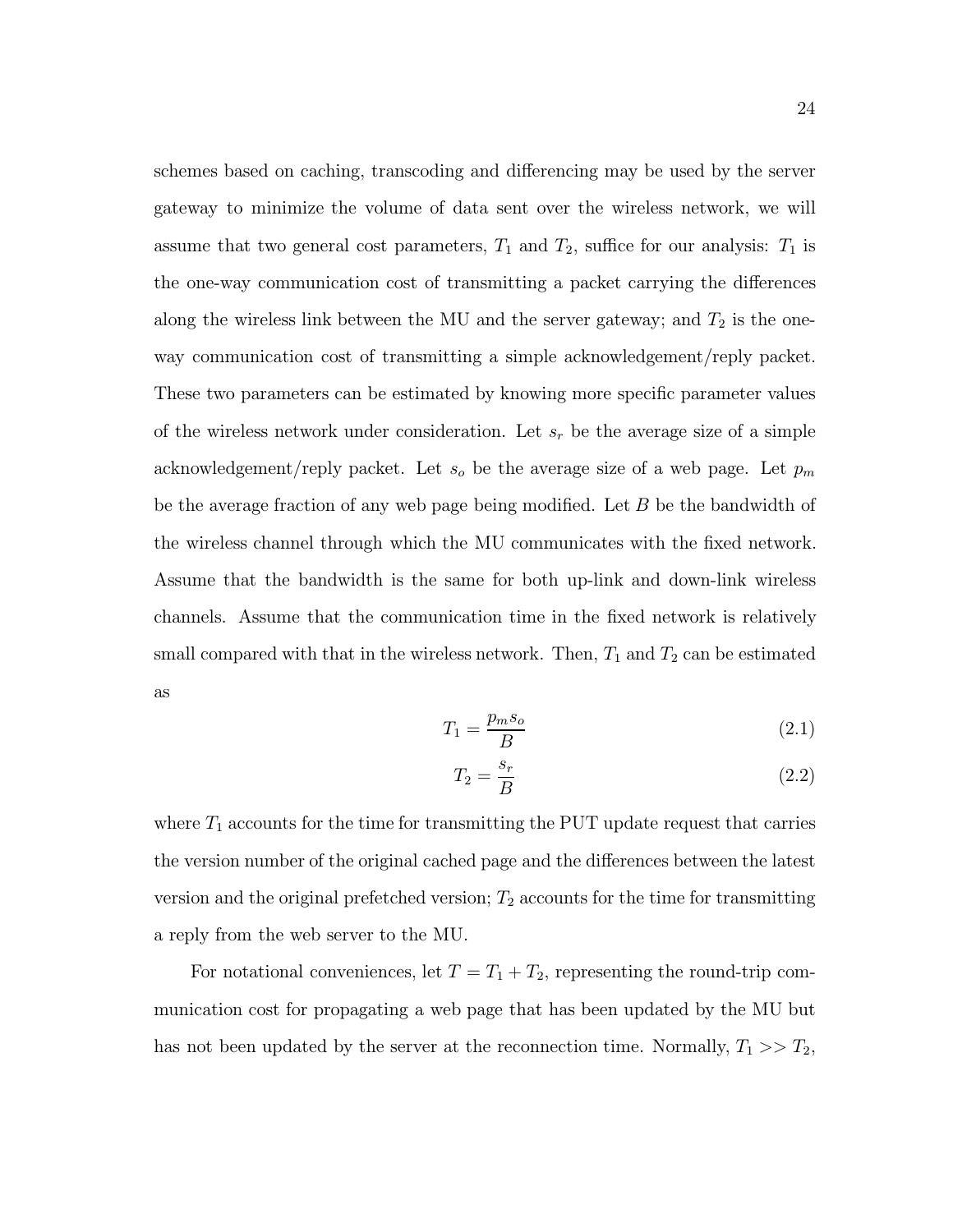so  $T \approx T_1$ .

#### 2.1.1. Update Propagation Protocols

The content of a packet carries the information necessary for executing an HTTPenhanced protocol between the MU and the web server. The overall communication cost for updating a modified cached web page depends on whether or not the page has been updated by other users, or equivalently stated, by the server.

#### 2.1.1.1. Non-Forced Updates

We assume the following protocol is used when the MU propagates a modified web page to the web server during the reintegration phase. The MU sends the differences between the latest version and the original version, and also the version number of the original version in a PUT request packet. This step takes  $T_1$  time. There are two possible cases following this step:

- 1. If the web page has not been updated by other users, the web server will send an acknowledgement reply packet (ACK) to the MU to accept the PUT request. In this case, the communication cost for the MU to update the modified web page to the server is exactly  $T_1 + T_2$  or simply T. Note that here we assume that both the communication time in the fixed network and the server processing time are relatively small compared with the communication time in the wireless network.
- 2. If the web page has been updated by other users and thus two versions do not match, the web server sends a rejection reply packet to the MU (which takes  $T_2$  time). When the MU is informed, it sends a lock request packet to the web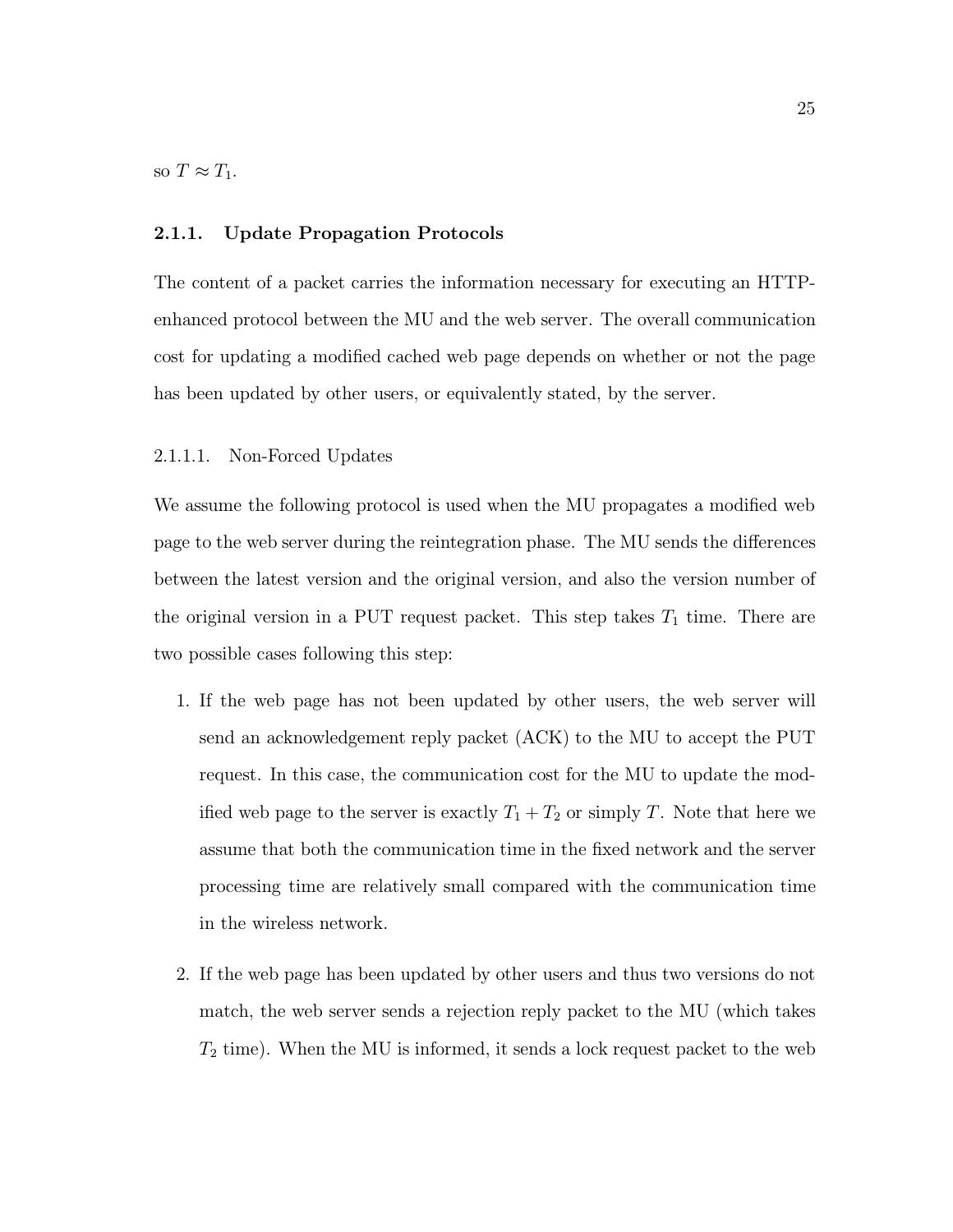server to lock the web page (which takes another  $T_2$  time). Here we assume that a lock request packet carries only a simple command to lock a page so it has the same size as an acknowledgment packet.

On receiving the lock request packet, the web server acts accordingly and also sends the new up-to-date version to the requesting MU via differencing (which take  $T_1$  time). After the MU applies a merge algorithm possibly with some manual inspection to resolve the update conflict based on the new version received (which takes  $D_m$  time to be defined below), it sends another request packet (which takes  $T_1$  time to transmit). This request packet carries the differences to the web server along with a command to release the lock, for which the web server acts accordingly and afterward sends a reply packet to the MU to complete the update process (which takes another  $T_2$  time). The overall communication cost in this sequence is  $3T_1 + 3T_2 + D_m = 3T + D_m$ , where  $D_m$  stands for the average time taken to resolve the update conflict by the MU.

#### 2.1.1.2. Forced Updates

Many real-time applications such as stock market and weather reporting systems necessitate forced updates when the MU is reconnected to the server, i.e., the MU must propagate its updates to the server at an appropriate reconnection time so as to meet the deadline requirement. This real-time requirement calls for a special handling protocol for those pages that have not been updated by the MU at the time of reconnection and also mandates that the MU be reconnected to the server at an appropriate time prior to the real-time deadline to account for the time needed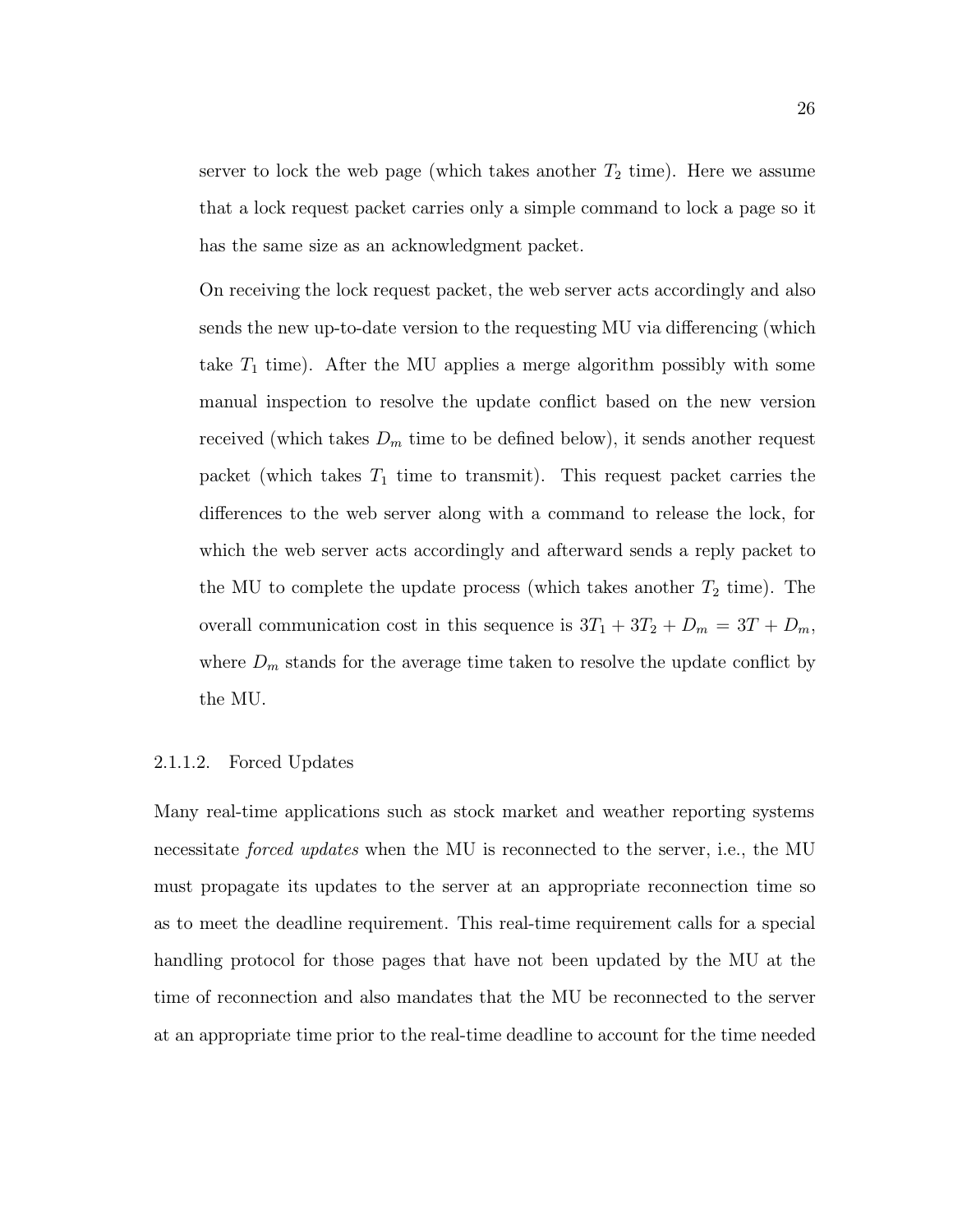to propagate updates.

We assume that if the MU must perform a forced update on a cached web page which has not been updated by the MU at the reconnection time, it will first issue an inquiry packet carrying the web page's version number to the server to check if the cached page is still valid (an operation which takes  $T_2$  time). Then, one of the following two cases will occur:

- 1. If the server has updated the web page, the server will send the differences to the MU so that the MU can perform its forced update operation based on the new version received. This conditional step takes  $T_1$  time.
- 2. If the server has not updated the web page, the server will simply send a reply packet to the MU indicating that the MU's cached page is still valid. This conditional step takes  $T_2$  time.

In either case, the particular web page will be locked by the MU to prevent other users from updating it. The MU must subsequently modify the web page (which takes  $D_m$  time) while it is on-line, and propagate the differences to the server (which takes  $T_1$  time). The server then will send an ACK to the MU and release the lock (which takes  $T_2$  time). Summarizing above, case 1 will take a total of  $2T_1+2T_2+D_m$  $= 2T + D_m$ , while case 2 will take a total of  $T_1 + 3T_2 + D_m = T + 2T_2 + D_m$ .

#### 2.1.1.3. Performance Metric

One objective of our analysis is to identify the disconnection period of the MU when multiple data items exist in the cache in order to optimize the system performance. One possible performance metric is the total communication (or reconnection) time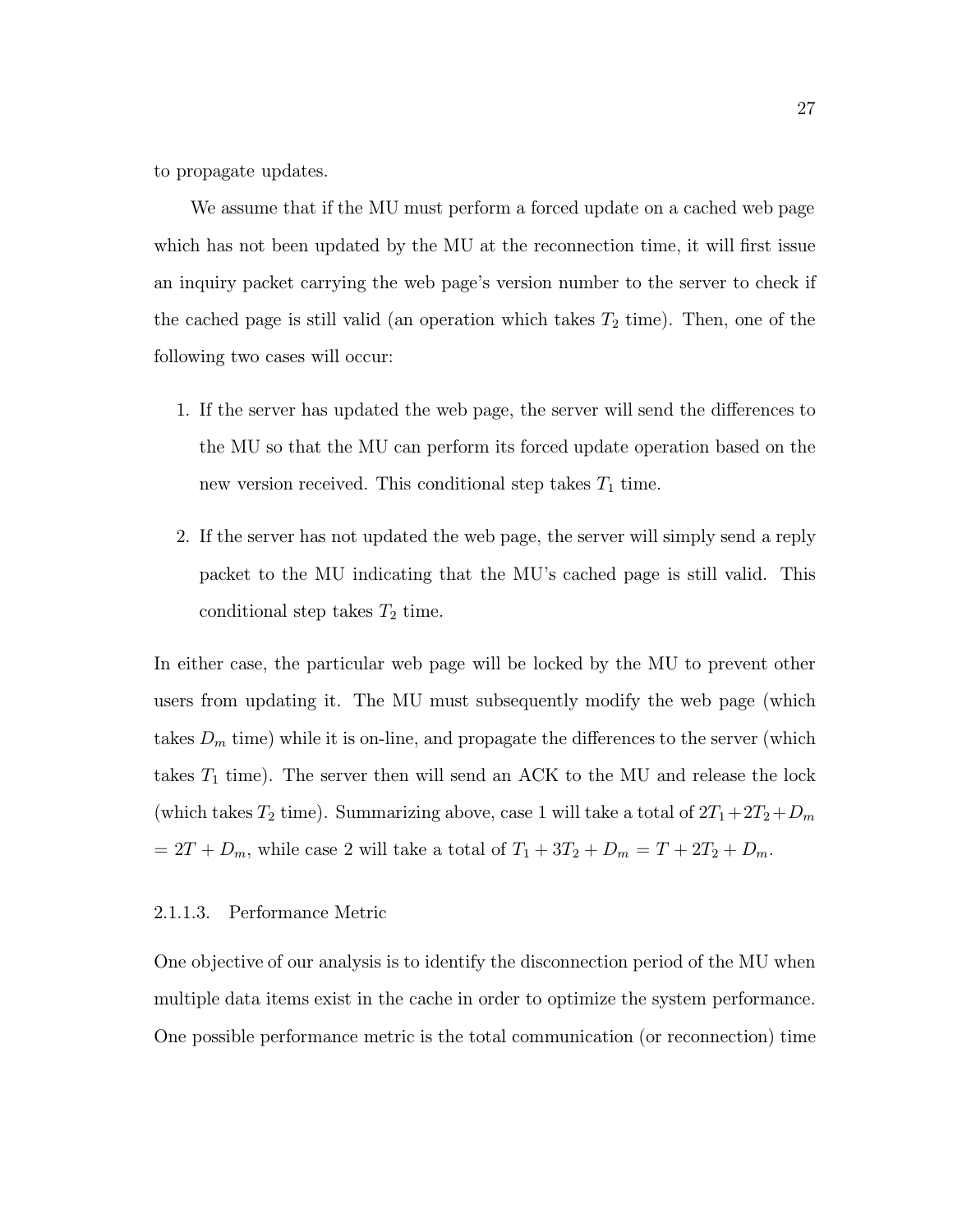between the MU and the web server in the reintegration phase during which all updates are propagated to the web server based on versioning and locking mechanisms supported by the web server. Another possible performance metric is the rejection probability, i.e., the percentage of modified web pages being rejected by the web server as the MU attempts to propagate updates to the web server. Conceptually, a short disconnection period will result in a low rejection rate since the probability of a cached web page being modified by other users will be low for a short disconnection period. This, however, may unnecessarily increase the precious battery consumption of the MU, especially if the web page is not modified often by other users in the system. Thus, there is a tradeoff between a low rejection rate and a short disconnection period. Moreover, for real-time applications demanding forced updates at the reconnection time, a high rejection rate implies a large reconnection time since all rejected pages must be forcibly updated by the MU and then all updates must be propagated to the server. This means that the MU must reconnect to the server early enough to avoid a high rejection rate so that it won't spend too much time propagating updates, and as a result missing the deadline. A main goal of this thesis is to find the longest disconnection period so that the total communication (or reconnection) time for propagating updates is minimized, thereby saving the power consumption of the MU. For real-time web applications, in addition to the above goal, we must also satisfy the requirement that the deadline not be missed. We will illustrate how our analysis result can be applied to real-time applications with such a requirement in Chapter 4. Table 2.1 summarizes the parameters which will be used in the thesis.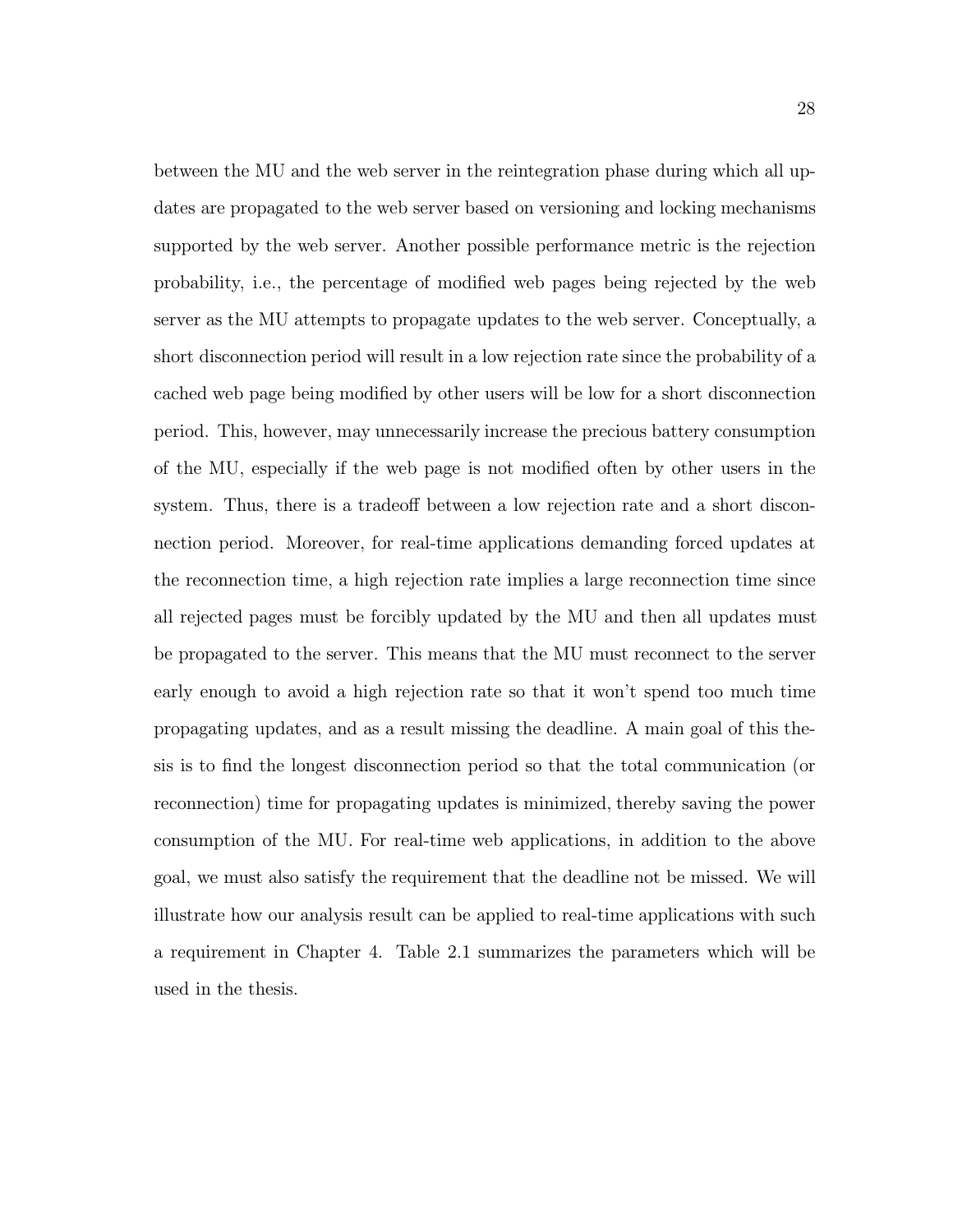| $\lambda_i$                | update rate for web page $i$ by the MU                                         |
|----------------------------|--------------------------------------------------------------------------------|
| $\lambda_i^w$              | update rate for web page $i$ by the world                                      |
| $S_{\scriptscriptstyle O}$ | average size of a cached web page                                              |
| $s_r$                      | average size of an acknowledgement/reply packet                                |
| $p_m$                      | fraction of a web page being modified by the MU                                |
| B                          | bandwidth of a wireless channel                                                |
| T                          | average round-trip communication time between the MU and its web server        |
| $D_m$                      | average time to execute a merge algorithm to resolve update conflicts          |
| L                          | length of the disconnection period                                             |
| $p_i$                      | probability that page $i$ is updated by the MU within a time period of $L$     |
| $r_i$                      | probability that page $i$ is updated by the server within a time period of $L$ |
| $C_i$                      | total time for propagating updates to the web server upon reconnection         |

Table 2.1. Parameters Used in the Analysis.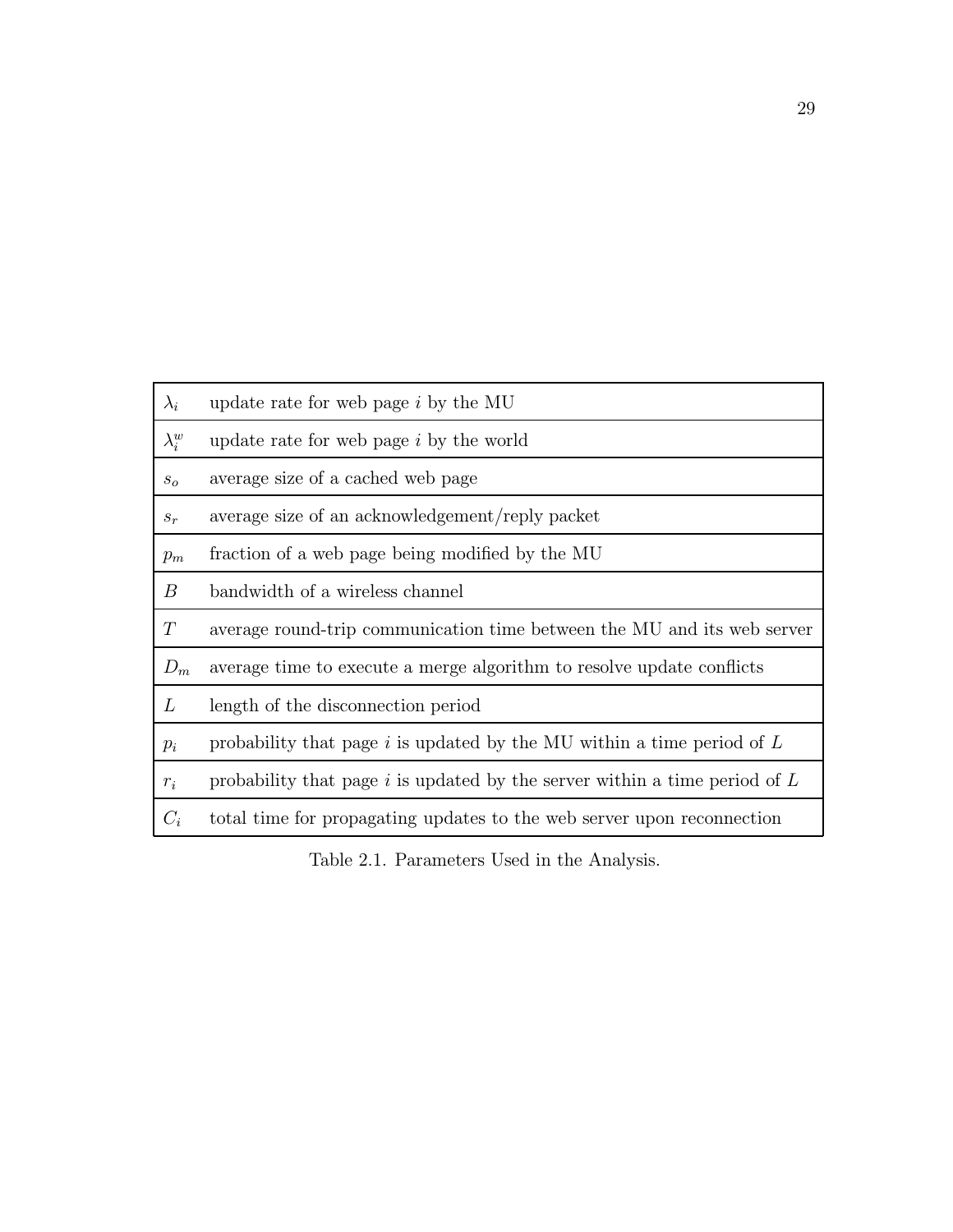# CHAPTER 3 MODEL AND ANALYSIS

We first derive expressions for  $r_i$  and  $p_i$  as defined in Table 2.1. Suppose that the length of the disconnection period is L. Upon reconnection, the MU will attempt to propagate the update of a modified web page. The PUT request will be denied, however, if the web server has modified the web page during L. Thus,  $r_i$ , the probability that an update request for page i is rejected by the server upon reconnection after the MU has been disconnected for a period of  $L$ , is given by

$$
r_i = 1 - e^{-(\lambda_i^w - \lambda_i)L} \tag{3.1}
$$

where we assume that updates to page  $i$  arrive at the system as a Poisson process, with rates  $\lambda_i$  and  $\lambda_i^w$  by the MU and by the world, respectively.

Since we are interested in estimating the cost of propagating updates to the web server during the reintegration phase, we wish to know the probability that a web page has been modified by the MU at the end of the disconnection phase. Suppose that the length of the disconnection phase is  $L$  again. Then,  $p_i$ , the probability that page i is updated by the MU within a period of  $L$ , is simply given by

$$
p_i = Prob\{update\ time \le L\} = 1 - e^{-\lambda_i L} \tag{3.2}
$$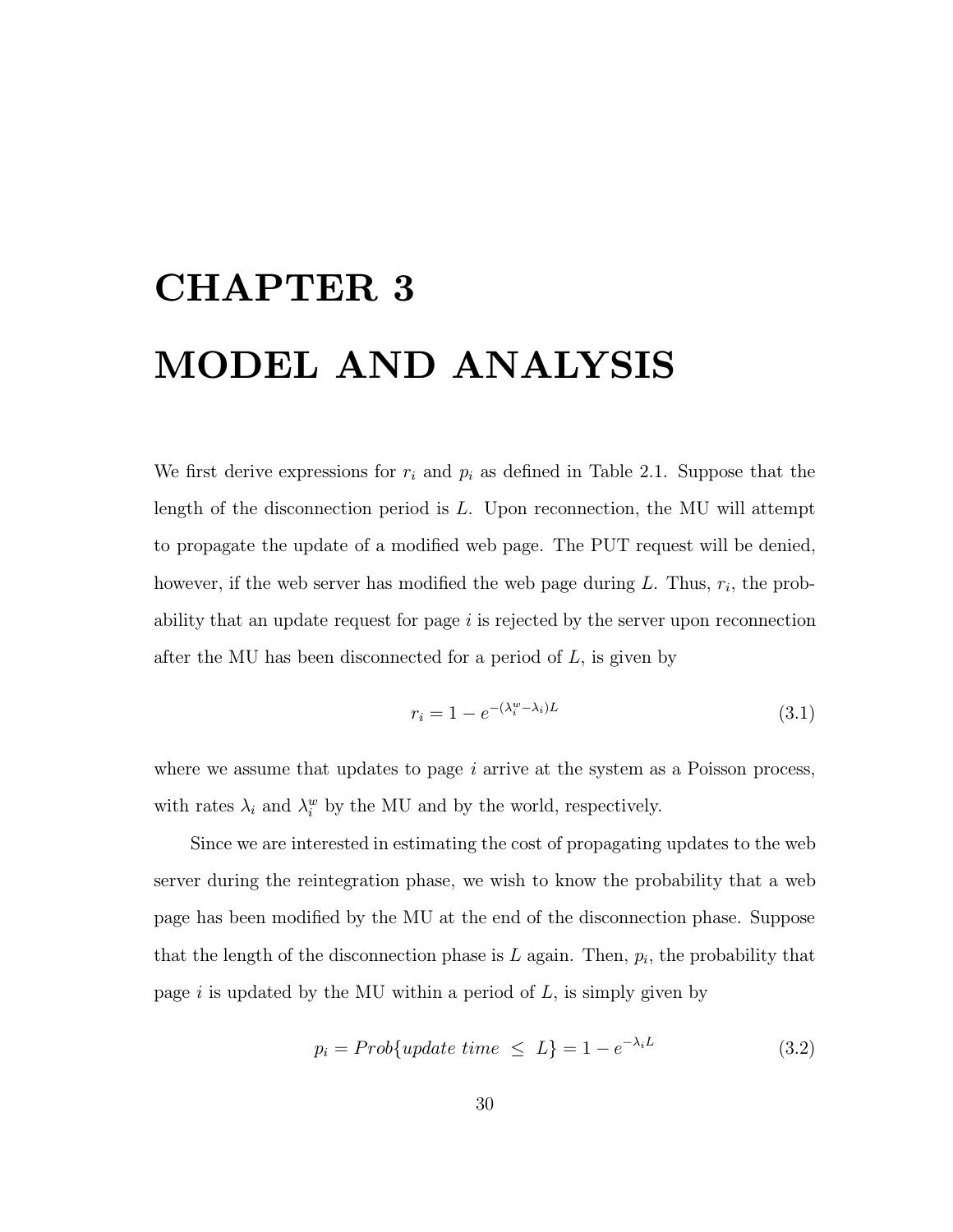Below we consider three performance models. The first is for a special case in which the MU caches only a single web page. The second considers the case where the MU has multiple cache items but it propagates one web page update at a time to the server. The third model also considers multiple cached web pages; however, the MU propagates all the updates to the web server in "batch" using as few message exchanges as possible in order to reduce the reconnection time. The third case requires the use of a protocol between the server and the MU so as to pack and unpack individual web page updates embedded in a message.

## 3.1. Single-Page Update Propagation

We first consider the case in which the MU prefetches only a single cached web page. Here, we apply the concept of coherency interval to determine the best disconnection period for the MU. Recall that under the coherency interval method for supporting read-only web browsing, an access to a cached page is allowed to proceed as long as the access time is within the interval. If the access time is out of the interval, then the MU must reconnect to the server and fetch a new copy if it is different from the cached copy. In the previous work [6], the length of the interval is heuristic in nature, defined arbitrarily either by the system or by the user.

We modify the above protocol to support write operations on a single web page, say page  $i$ , as follows:

1. If the time of modifying the cached page by the MU is less than L (relative to the beginning of the disconnection phase), we allow the modification to proceed by recording the differences between the latest version and the previous version in the MU's local cache/log without propagating the update to the server. All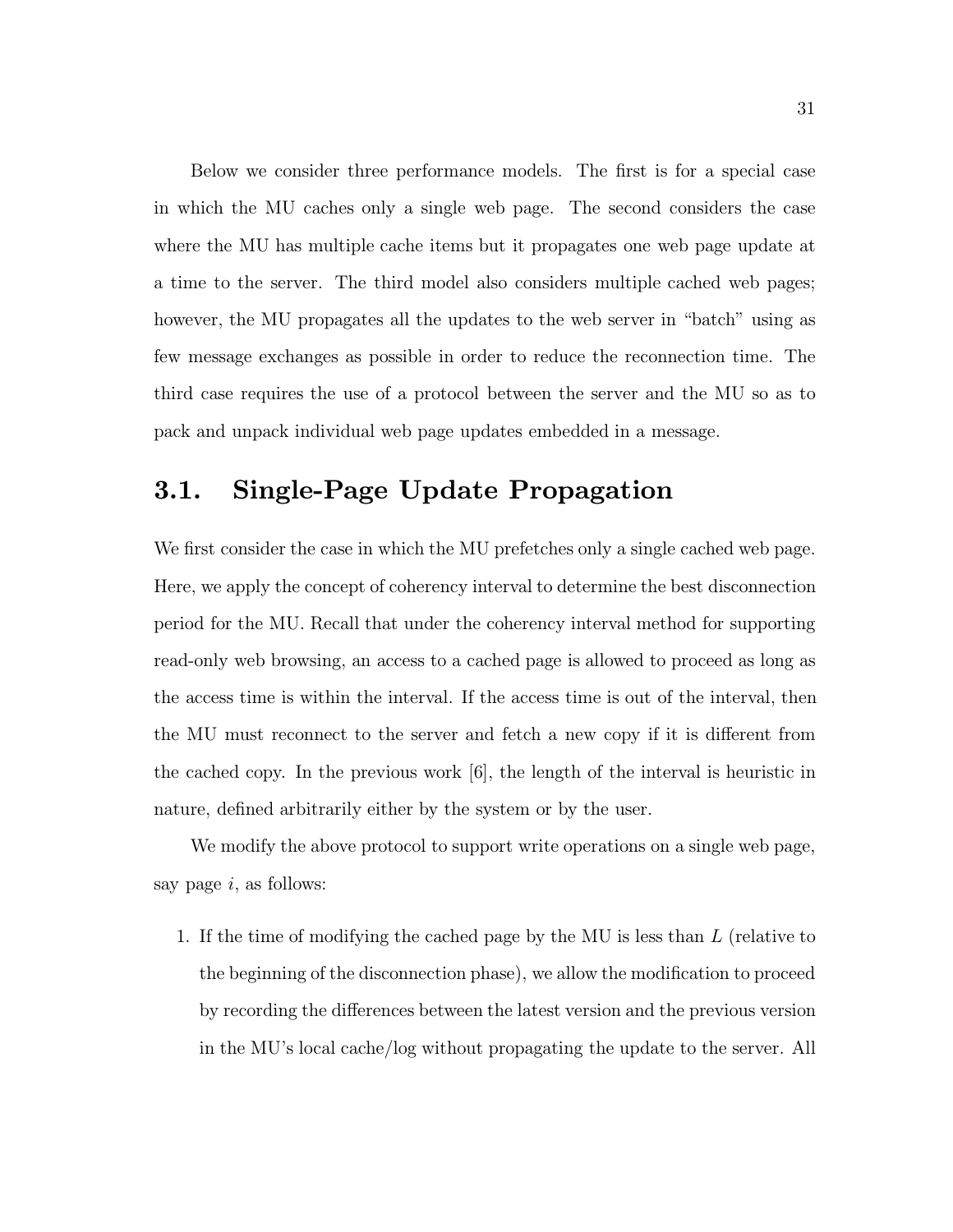subsequent updates to the cached page, if any, are processed locally until the time reaches L, at which point the MU is reconnected to the web server and updates are propagated by following the protocol described in Chapter 2. In this case, the probability that the PUT request is rejected by the server is  $r_i$  as derived earlier. Following the discussion in Section 2, the communication cost of update propagation is  $3T + D_m$  with probability  $r_i$ , and T with probability  $1-r_i$ .

2. If the time of modifying the cached page by the MU is greater than  $L$ , that is, the MU has not updated the page by the time  $L$  is reached, a forced update is performed at  $L$ , i.e., the MU is forced to perform an update at time  $L$ . The MU at time L does not know if the cached page is valid or not. To avoid performing the forced update operation on an out-of-date version, it sends a message carrying the version number of its cached page to the server, for which the server responds by locking the page and, if the page has been updated during L, also sends the difference to the MU.

The communication time in this case thus depends on whether the cached page has been updated by the server or not at time L. It can be obtained by considering the following two subcases:

(a) The cached page is still valid, i.e., not being updated by others during L. In this case, the communication time is  $2T_2 + D_m + T$ . The first term accounts for the time for the inquiry and reply messages; the 2nd term accounts for the time to perform the forced update; and the 3rd term accounts for the time for the MU to propagates the difference and to get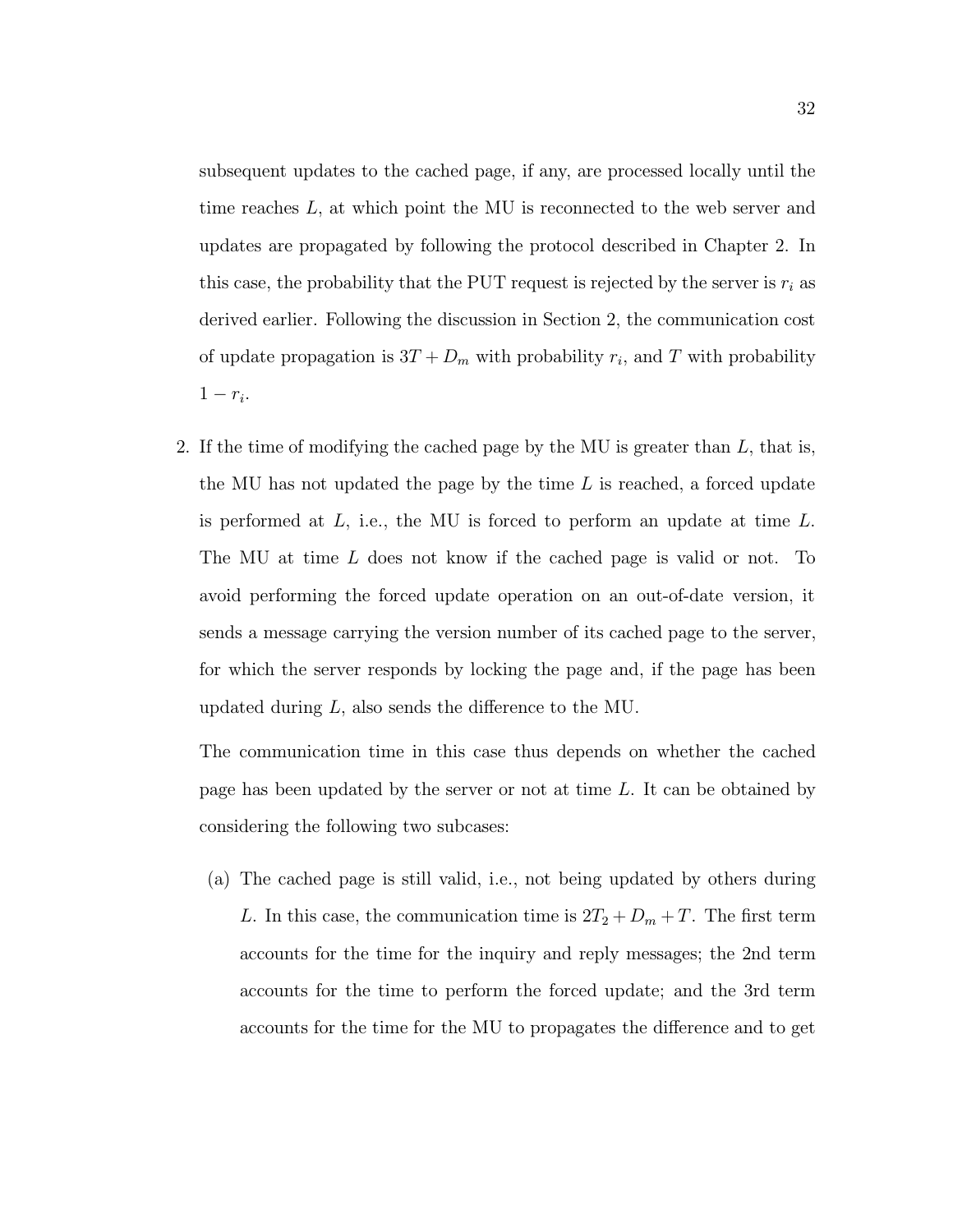an acknowledgement from the server.

(b) The cached page has been updated by others during L and therefore a fresh copy must be retrieved from the server before a forced update by the MU can be performed. In this case, the communication time is  $2T + D_m$ .

Note that the probabilities of the above two subcases are  $1 - r_i$ , and  $r_i$ , respectively.

Summarizing all of the above, the average communication time involved in propagating the update from the MU to the server for a single web page upon reconnection is thus given by

$$
C_i = p_i \left[ r_i (3T + D_m) + (1 - r_i)T \right] + (1 - p_i) \left[ r_i (2T + D_m) + (1 - r_i) (T + 2T_2 + D_m) \right]
$$
\n(3.3)

The above equation can be used to determine the best  $L$  value (representing the disconnection period) under which the total reconnection time is minimized.

## 3.2. Multiple-Page Update Propagation: Algorithm 1

We now consider the case in which the MU prefetches a set of cached web pages, say, based on a prediction algorithm. All updates occurring before L are again staged and later propagated back to the server at time L relative to the beginning of the disconnection phase. Moreover, all web pages not updated during L are also forcibly updated, following the algorithm described in the previous subsection. Again, we are interested in identifying the best disconnection period that will optimize the system performance. In this subsection, we consider the case in which modified web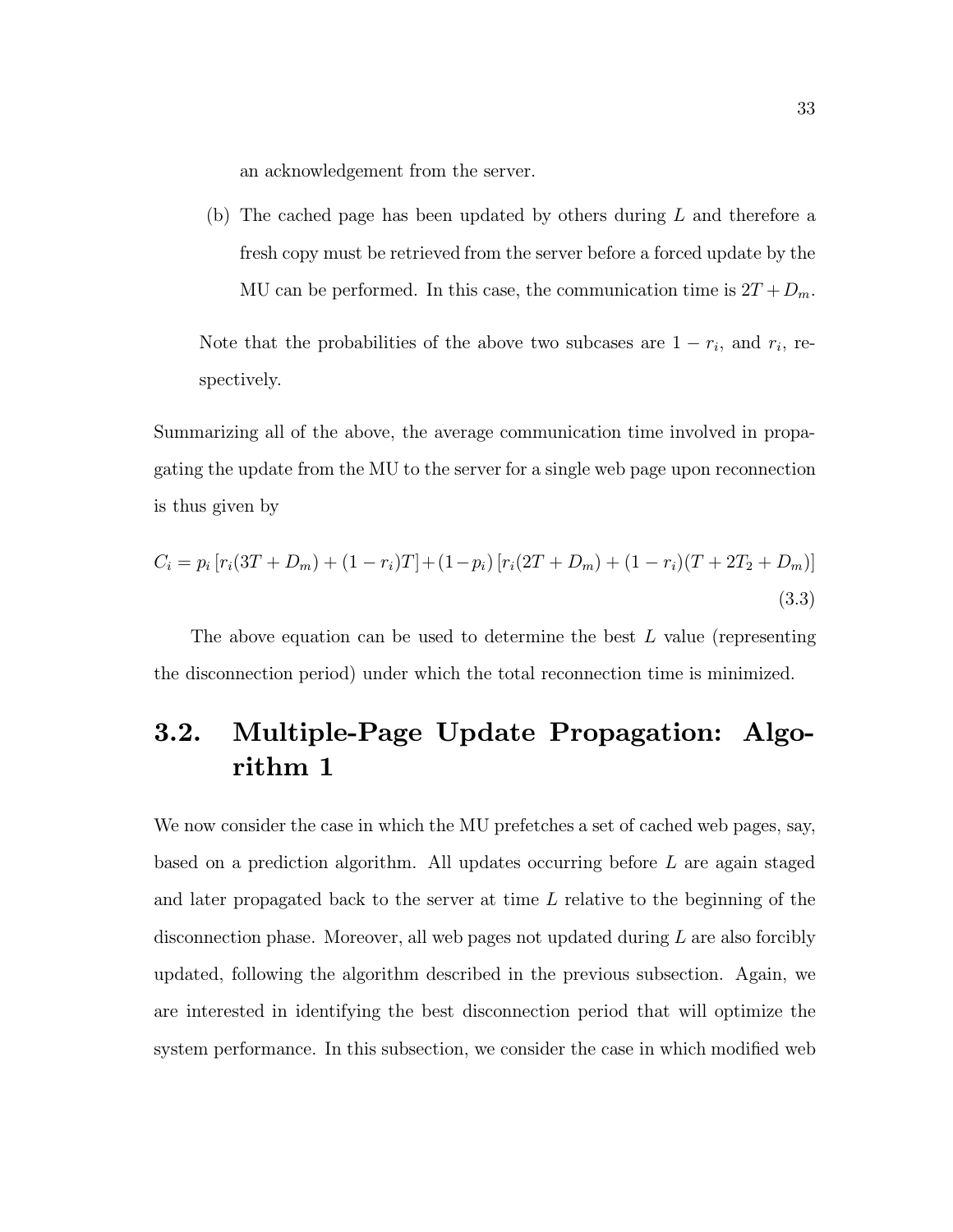pages are propagated to the server one at a time. In the next subsection, we will consider the case in which all modified web pages are propagated back to the server in "batch" to further save the communication cost.

Without loss of generality, consider a particular web page, say  $i$ , in a set of N prefetched pages. Again, let  $\lambda_i$  and  $\lambda_i^w$  be the update rates on page i by the MU and by the world, respectively. Since the MU propagates one page at a time to the server upon reconnection at time  $L$ , the total reconnection time needed for the MU to propagate updates of all N pages to the server is simply given by

$$
C_N^{alg \ 1} = \sum_{i=1}^N C_i \tag{3.4}
$$

where  $C_i$  is given by Equation 3.3, standing for the reconnection time needed for propagating updates to page i.

## 3.3. Multiple-Page Update Propagation: Algorithm 2

Here we also deal with the case in which the MU prefetches a set of web pages before disconnection. However, when the MU reconnects at time L, the server and the MU execute the following algorithm to propagate updates in batch in order to shorten the reconnection time:

1. The MU sends to the server a bit vector  $A$  (carrying 0 or 1 values) indicating which cached pages have been updated by the MU, and also a value vector B (carrying integer values) indicating the original version numbers associated with the cached web pages prefetched into the MU before disconnection. This is done by sending a single message from the MU to the server. Here we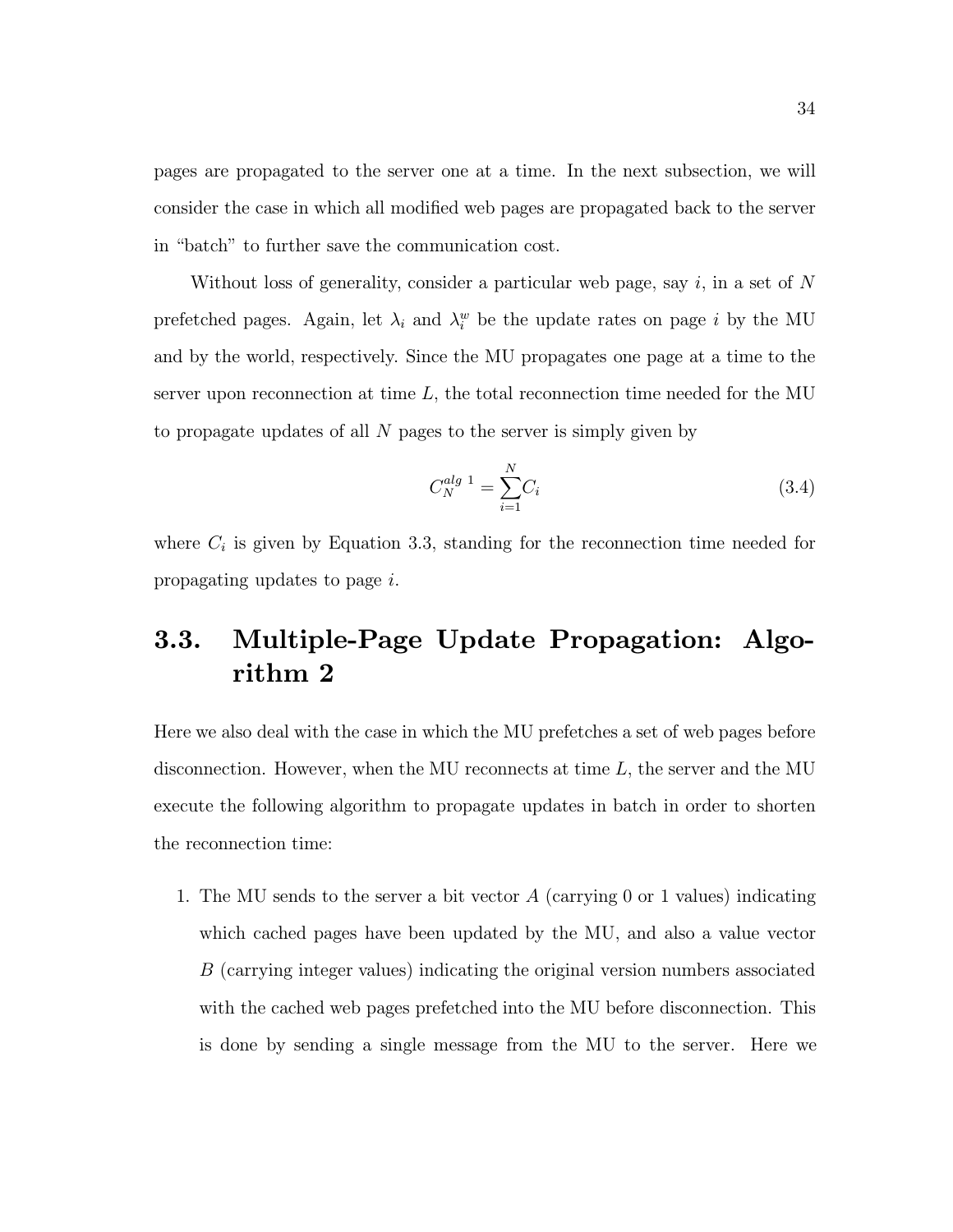assume that for practical web applications the MU typically will only update a few web pages (on the order of 10's at most) so a regular ACK message is sufficient to carry these two vectors. Therefore, the time needed for this step is  $T_2$ .

- 2. The server decides accepting or rejecting page updates based on vectors A and B received from the MU, and the current version numbers associated with the requested pages stored in the server. It then sends a bit vector  $C$  indicating which pages can be accepted (for which the value is 0) and which pages are to be rejected (for which the value is 1). Those pages not updated by the MU have their corresponding values also marked with 1 in vector C. The server also sends a separate version number vector  $D$  indicating the current version numbers of the pages stored in the server. All the above information is embedded in a single message sent from the server to the MU for the same reason that discussed before. Therefore, the time for this step is also  $T_2$ .
- 3. For those pages not accepted by the server, the server also locks those pages to prevent them from being updated by other users in the system. Simultaneously, the server sends to the MU the differences of those pages rejected by the server (because the server has updated those pages) and also those pages that have not been updated by the MU but have been updated by the server. The time for this step is

$$
T1\sum_{i=1}^{N}r_i
$$

because on average  $\sum_{i=1}^{N} r_i$  pages (out of N) are updated by the server during  $[0, L]$ , for which the server must send the differences to the MU so that the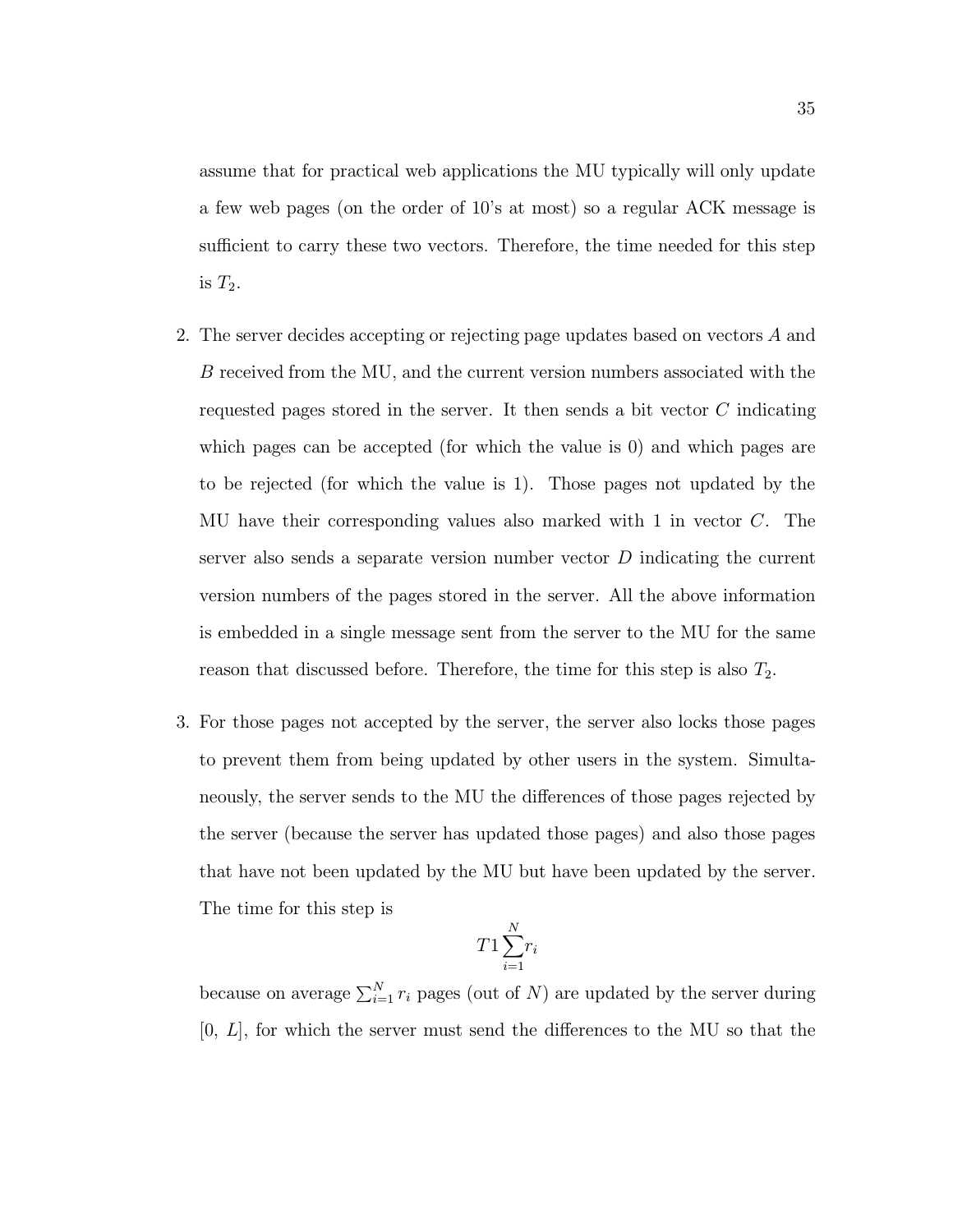MU can perform forced updates on the newest version.

4. When the MU receives vectors  $C$  and  $D$ , it knows immediately which pages are accepted by the server. Those accepted pages (i.e., those updated by the MU but not updated by the server during  $[0, L]$  are then sent to the server by means of differencing. The time for this step is

$$
T1\sum_{i=1}^{N}p_i(1-r_i)
$$

because on average  $\sum_{i=1}^{N} p_i(1 - r_i)$  pages are updated by the MU but not updated by the server (thus are accepted by the server) during  $[0,L]$ .

- 5. The server sends an acknowledgement to the MU after it receives and processes the update propagation for those accepted pages. The time for this step is  $T_2$ .
- 6. The MU then performs forced updates for those pages not having been accepted by the server, including
	- (a) pages updated by the MU and also updated by the server;
	- (b) pages not updated by the MU but updated by the server; and
	- (c) pages not updated by the MU and not updated by the server.

After the MU receives differences for those pages updated by the server during  $[0,L]$ , it performs merge/update operations on all of the above three types of pages. Then, it sends differences of the newest versions of all these pages to the server. The time for this step is given by

$$
(D_m + T_1) \sum_{i=1}^{N} r_i + (D_m + T_1) \sum_{i=1}^{N} (1 - r_i)(1 - p_i)
$$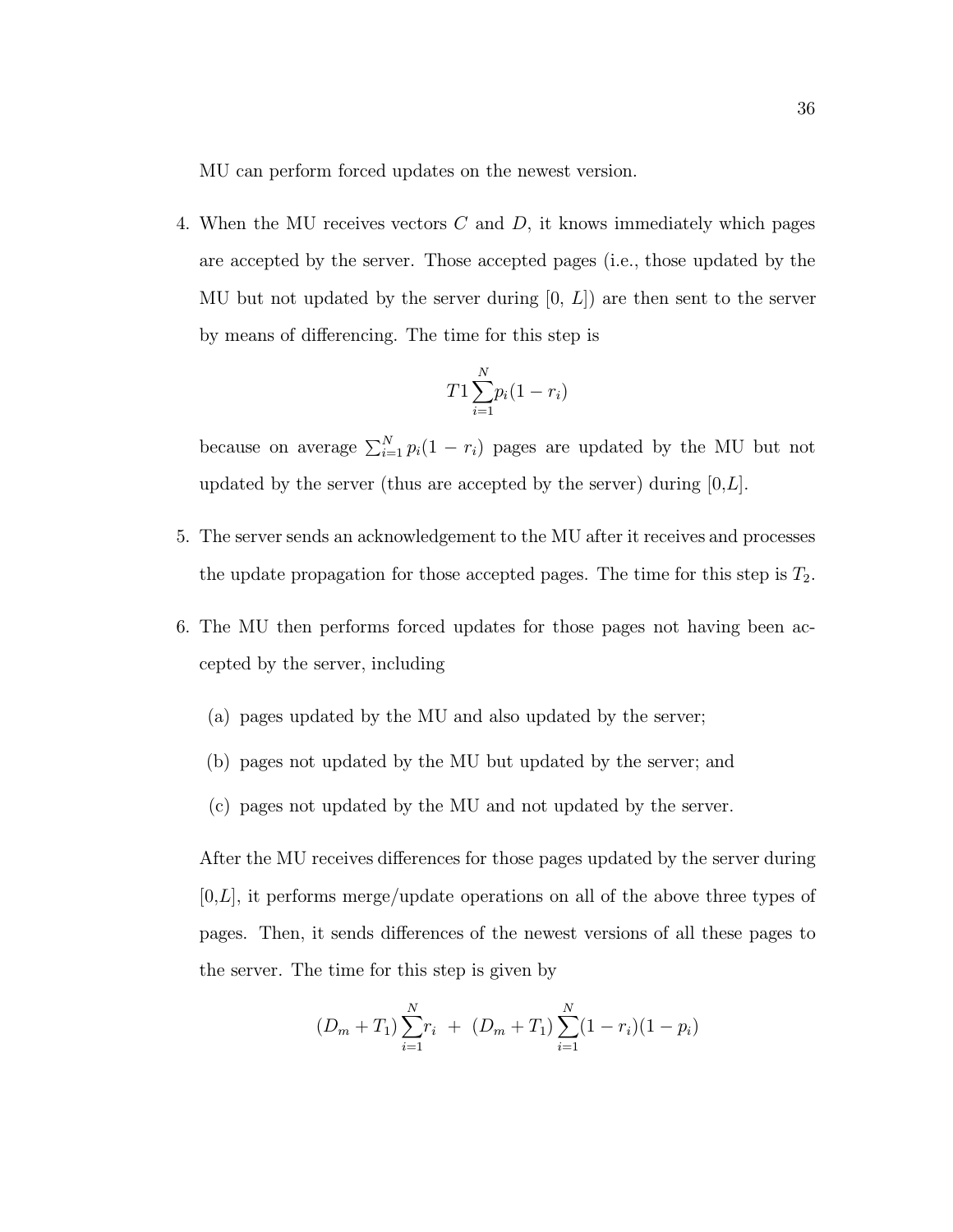where the first term accounts for the time taken to generate and propagate updates for the first two types of pages (i.e., those updated by the server during  $[0,L]$ ) based on the versions received from the server; the 2nd term accounts for the time taken to generate and propagate updates for the third type of pages (i.e., those not updated by either the MU or the server during  $[0,L]$ ).

7. The server sends an acknowledgement to the MU after it receives and processes the update propagation for those pages being forcibly updated by the MU in the previous step. All locks are also released in this step. The time for this step is  $T_2$ .

The total reconnection time to propagate updates of all cached pages is therefore equal to the sum of all the individual times in steps (1) to (7) above, i.e.,

$$
C_N^{alg\ 2} = 4T_2 + \sum_{i=1}^N \left[ r_i T_1 + p_i (1 - r_i) T_1 + r_i (D_m + T_1) + (1 - r_i)(1 - p_i) (D_m + T_1) \right].
$$
\n(3.5)

This can be expressed in a simplier form as,

$$
C_N^{alg\ 2} = 4T_2 + r_i T_1 + D_m + T_1 - p_i D_m + r_i p_i D_m.
$$
 (3.6)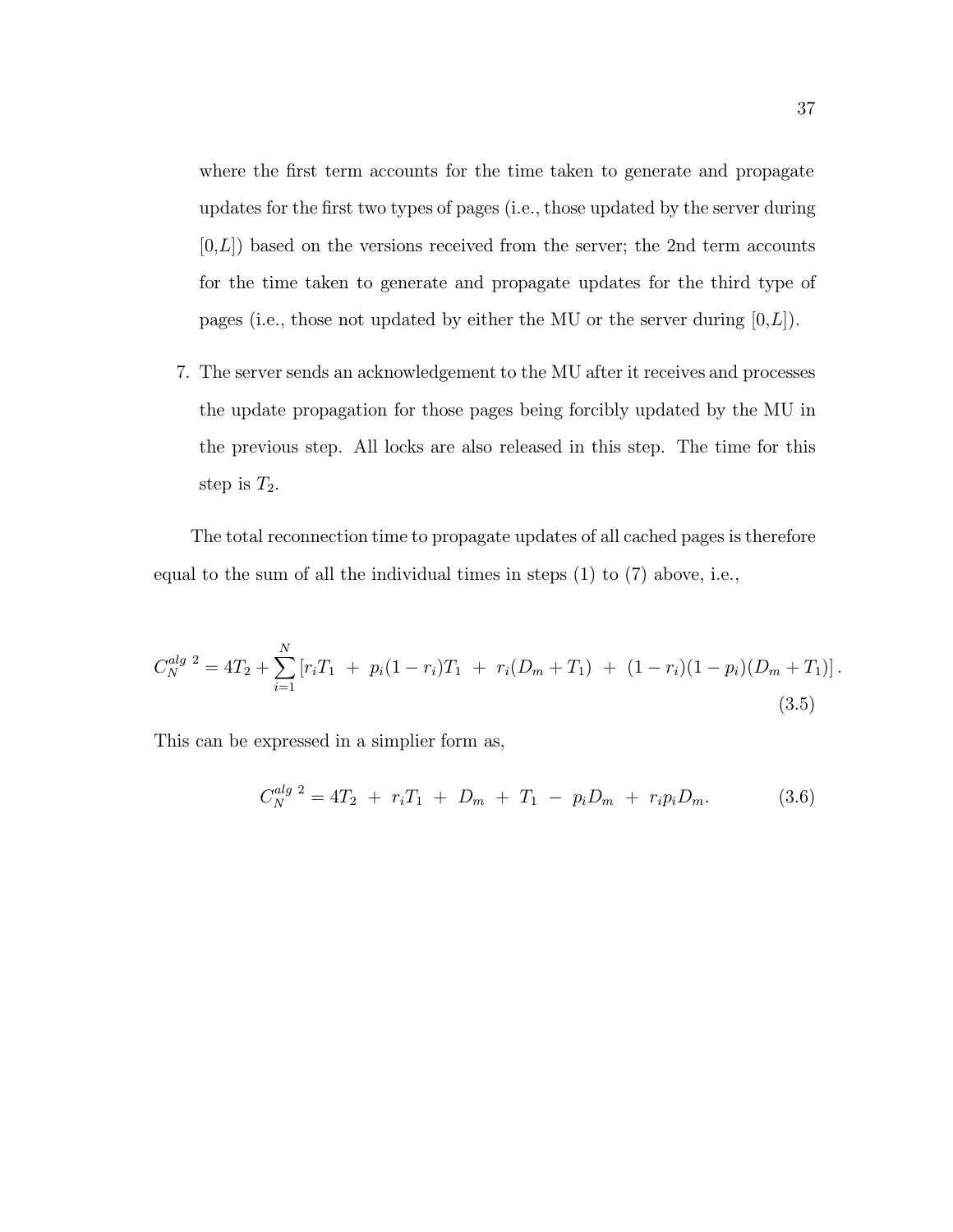# CHAPTER 4 APPLICATION

In this chapter, we present numerical data to demonstrate the applicability of our analysis. We use simulation to validate the analytical results obtained in sections 3.3, 3.4, and 3.5. We study the effect of different parameters  $(\lambda, \lambda^w, D_m, p_m, s_o)$  on the optimal disconnection period  $(L)$ . Three cases are considered:

- 1. the effect of the ratio between the MU update rate and the world update rate  $(\lambda/\lambda^w)$
- 2. the effect of the average time to execute a merge algorithm  $(D_m)$
- 3. the effect of the size of differences between two versions  $(p_m s_o)$

For each case, we show analytical and simulation results under three algorithms: The single-page update propagation (section 3.3), multiple-page update propagation under algorithm 1 (section 3.4) and multiple page update propagation under algorithm 2 (section 3.5). We provide a physical interpretation of these results in this chapter.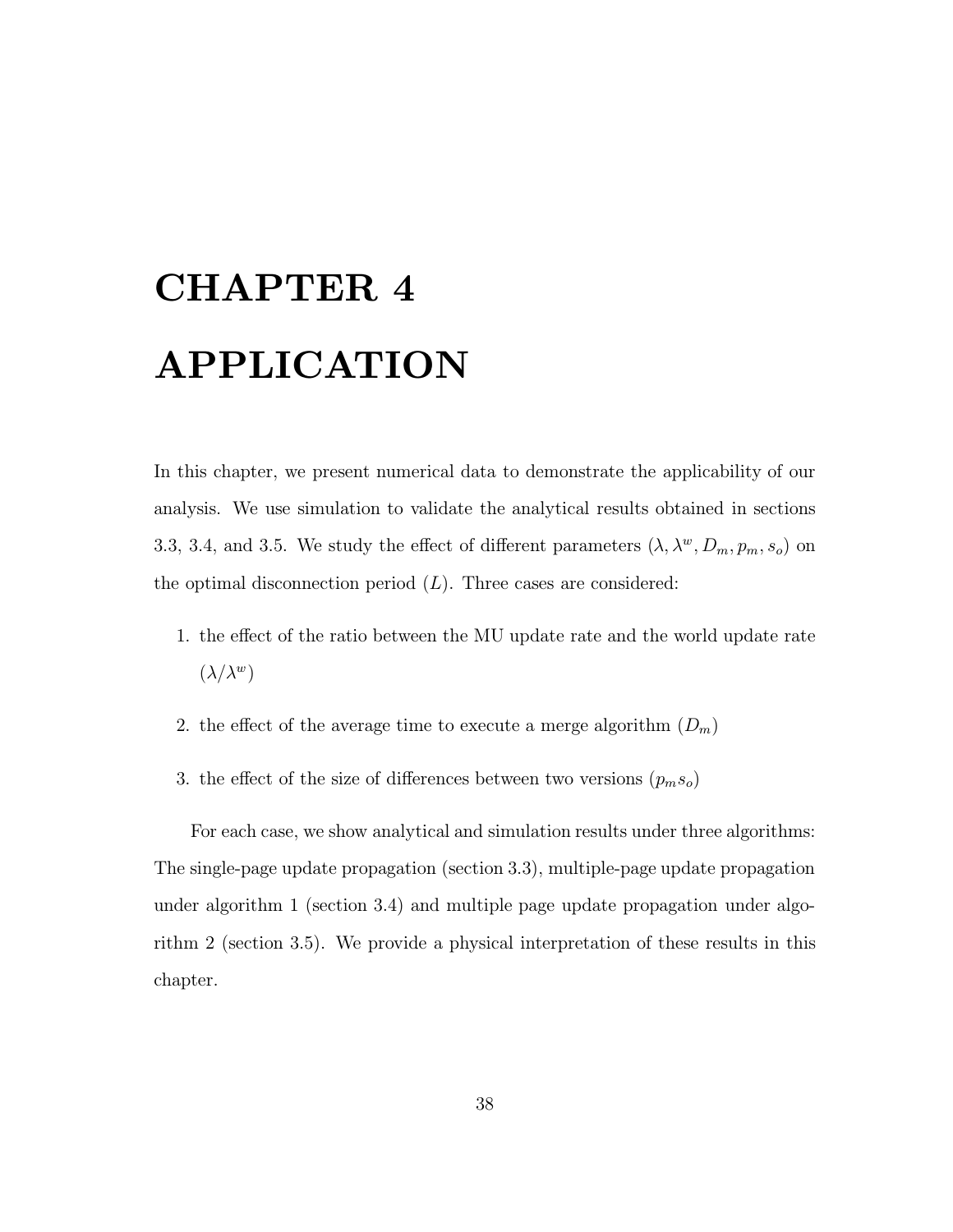## 4.1. Analytical Results

### 4.1.1. Effect of  $\lambda/\lambda_w$  ratio

To demonstrate the effect of  $\lambda/\lambda_w$  ratio, we fix  $T1 \approx 5$  seconds,  $T2 \approx 0$  second,  $D_m = 100$  seconds. We arbitrarily select a  $\lambda_w$  value, and vary the  $\lambda$  value from  $0.2\lambda_w$  to  $\lambda_w$ .

For the single-page update propagation algorithm, we consider the case where the MU updates a web page for which the world will update it with a rate  $\lambda_w = 10$ updates/hour (in Figure 4.1). For the multiple-page update propagation under both algorithms, we consider the case where the MU updates 5 web pages (an arbitrary selection) for which the corresponding  $\lambda_w$  values are arbitrarily selected in the range of [0, 15] updates/hour (in Figures 4.2 and 4.3, respectively).



Fig. 4.1. Effect of  $\lambda/\lambda_w$  Ratio on Single-page Update Propagation Algorithm.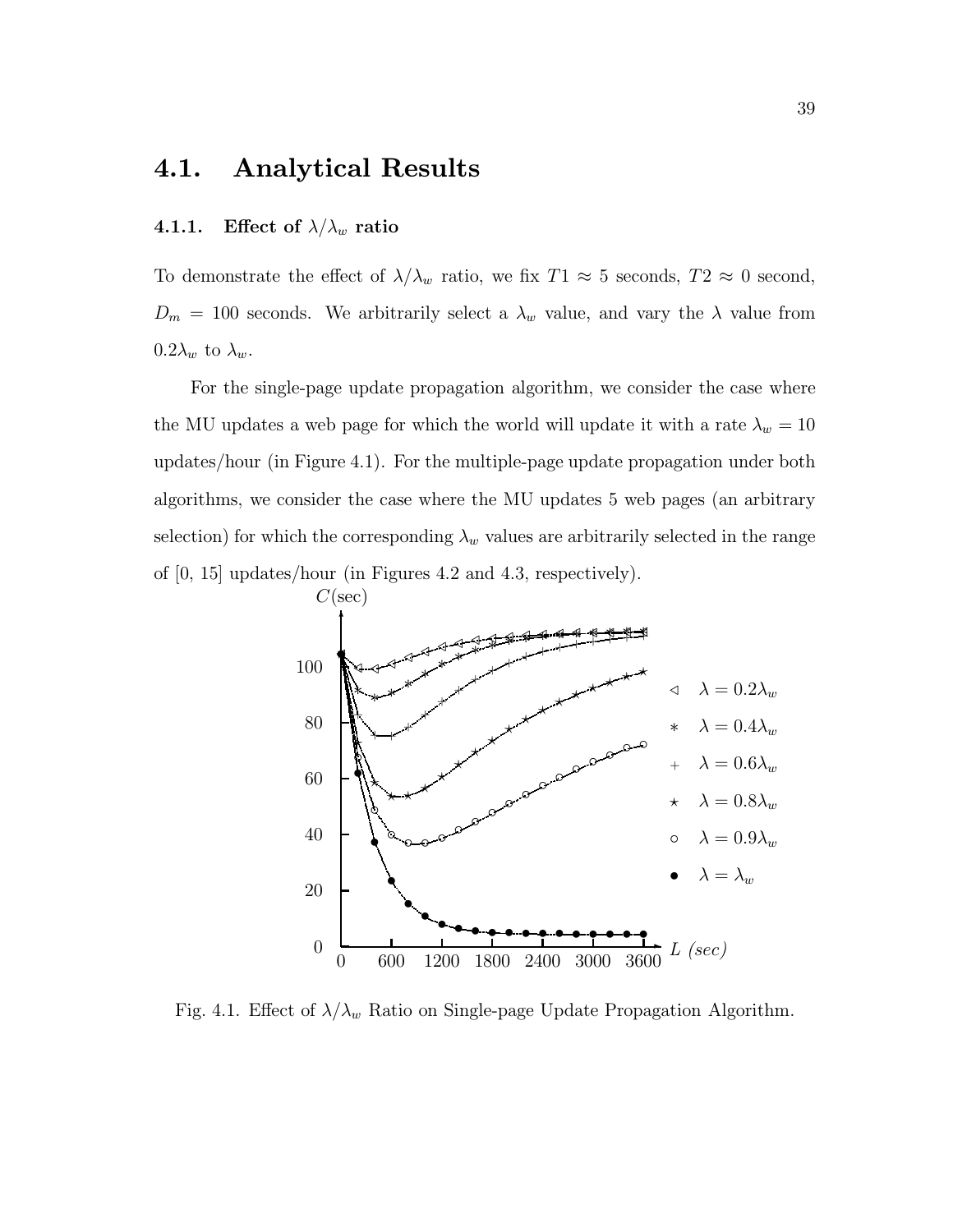As the MU's update rate  $\lambda$  varies from  $0.2\lambda_w$  (the top curve) to  $\lambda_w$  (the bottom curve), we observe that the curves get deeper. This means that when the MU's update rate is closer to the world update rate, the MU can save more communication cost by propagating updates at the optimal disconnection point L. An exception occurs when  $\lambda$  equals  $\lambda_w$ , which means that the page is updated only by the MU. In this extreme case there is no optimal disconnection period, i.e., the optimal disconnection period equals infinity. The optimal disconnection point also shifts to the right as we go from the top curve to the bottom curve. This indicates that the reconnection time interval  $(L)$  is shorter when the MU's update rate is far below the world update rate, and it is longer when the MU's update rate is close to the world update rate.



Fig. 4.2. Effect of  $\lambda/\lambda_w$  Ratio on Multiple-Page Update Propagation under Algorithm 1.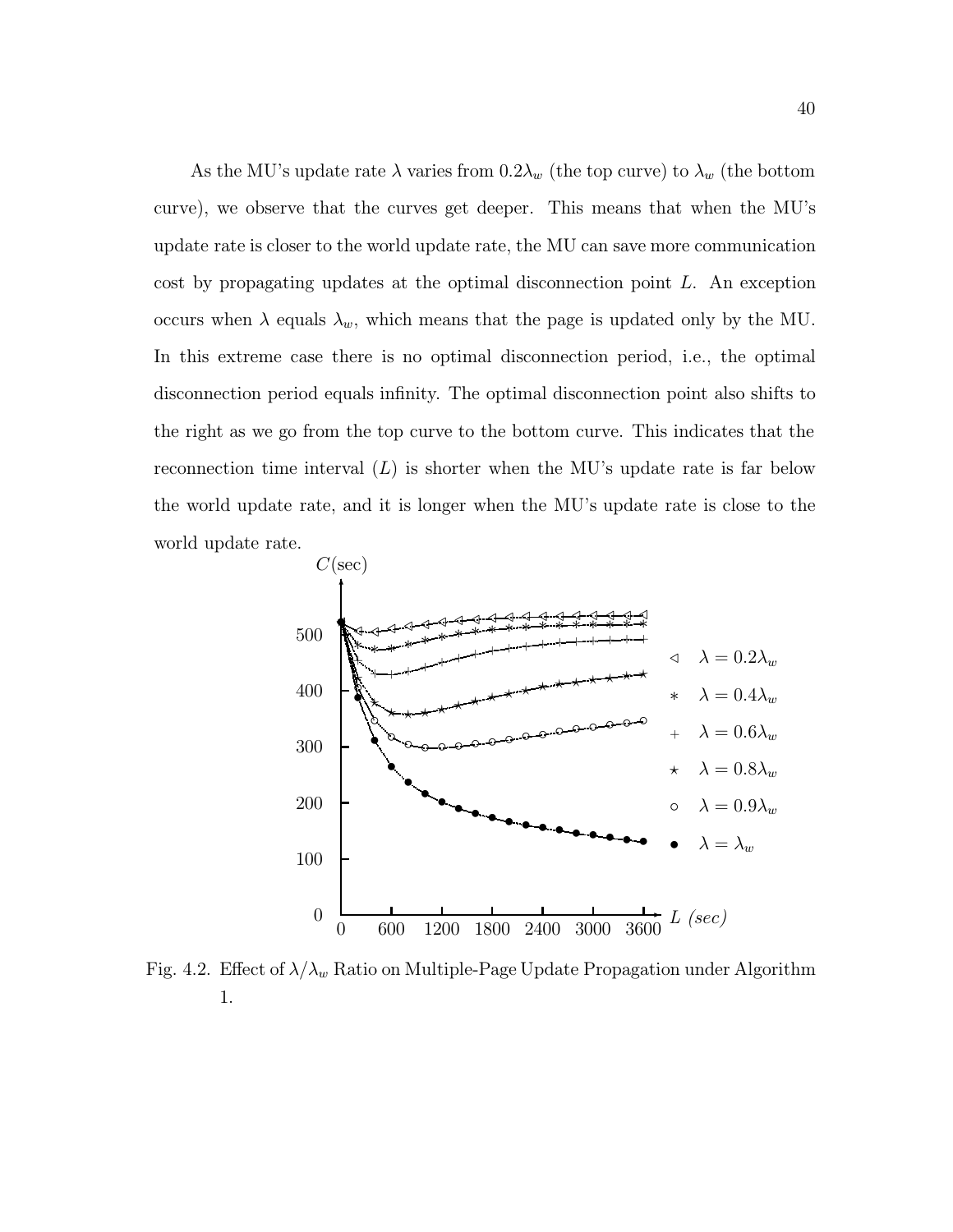

Fig. 4.3. Effect of  $\lambda/\lambda_w$  Ratio on Multiple-Page Update Propagation under Algorithm 2.

### 4.1.2. Effect of the Time to Perform Merge Operations

To demonstrate the effect of the time to perform the merge operation we selectively fix the  $\lambda/\lambda_w$  ratio to 0.8,  $T1 \approx 5$  seconds,  $T2 \approx 0.1$ , and vary the  $D_m$  values in the range of 30 to 180 seconds.

For the single-page update propagation algorithm, we consider the case where the MU updates a web page for which the corresponding  $\lambda_w$  value equals 10 updates/hour (in Figure 4.4). For the multiple-page update propagation algorithms under both algorithms, we consider the case where the MU updates 5 web pages (an arbitrary selection) for which the corresponding  $\lambda_w$  values are arbitrarily selected in the range of [0, 15] updates/hour (in Figures 4.5 and 4.6, respectively).

As the time to perform merge operations varies from 30 seconds (the bottom curve) to 180 seconds (the top curve), we observe that for all algorithms the curves get deeper as the  $D_m$  value gets larger. This means that the MU can save more communication cost by propagating updates at the optimal disconnection point when the merge operation requires more time to perform.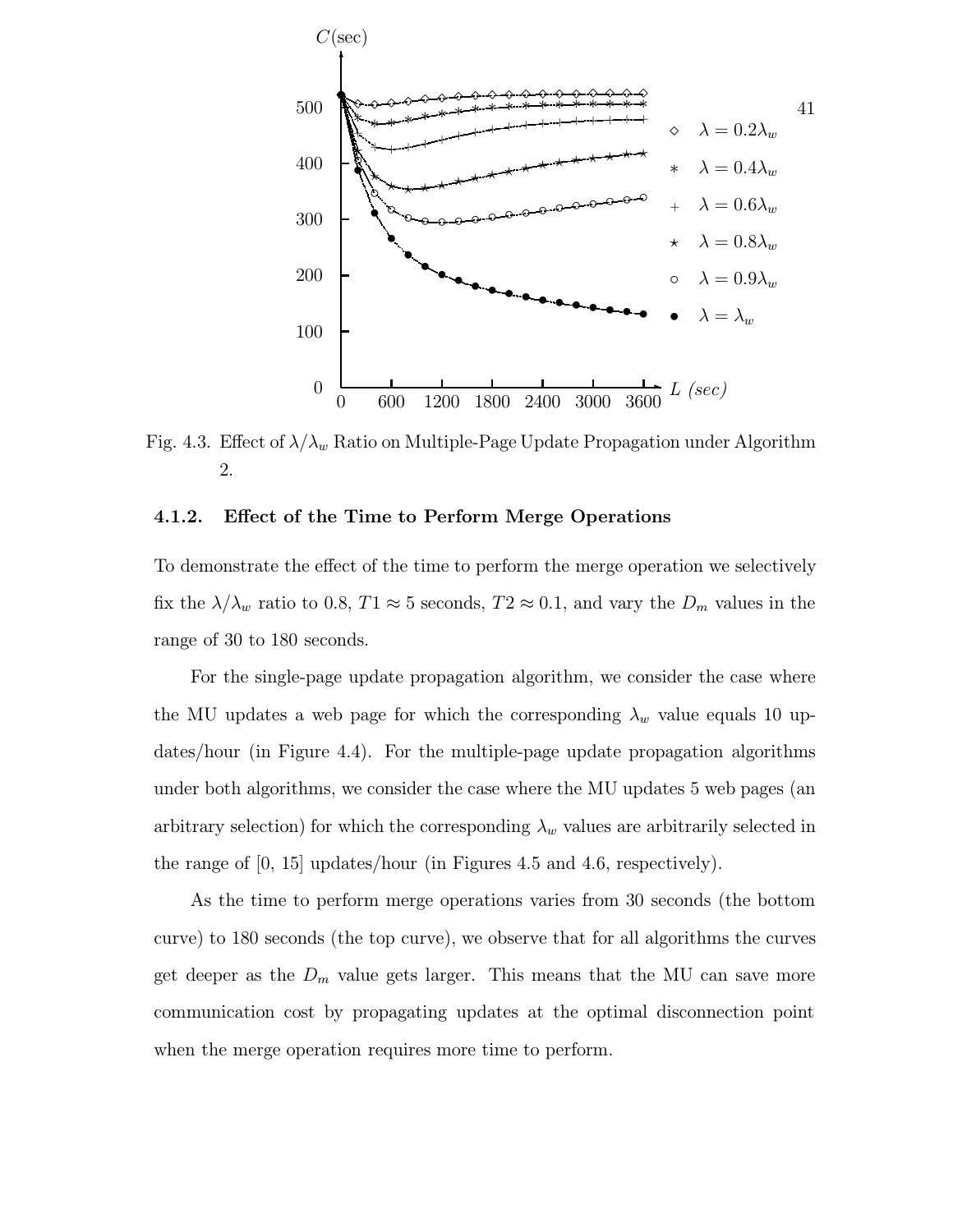

Fig. 4.4. Effect of  $D_m$  on Single-page Update Propagation Algorithm.



Fig. 4.5. Effect of  $D_m$  on Multiple-page Update Propagation under Algorithm 1.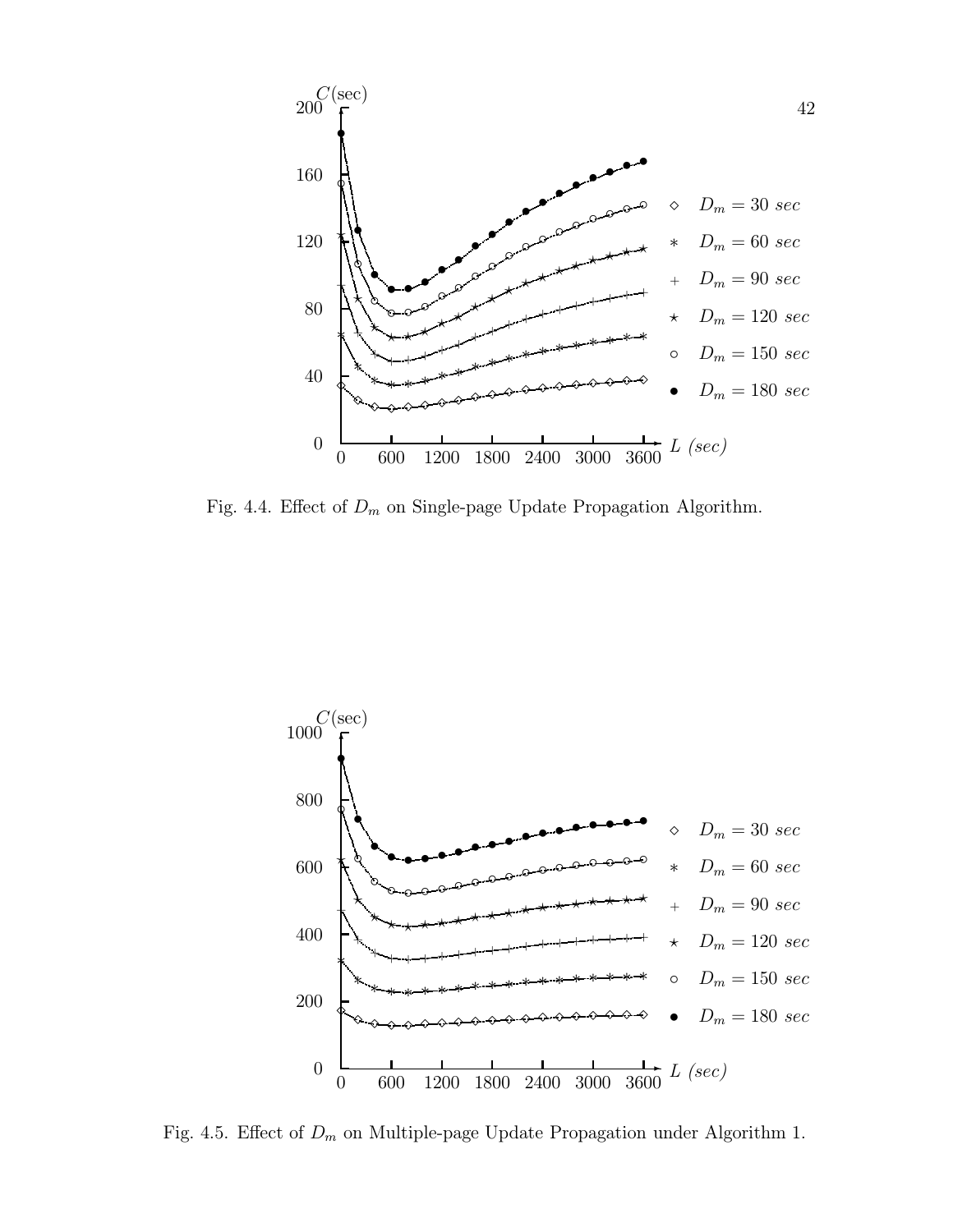

Fig. 4.6. Effect of  $D_m$  on Multiple-page Update Propagation under Algorithm 2

#### 4.1.3. Effect of the Size of Differences Between Two Versions

To demonstrate the effect of the size of the differences between two versions, we selectively fix  $\lambda/\lambda_w$  to 0.8, and the  $D_m$  value to 100 seconds. We vary the fraction of the web page modified by the MU ( $p_m$  values) in the range of [10\%, 50\%], and the average size of a web page  $(s_o$  values) in the range of [50 KB, 250 KB]. In this case, the size of the version differences  $(p_m s_o$  values) will vary from 5 KB to 25 KB.

For the single-page update propagation algorithm, we consider the case where the MU updates a web page for which the corresponding  $\lambda_w$  value equals 10 updates/hour (in Figure 4.7). For the multiple-page update propagation under both algorithms, we consider the case where the MU updates 5 web pages (an arbitrary selection) for which the corresponding  $\lambda_w$  values are arbitrarily selected in the range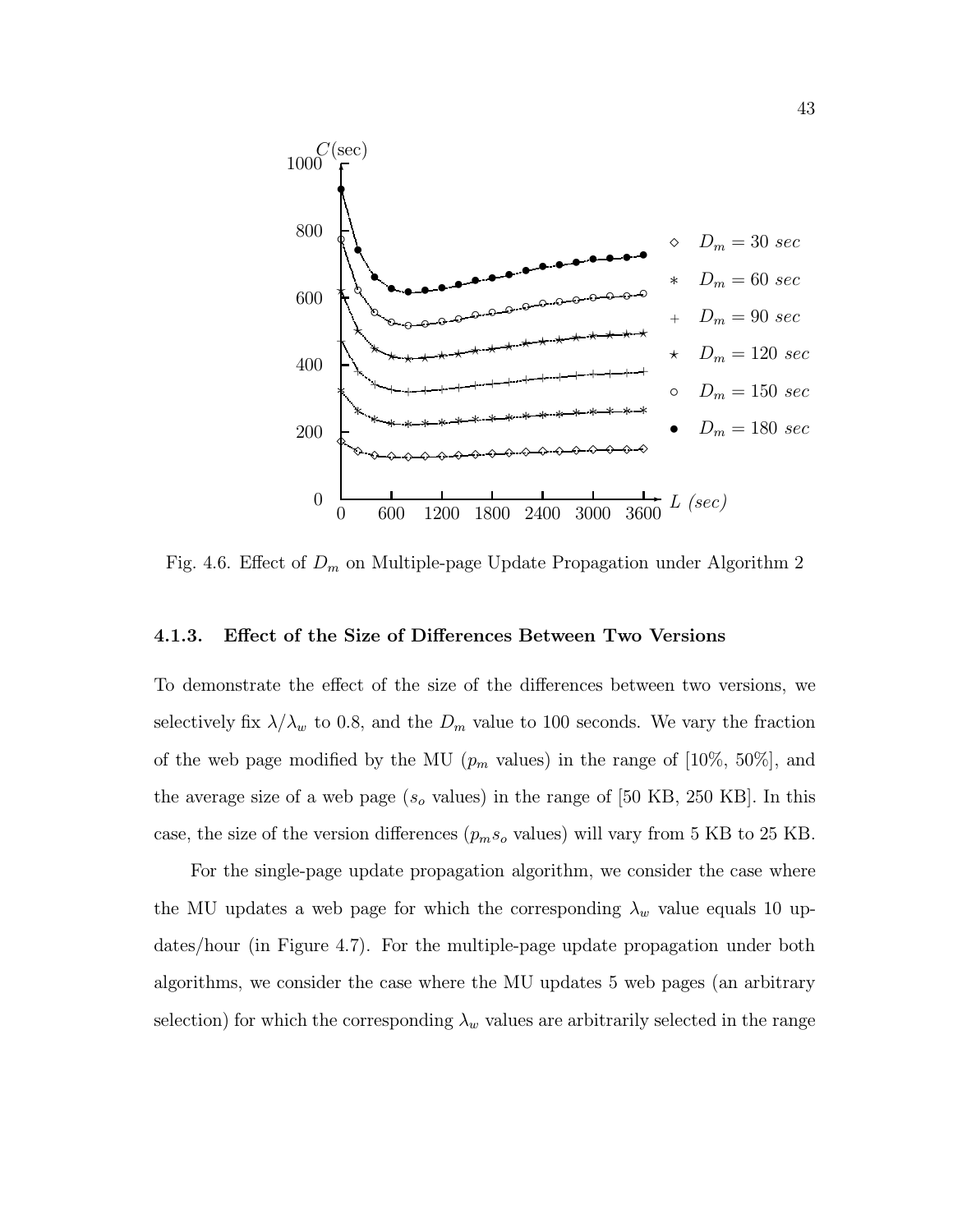

Fig. 4.7. Effect of  $p_m s_o$  on Single-page Update Propagation.

of [0, 15] updates/hour (in Figures 4.8 and 4.9, respectively).

As the size of the version differences varies from 5 KB (the bottom curve) to 25 KB (the top curve), we observe that for all cases the curves get deeper as the product of  $p_m$  and  $s_o$  gets larger. This means that the MU can save more communication cost by propagating updates at the optimal disconnection point when it modifies a larger portion of the web pages or a larger web page.

When comparing updates under algorithm 1 and algorithm 2, we observe that the MU can save more communication cost by propagating updates under algorithm 2. Algorithm 2 is especially effective when the MU modifies a large portion of the web pages or a large web page.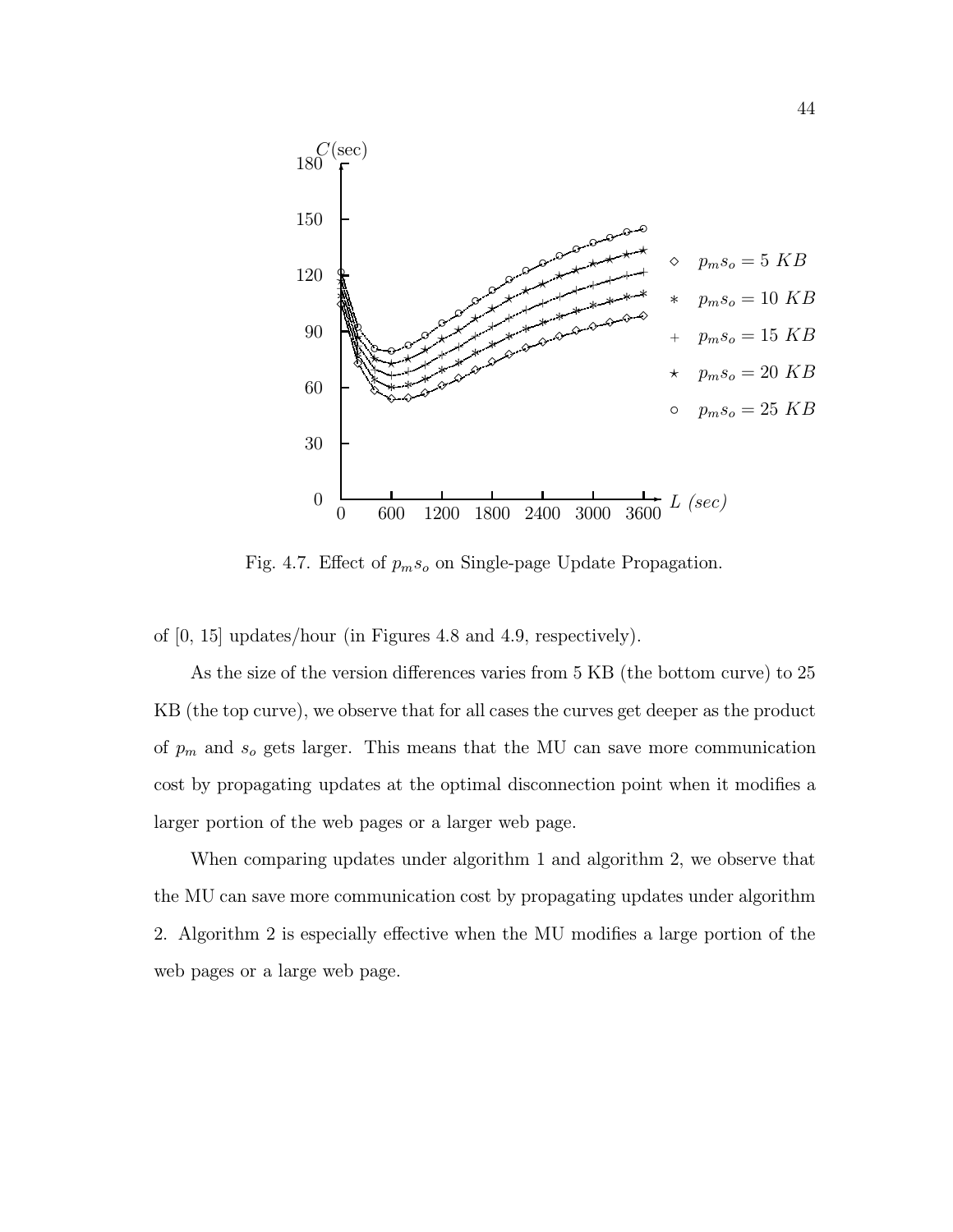

Fig. 4.8. Effect of  $p_m s_o$  of Multiple-page Update Propagation under Algorithm 1.



Fig. 4.9. Effect of  $p_m s_o$  on Multiple-page Update Propagation under Algorithm 2.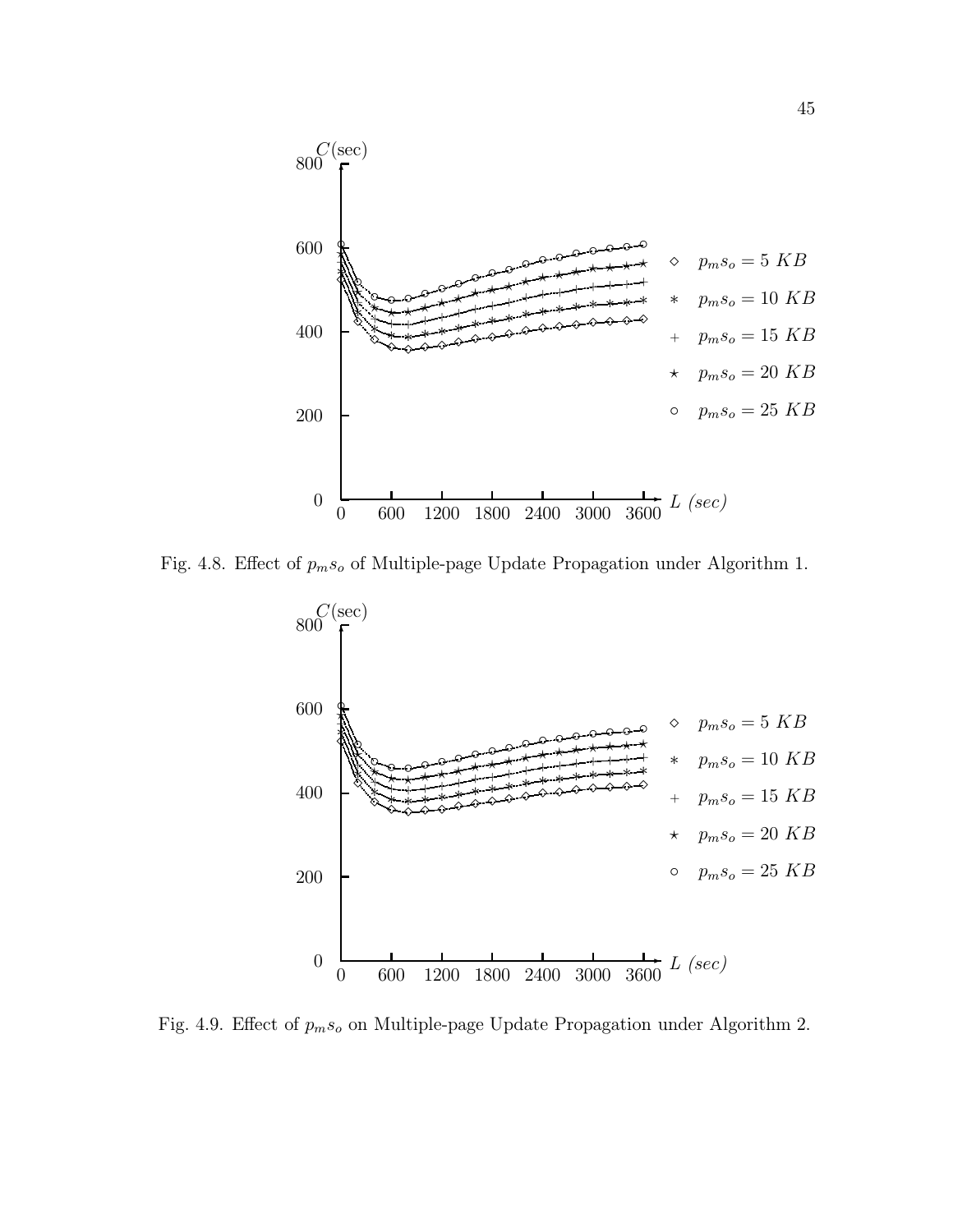## 4.2. Simulation Validation

To validate the analytical results presented in Section 4.1, we have developed a simulation model. To simulate update events, we randomly generate the time when an update will occur to page i by the MU  $(T_i^c)$  and by other users  $(T_i^s)$ . We follow the assumption in Chapter 3 that the interarrival time between two updates to a web page is exponentially distributed, although the simulation model can consider any general distribution. Therefore, the average time interval an update will occur at the MU side is given by

$$
T_i^c = \frac{-\ln(1 - P_u)}{\lambda_i} \tag{4.1}
$$

The average time interval an update will occur by other users is given by

$$
T_i^s = \frac{-\ln(1 - P_u)}{\lambda_i^w - \lambda_i} \tag{4.2}
$$

where  $\lambda_i$  and  $\lambda_w$  are the update rates of the MU and the world, respectively, and  $P_u$  is a randomly generated real number between 0 and 1.

For each value of L in the x-coordinate, we generate a value of  $C$  in the ycoordinate as follows: We compare L with  $T_i^c$  and  $T_i^s$  and use the protocols described earlier in section 3.3, 3.4, and 3.5 to determine  $C$ . The number of states that page i could be in is given by

$$
p(3,2) = \frac{3!}{(3-2)!} = 6\tag{4.3}
$$

because there are 6 distinct ways to arrange  $L, T_i^c, T_i^s$  (see Figure 4.1 for illustration.)

However, according to our protocol when both the MU and the server (i.e., other users) have updated a web page before the disconnection period, the order in which who updates the page first does not affect the total communication cost.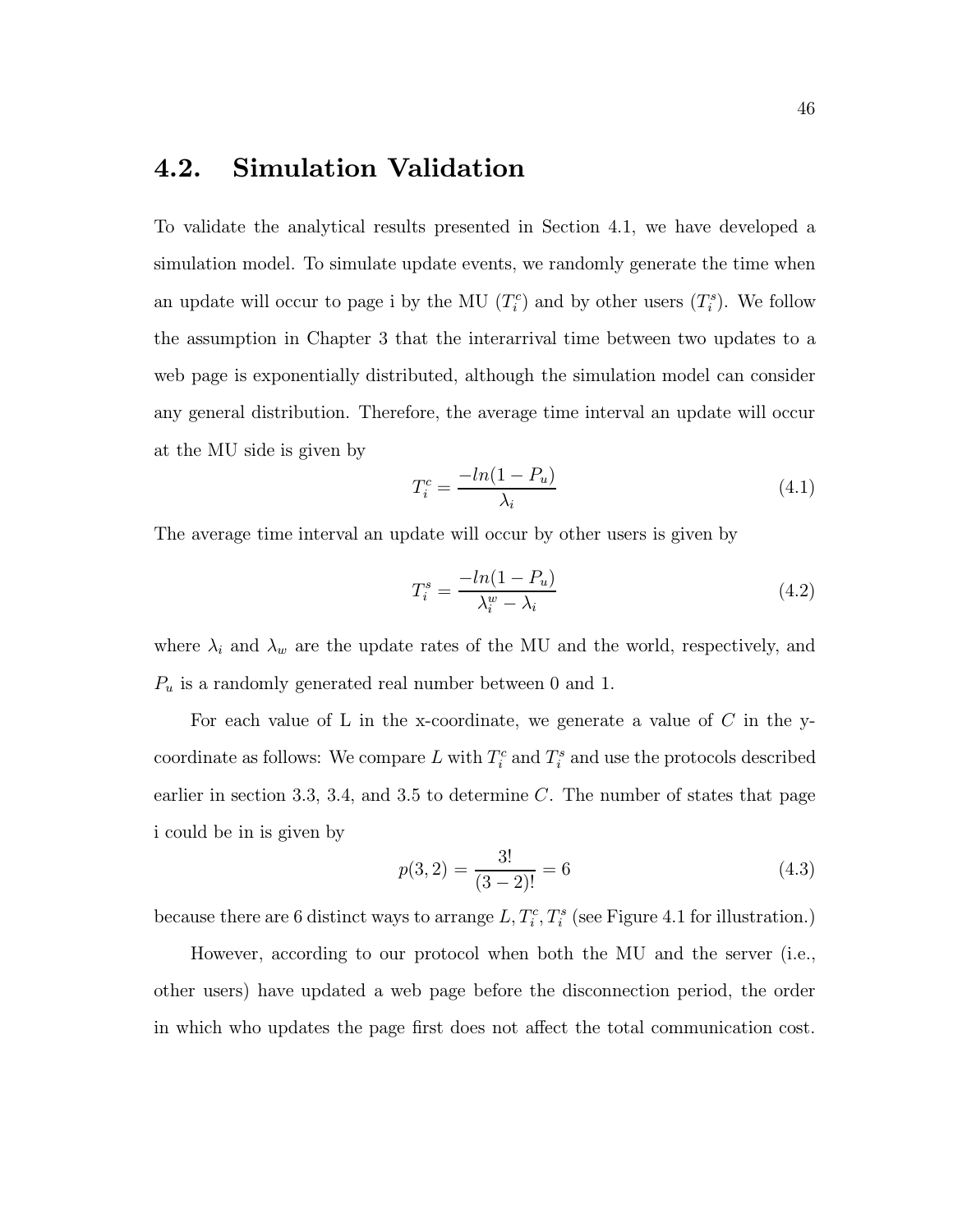| State 1: $T_i^s > L > T_i^c$ |
|------------------------------|
| State 2: $L > T_i^c > T_i^s$ |
| State 3: $L > T_i^s > T_i^c$ |
| State 4: $T_i^c > L > T_i^s$ |
| State 5: $T_i^c > T_i^s > L$ |
| State 6: $T_i^s > T_i^c > L$ |

Table 4.1. Possible States of a Web Page.

This also applies to the case when both the MU and the server have not updated a web page before the disconnection period. Therefore, for each web page there are four possible states:

State 1: The MU has updated the page but the server has not updated the page, i.e.,  $T_i^s > L > T_i^c$ .

State 2: The MU has updated the page and the server has also updated the page, i.e.,  $L > T_i^c, T_i^s$ .

State 3: The MU has not updated the page but the server has updated the page, i.e.,  $T_i^c > L > T_i^s$ .

State 4: The MU has not updated the page and the server also has not updated the page, i.e.,  $T_i^c, T_i^s > L$ .

If the MU updates N pages, the total number of possible states for these N pages altogether is given by  $4^N$ . Table 4.2 shows the possible states and the associated communication costs  $(C)$  for the single-page update propagation algorithm. Table 4.3 and 4.4 show examples of calculating C for a 5-page update propagation case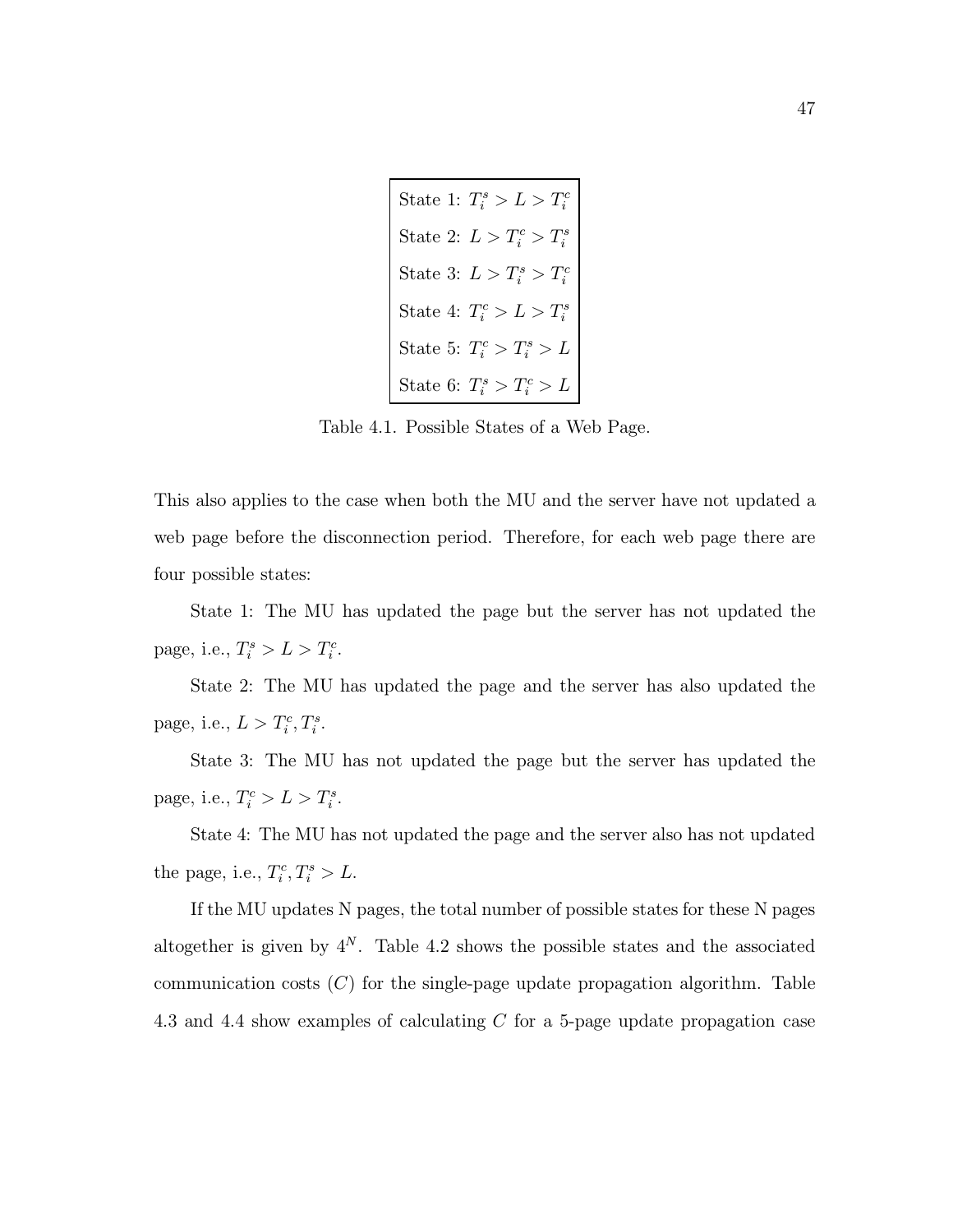under algorithm 1, and for a 5-page update propagation case under algorithm 2, respectively.

| <b>State</b>   | Cost                |
|----------------|---------------------|
| 1              | $T_1 + T_2$         |
| $\overline{2}$ | $3T_1 + 3T_2 + D_m$ |
| 3              | $2T_1 + 2T_2 + D_m$ |
|                | $T_1 + 3T_2 + D_m$  |

Table 4.2. Communication Costs under Single Page Update Propagation

| Web page number          | State          | Communication cost    |
|--------------------------|----------------|-----------------------|
|                          | 2              | $3T_1 + 3T_2 + D_m$   |
| 2                        | 4              | $T_1 + 3T_2 + D_m$    |
| 3                        | 3              | $2T_1 + 2T_2 + D_m$   |
|                          | $\overline{4}$ | $T_1 + T_2 + D_m$     |
| 5                        |                | $T_1 + T_2$           |
| Total communication cost |                | $8T_1 + 10T_2 + 4D_m$ |

Table 4.3. An Example of Calculating Communication Costs under Algorithm 1 for a 5-Page Update Propagation Case

We use the batch means analysis method [30] to obtain the average communication cost  $(C)$  for a given L value with 5% accuracy level and 95% confidence level.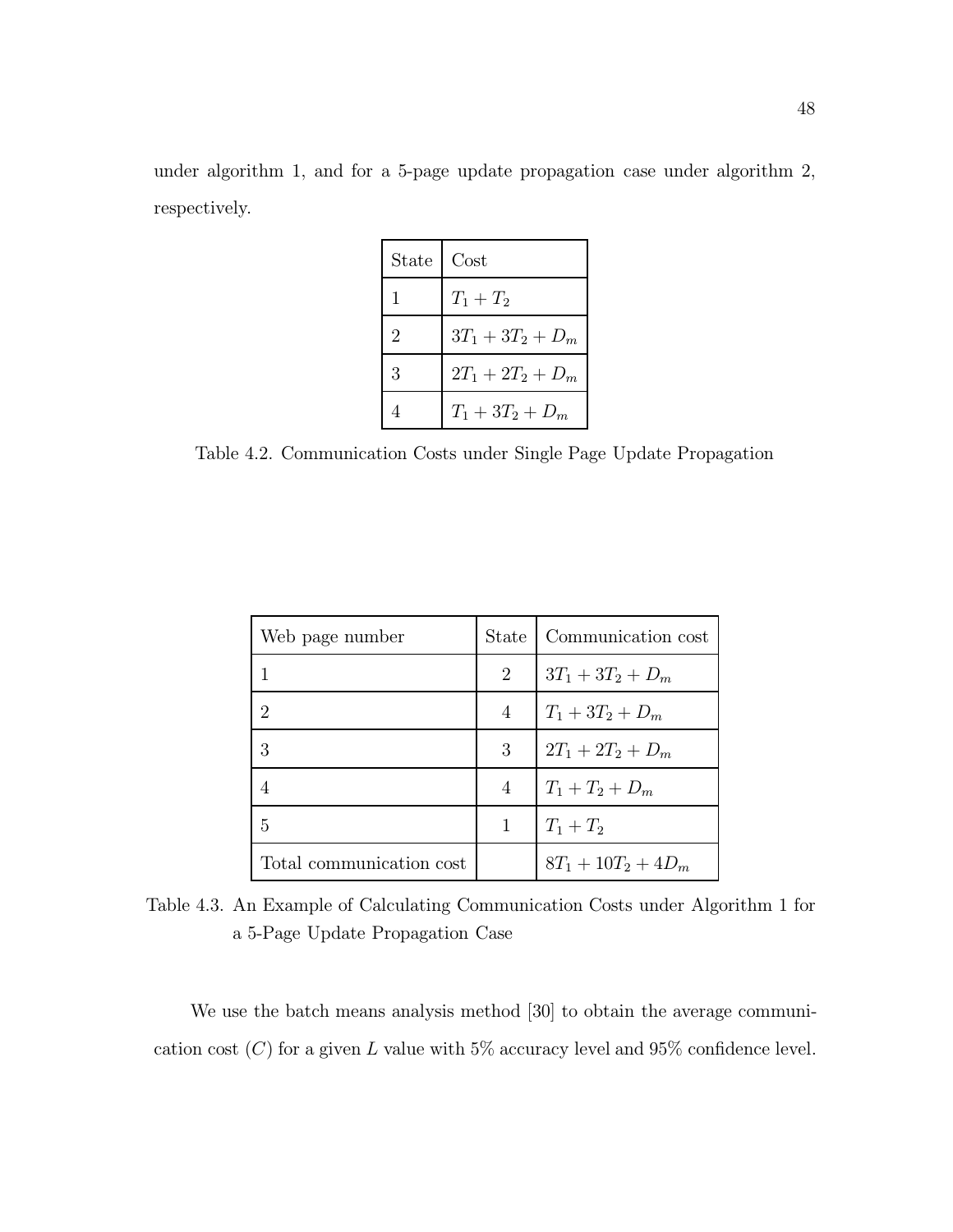| <b>Step</b>              | Cost                 |
|--------------------------|----------------------|
| 1                        | $T_2$                |
| $\overline{2}$           | $T_2$                |
| 3                        | $2T_1$               |
| 4                        | $T_1$                |
| 5                        | $T_2$                |
| 6                        | $4T_1 + 4D_m$        |
| 7                        | $T_2$                |
| Total communication cost | $7T_1 + 4T_2 + 4D_m$ |

Table 4.4. An Example of Calculating Communication Costs under Algorithm 2 for a 5-Page Update Propagation Case

To collect data and get the average value of a batch run, we run 2000 simulation runs in one batch run, where each simulation run returns a  $C$  value. After  $k$  batch runs, we compute the sample mean and the sample variance to determine if the accuracy and confidence levels have been achieved. If not we run another batch run. We use  $k = 10$  in the simulation. The sample mean is given by

$$
\overline{C} = \frac{\sum_{i=1}^{k} C_i}{k}
$$

The sample variance is given by:

$$
S^{2} = \frac{\left(\sum_{i=1}^{k} C_{i}^{2}\right) - k * \overline{C}^{2}}{k - 1}
$$
\n(4.4)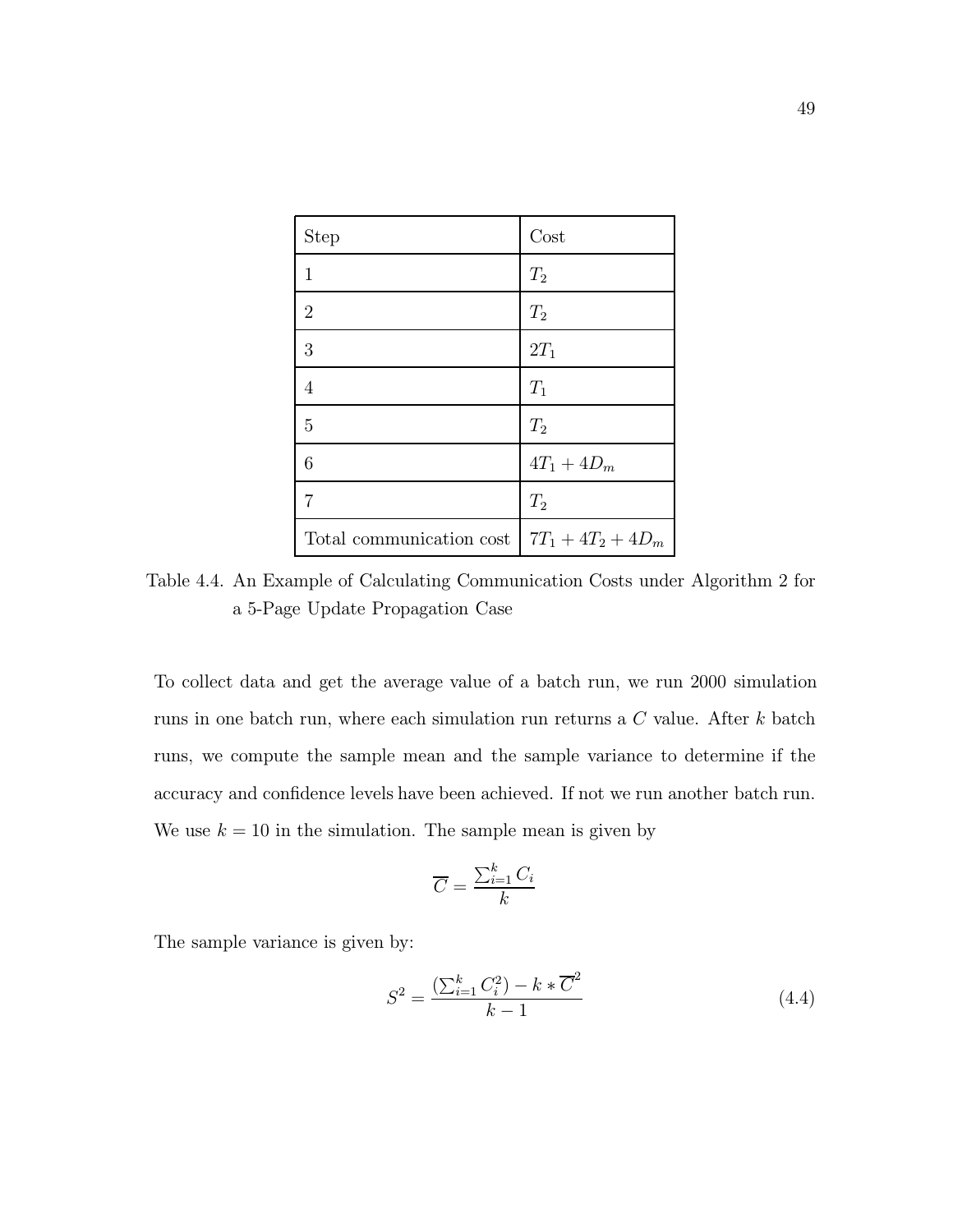The confidence level is determined as

$$
prob[\overline{C} - H \le \mu \le \overline{C} + H] = 1 - \alpha \tag{4.5}
$$

where  $H$  is given by

$$
H = t_{\frac{\alpha}{2};k-1} * \frac{S}{\sqrt[2]{k}} \tag{4.6}
$$

The accuracy level is determined as

$$
\frac{H}{C} \le \beta \tag{4.7}
$$

The parameters used in the simulation model are shown in Table 4.5.

Of all data generated by our simulation, we observed virtually the same curves shown earlier in figure 4.1 - 4.9. The difference between simulated and analytical data is less than 0.1%. We show an example of the simulation results for the effect of  $\lambda/\lambda_w$  on the single-page update propagation algorithm in Figure 4.10. This figure is virtually identical to Figure 4.1 obtained earlier from the analytical results

## 4.3. Applications to Real-time Web Applications

In this section, we apply the analysis result to real-time web applications which must update a set of their on-line web pages periodically. Examples include web pages for market update from Newsweek.com which must be updated about every hour [27]; top news from The Washington Post which must be updated every 3 hours [28]; and America On Line Business Headlines which must be updated every 10 minutes [29]. We consider the case in which these web pages have many fields to be updated by multiple users, some of which may be stationary while some of which may be mobile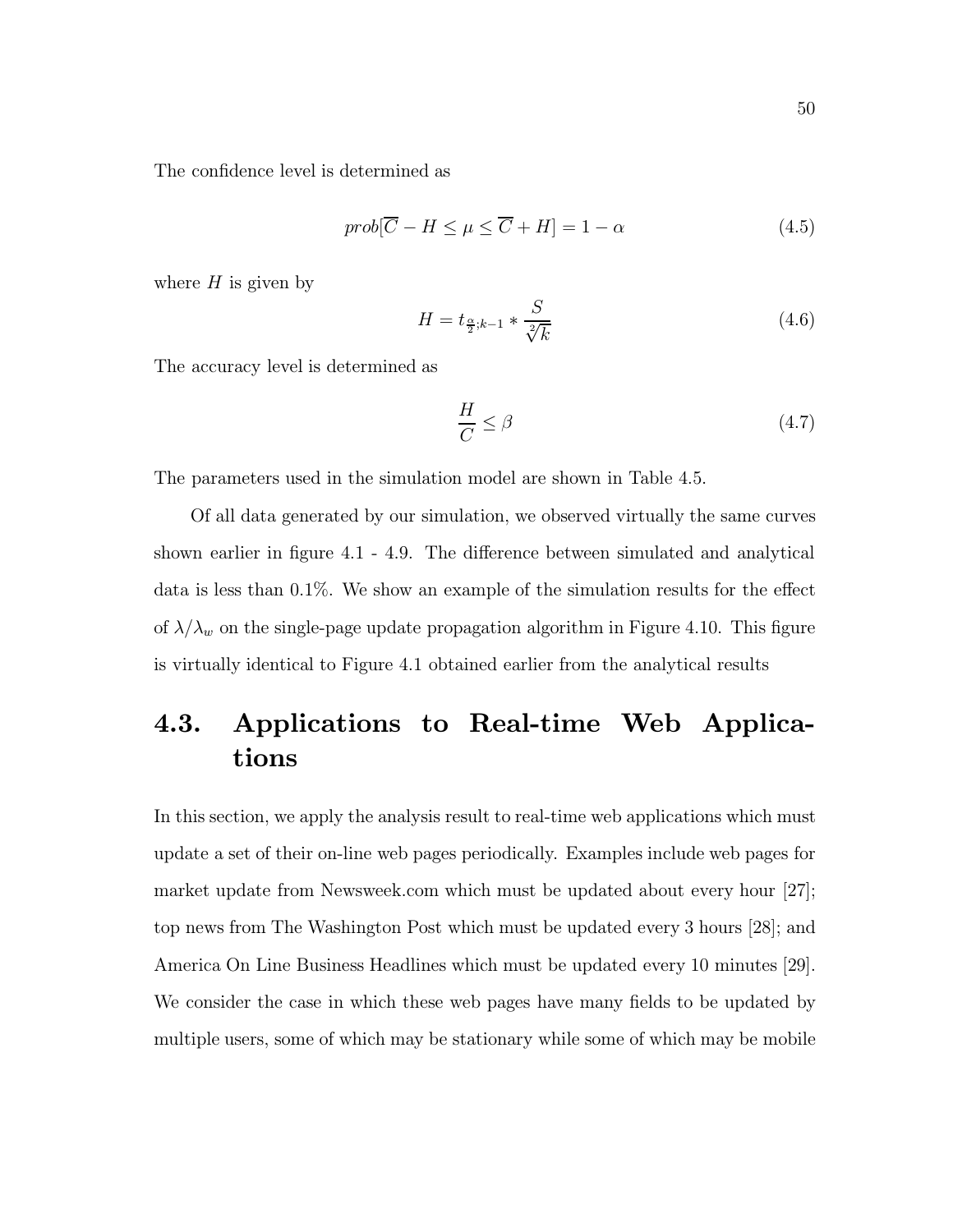| $T_i^c$                    | a randomly generated average time interval over which an update |
|----------------------------|-----------------------------------------------------------------|
|                            | will occur on the MU side                                       |
| $T_i^s$                    | a randomly generated average time interval over which an update |
|                            | will occur on the server side                                   |
| $C_i$                      | average value of the communication cost in a batch run          |
| $\overline{C}$             | sample mean of the communication cost in k batch runs           |
| $\boldsymbol{k}$           | number of batch runs $(k = 10)$                                 |
| $\mu$                      | true mean of the communication cost                             |
| Н                          | the difference between the true mean and the sample mean        |
| $1-\alpha$                 | confidence level $(95\%)$                                       |
| $\beta$                    | $\alpha$ ccuracy level $(5\%)$                                  |
| $t_{\frac{\alpha}{2};k-1}$ | t-distribution based on $\alpha/2$ and $k-1$ [30]               |

Table 4.5. Parameters Used in the Simulation.

so as to collect the needed information on the go. Regardless of who is performing the update, there is a real-time deadline by which these web pages must be updated. We denote this deadline by  $t_R$  whose magnitude depends on the application. For stock web servicing applications, this deadline may be in the order of seconds. For weather broadcasting applications, this deadline may be in the order of minutes.

Our objective is to show numerical data indicating the optimal disconnection period,  $L_{opt}$ , as a function of model parameters. If this optimal disconnection time plus its associated update propagation time is less than the deadline, then the MU should reconnect to the server at  $L_{opt}$ , to reduce the reconnection time so as to reduce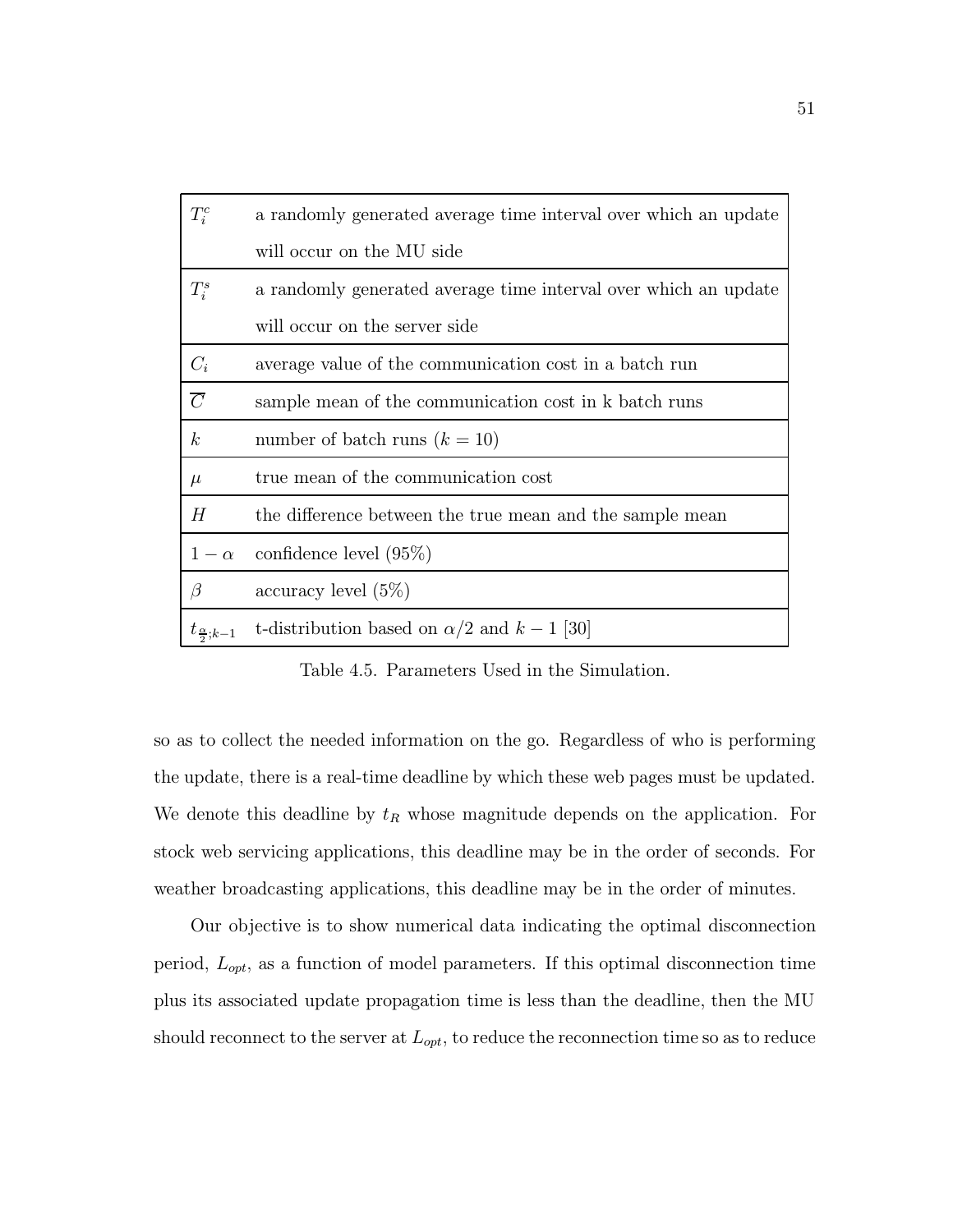

Fig. 4.10. Simulation Data for the Effect of  $\lambda/\lambda_w$  Ratio on Single-page Update Propagation Algorithm.

the communication cost and power consumption; otherwise, it should reconnect to the server at the time point less than  $L_{opt}$  such that the deadline is equal to the sum of the selected disconnection time (less than the optimal point) and the associated update propagation time (as a result of selecting the disconnection time) so as to avoid deadline violation. In all numerical results presented so far we have used x-y diagrams showing the relationship between the selected disconnection time period L (the x-coordinate) vs. the associated reconnection time  $C$  (the y-coordinate) needed for update propagation based on that selection, thus giving an estimate of the reconnection time needed for update propagation when given a disconnection period. Specifically, let  $(L, C)$  denote any point in a x-y diagram and let  $(L_{opt}, C_{min})$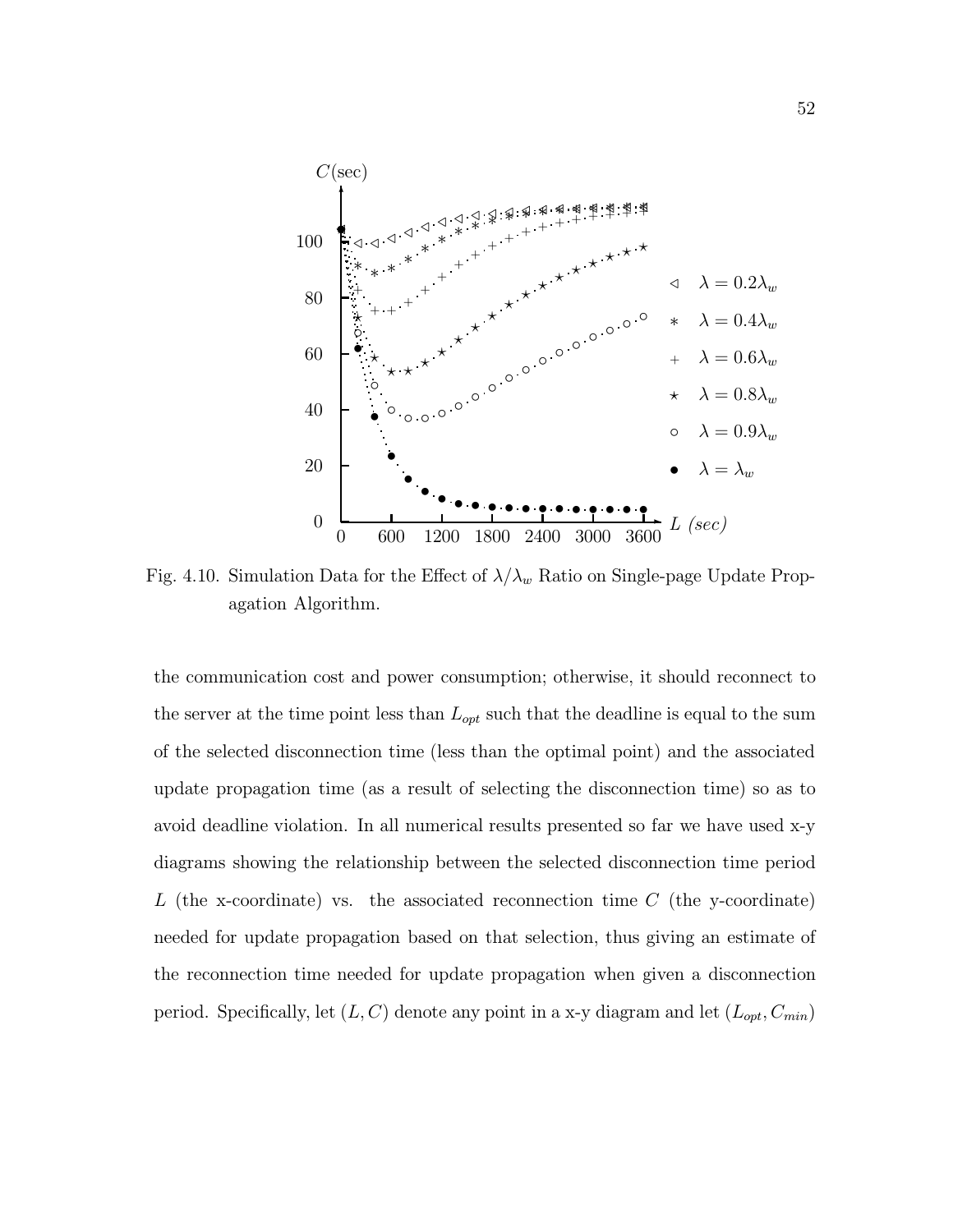denote the optimal  $L$  point at which the cost is minimum. For real-time applications with a deadline of  $t_R$ , if  $L_{opt} + C_{min} < t_R$  then  $L_{opt}$  is the disconnection time period of choice; otherwise, we select the largest  $L < L_{opt}$  such that  $L+C = t_R$ . Of course, for non-real-time applications, we always select  $L_{opt}$  as the disconnection time period to reduce the reconnection time.

To illustrate how our result presented earlier can be applied to real-time web applications with a deadline, consider that the data displayed in Figure 4.11 are for a real-time web application for which  $t_R = 25$  minutes and  $\lambda = 0.5\lambda_w$  since two users are updating the same set of web pages simultaneously with virtually the same rate. Then, from the figure we see that the MU should propagate its updates at  $L_{opt} = 850$  since  $L_{opt} + C_{min} = 850 + 350$  seconds which is less than 25 minutes. However, if on the other hand, the real-time deadline is 15 minutes, then the MU should disconnect itself from the server (while it performs updates) for only approximately 540 seconds because with that disconnection time period, the anticipated update propagation time is 360 seconds as predicted from the diagram, i.e., the point has the coordinate  $(540,360)$  such that  $360 + 540 = 900$  seconds = 15 minutes.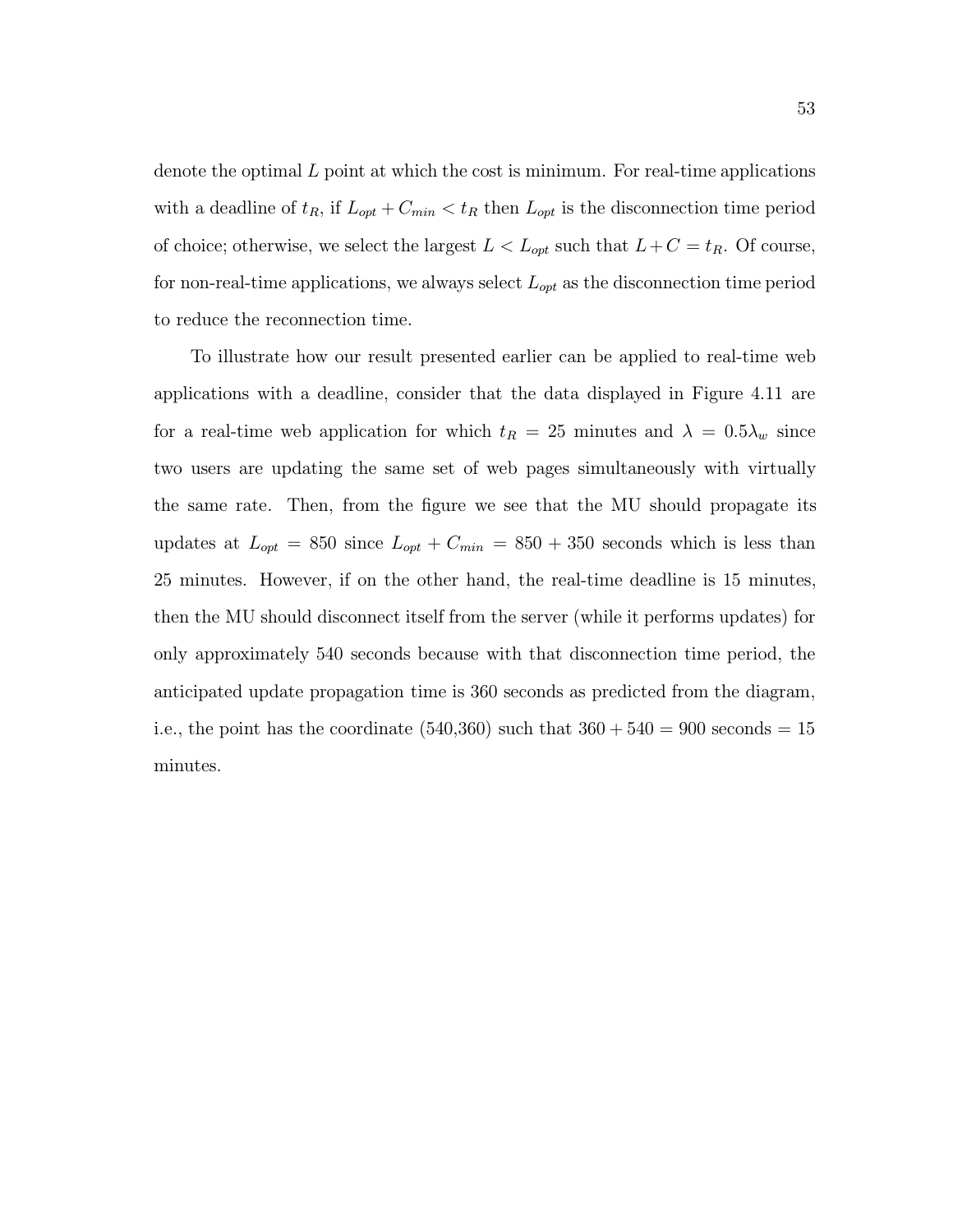

Fig. 4.11. Applying to Real-Time Web Applications with Deadline Requirements.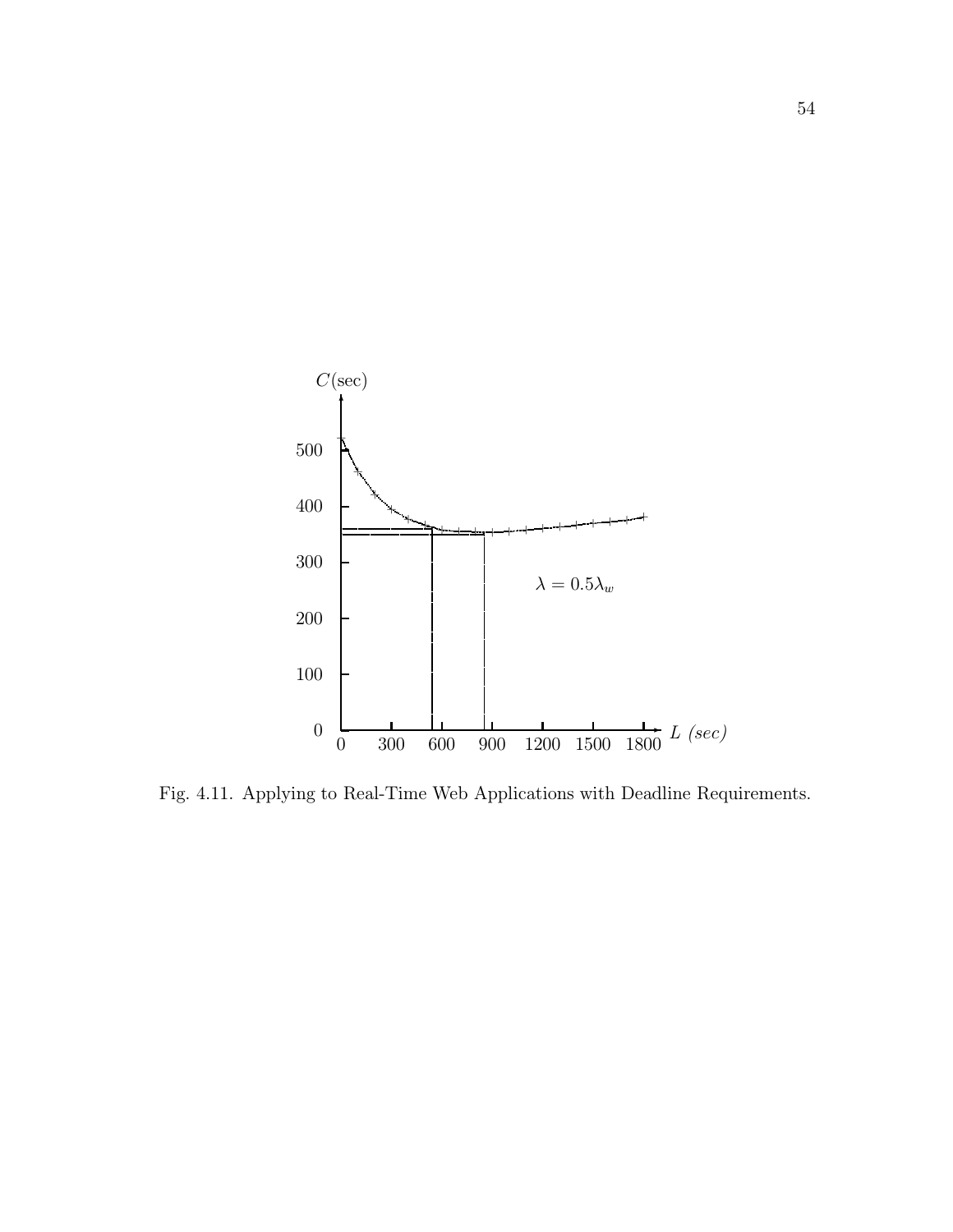# CHAPTER 5 CONCLUSIONS AND FUTURE WORK

In this thesis, we have discussed several algorithms for propagating updates made by the MU and analyzed their effect on performance in terms of the communication time needed to propagate updates, including the time needed to detect and resolve conflict if it happens. We have developed simple analytical arguments to relate the disconnection period of the MU with the associated communication time required based on the choice of disconnection period, taking into account some system conditions such as the update rates of the MU and the world, the time to communicate between the MU and server based on differencing/locking, and the time to resolve web page conflicts, etc. The end result is a simple  $L-C$  diagram which may be applied at the run-time by the MU to determine the longest time to stay disconnected  $(L)$  so as to minimize the communication time  $(C)$  needed to propagate updates.

Our analysis shows that there exists an optimal  $L_{opt}$  value under which C is minimized. Moreover, this optimal disconnection period increases as the mobile user update rate increases relative to the world update rate. At one extreme where only the mobile user performs updates, the communication cost is minimum at time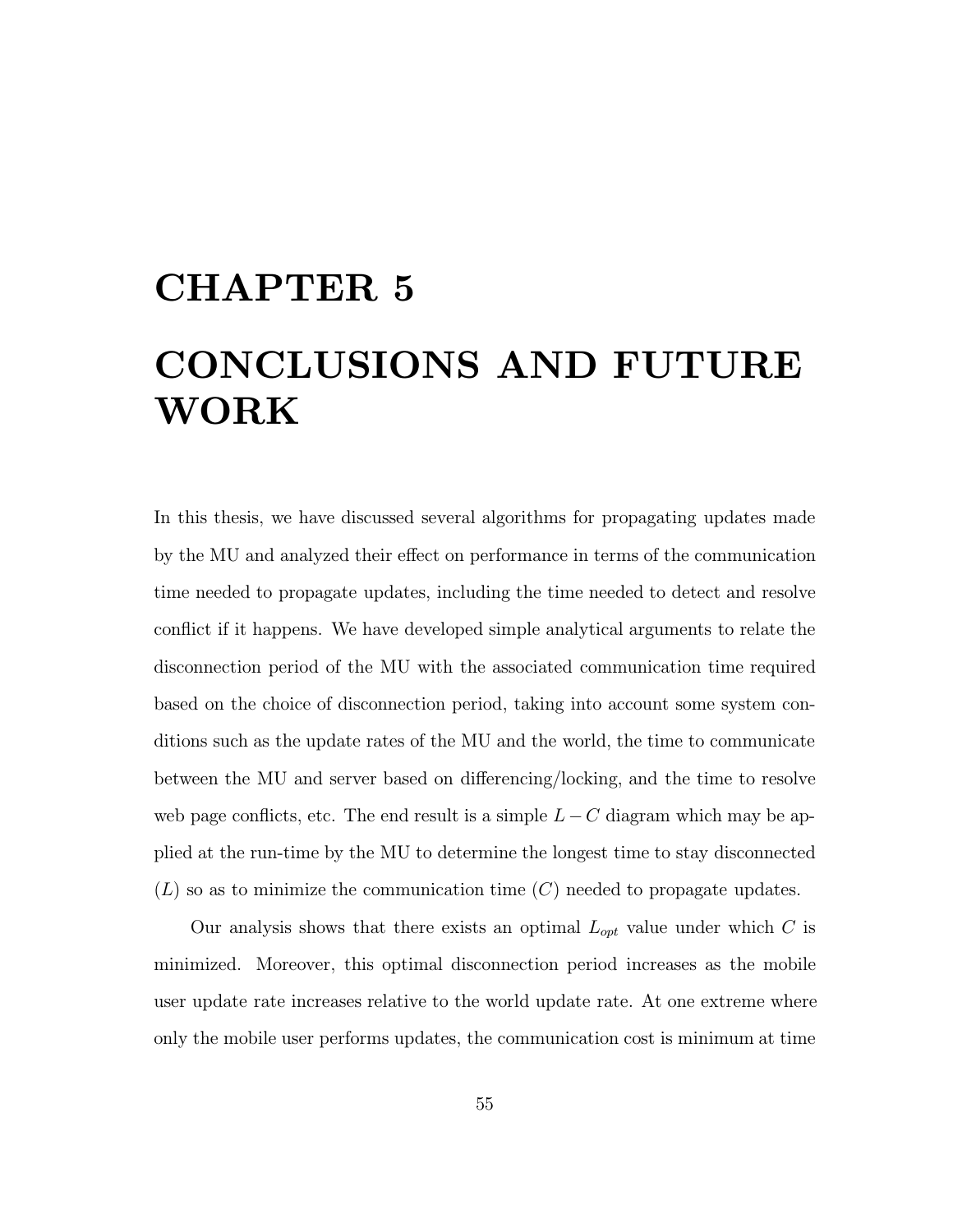equals  $\infty$ . At the other extreme where the world's update rate is much higher than that of the MU, the communication cost is minimum at time equals 0 since the world is going to update the web pages very often and the benefit of disconnecting from the web server is lost since the cost penalty for detecting and resolving conflicts dominates. In this case, it is better that the MU stays connected to the server, locks the web pages, and propagates updates to the server while it is connected.

For those cases where the MU's update rate is a fraction of that of the world, we observed there exists a finite value of  $L_{opt}$  under which the communication cost for update propagation is minimized. We also observed similar curves with other set of parameter values as long as the time to execute the merge operation to resolve update conflicts  $D_m$  is not too small, i.e., more than 10 seconds, with all other parameter values fixed. When  $D_m$  is small, the optimal disconnection time interval, i.e.,  $L_{opt}$ approaches  $\infty$  because the penalty of rejection is virtually zero. In practice,  $D_m$  is large relative to other parameter values since a manual inspection may be required even with the help of merging tools when the MU resolves update conflicts.

One application of the analysis result as we have demonstrated in this thesis is that for applications with a real-time deadline. We can use the result presented in the  $L-C$  diagram to determine the time at which the MU should reconnect to the server so that the total time, including the disconnection time and the algorithm execution time for update propagation, is less than the deadline. The needed  $L - C$  diagrams can be generated at the static time to cover a possible range of parameter values. Such results can be stored in a table in the MU which can then perform a table lookup at the run-time to adapt to environment changes at the run-time to reflect network conditions such as channel bandwidth. The  $(L, C)$  diagram generated from our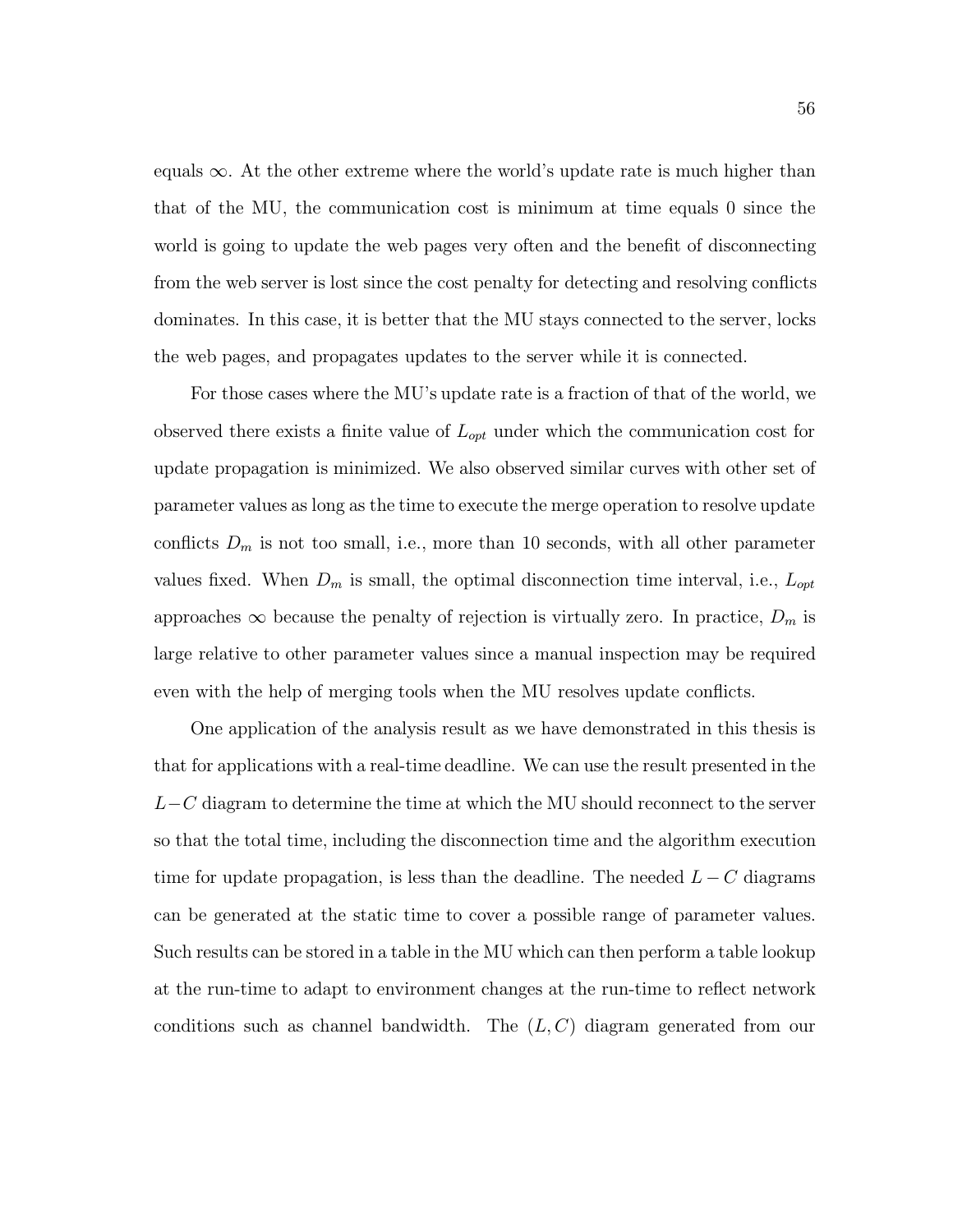analysis also provides information regarding "anticipated" arrivals of disconnected mobile users. This information can be very helpful to wireless mobile networks as the system allocates wireless channels to users.

There are some possible future research areas which can be extended from this thesis work. We can investigate how a channel allocation manager in the mobile network could use the  $(L, C)$  diagram information to decide when a mobile user should be reconnected to the network so that the mobile user will stay connected with the least amount of time to propagate updates. We can further develop channel scheduling algorithms for optimal allocation of wireless channels taking into account both random and anticipated arrivals of mobile users. We can apply the result obtained from the thesis to building real-time web applications used in wireless mobile environments so that the MU can always select the longest disconnection time possible to reduce the communication cost without violating the real-time requirement and also to save it's valuable battery power.

Also, web applications which are not real-time do not require mobile users to stay connected for propagating updates. In this case, the mobile user may just send the request to the server and then disconnect immediately. Later it can reconnect to the server to check if the server has accepted/rejected the request. In the future, we can modify our analysis model to account for this possibility. Finally, as most web applications are read-only applications, the read/write probability ratio may affect the performance of the overall system because as web pages are locked for update propagation, read operations cannot be served. Therefore, it is possible to develop algorithms taking into account of the effect of the read/write ratio factor to optimize the overall system performance.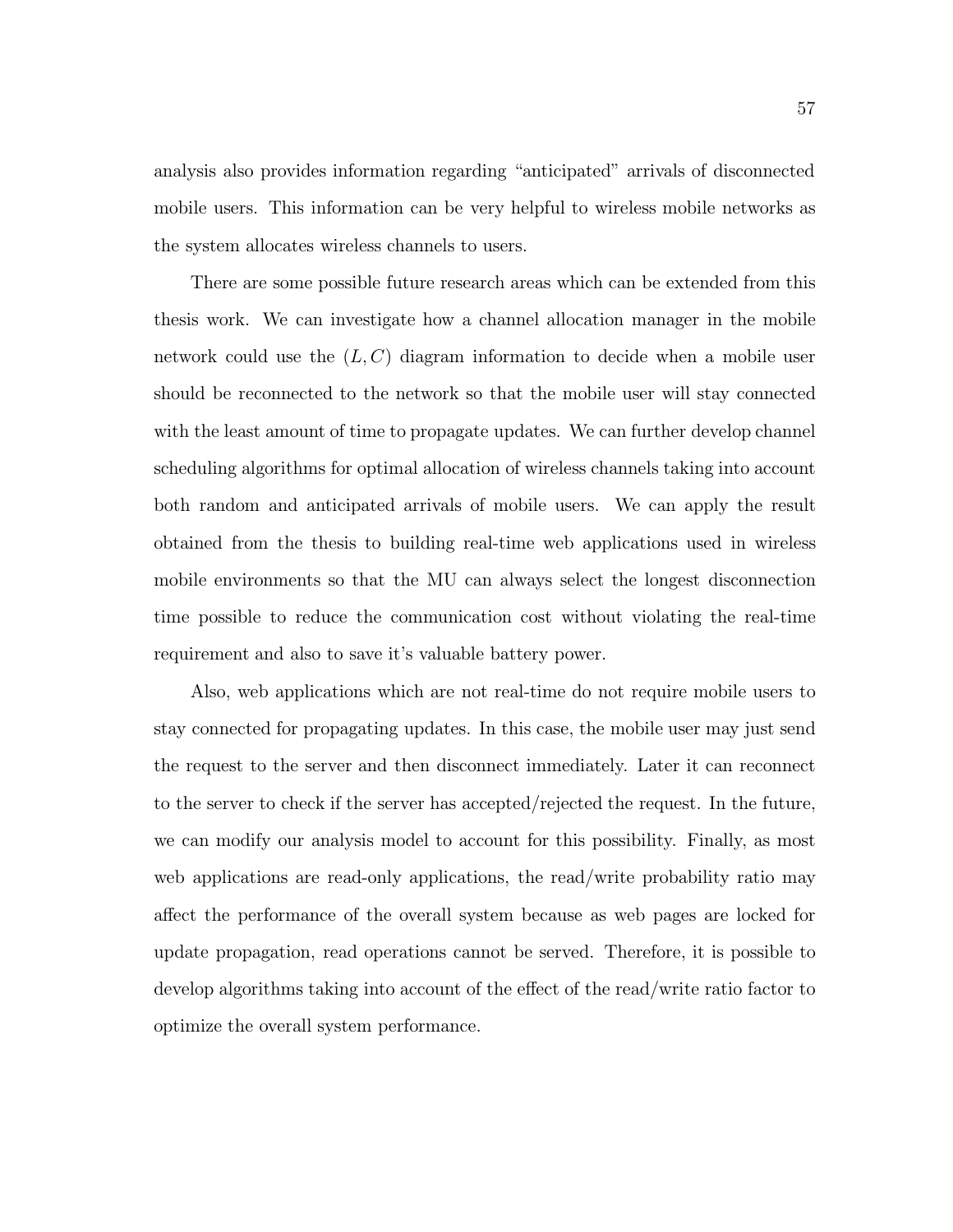#### BIBLIOGRAPHY

- [1] Palm Computing http://palmpilot.3com/products/palmvii/index.html
- [2] E. Pitoura and G. Samaras, Data Management for Mobile Computing, Kluwer Academic Publishers, 1998.
- [3] M. Liljeberg, T. Alanko, M. Kojo, H. Laamanen, K. Raatikainen, "Optimizing World Wide Web for weakly connected mobile workstations: An indirect approach," Proceeing of the 2nd International Workshop on Services in Distributed and Networked Environments, June 1995, pp.153-161.
- [4] A. Joshi, S. Weerawarana, E. Houstis, "On Disconnected Browsing of Distributed Information," Proceeding of the 7th IEEE Workshop on Research Issues in Data Engineering RIDE, 1997, pp. 101-107.
- [5] A. Acharya, B. Badrinath, T. Imielinski, J. Nasvas, "A WWW-based Location-Dependent Information Service for Mobile Clients," http://www.cs.rutgers.edu/~navas/dataman/papers/loc\_dep\_mosaic/Overview.html.
- [6] R. Floyd, R. Housel and C. Tait, "Mobile web access using eNetwork Web Express," IEEE Personal Communications, Vol. 5, No. 5, Oct. 1998, pp. 47-52.
- [7] M.S. Mazer and C.L. Brooks, "Writing the web while disconnected," IEEE Personal Communications, Vol. 5, No. 5, Oct. 1998, pp. 35-41.
- [8] J. Kistler and M. Satyanarayanan, "Disconnected Operation in the Coda File System," ACM Transactions on Computer Systems, Vol. 10, No. 1, Feb. 1992, pp. 3-25.
- [9] M. Satyanarayanan, J. Kistler, P. Kumar, M. Okasaki, E. Siegel, D. Steere, "Coda: A highly Available File System for a Distributed Workstation Environment," IEEE Transactions on Computers, Vol. 39, No. 4, April 1990, pp. 447-451
- [10] Y. Goland et al., "Extensions for distributed authoring and versioning on on the WWW,"

http://www.ics.uci.edu/ejw/authoring/protocol/draft-ietf-webdav-protocol-0.5.html.

- [11] B.C. Housel, G. Samaras and D.B. Lindquist, "WebExpress: a client/intercept based system for optimizing web browsing in a wireless environment," ACM/Baltzer Mobile Networking and Applications (MONET), Vol. 3, No. 4, 1998, pp. 419-431.
- [12] Z. Jiang and L. Kleinrock, "Web prefetching in a mobile environment," IEEE Personal Communications, Vol. 5, No. 5, Oct. 1998, pp. 25-34.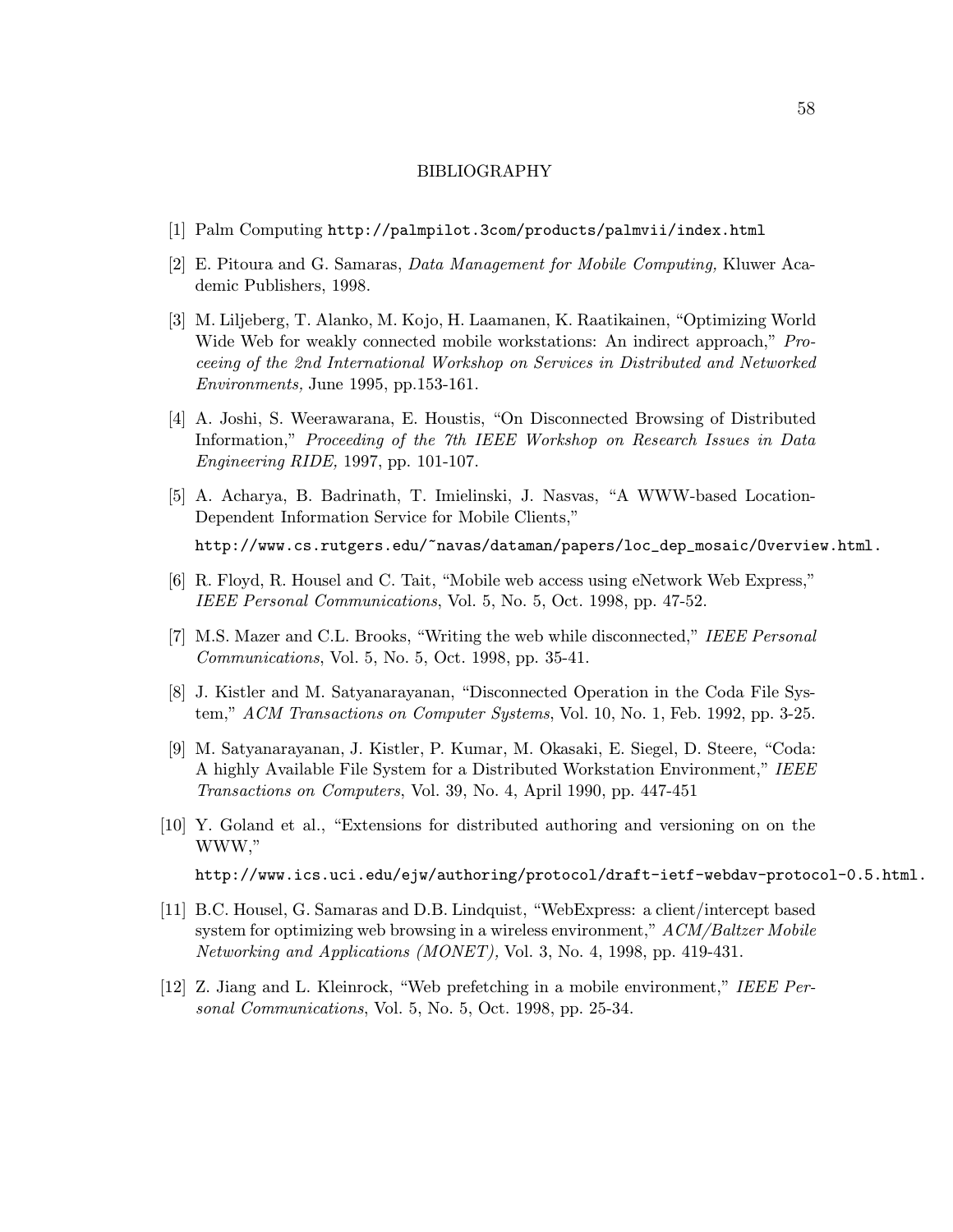- [13] M.F. Kaashoek, T. Pinckney, and J.A. Tauber, "Dynamic documents: mobile wireless access to the WWW," IEEE Workshop on Mobile Computing Systems and Applications, Santa Cruz, CA, Dec. 1994., pp. 179-184
- [14] H. Bharadvaj, A. Joshi, S. Auephanwiriyakul, "An Active Transcoding Proxy to support Mobile Web Access," Proceeding of The 17th IEEE Symposium on Reliable Distributed Systems, 1998, pp. 218-224.
- [15] A. Joshi, C. Punyapu, P. Karnam, "Personalization and Asyncronicity to support Mobile web Access," http://www.cecs.missouri.edu/~joshi/dbrowse/mb\_ref.html.
- [16] R. Kavasseri, T. Keating, M. Wittman, A. Joshi, S. Weerawarana, "Web Intelligent Query - Disconnected Web Browsing with Collaborative Techniques," Proceeding of the 1st IFCIS Conference on Cooperative Information Systems, 1996, pp. 167-174.
- [17] H. Chang, C. Tait, N. Cohen, M. Shapiro, S. Mastrianni, R. Floyd, B. Housel, D. Lindquist, "Web Browsing in a Wireless Environment: Disconnected and Asyncronous Operation in ARTour Web Express," Proceeding of the ACM/IEEE Mobi-Com'97, Budapest, Hungary, Sept. 1997, pp. 260-269.
- [18] J. Klingemann, T. Tesch, J. Wasch, "Enabling Cooperation Among Disconnected Mobile Users," Proceeding of the 2nd IFCIS International Conference on Cooperative Information Systems (CoopIS'97), S. Carolina, June 1997, pp. 141-154.
- [19] J. Klingemann, T. Tesch, J. Wasch, "Cooperative Data management and its Application to Mobile Computing," International Journal of Cooperative Information Systems, Vol. 6, No. 4, pp. 341-365.
- [20] A. Fasbender, et al., "Any network, any terminal, any where," IEEE Personal Communications, Vol. 6, No. 2, April 1999, pp.22-30
- [21] V. Bellotti, S. Bly, "Walking Away From the Desktop Computer: Distributed Coolaboration and mobility in a Product Design Team" Proceedings of the ACM 1996 conference on Computer Supported Cooperative Work, pp. 209-218.
- [22] Ora Lassila, "HTTP-based Distributed Content Editing Scenarios," http://www.w3.org/TR/NOTE-http-edit-dist-scenarios.
- [23] Cisco Technical Documents, http://www.cisco.com.
- [24] Online Journalism, The Washington Post, Sep. 5, 1999.
- [25] Web Advisor for Software Engineers, http://hokies.freeservers.com/project.htm.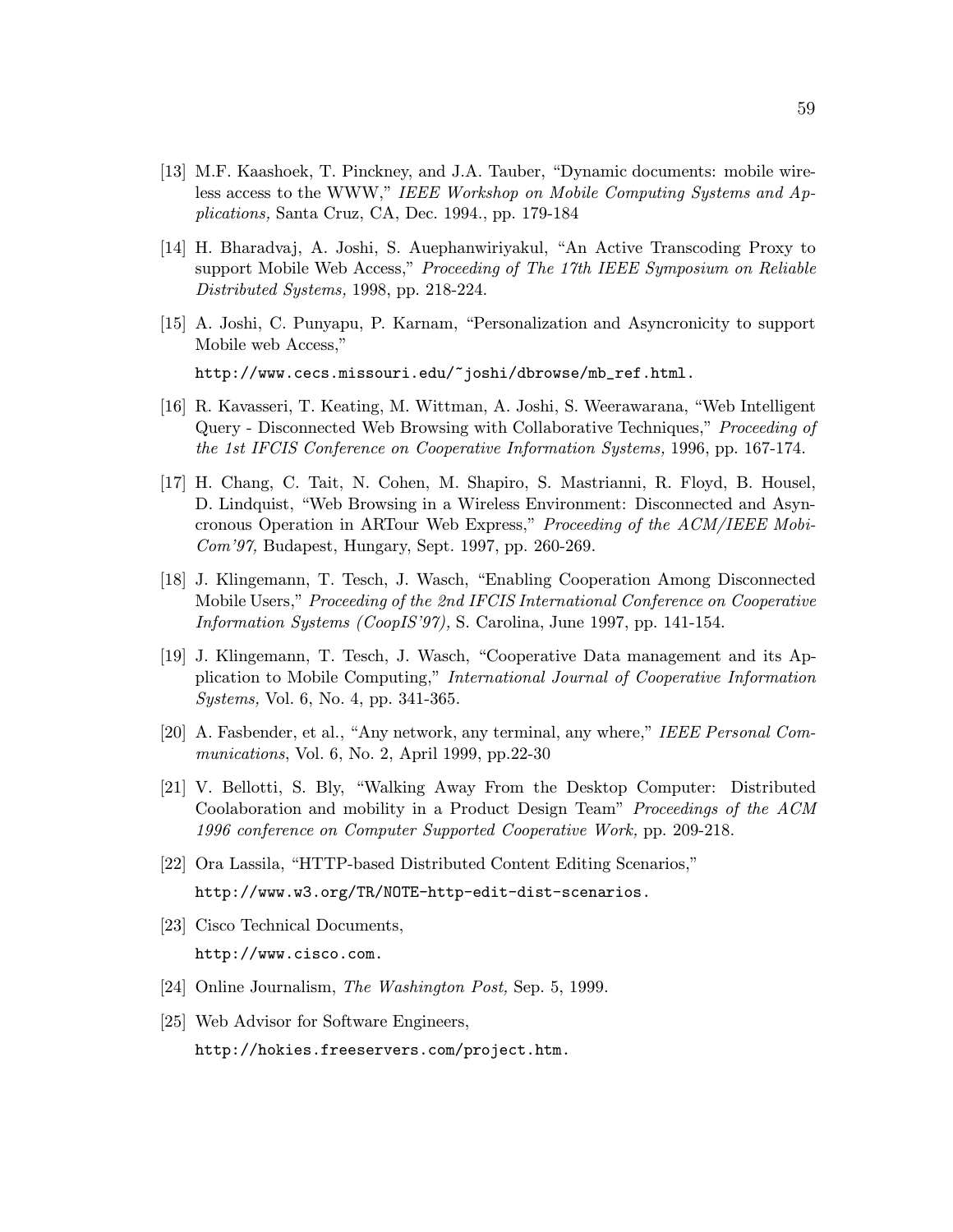- [26] J. Munson, P. Dewan, "A flexible Object Merging Framework" Proceedings of ACM Conference on Computer Supported Cooperative Work, October 1994, pp. 231-242.
- [27] Wall Street Update http://www.newsweek.com/marketinc.aps.
- [28] Washington Post Top News http://www.washingtonpost.com/wp-srv/digest/digest.htm.
- [29] America Online Business Headlines http://www.aol.com/mynews/business/home.adp.
- [30] M.H. MacDougall Simulating Computer System: Techniques and Tools, The MIT Press, 1987
- [31] A.S. Tanenbaum, Computer Networks, 3rd Edition, Prentice Hall, 1996.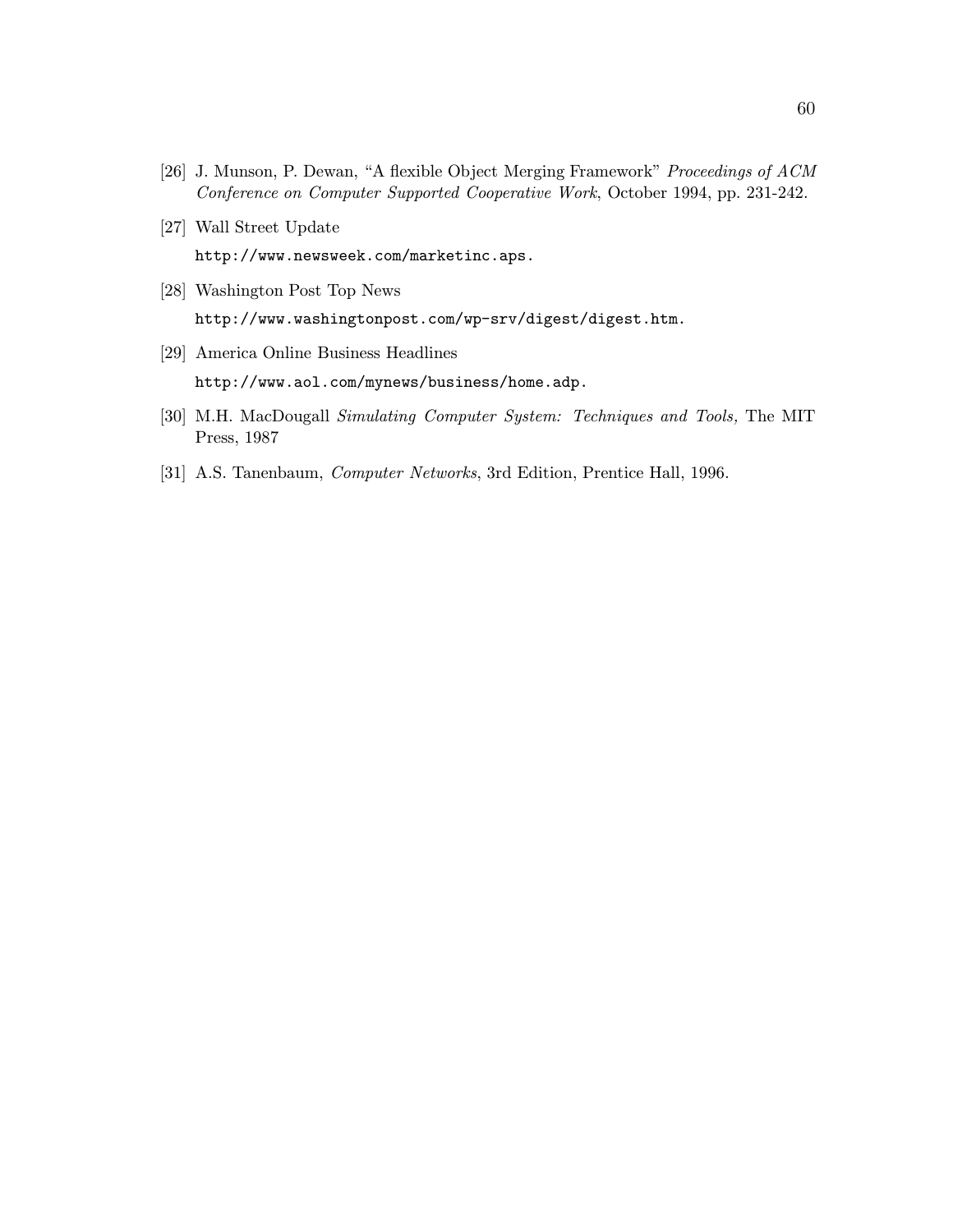### APPENDIX A

## SOURCE CODE FOR COMPUTING THE ANALYTICAL RESULTS

This Appendix contains source code for obtaining the analytical data described in Chapter 4. There are 3 .c files and one .h file. The meanings of these files are briefly explained as follows:

- thesis.h This include file contains symbolic constants and structures to be use in all C programs
- analytical0.c This file contains the program to obtain analytical data for the effect of  $\lambda : \lambda_w$  ratio under single-page update propagation.
- analytical1.c This file contains the program to obtain analytical data for the effect of  $\lambda : \lambda_w$  ratio under algorithm 1 of multiple-page update propagation.
- analytical2.c This file contains the program to obtain analytical data for the effect of  $\lambda : \lambda_w$  ratio under algorithm 2 of multiple-page update propagation.

To create an executable program, for example, for analytical2.c, we use the following command:

cc analytical2.c -o analytical2

To execute a program, for example, for analytical2, we use the folowing command:

analytical2 ratio [output file]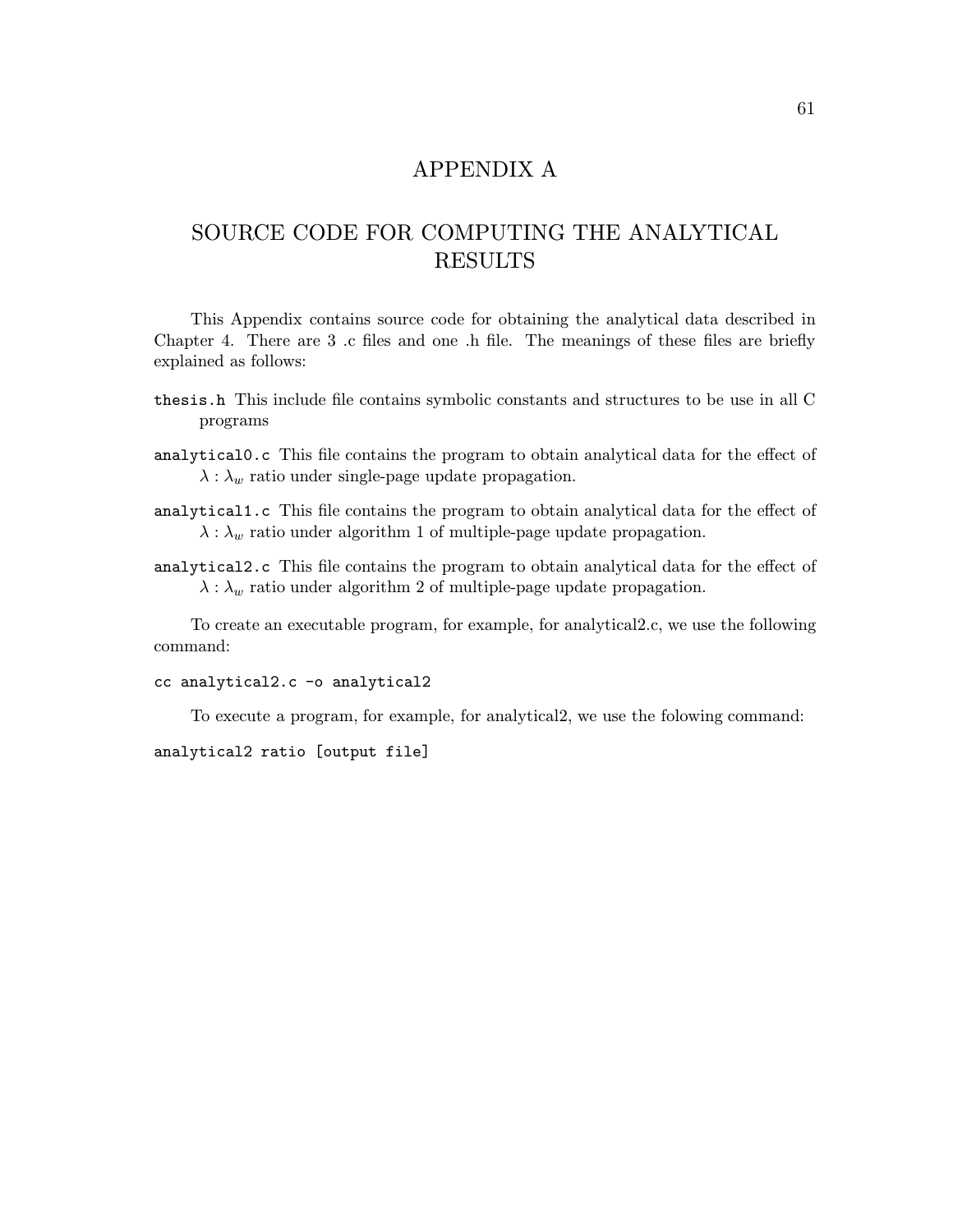/\*\*\*\*\*\*\*\*\*\*\*\*\*\*\*\*\*\*\*\*\*\*\*\*\*\*\*\*\*\*\*\*\*\*\*\*\*\*\*\*\*\*\*\*\*\*\*\*\*\*\*\*\*\*\*\*\*\*\*\*\*\*\*\*\*\*\*\*\*\*/  $\frac{1}{\sqrt{2}}$  /\* /\* File "thesis.h"  $*$ / /\* Define Constants and Structures \*/  $\frac{1}{\sqrt{2}}$  /\*  $\frac{1}{\sqrt{2}}$  /\* /\*\*\*\*\*\*\*\*\*\*\*\*\*\*\*\*\*\*\*\*\*\*\*\*\*\*\*\*\*\*\*\*\*\*\*\*\*\*\*\*\*\*\*\*\*\*\*\*\*\*\*\*\*\*\*\*\*\*\*\*\*\*\*\*\*\*\*\*\*\*/

#include <stdio.h>

#include <stdlib.h>

#include <math.h>

#ifndef \_THESIS\_H

#define \_THESIS\_H

typedef double real;

#define then

#define MAX\_WEB\_PAGE\_PREFETCHED 5

#define MAX\_POINT 19

#define TRUE 1

#define FALSE 0

struct WEB\_PAGE\_CLIENT\_STATUS

#### {

double lambda;

real T\_c;

double p;

#### };

struct WEB\_PAGE\_SERVER\_STATUS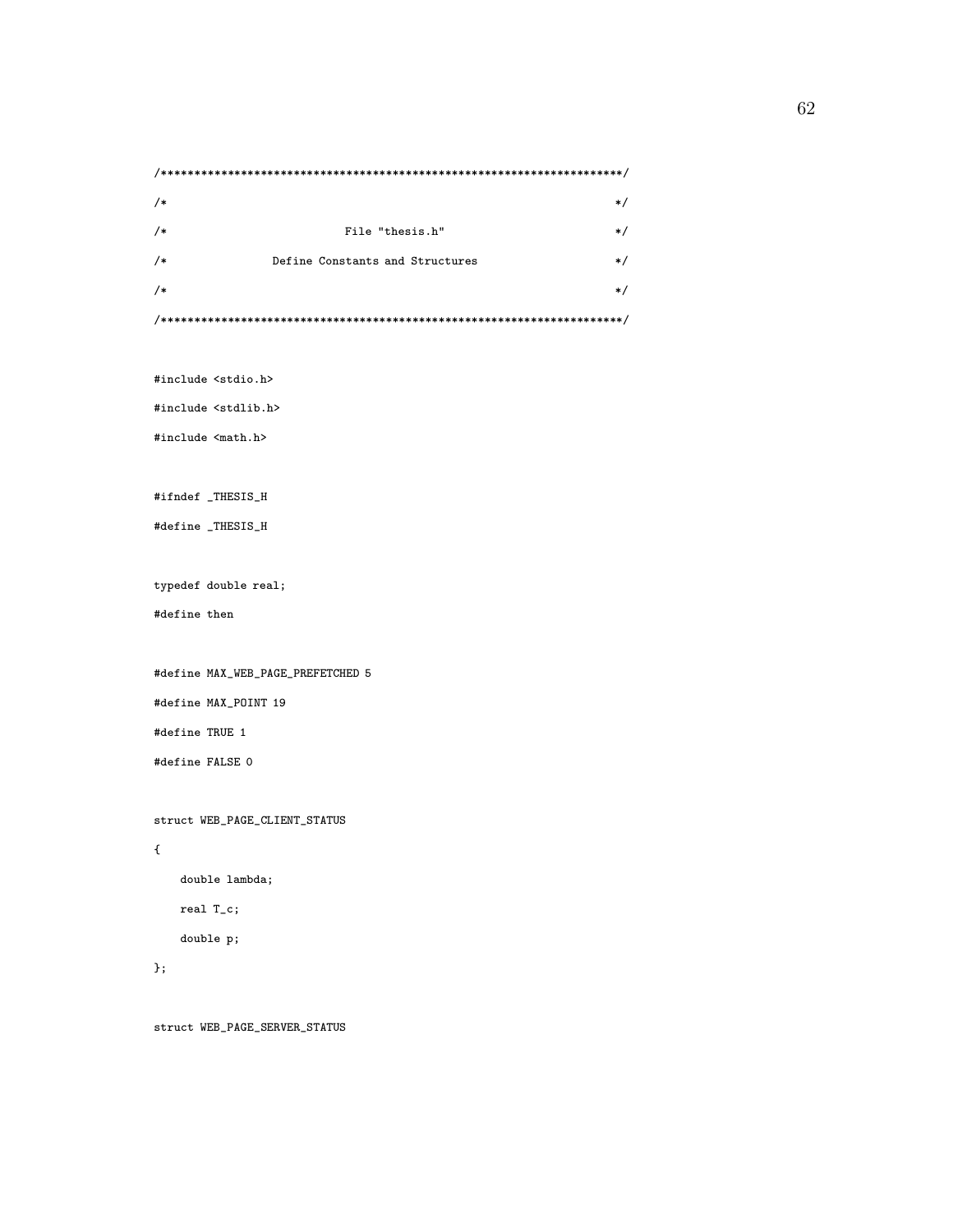```
double lambda_w;
real T_s;
double r;
```

```
};
```
{

```
extern real Lq(), U(), B(), time();
extern char *fname(), *mname();
extern FILE *sendto();
```

```
extern real ranf(), uniform(), expntl(), erlang(), hyperx(), normal();
extern long seed();
```

```
extern init_bm(), civals();
extern double exprand();
extern int obs();
```
#### #endif

```
/**********************************************************************/
\frac{1}{\sqrt{2}} /* \frac{1}{\sqrt{2}} /*
/* File "analytical0.c" */
/* analytical analysis for single-page update propagation */
/* algorithm to study the effect of lambda:lambda_w ratio. */
\frac{1}{\sqrt{2}} /*
/**********************************************************************/
```

```
#include "thesis.h"
```
void main (int argc, char\*argv[])

{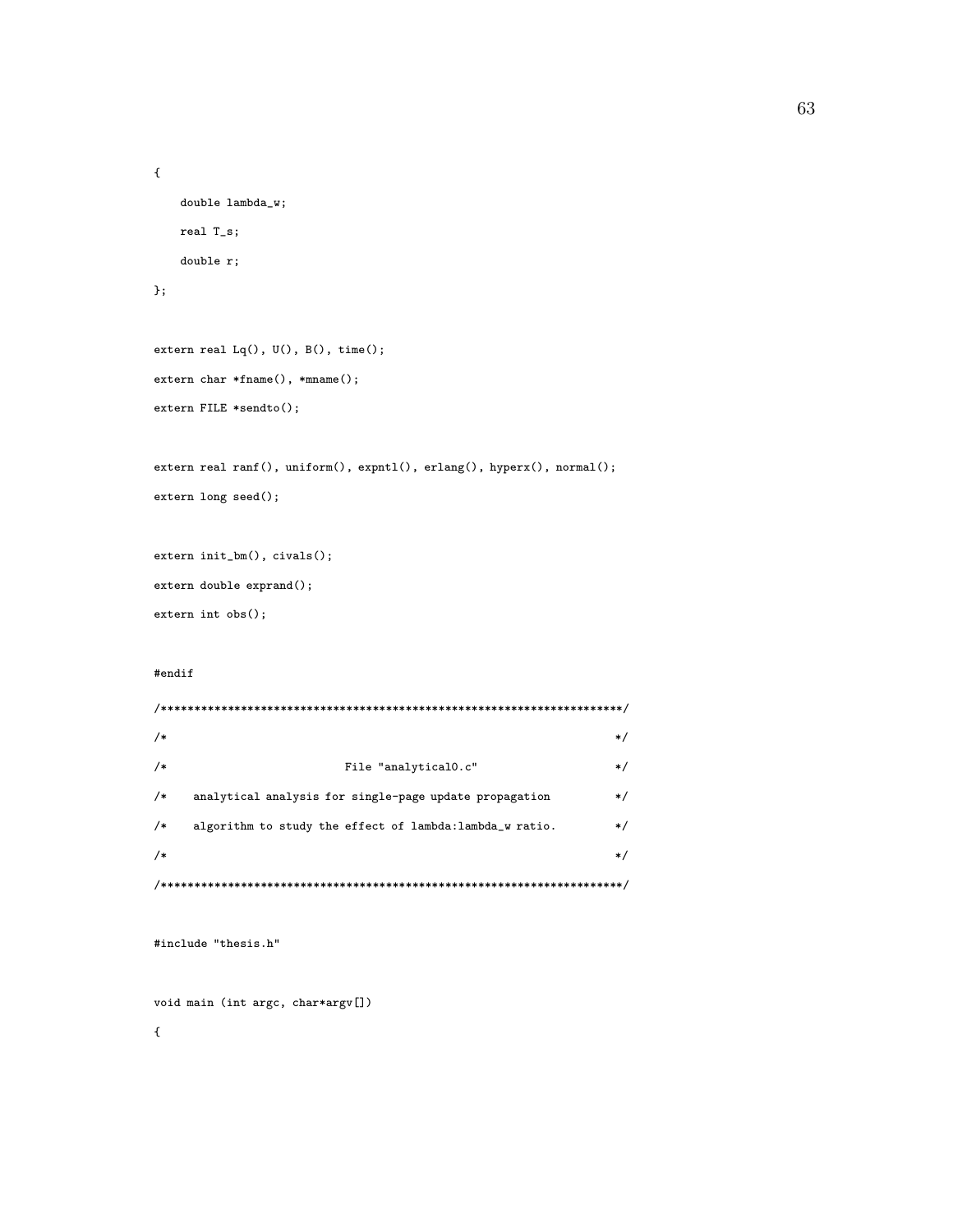```
double T, B, pm;
double lambda_w, lambda, p, r;
int s0, Dm, L[MAX_POINT];
int ratio; //ratio between lambda and lambda_w
FILE *out = NULL;
int j;
double totalC[MAX_POINT];
for(j=0; j<MAX_POINT; j++)
{
   L[j] = j*200;
}
//check argc and argv
if ( !(2 == \arg c || 3 == \arg c) ){
    printf("Usage: thesis ratio [output_file]\n");
    return;
}
ratio = atoi(argv[1]);
//initial conditions
B = 9.6; //kbps
pm = 0.1;//fraction of a web page modified by the MU
s0 = 50; //KBDm = 100; // seclambda_w = 1.0/360;lambda = lambda_w*ratio/100;
```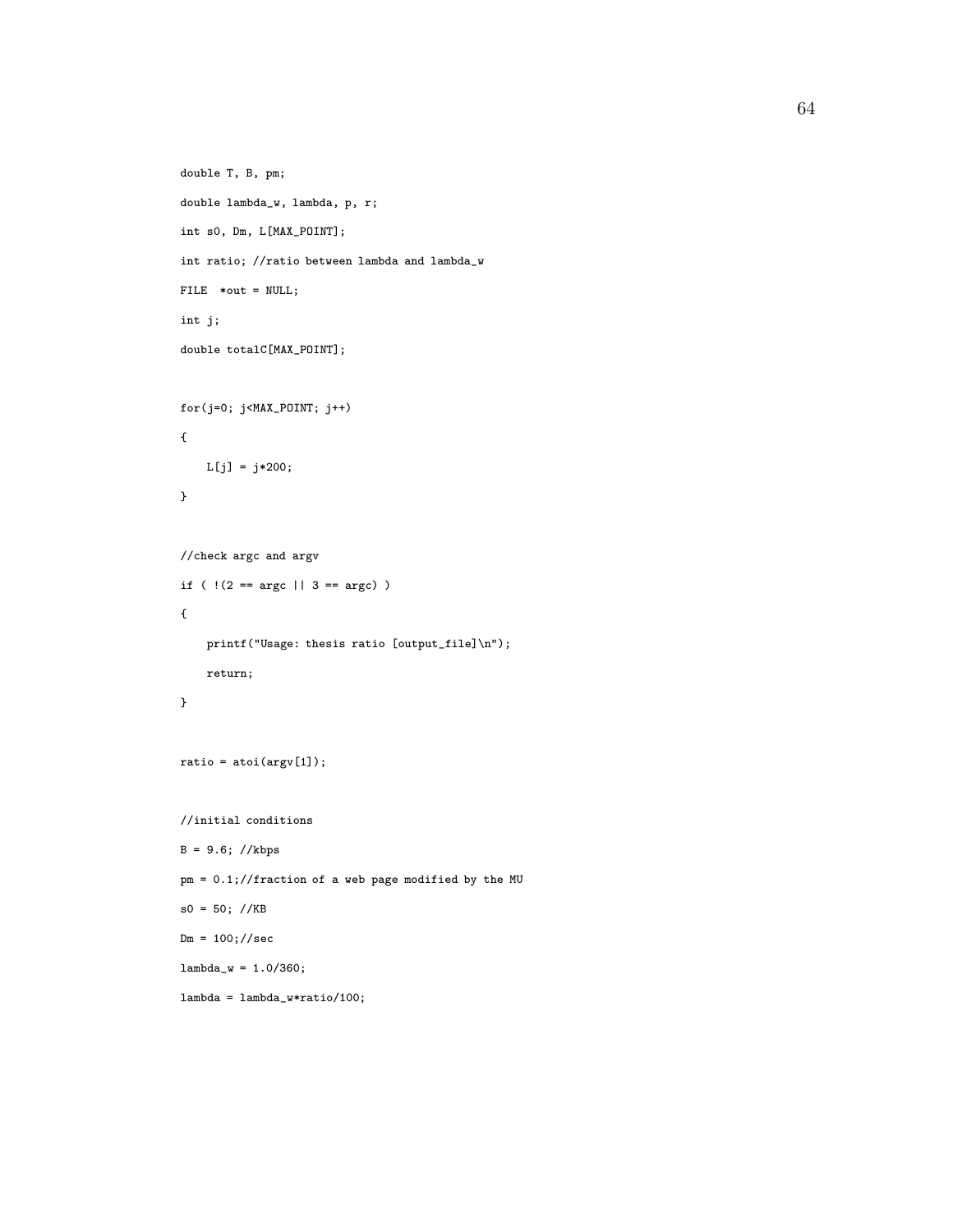```
//average round-trip communication time
//T = (pm*s0*8*1024)/(B*1000);T = 4.3;
```

```
for(j=0; j<MAX_POINT; j++)
```

```
//probabilities
```

```
p = (1-exp(-1.0*L[j]*lambda));r = (1-exp(-1.0*L[j]*lambda_w));
```

```
//compute the total propagation time
totalC[j] = p*r*(3*T+Dm) + T*(1-r)*p +(1-p)*r*(Dm+2*T) + (1-r)*(1-p)*(Dm+T);
```

```
printf("The average communication cost is %f when L = \%d, ratio = %d\n",
```

```
totalC[j], L[j], ratio);
```

```
}
```

```
//write to output file
if (3 == argc){
    out = fopen(argv[2], "w");
    if (NULL == out)
    {
        printf("The output file %s was not opened. Program exits.\n", argv[2]);
        return;
```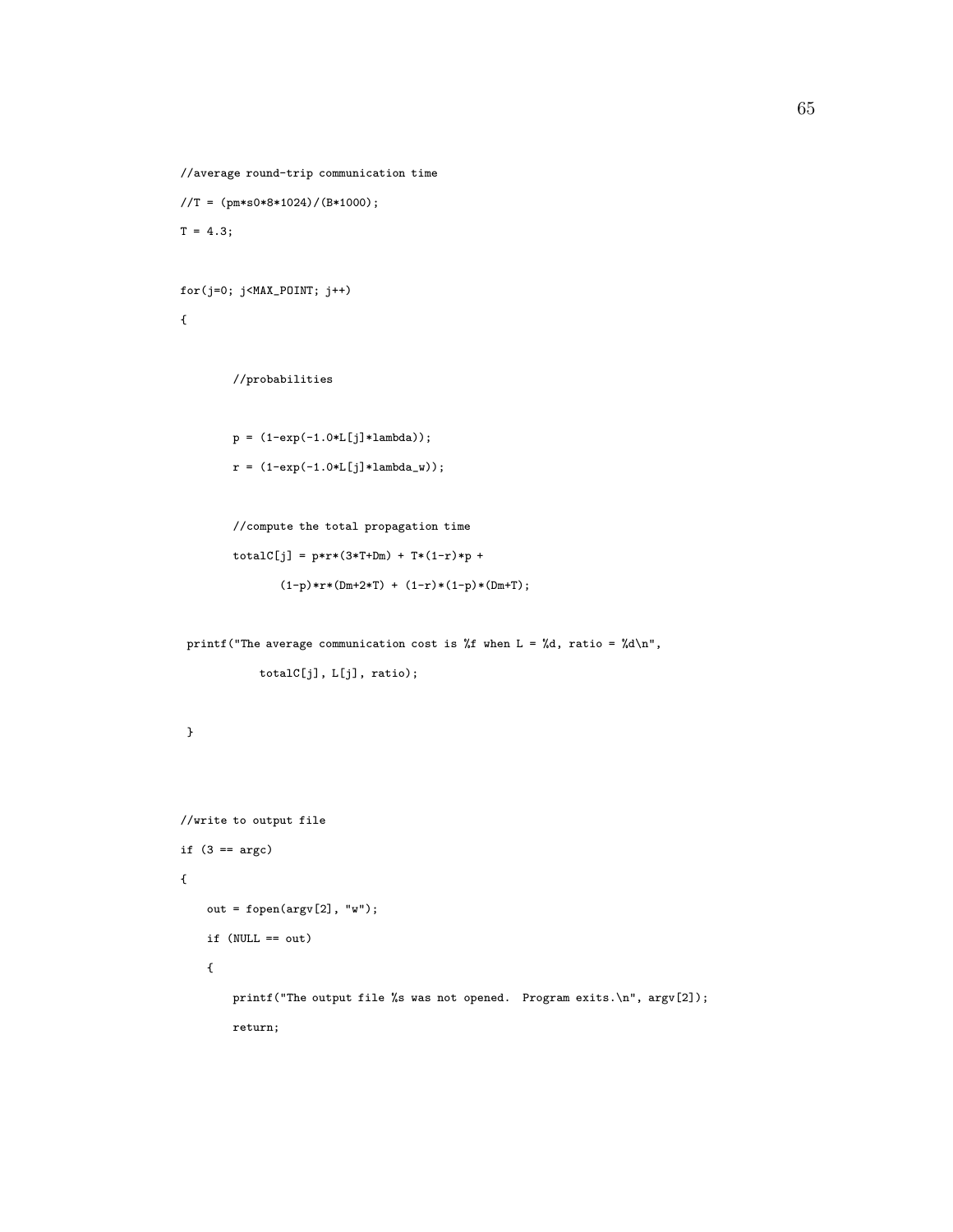```
}
        for(j=0; j<MAX_POINT; j++)
         {
           fprintf(out, "\\plotpoint(%d,%f)\n", j+1,totalC[j]/10);
         }
     fclose(out);
  }
}
/**********************************************************************/
\frac{1}{\sqrt{2}} /* \frac{1}{\sqrt{2}} /*
/* File "analytical1.c" * /
/* analytical analysis for case 1 of multiple-page update */
/* propagation to study the effect of lambda:lambda_w ratio */
\sqrt{*} */
/**********************************************************************/
```

```
#include "thesis.h"
```

```
//array(1) -- record status of web pages at the MU sidestruct WEB_PAGE_CLIENT_STATUS _web_page_client[MAX_WEB_PAGE_PREFETCHED];
//array(2) -- record status of web pages at the server side
struct WEB_PAGE_SERVER_STATUS _web_page_server[MAX_WEB_PAGE_PREFETCHED];
```

```
void main (int argc, char*argv[])
{
   double T, B, pm;
   double lambda_w1, lambda_w2, lambda_w3, lambda_w4, lambda_w5;
   double lambda1, lambda2, lambda3, lambda4, lambda5;
```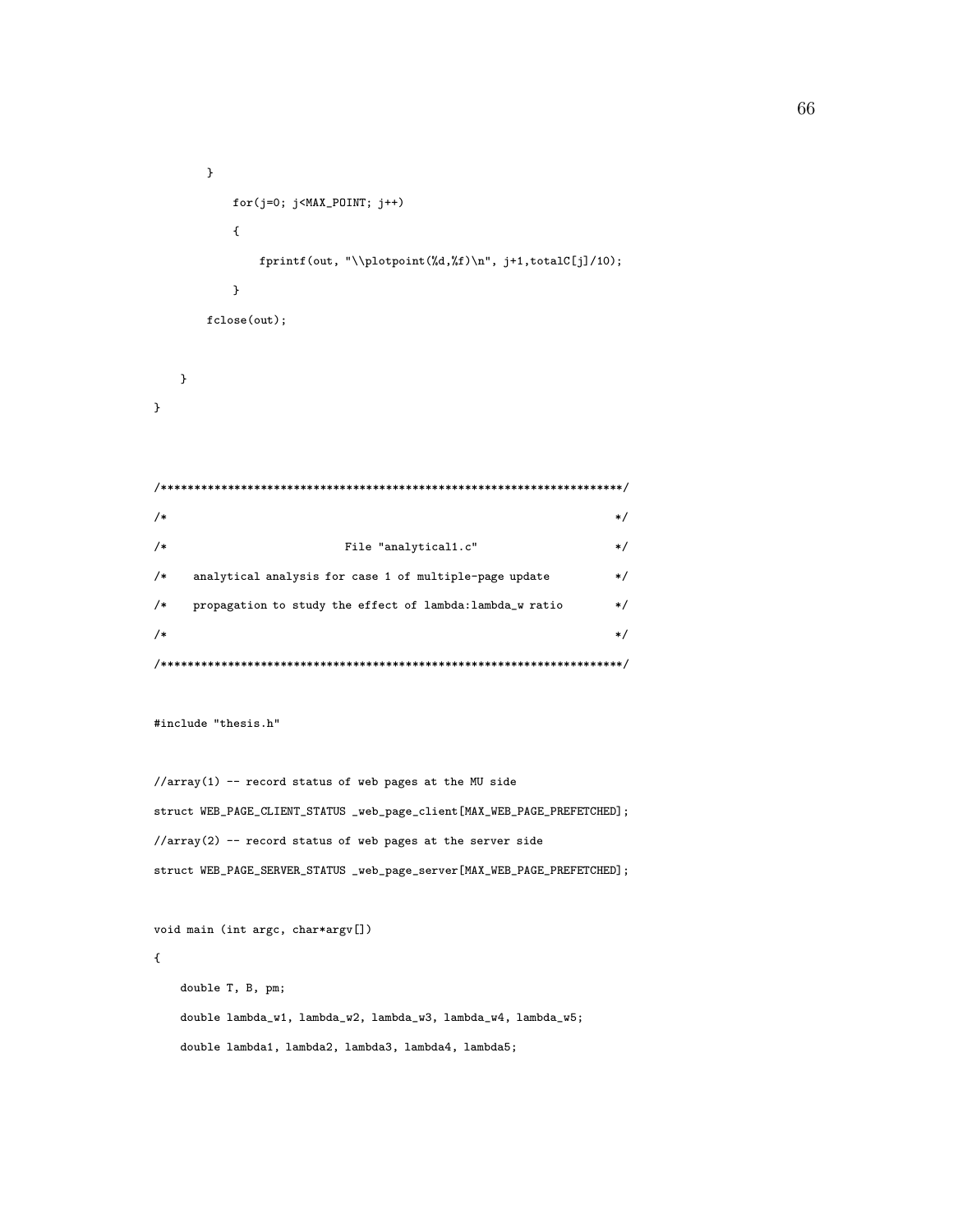```
int s0, Dm, L[MAX_POINT];
int ratio; //ratio between lambda and lambda_w
FILE *out = NULL;
double p[MAX_POINT], r[MAX_POINT];
int i, j;
int cont;
double totalC[MAX_POINT], C[MAX_WEB_PAGE_PREFETCHED];
for(i=1; i<=MAX_WEB_PAGE_PREFETCHED; i++)
{
    C[i] = 0.0;}
for(j=0; j<MAX_POINT; j++)
{
   L[j] = j*200;
}
//check argc and argv
if ( !(2 == \arg c || 3 == \arg c) ){
    printf("Usage: thesis ratio [output_file]\n");
    return;
}
ratio = atoi(argv[1]);
//initial conditions
B = 9.6; //kbps
```
pm = 0.1;//fraction of a web page modified by the MU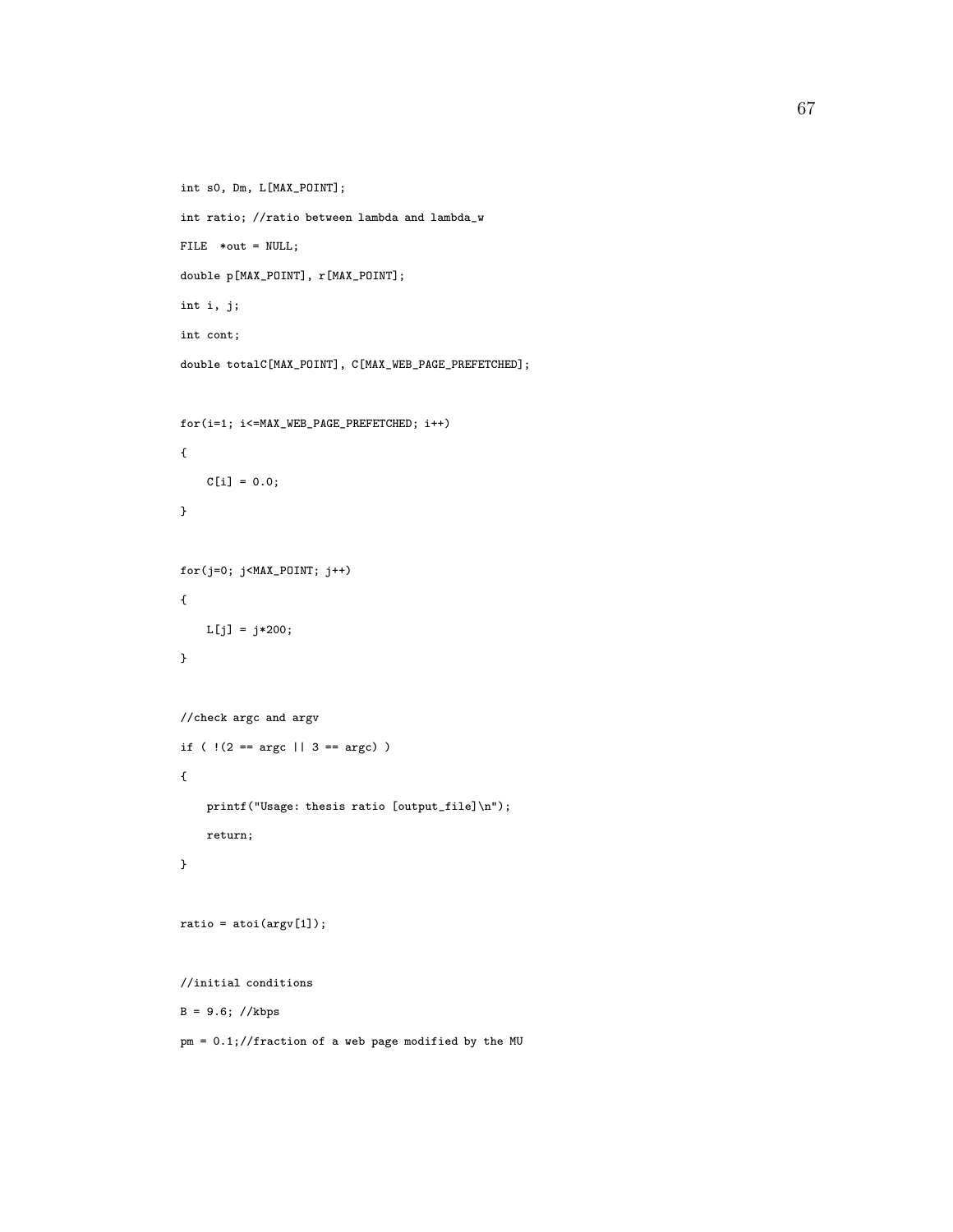ratio = 80; //KB

 $Dm = 100; // sec$ 

 $lambda_w1 = 1.0/360;$ 

 $lambda_w2 = 1.0/10800;$ 

- lambda\_w3 = 1.0/600;
- $lambda_w4 = 1.0/3600;$
- $lambda_w5 = 1.0/240;$
- $lambda =$  lambda\_w1\*ratio/100;
- $lambda2 =$  lambda\_w2\*ratio/100;

 $lambda3 =$  lambda\_w3\*ratio/100;

 $lambda4 =$  lambda\_w4\*ratio/100;

 $lambda5 =$  lambda\_w5\*ratio/100;

//average round-trip communication time

```
T = (pm*s0*8*1024)/(B*1000);
```

```
// structures' initialization
_web_page_client[1].lambda = lambda1;
_web_page_client[2].lambda = lambda2;
_web_page_client[3].lambda = lambda3;
_web_page_client[4].lambda = lambda4;
_web_page_client[5].lambda = lambda5;
_web_page_server[1].lambda_w = lambda_w1-lambda1;
_web_page_server[2].lambda_w = lambda_w2-lambda2;
_web_page_server[3].lambda_w = lambda_w3-lambda3;
_web_page_server[4].lambda_w = lambda_w4-lambda4;
_web_page_server[5].lambda_w = lambda_w5-lambda5;
```
for(j=0; j<MAX\_POINT; j++)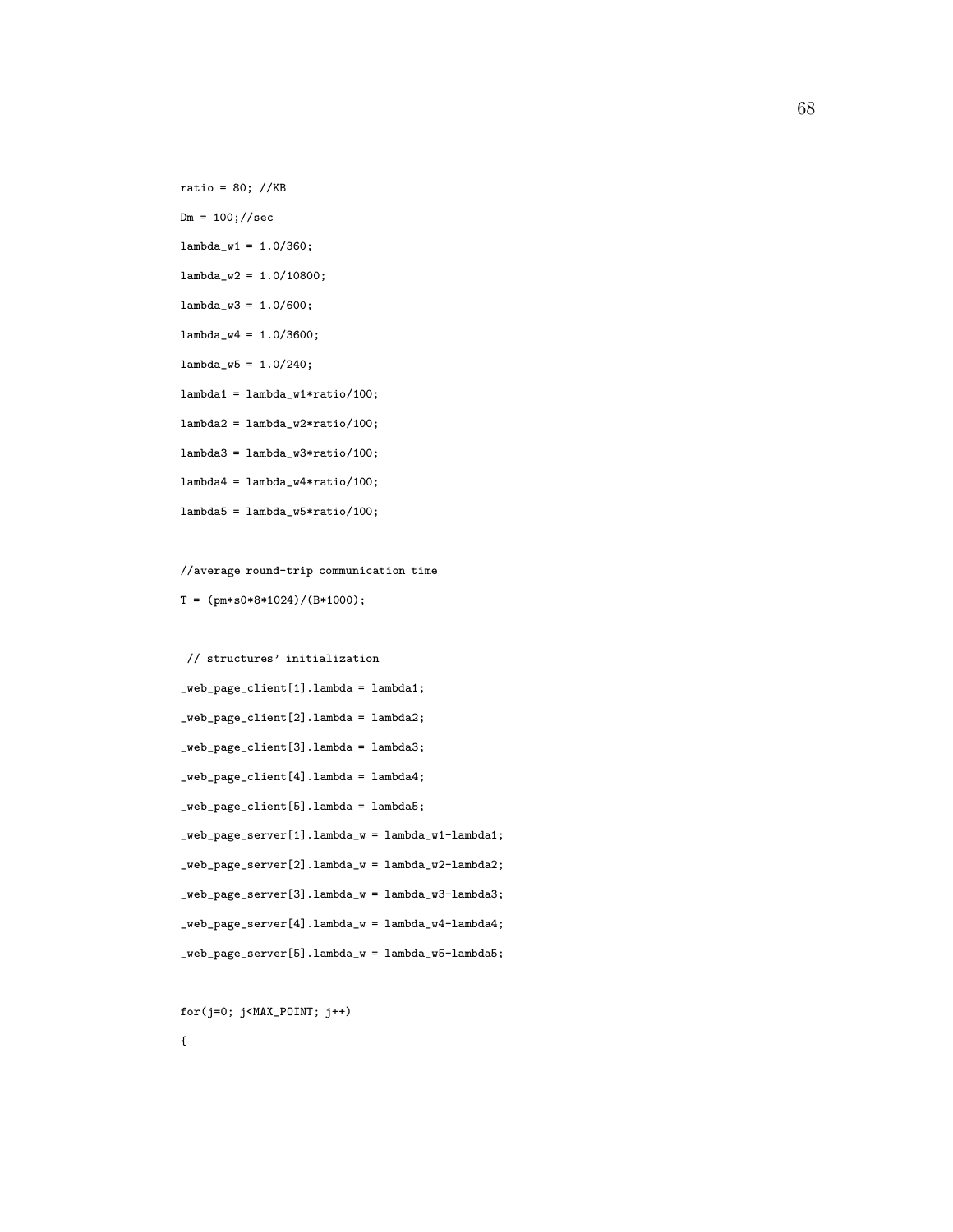```
//probabilities
        for(i=1; i<=MAX_WEB_PAGE_PREFETCHED; i++)
        {
            \verb|web-page_client[i].p = (1-exp(-1.0*L[j]*_web\_page_client[i].lambda));_web_page_server[i].r = (1-exp(-1.0*L[j]*_web_page_server[i].lambda_w));
        }
        //compute the total propagation time
        totalC[j] = 0.0;for(i=1; i<=MAX_WEB_PAGE_PREFETCHED; i++)
        {
         C[i] = \text{web-page\_client}[i].p*.web\_page\_server[i].r*(3*T+Dm) +T*(1-_web_page_server[i].r)*_web_page_client[i].p +
               (1-_web_page_client[i].p)*_web_page_server[i].r*(Dm+2*T) +
               (1-_web_page_server[i].r)*(1-_web_page_client[i].p)*(Dm+T);
         totalC[j] += C[i];
        }
        printf("The average communication cost is %f when L = %d, ratio = %d\n",
            totalC[j], L[j], ratio);
//write to output file
if (3 == argc)out = fopen(argv[2], "w");
```

```
{
```
if (NULL == out)

}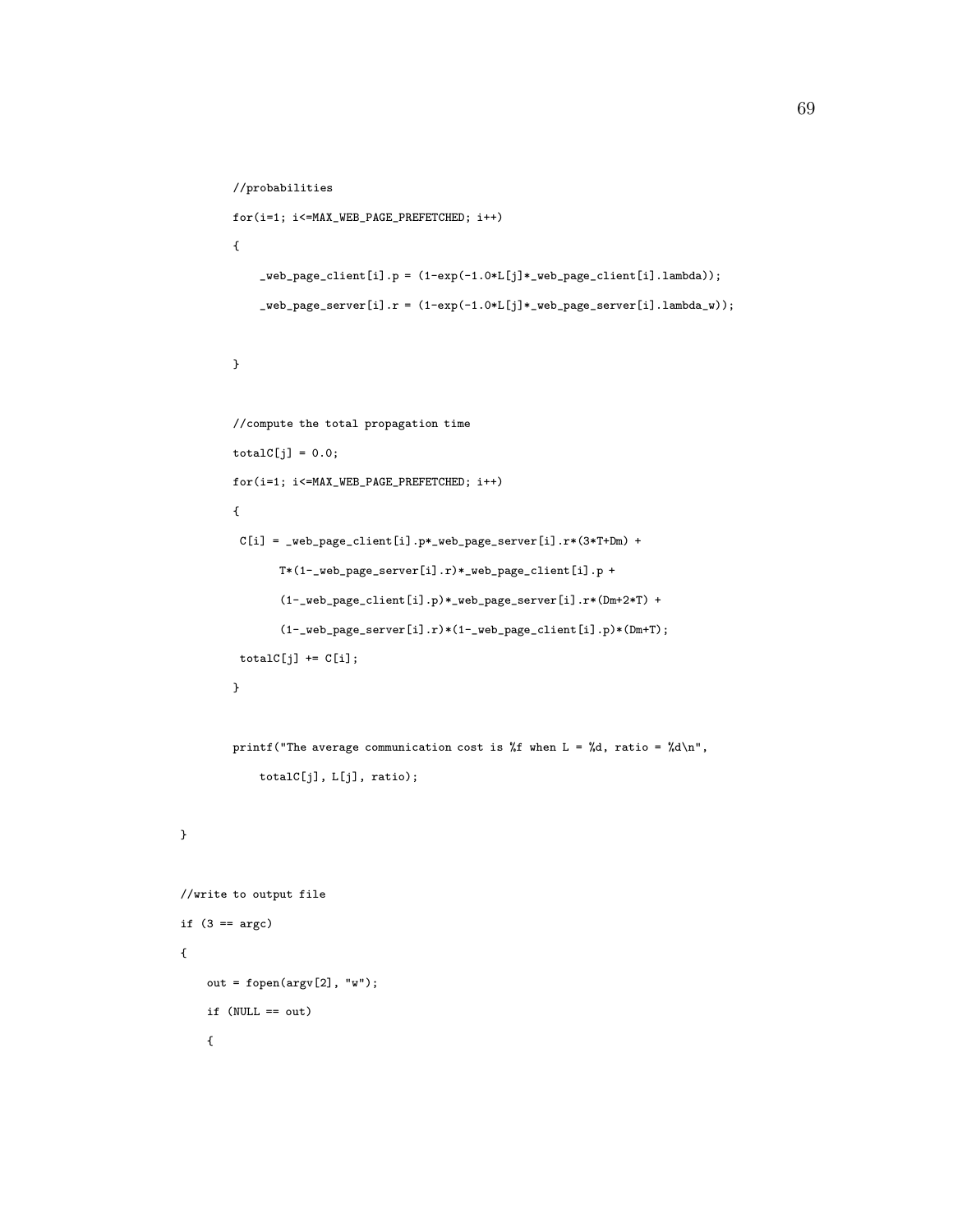```
printf("The output file %s was not opened. Program exits.\n", argv[2]);
         return;
      }
         for(j=0; j<MAX_POINT; j++)
         {
            fprintf(out, "\\plotpoint(%d,%f)\n", j+1,totalC[j]/100);
         }
      fclose(out);
  }
}
/**********************************************************************/
\frac{1}{\sqrt{2}} /* \frac{1}{\sqrt{2}} /*
/* File "analytical2.c" */
/* analytical analysis for case 2 of multiple-page update */
/* propagation to study the effect of lambda:lambda_w ratio. */
\frac{1}{\sqrt{2}} /*
/**********************************************************************/
#include "thesis.h"
```
//array(1) -- record status of web pages at the MU side struct WEB\_PAGE\_CLIENT\_STATUS \_web\_page\_client[MAX\_WEB\_PAGE\_PREFETCHED]; //array(2) -- record status of web pages at the server side struct WEB\_PAGE\_SERVER\_STATUS \_web\_page\_server[MAX\_WEB\_PAGE\_PREFETCHED];

void main (int argc, char\*argv[])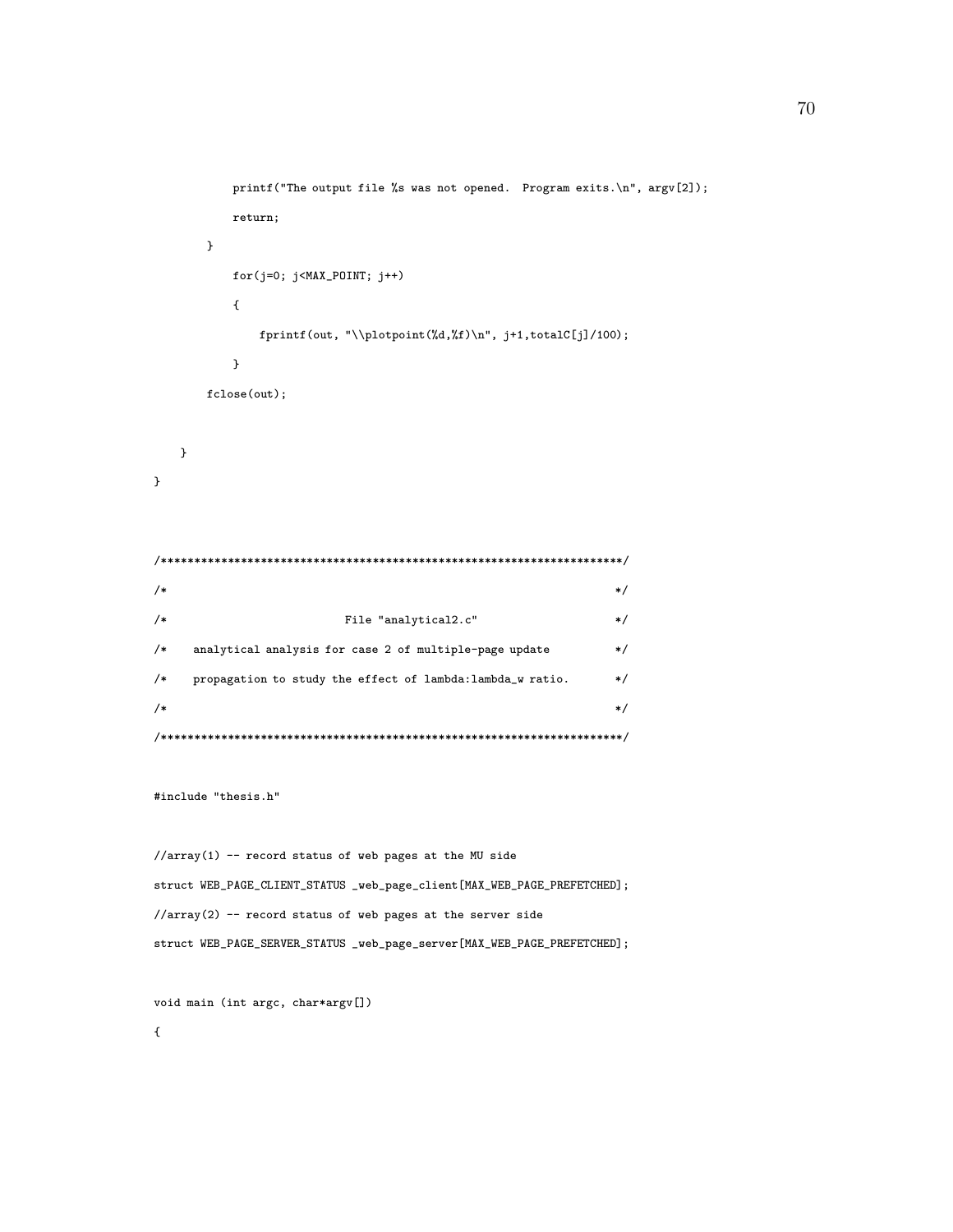```
double T, B, pm;
double lambda_w1, lambda_w2, lambda_w3, lambda_w4, lambda_w5;
double lambda1, lambda2, lambda3, lambda4, lambda5;
int s0, Dm, L[MAX_POINT];
int ratio; //ratio between lambda and lambda_w
FILE *out = NULL;
double p[MAX_POINT], r[MAX_POINT];
int i, j;
int cont;
double totalC[MAX_POINT], C[MAX_WEB_PAGE_PREFETCHED];
for(i=1; i<=MAX_WEB_PAGE_PREFETCHED; i++)
{
    C[i] = 0.0;}
for(j=0; j<MAX_POINT; j++){
   L[j] = j*200;
}
//check argc and argv
if ( |(2 == \arg c || 3 == \arg c) )
{
    printf("Usage: thesis ratio [output_file]\n");
    return;
}
ratio = atoi(argv[1]);
```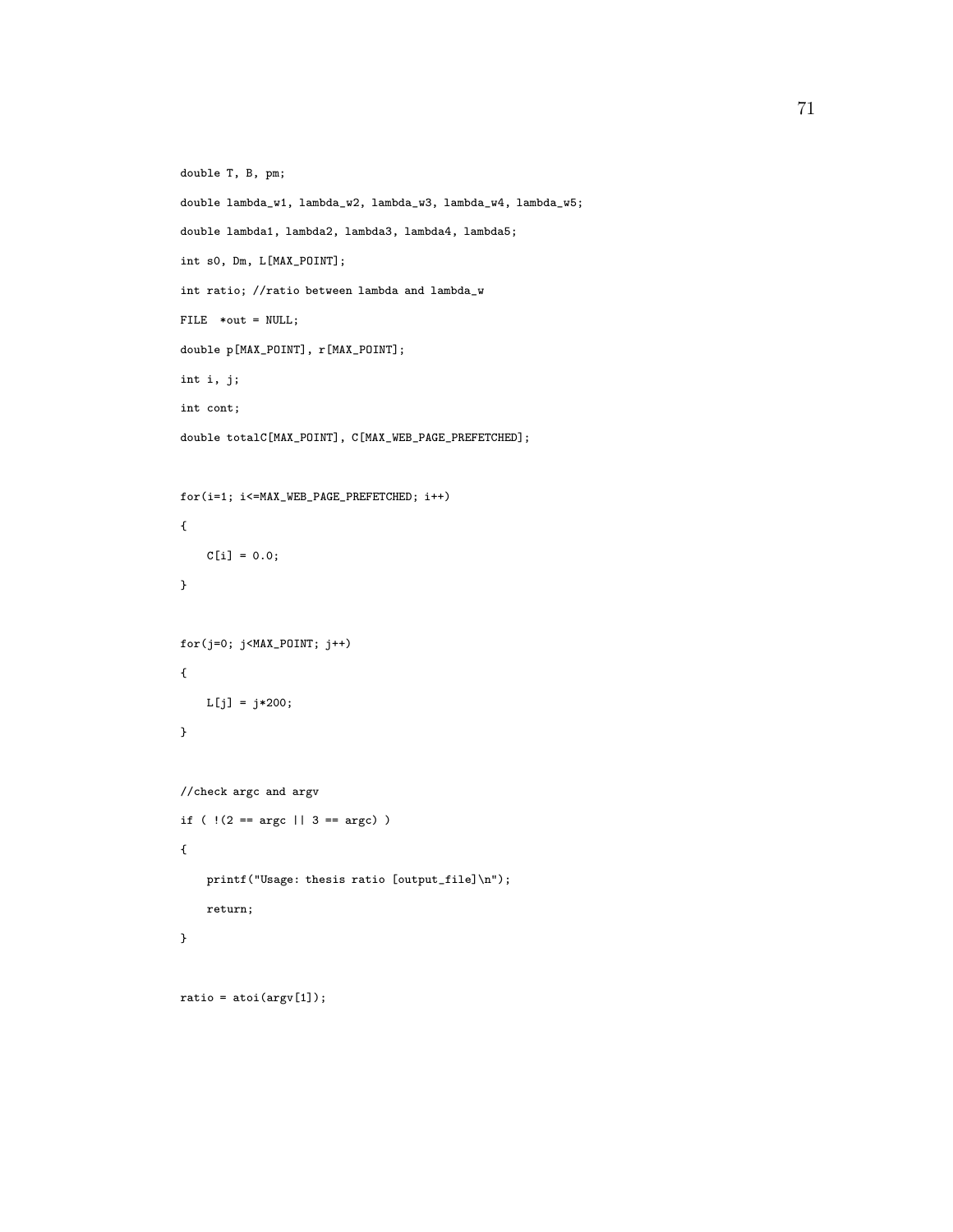```
//initial conditions
```
B = 9.6; //kbps

pm = 0.1;//fraction of a web page modified by the MU

 $s0 = 50; //KB$ 

 $Dm = 100; // sec$ 

- $lambda_w1 = 1.0/360;$
- $lambda_w2 = 1.0/10800;$
- $lambda_w3 = 1.0/600;$
- $lambda_w4 = 1.0/3600;$
- lambda\_w5 = 1.0/240;
- $lambda1 = lambda_w1*ratio/100;$
- $lambda2 =$  lambda\_w2\*ratio/100;
- $lambda3 =$  lambda\_w3\*ratio/100;
- $lambda4 =$  lambda\_w4\*ratio/100;
- $lambda5 =$  lambda\_w5\*ratio/100;
- //average round-trip communication time
- $T = (pm*so*8*1024)/(B*1000);$

```
// structures' initialization
_web_page_client[1].lambda = lambda1;
_web_page_client[2].lambda = lambda2;
_web_page_client[3].lambda = lambda3;
_web_page_client[4].lambda = lambda4;
_web_page_client[5].lambda = lambda5;
_web_page_server[1].lambda_w = lambda_w1-lambda1;
_web_page_server[2].lambda_w = lambda_w2-lambda2;
_web_page_server[3].lambda_w = lambda_w3-lambda3;
_web_page_server[4].lambda_w = lambda_w4-lambda4;
_web_page_server[5].lambda_w = lambda_w5-lambda5;
```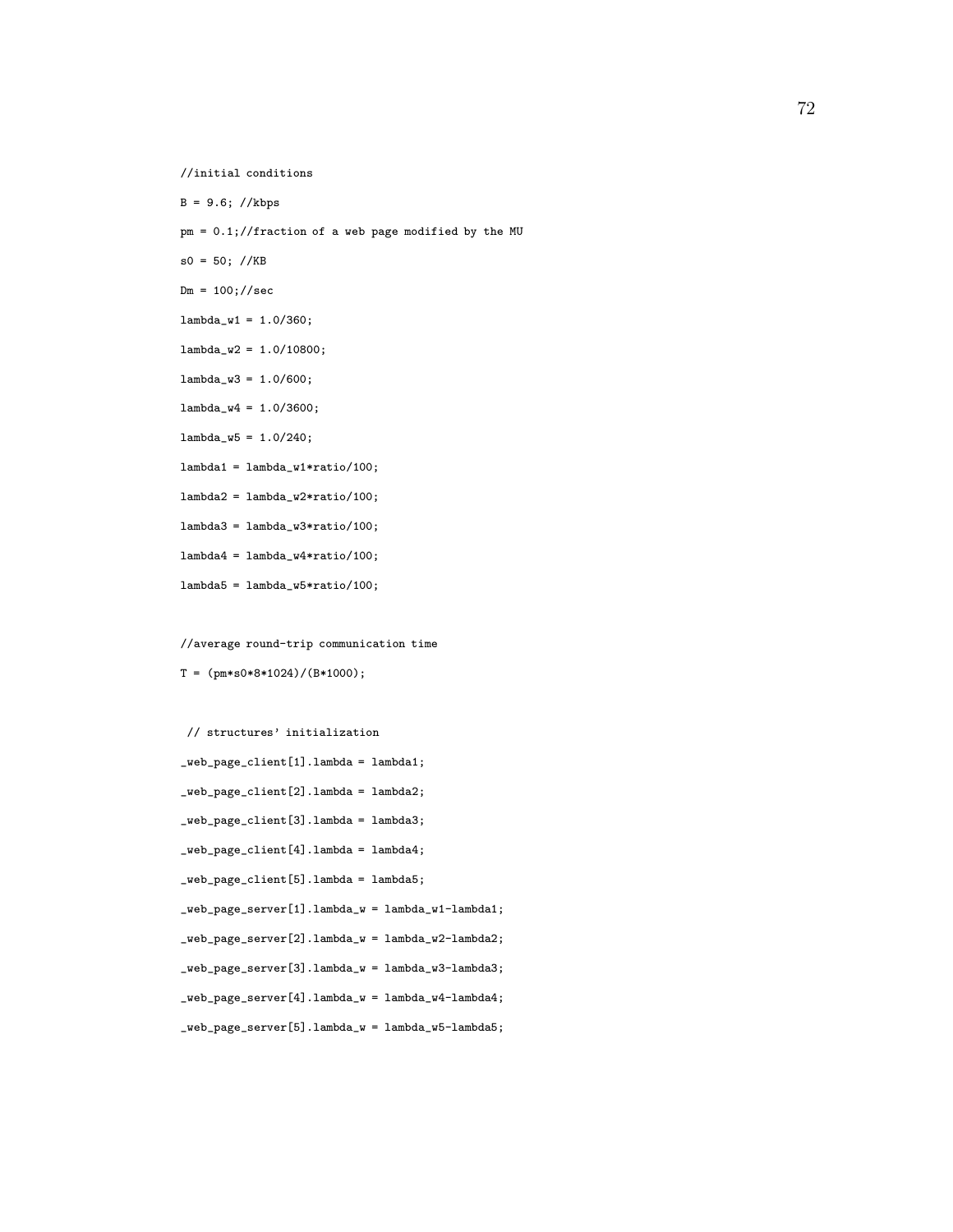```
for(j=0; j<MAX_POINT; j++)
{
        //probabilities
        for(i=1; i<=MAX_WEB_PAGE_PREFETCHED; i++)
        {
            \verb|web-page_client[i].p = (1-exp(-1.0*L[j]*_web\_page_client[i].lambda));_web_page_server[i].r = (1-exp(-1.0*L[j]*_web_page_server[i].lambda_w));
        }
        //compute the total propagation time
        totalC[j] = 0.0;for(i=1; i<=MAX_WEB_PAGE_PREFETCHED; i++)
        {
         C[i] = \text{web\_page\_client}[i].p * \text{web\_page\_server}[i].r * (2 * T + Dm) +
               T*(1-_web_page_server[i].r)*_web_page_client[i].p +
                (1-_web_page_client[i].p)*_web_page_server[i].r*(2*T+Dm) +
                (1-_web_page_server[i].r)*(1-_web_page_client[i].p)*(Dm+T);
         totalC[j] += C[i];
        }
        printf("The average communication cost is %f when L = %d, ratio = %d\n",
            totalC[j], L[j], ratio);
}
//write to output file
if (3 == argc){
```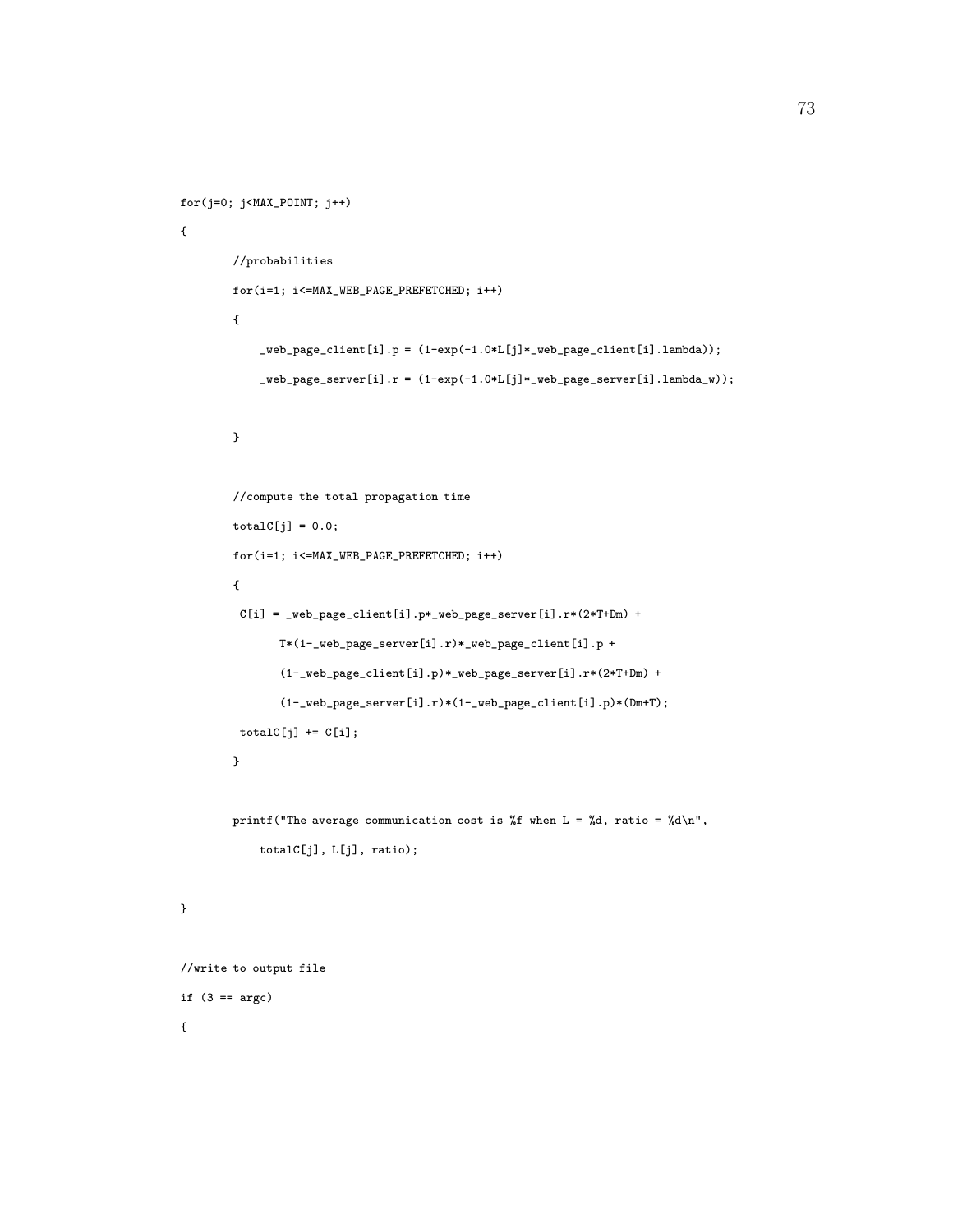```
out = fopen(argv[2], "w");
     if (NULL == out)
     {
         printf("The output file %s was not opened. Program exits.\n", argv[2]);
         return;
     }
         for(j=0; j<MAX_POINT; j++)
         {
             fprintf(out, "\\plotpoint(%d,%f)\n", j+1,totalC[j]/100);
         }
     fclose(out);
}
```

```
}
```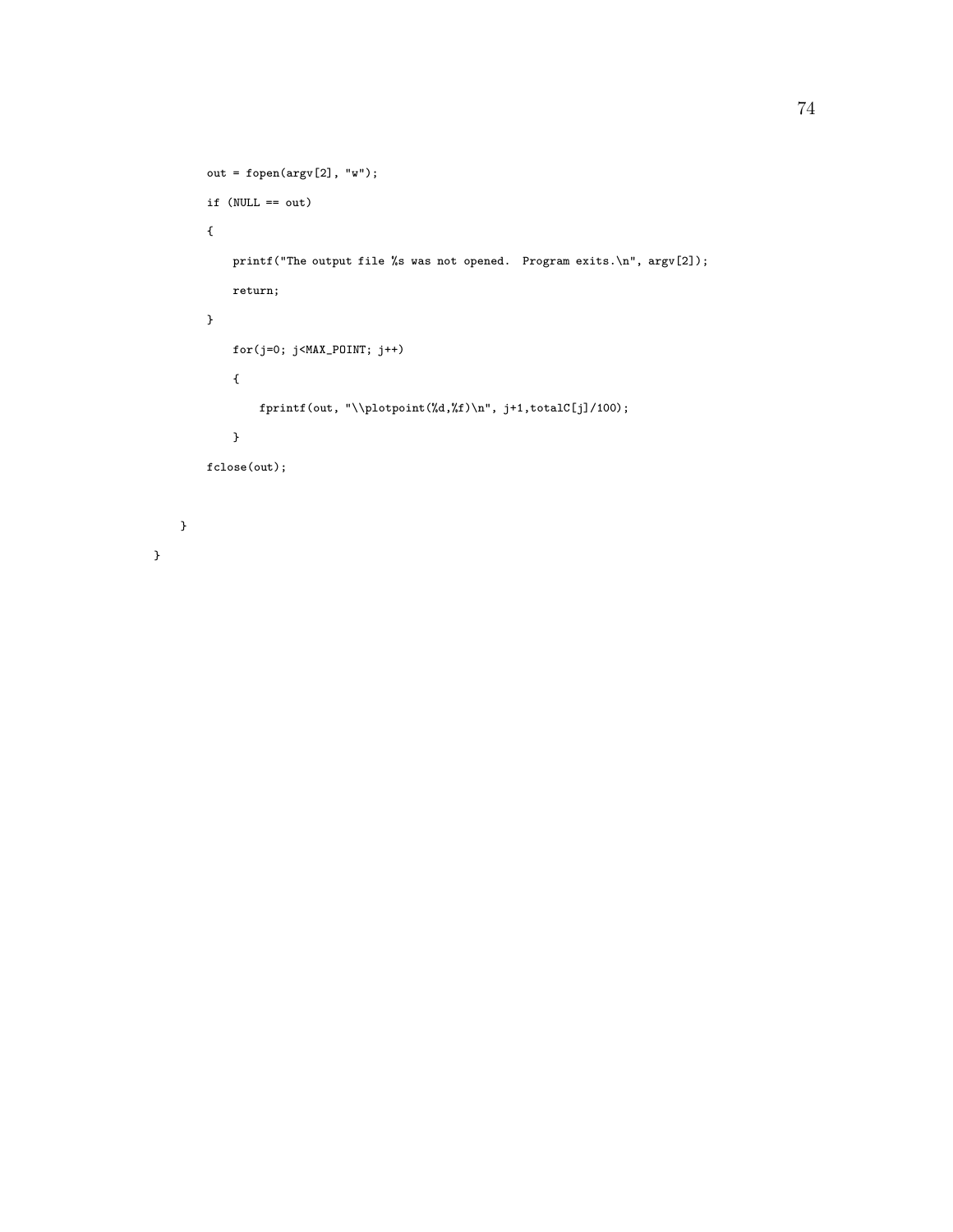## APPENDIX B

## SOURCE CODE FOR COMPUTING SIMULATION RESULTS

This Appendix contains source code for obtaining the simulation data described in Chapter 4. There are 3 .c files. The meanings of these files are briefly explained as follows:

- simulation0.c This file contains the program to obtain simulation data for the effect of  $\lambda : \lambda_w$  ratio under single-page update propagation.
- simulation1.c This file contains the program to obtain simulation data for the effect of  $\lambda : \lambda_w$  ratio under algorithm 1 of multiple-page update propagation.
- simulation2.c This file contains the program to obtain simulation data for the effect of  $\lambda : \lambda_w$  ratio under algorithm 2 of multiple-page update propagation.

These source-code files are to be linked with three files called bmeans.c, stat.c, random.c which come with the SMPL simulation package provided in [30].

To create an executable program, for example, for simulation2.c, we use the following command:

## cc simulation2.c bmeans.c random.c -lm -o simulation2

To execute a program, for example, for simulation2, we use the following command:

simulation2 ratio [output file]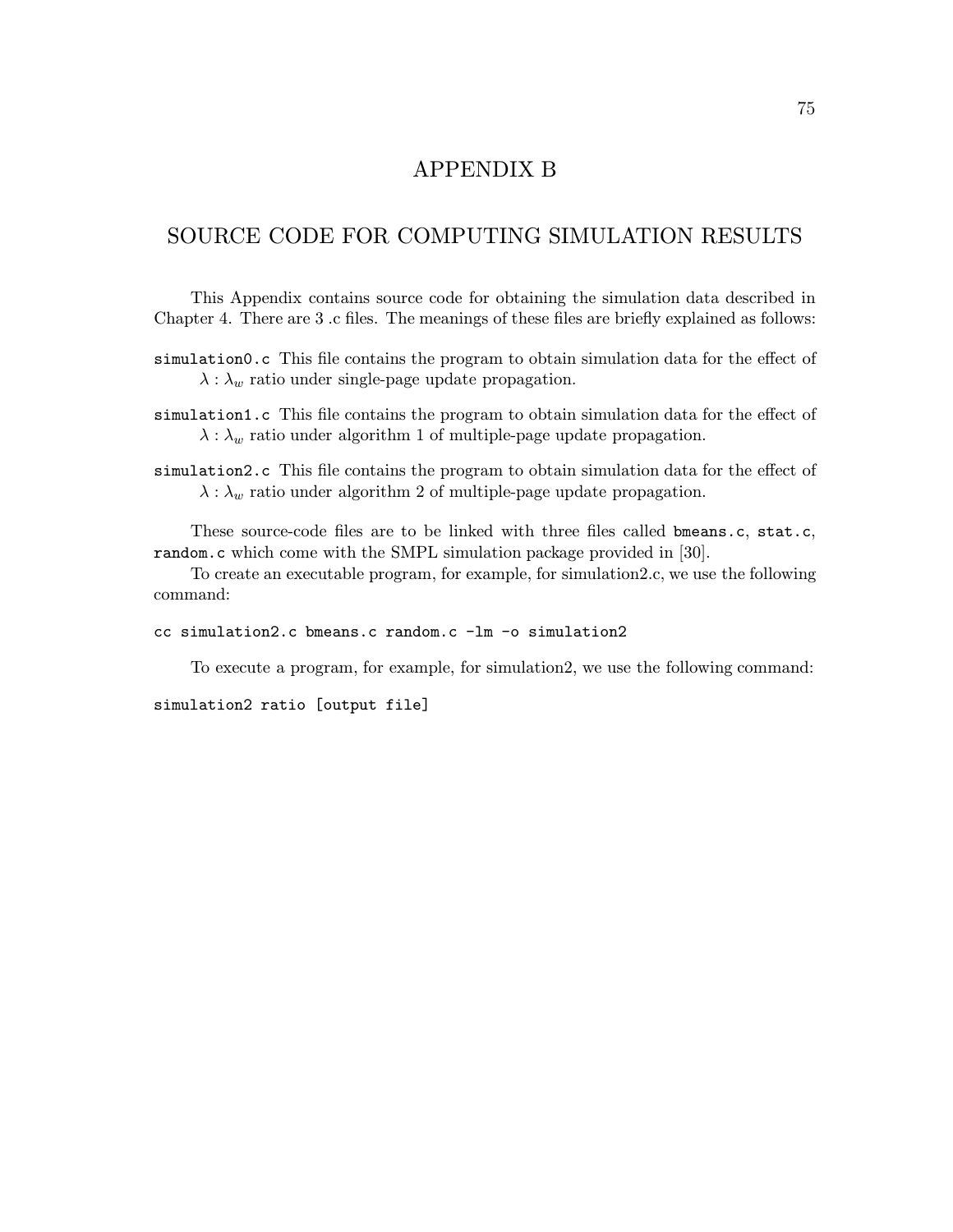```
/**********************************************************************/
\frac{1}{\sqrt{2}} /*
/* File "simulation0.c" * */
/* A simulation for single-page update propagation algorithm */
/* to study the effect of lambda:lambda_w ratio. *//* The average communication cost is measured to 5% accuracy */
/* and 95% confidence levels. */\frac{1}{\sqrt{2}} /* \frac{1}{\sqrt{2}} /*
/**********************************************************************/
```

```
#include "thesis.h"
```
{

void main (int argc, char\*argv[])

```
double T, B, pm;
double lambda_w, lambda;
real T_c, T_s;
int s0, Dm, L[MAX_POINT];
int ratio; //ratio between lambda and lambda_w
FILE *out = NULL;
real mean[MAX_POINT], hw[MAX_POINT];
int i, j, nb[MAX_POINT];
int cont;
double totalC;
for(j=0; j<MAX_POLNT; j++){
```

```
L[j] = j*200;
```

```
}
```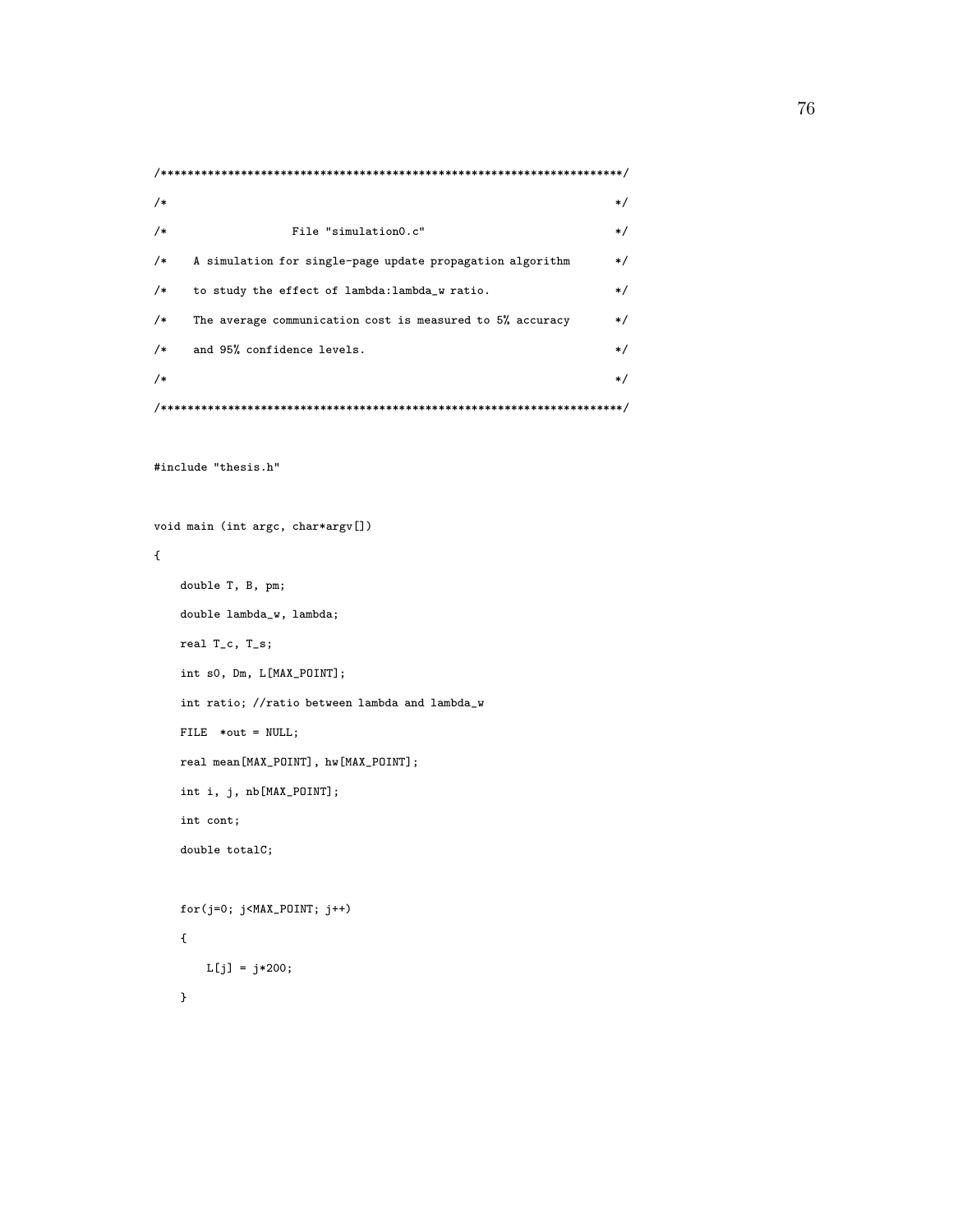```
//check argc and argv
if ( |(2 == \arg c || 3 == \arg c) )
{
    printf("Usage: thesis ratio [output_file]\n");
    return;
}
ratio = atoi(argv[1]);//initial conditions
B = 9.6; //kbps
pm = 0.1;//fraction of a web page modified by the MU
s0 = 50; //KBDm = 100; // seclambda_w = 1.0/360;lambda = lambda_w*ratio/100;
//average round-trip communication time
T = (pm*s0*8*1024)/(B*1000);for(j=0; j<MAX_POINT; j++)
{
    cont = TRUE;
    init_bm(200,2000); // let m0 be 200 and mb be 2000 observations
    while (cont)
    {
        //randomly generate an average time interval that an update will occure at ..,
        //...the client and the server
```
 $T_c = \text{exptl}(1.0/\text{lambda})$ ;  $T_s = \text{exptl}(1.0/\text{lambda}_w);$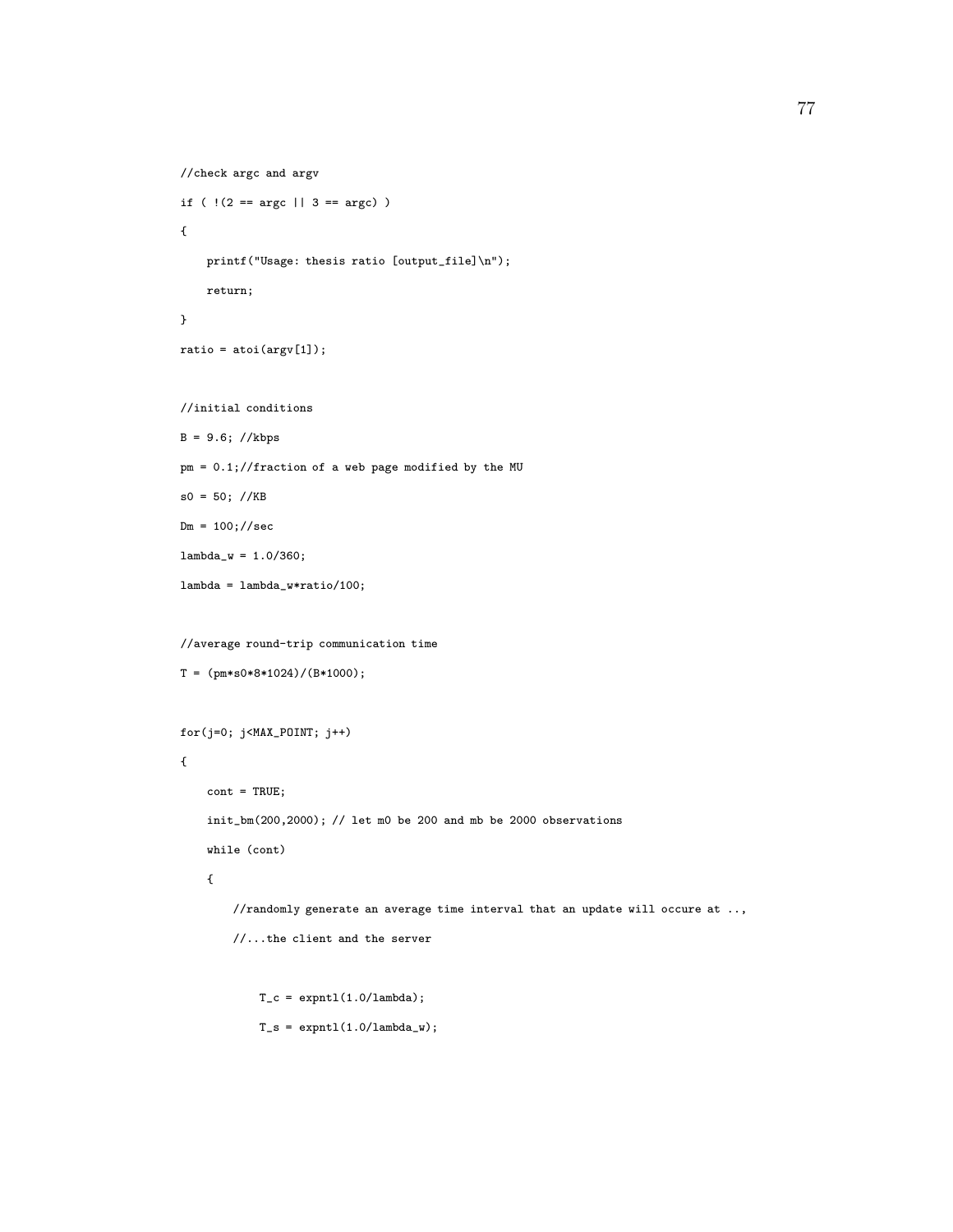```
//compute the total propagation time
   totalC = 0.0;//(1) the MU has updated the page and the server has not updated the page
   if ((T_c c < L[j]) && (T_s > L[j])){
       totalC = T;}
   //(2) the MU has updated the page and the server has updated the page
   if ((T_c < L[j]) & (T_s < L[j])){
       totalC = (3*T + Dm);}
   //(3) the MU has not update the page and the server has updated the page
   if ((T_c > L[j]) &&
       (T_s < L[j])){
       totalC = (2*T + Dm);}
   //(4) the MU has not updated the page and the server has not updated the page
   if ((T_c > L[j]) &&
       (T_s > L[j]))\mathfrak{t}totalC = T+Dm;}
if (obs(totalC) == 1){
   cont = FALSE;
```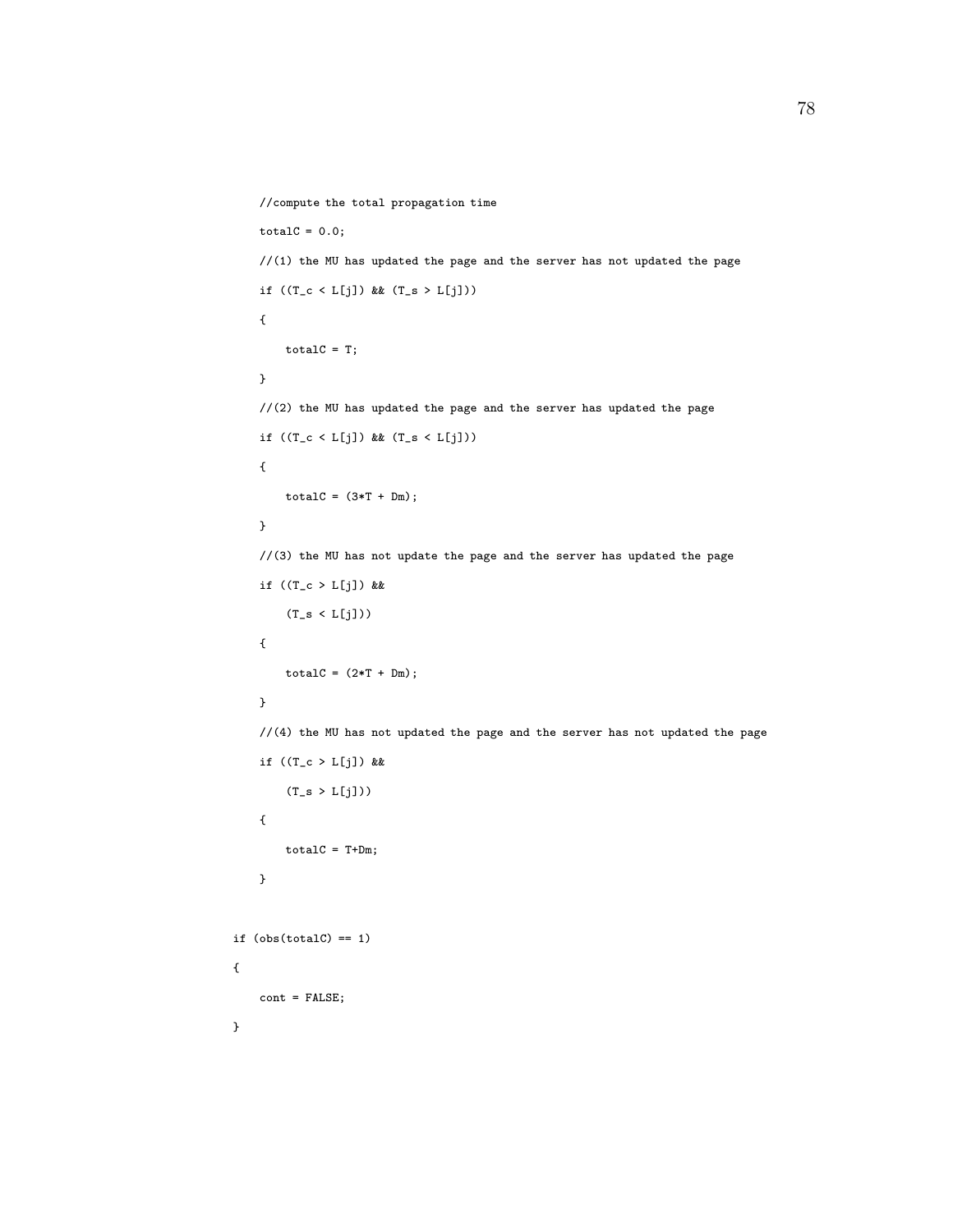```
}
       //get mean value
       civals(&mean[j], &hw[j], &nb[j]);
       printf("Mean is %f and half width is %f after %d batches\n", mean[j], hw[j], nb[j]);
       printf("The average communication cost is %f when L = %d, ratio = %d\n", mean[j], L[j], ratio);
   }
   //write to output file
   if (3 == argc){
       out = fopen(argv[2], "w");
       if (NULL == out){
          printf("The output file %s was not opened. Program exits.\n", argv[2]);
          return;
       }
          for(j=0; j<MAX_POINT; j++)
          {
              fprintf(out, "\\plotpoint(%d,%f)\n", j+1,mean[j]/10);
          }
       fclose(out);
   }
/**********************************************************************/
\frac{1}{\sqrt{2}} /* \frac{1}{\sqrt{2}} /*
/* File "simulation2.c" */* A simulation for algorithm 2 of multiple-page update */
/* propagation to study the effect of lambda:lambda_w ratio. */
```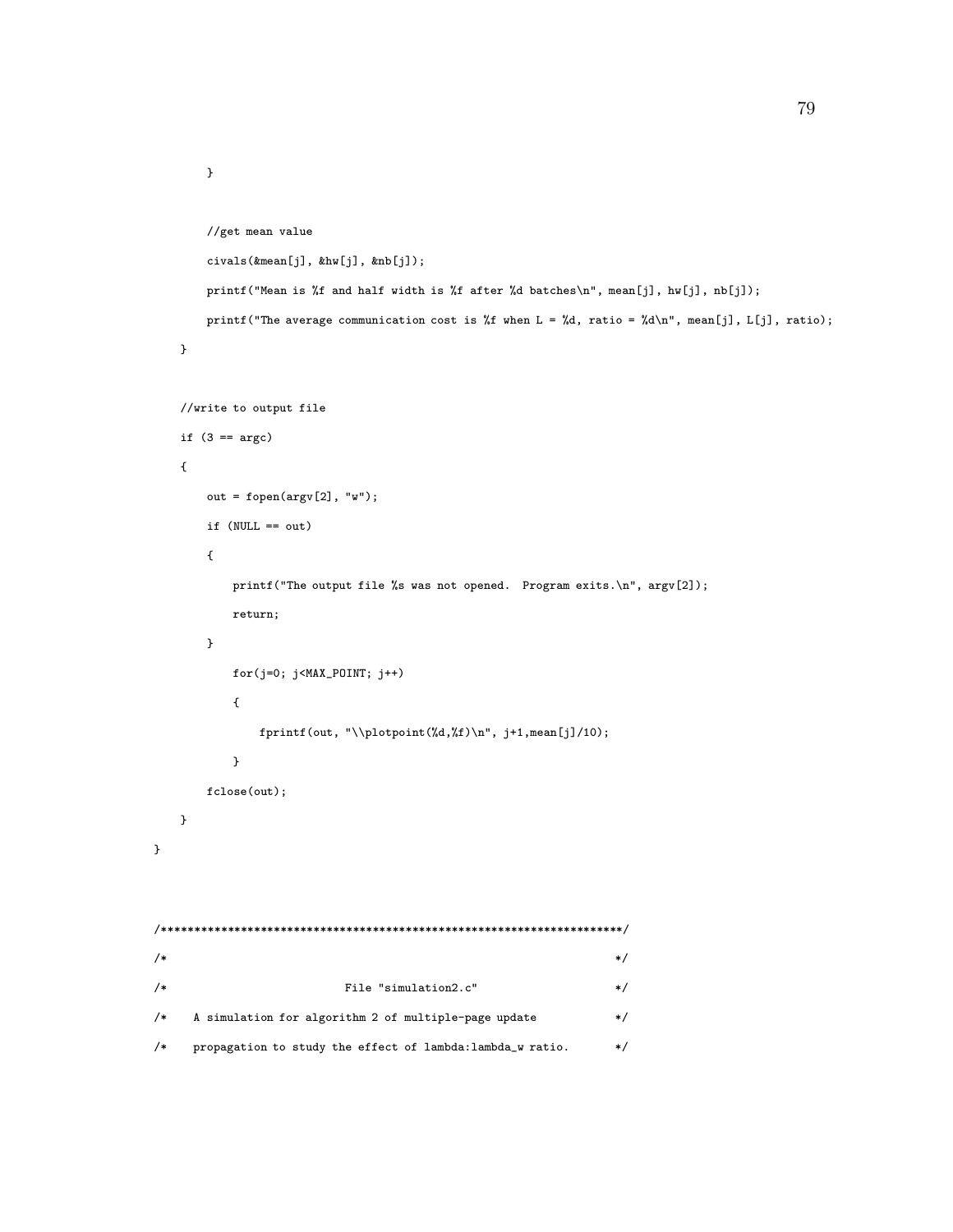| $/*$ |                                                           |          |  |
|------|-----------------------------------------------------------|----------|--|
| $/*$ | and 95% confidence levels                                 |          |  |
| $/*$ | The average communication cost is measured to 5% accuracy | $\ast$ / |  |

#include "thesis.h"

//array(1) -- record status of web pages at the MU side struct WEB\_PAGE\_CLIENT\_STATUS \_web\_page\_client[MAX\_WEB\_PAGE\_PREFETCHED]; //array(2) -- record status of web pages at the server side struct WEB\_PAGE\_SERVER\_STATUS \_web\_page\_server[MAX\_WEB\_PAGE\_PREFETCHED];

```
void main (int argc, char*argv[])
```
{

```
double T, B, pm;
double lambda_w1, lambda_w2, lambda_w3, lambda_w4, lambda_w5;
double lambda1, lambda2, lambda3, lambda4, lambda5;
int s0, Dm, L[MAX_POINT];
int ratio; //ratio between lambda and lambda_w
FILE *out = NULL;
real mean[MAX_POINT], hw[MAX_POINT];
int i, j, nb[MAX_POINT];
int cont;
double totalC, C[MAX_WEB_PAGE_PREFETCHED];
for(i=1; i<=MAX_WEB_PAGE_PREFETCHED; i++)
{
    C[i] = 0.0;
```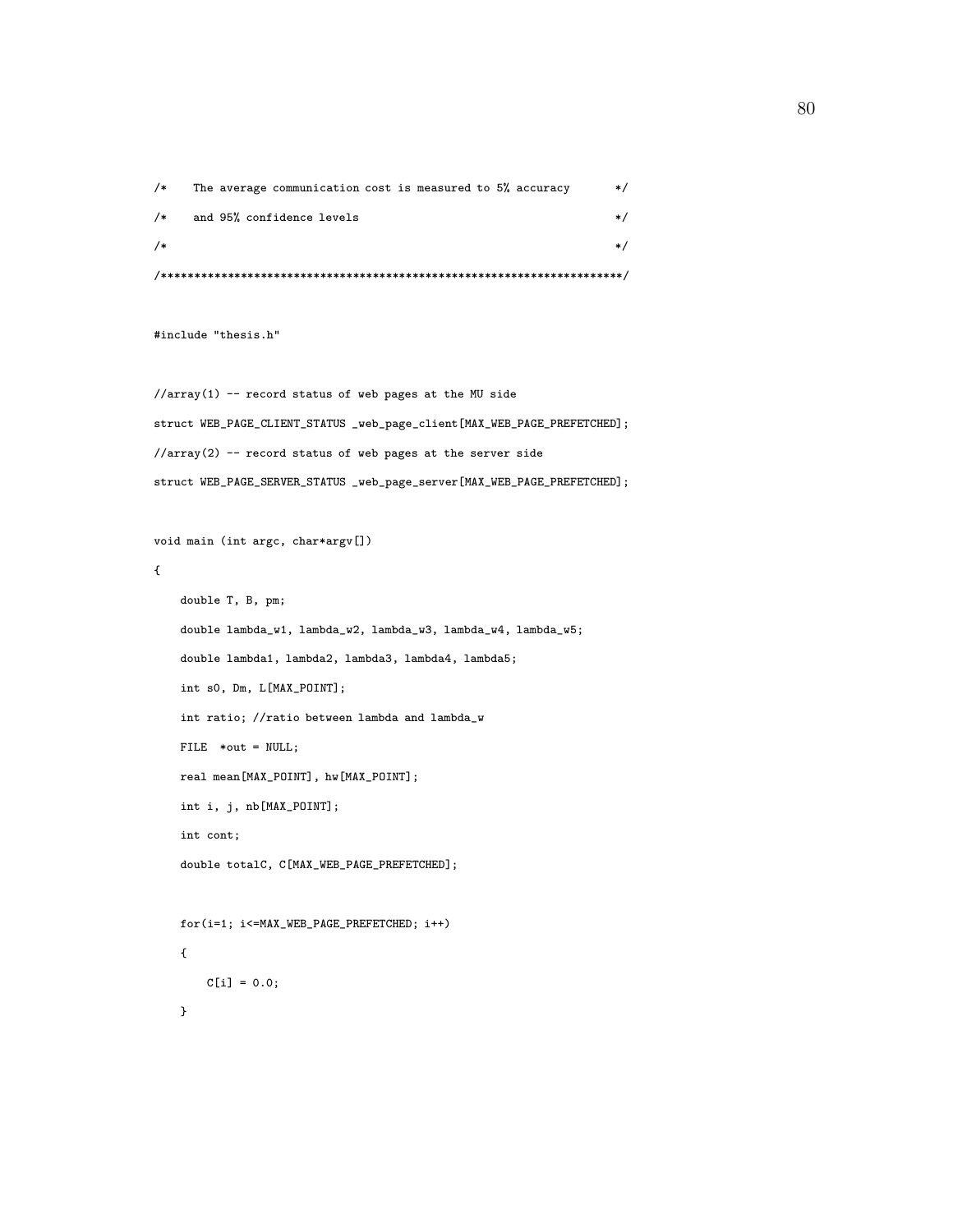```
for(j=0; j<MAX_POINT; j++)
{
   L[j] = j*200;}
//check argc and argv
if ( !(2 == \arg c || 3 == \arg c) ){
    printf("Usage: thesis ratio [output_file]\n");
    return;
}
ratio = atoi(argv[1]);//initial conditions
B = 9.6; //kbps
pm = 0.1;//fraction of a web page modified by the MU
s0 = 50; //KBDm = 100; // seclambda_w1 = 1.0/360;
lambda_w2 = 1.0/10800;
lambda_w3 = 1.0/600;lambda_w4 = 1.0/3600;lambda_w5 = 1.0/240;
lambda = lambda_w1*ratio/100;
lambda2 = lambda_w2*ratio/100;
lambda3 = lambda_w3*ratio/100;
lambda4 = lambda_w4*ratio/100;
lambda5 = lambda_w5*ratio/100;
```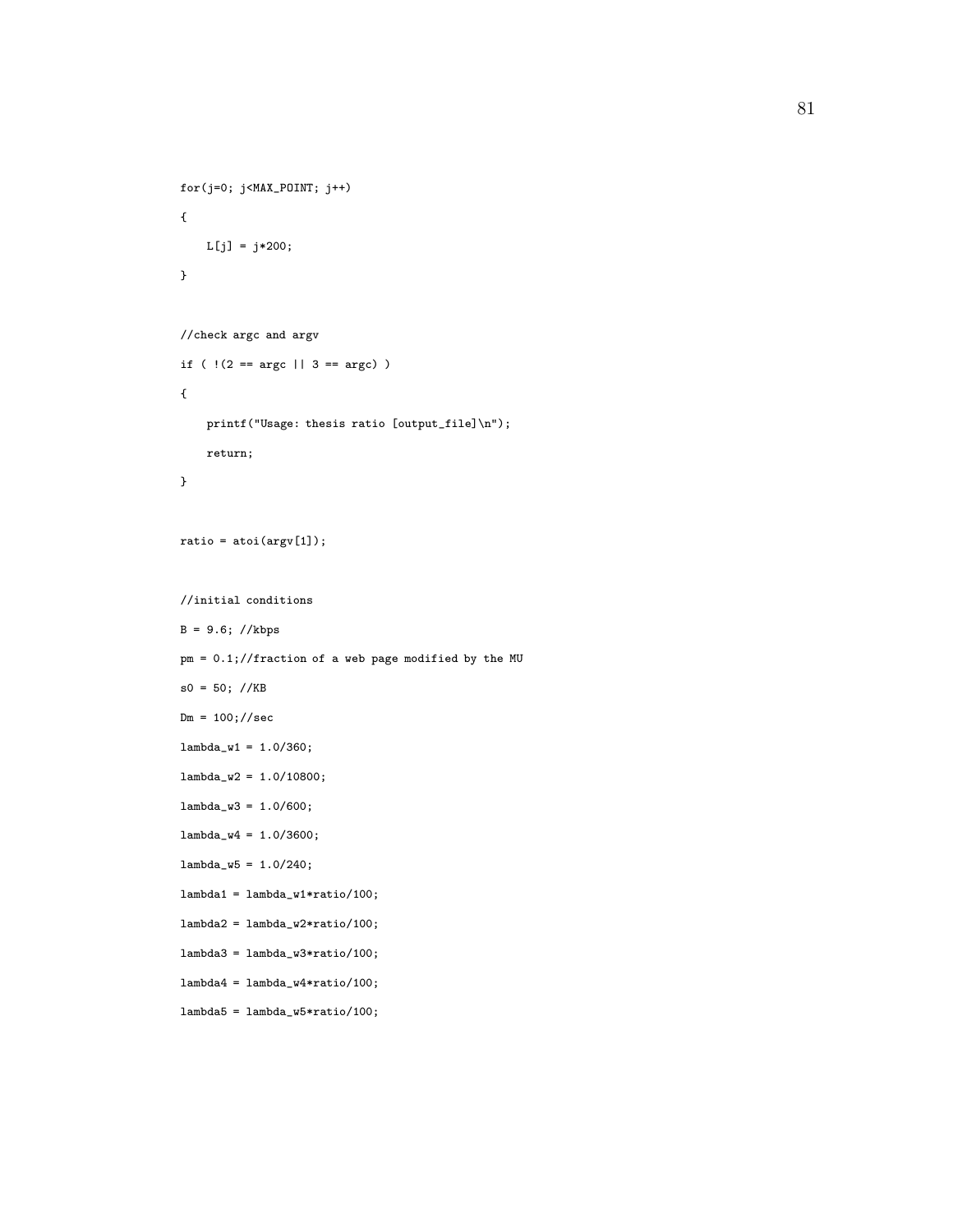//average round-trip communication time

```
T = (pm*so*8*1024)/(B*1000);
```

```
// structures' initialization
_web_page_client[1].lambda = lambda1;
_web_page_client[2].lambda = lambda2;
_web_page_client[3].lambda = lambda3;
_web_page_client[4].lambda = lambda4;
_web_page_client[5].lambda = lambda5;
_web_page_server[1].lambda_w = lambda_w1-lambda1;
_web_page_server[2].lambda_w = lambda_w2-lambda2;
_web_page_server[3].lambda_w = lambda_w3-lambda3;
_web_page_server[4].lambda_w = lambda_w4-lambda4;
_web_page_server[5].lambda_w = lambda_w5-lambda5;
```

```
for(j=0; j<MAX_POINT; j++)
{
    \text{cont} = \text{TRUE};
    init_bm(200,2000); // let m0 be 200 and mb be 2000 observations
    while (cont)
    {
        //randomly generate an average time interval that an update will occure at ..,
        //...the client and the server
```

```
for(i=1; i<=MAX_WEB_PAGE_PREFETCHED; i++)
{
    _web_page_client[i].T_c = expntl(1.0/_web_page_client[i].lambda);
    _web_page_server[i].T_s = expntl(1.0/_web_page_server[i].lambda_w);
}
```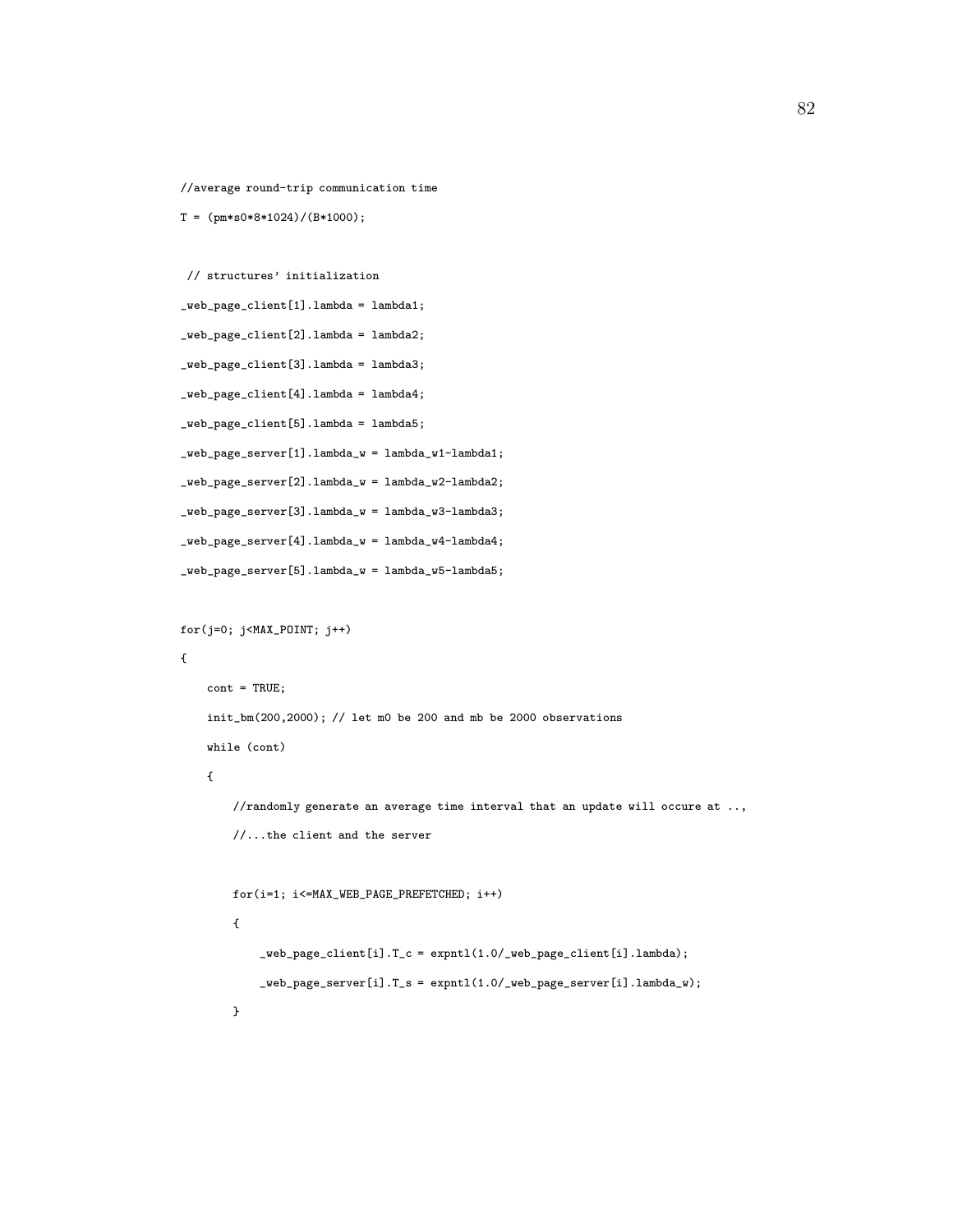```
//compute the total propagation time
totalC = 0.0;for(i=1; i<=MAX_WEB_PAGE_PREFETCHED; i++)
{
   //(1) the MU has updated the page and the server has not updated the page
   if ((_web_page_client[i].T_c < L[j]) && (_web_page_server[i].T_s > L[j]))
    {
        C[i] = T;}
   //(2) the MU has updated the page and the server has updated the page
   <code>if ((_web_page_client[i].T_c < L[j])</code> && (_web_page_server[i].T_s < L[j]))
    {
       C[i] = (2*T + Dm);}
   //(3) the MU has not update the page and the server has updated the page
   if ((_web_page_client[i].T_c > L[j]) &&
        (_web_page_server[i].T_s < L[j]))
   {
        C[i] = (Dm + 2*T);}
   //(4) the MU has not updated the page and the server has not updated the page
   if ((_web_page_client[i].T_c > L[j]) &&
        (\verb|_web-page_server[i].T_s > L[j])){
       C[i] = T+Dm;}
   totalC += C[i];}
```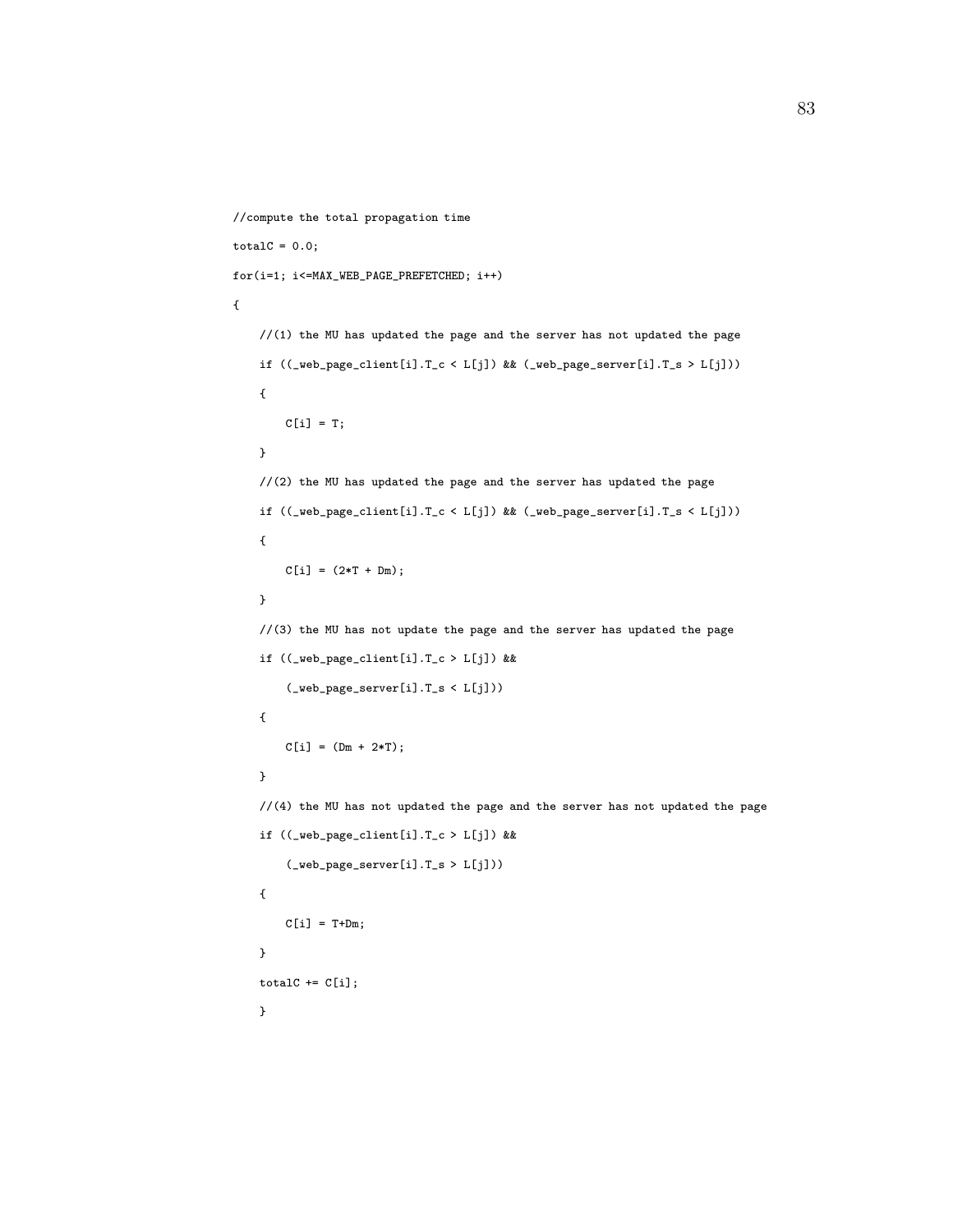```
if (obs(totalC) == 1){
            cont = FALSE;}
    }
    //get mean value
    civals(&mean[j], &hw[j], &nb[j]);
    printf("Mean is %f and half width is %f after %d batches\n", mean[j], hw[j], nb[j]);
    printf("The average communication cost is %f when L = \%d, ratio = %d\n",
           mean[j], L[j], ratio);
}
//write to output file
if (3 == argc){
    out = fopen(argv[2], "w");
    if (NULL == out)
    {
        printf("The output file %s was not opened. Program exits.\n", argv[2]);
        return;
    }
        for(j=0; j<MAX_POINT; j++)
        {
            fprintf(out, "\\plotpoint(%d,%f)\n",j+1,mean[j]/100);
        }
    fclose(out);
```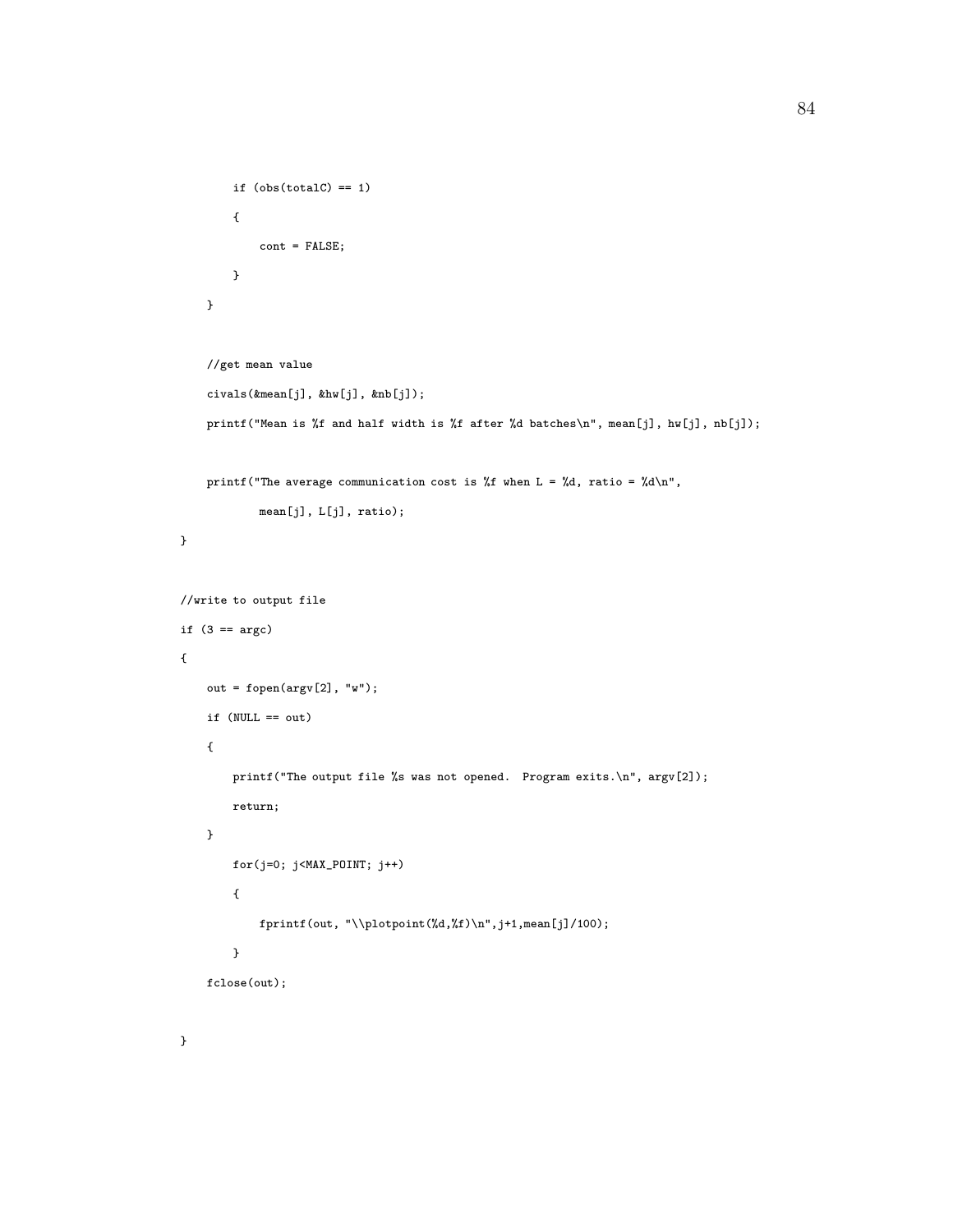| $/*$                              |                                                                    | */      |  |
|-----------------------------------|--------------------------------------------------------------------|---------|--|
| $/$ *                             | File "simulation3.c"                                               | */      |  |
| $/*$                              | A simulation for single-page update propagation                    | $\ast/$ |  |
| $/*$                              | to study the effect of the time to perform the merge operation. */ |         |  |
| $/*$                              | The average communication cost is measured to                      | $\ast/$ |  |
| $/*$                              | 5% of accuracy and 95% of confidence levels                        | $\ast/$ |  |
| $/*$                              |                                                                    | $\ast/$ |  |
|                                   |                                                                    |         |  |
| #include "thesis.h"               |                                                                    |         |  |
| void main (int argc, char*argv[]) |                                                                    |         |  |
| ſ                                 |                                                                    |         |  |

```
double T, B, pm;
double lambda_w, lambda, T_c, T_s;
int s0, ratio, L[SIMULATION_POINT];
int Dm; //time to perform merge operation
FILE *out = NULL;
real mean[SIMULATION_POINT], hw[SIMULATION_POINT];
int j, nb[SIMULATION_POINT];
int cont;
double totalC;
for(j=0; j<SIMULATION_POINT; j++)
{
   L[j] = j*200;
```

```
}
```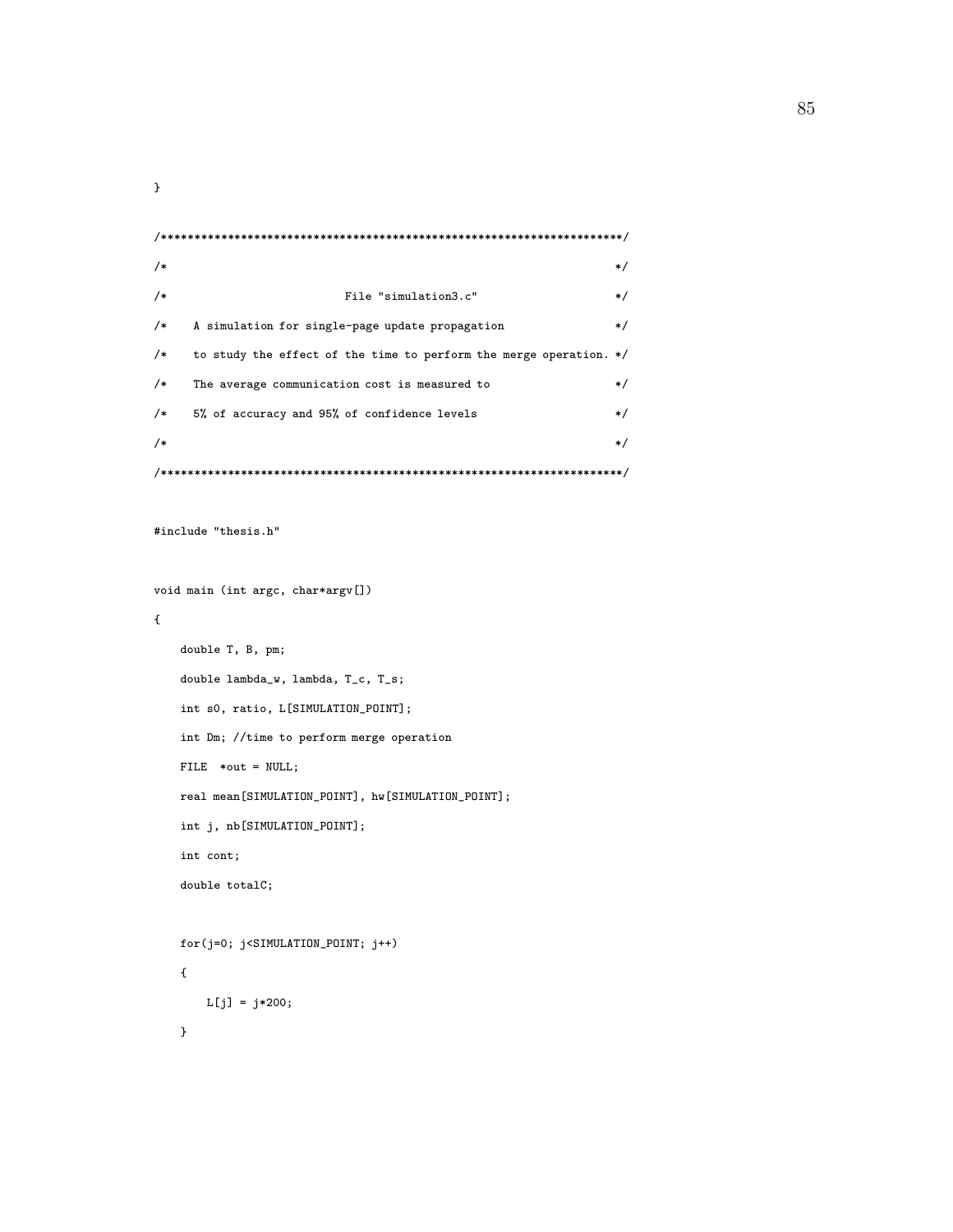```
//check argc and argv
if ( |(2 == \arg c || 3 == \arg c) )
{
    printf("Usage: thesis Dm [output_file]\n");
    return;
}
Dm = \text{atoi}(\text{argv}[1]);//initial conditions
B = 9.6; //kbps
pm = 0.1;//fraction of a web page modified by the MU
s0 = 50; //KBratio = 80; //ratio is fixed to 80
lambda_w = 1.0/360;// 10 updates/hr
lambda = lambda_w*ratio/100;
//average round-trip communication time
T = (pm*50*8*1024)/(B*1000);for(j=0; j<SIMULATION_POINT; j++)
{
    \text{cont} = \text{TRUE};init_bm(200,2000); // let m0 be 200 and mb be 2000 observations
    while (cont)
    {
        //randomly generate an average time interval that an update will occure at ..,
        //...the client and the server
```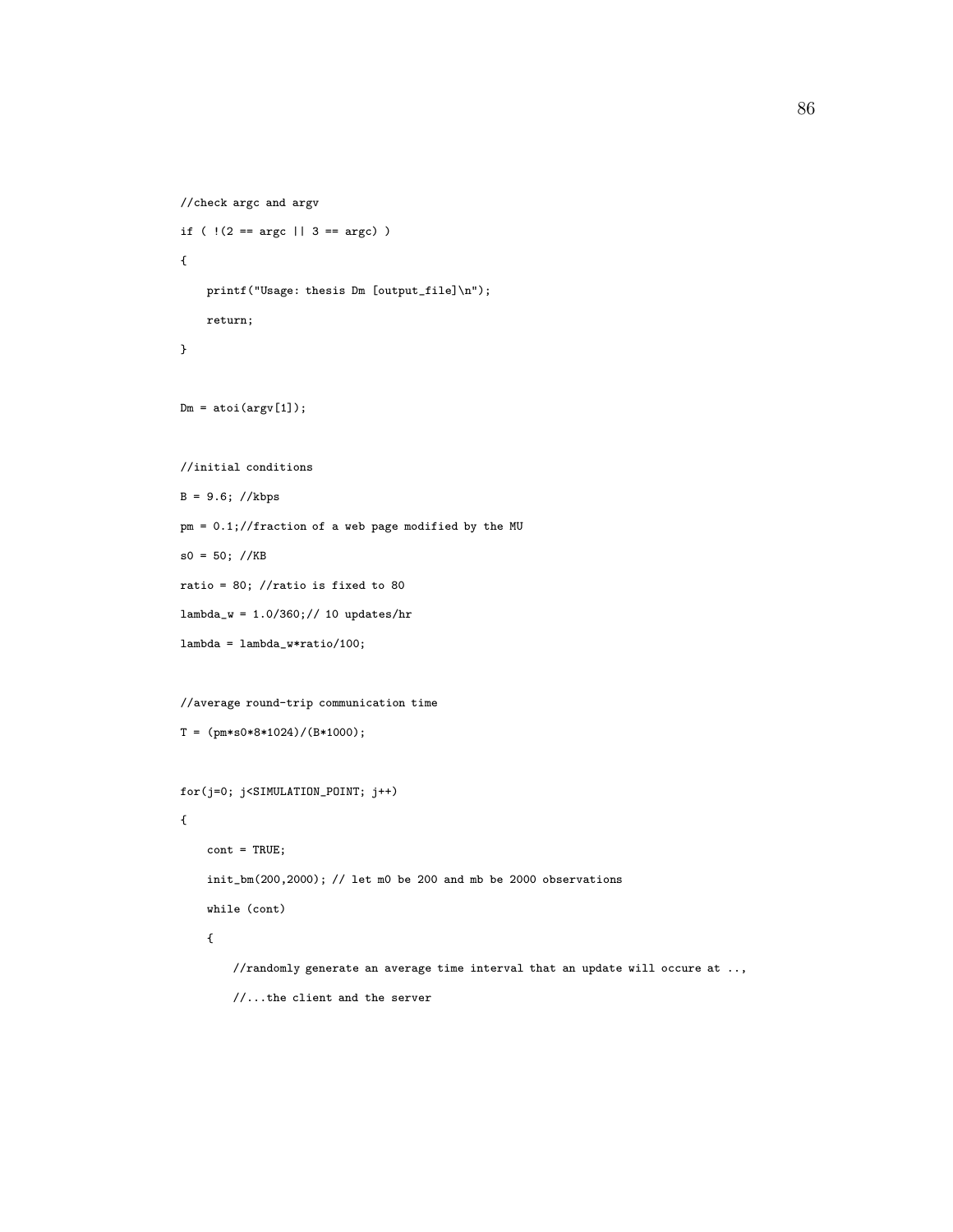```
T_c = \text{exptl}(1.0/\text{lambda});
T_s = \text{exptl}(1.0/\text{lambda}_w);
```

```
//compute the total propagation time
```

```
totalC = 0.0;//(1) the MU has updated the page and the server has not updated the page
   if ((T_c < L[j]) && (T_s > L[j])){
       totalC = T;
   }
   //(2) the MU has updated the page and the server has updated the page
   if ((T_c < L[j]) && (T_s < L[j])){
       totalC = (3*T + Dm);}
   //(3) the MU has not update the page and the server has updated the page
   if ((T_c > L[j]) &&
       (T_s < L[j])){
       totalC = (2*T + Dm);}
   //(4) the MU has not updated the page and the server has not updated the page
   if ((T_c > L[j]) &&
       (T_s > L[j])){
       totalC = T+Dm;}
if (obs(totalC) == 1)
```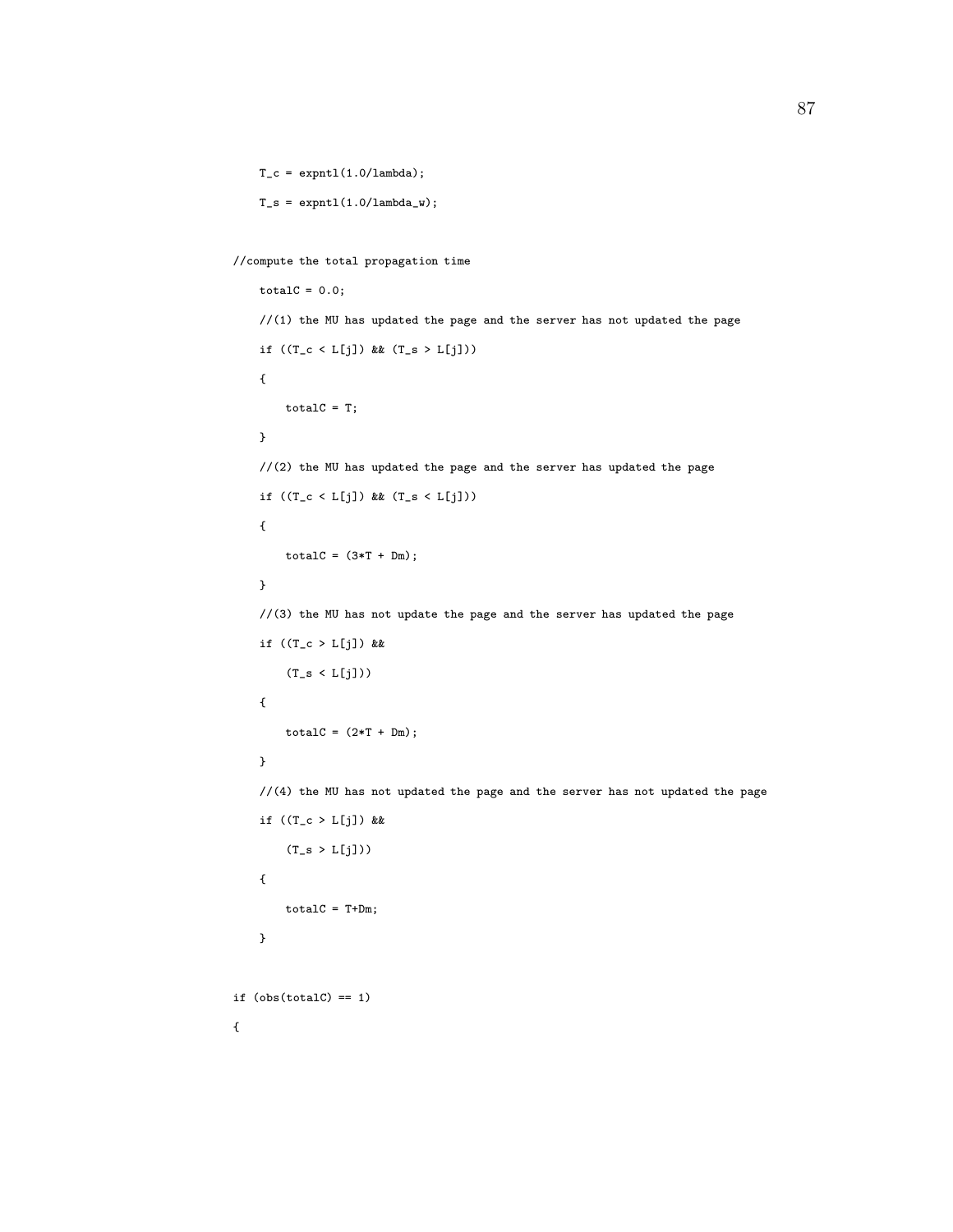```
cont = FALSE;}
    }
    //get mean value
    civals(&mean[j], &hw[j], &nb[j]);
    printf("Mean is %f and half width is %f after %d batches\n", mean[j], hw[j], nb[j]);
    printf("The average communication cost is %f when L = %d, Dm = %d \n\pi",
            mean[j], L[j], Dm);
}
//write to output file
if (3 == argc){
    out = fopen(argv[2], "w");
    if (NULL == out)
    {
        printf("The output file %s was not opened. Program exits.\n", argv[2]);
        return;
    }
        for(j=0; j<SIMULATION_POINT; j++)
        {
            fprintf(out, "\\plotpoint(%d,%f)\n", j+1,mean[j]/10);
        }
    fclose(out);
}
```